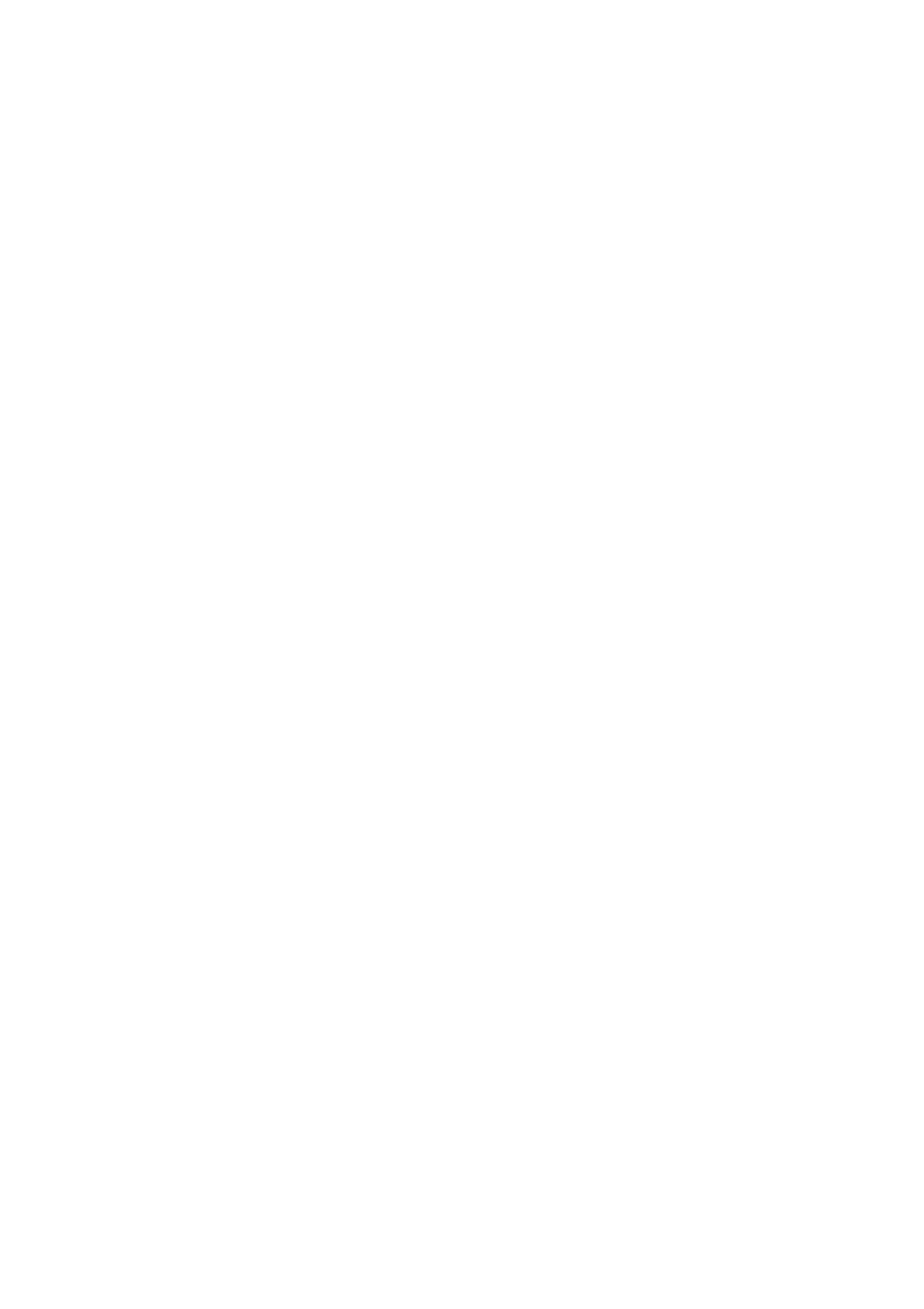# THE SEAL **OF** RENEWAL

## B Y

CATHAROSE DE PETRI



ROSE-SERIES No. 2

1979

ROZEKRUIS-PERS Haarlem — The Netherlands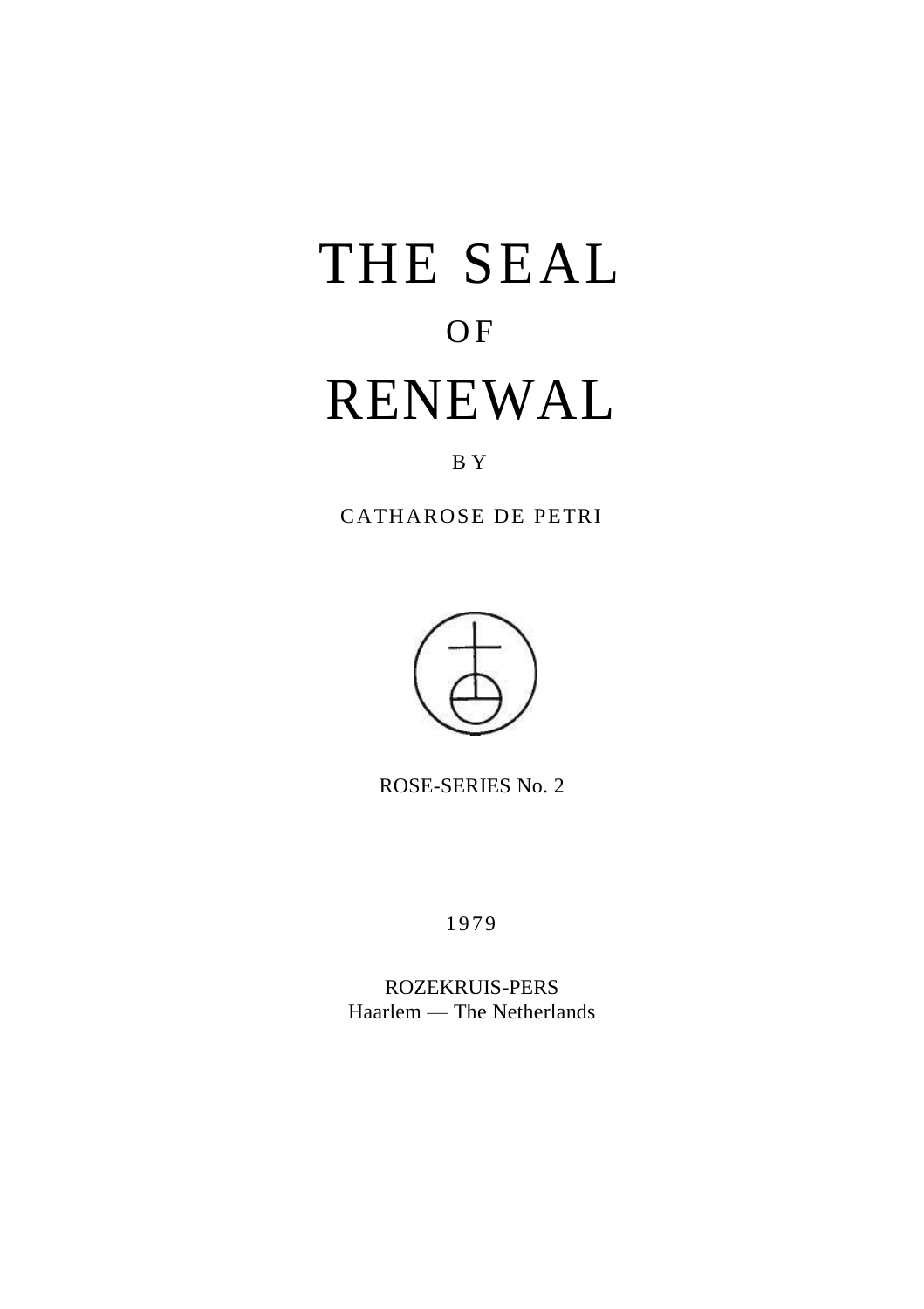Translated from the Dutch Original title: *Het Zegel der Vernieuwing*

The International School of the Golden Rosycross Lectorium Rosicrucianum 11-15, Bakenessergracht 2011 JS Haarlem, The Netherlands

ISBN 978 90 701963 94

Copyright © *1979* Rozekruis-Pers, Haarlem, The Netherlands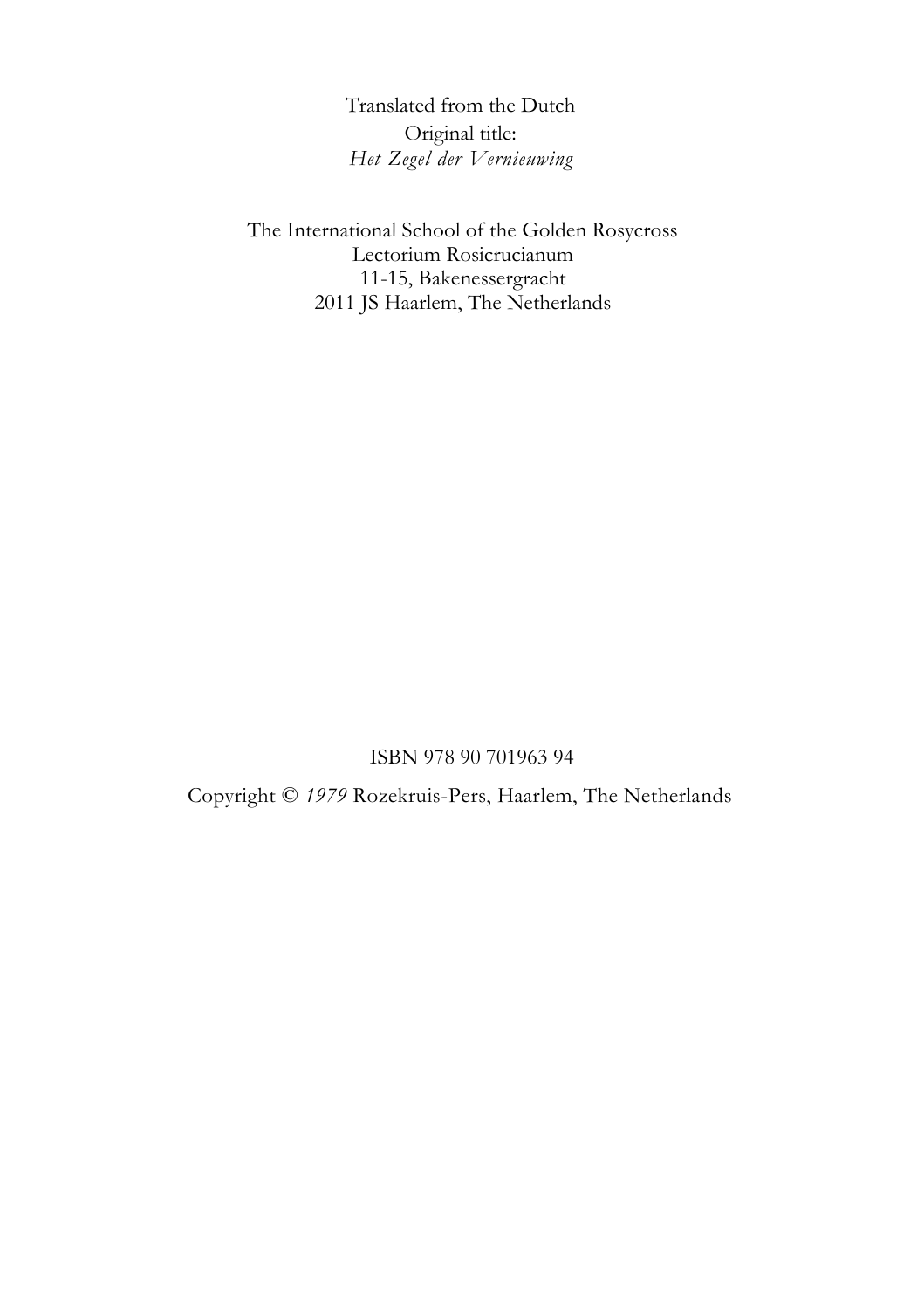## **CONTENTS**

| 9<br>I The star of hope and fulfilment                    |
|-----------------------------------------------------------|
|                                                           |
| III The word of the gnostic covenant<br>20                |
|                                                           |
|                                                           |
|                                                           |
| VII The light of the detecting and unmasking              |
|                                                           |
| VIII This is my commandment, that you love one            |
| IX Let us refresh ourselves with the light of             |
|                                                           |
|                                                           |
| XI He who knows the light proceeds from glory<br>to glory |
|                                                           |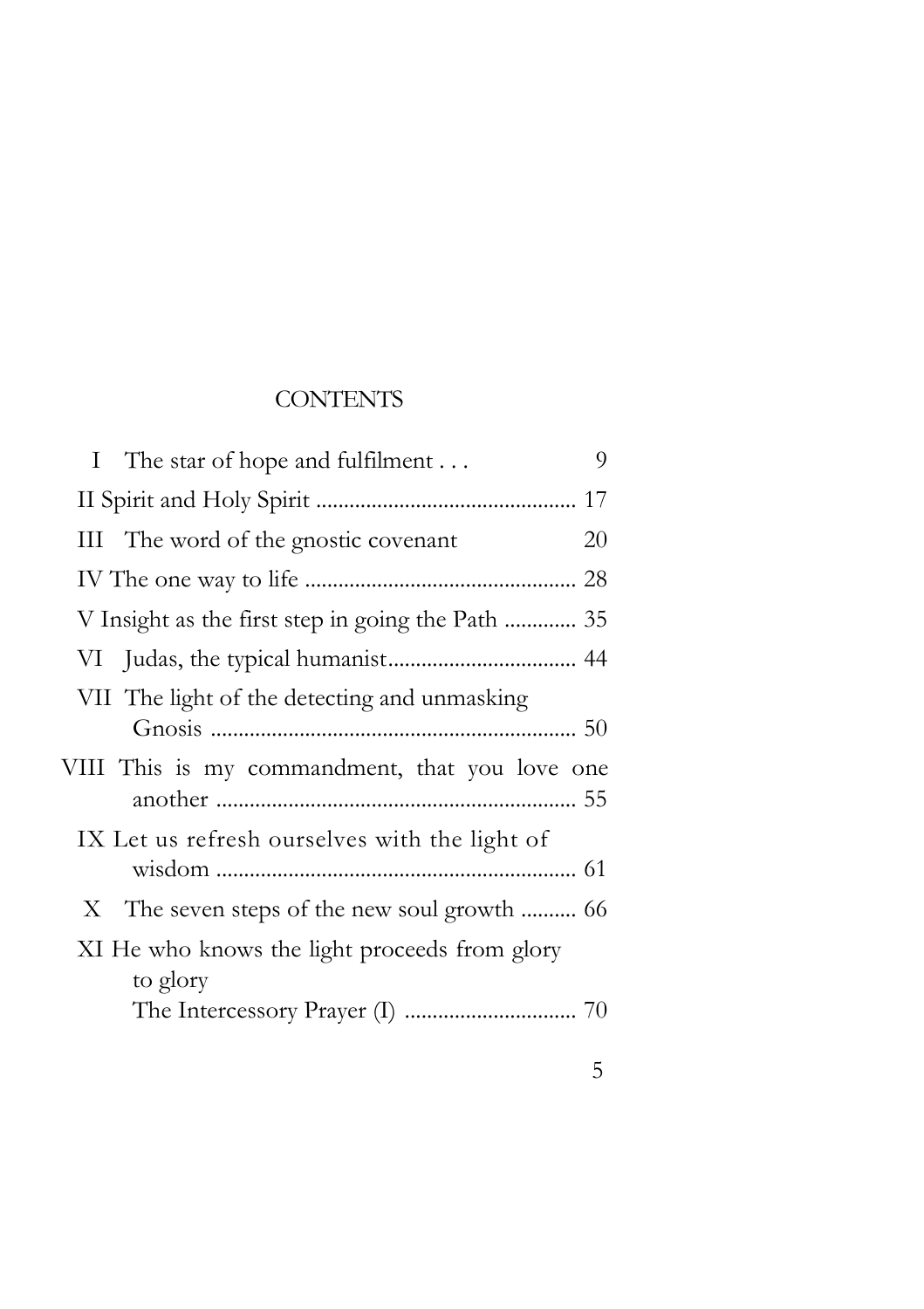| XII The name of the Gnosis revealed                    |
|--------------------------------------------------------|
| XIII Impervious to evil                                |
| XIV Sanctify yourself for all who are still<br>seeking |
| XV The true Aquarian                                   |
| XVI The community of the Golden Head<br>98             |
| XVII The transfiguristic gospel of true<br>105         |
|                                                        |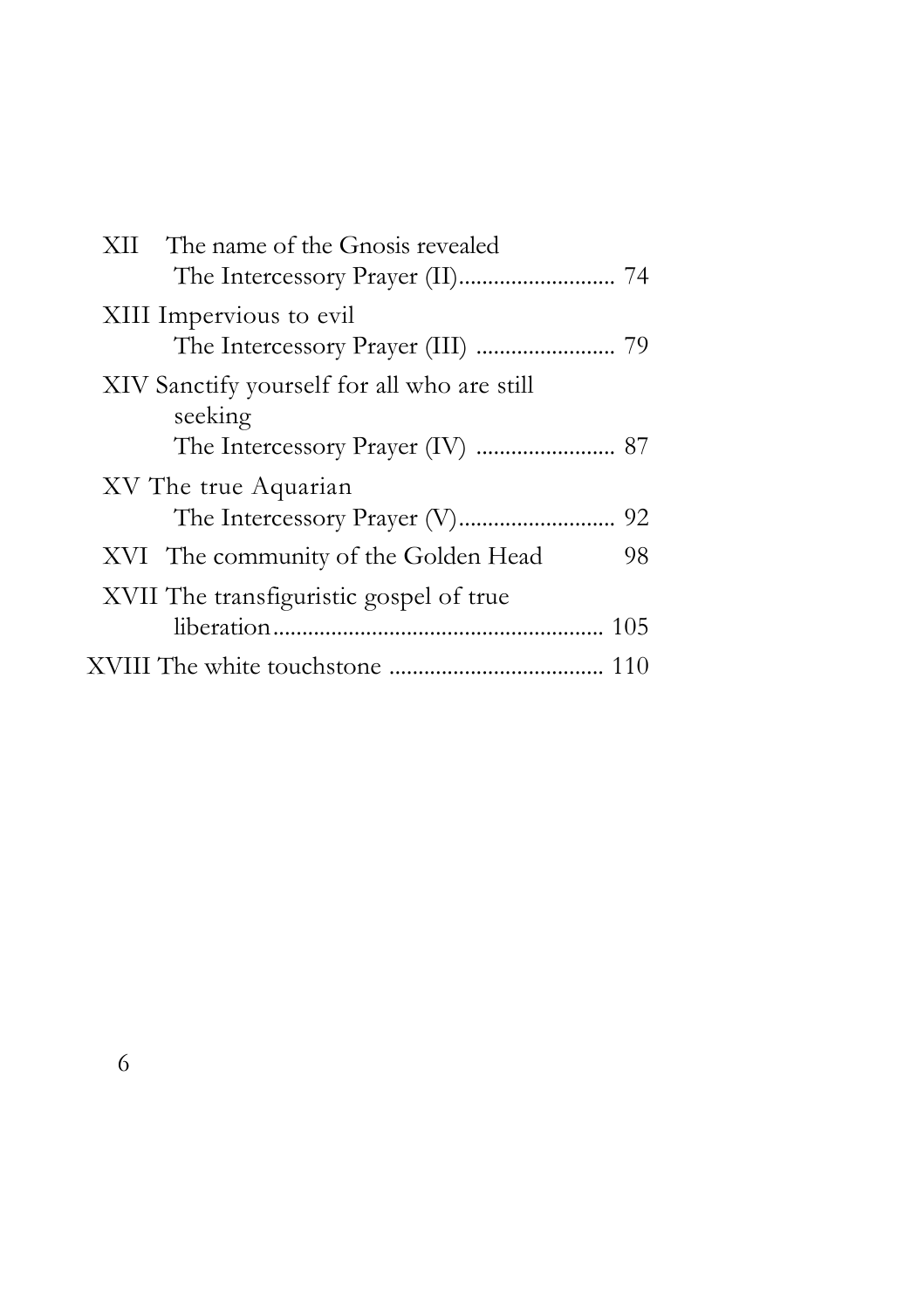*Ex Deo Nascimur, In Jesu Morimur, Per Spiritum Sanctum Reviviscimus.* 

It *is* an inner joy for the author of this booklet that the publication of No. 2 of the Rose-Series is made possible by the Rozekruis-Pers so soon after the appearance of No. 1 of the same series.

In the endless spiral course of life man exists, sent by God with the purpose of completing His Creation.

You may find this booklet "The Seal of Renewal" as God's helping hand held out to His children, when He bends down to them in the Love of Christ,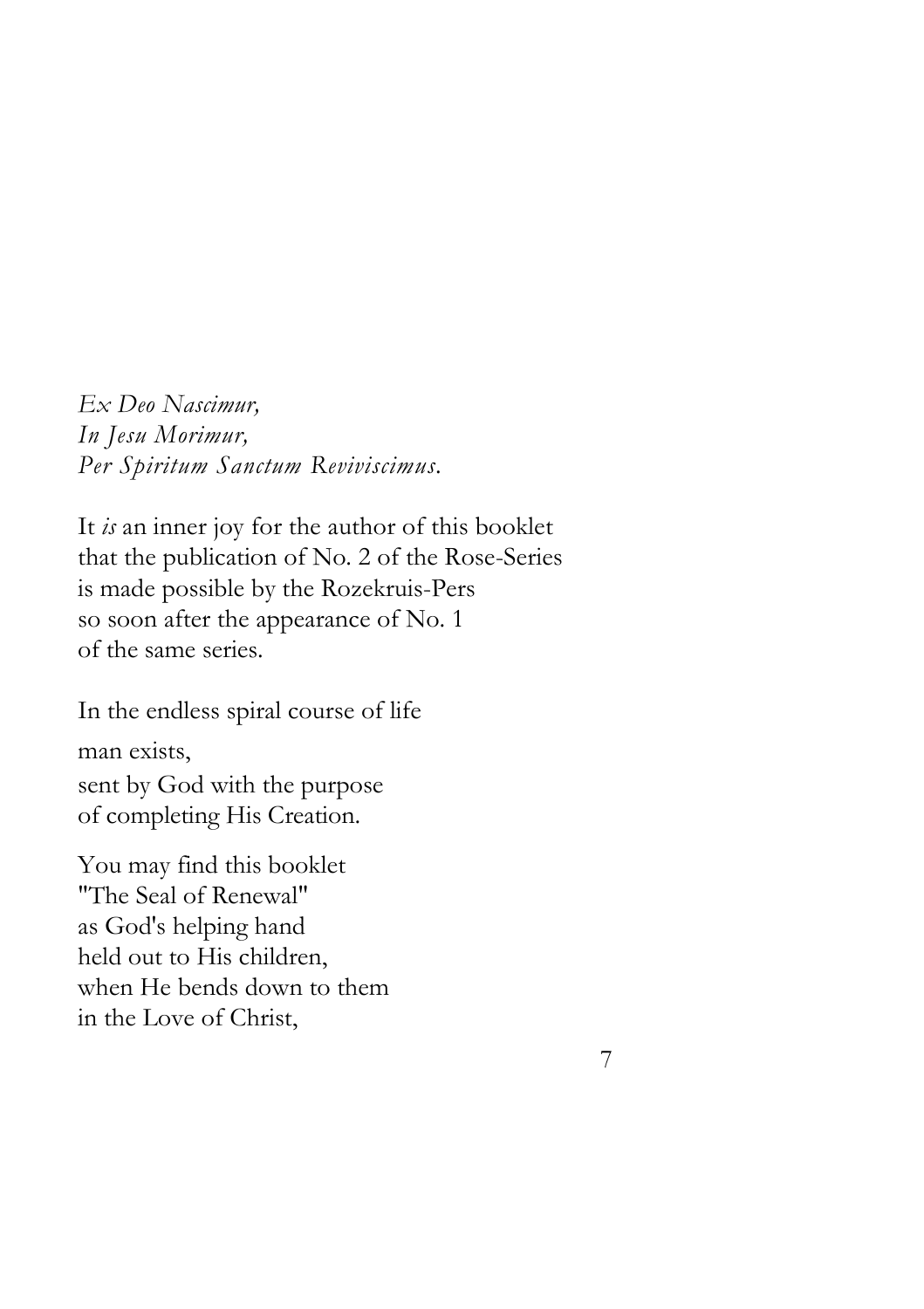to raise them up unto His Divine Glory in the Power of His Holy Spirit.

> *Born of God, Died in Jesus the Lord, Reborn through the Holy Spirit.*

November 1959 CATHAROSE DE PETRI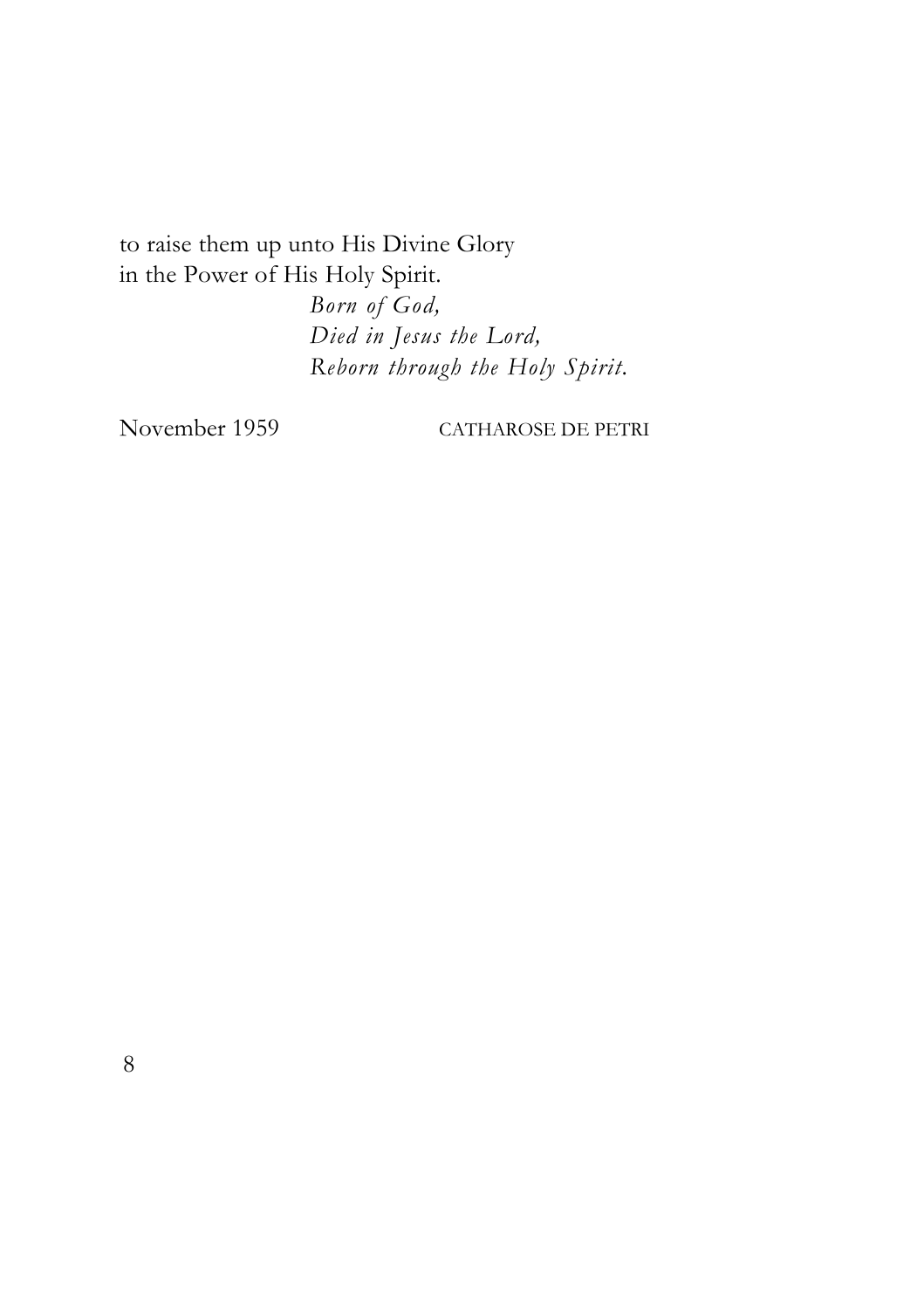## I

### THE STAR OF HOPE AND FULFILMENT

We feel the need to inform you about the more internal affairs of the Spiritual School of the Golden Rosycross. Many of our pupils are still very new in the work of the School of the young Gnosis, so it is useful, even necessary, to form an idea of the course of development of our School and its extensive foundations.

The working-places and the foci which, in the Gnostic Kingdom of Europe, are necessary to carry out the great plan underlying everything have been activated. The Spiritual School of the young Gnosis is now in a position to completely fulfil its appointed task. However, so that you may realize the meaning and the tremendous consequences of all this, the following explanations are necessary.

First of all it is essential to point out that all the Brotherhoods forming the universal gnostic chain are genuine Brotherhoods. This means that while they were ministering to their task and leading the way they not only fulfilled their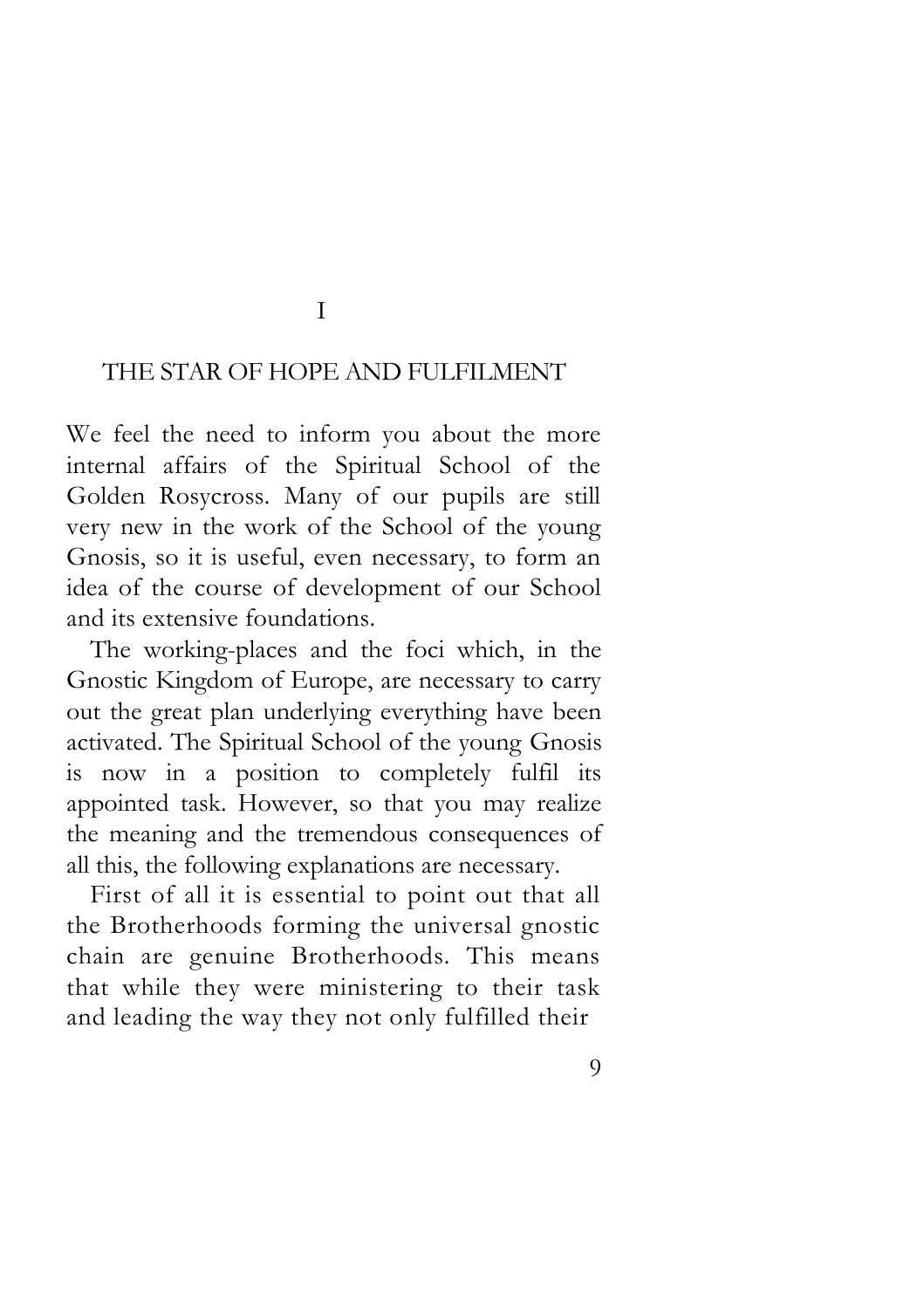evangelic mission in calling others to the liberating life, but they were also able to lead their harvest safely into the realms of liberation. It goes without saying that all these Brotherhoods had to go through a period of development of longer or shorter duration, depending upon the ability of each one to fulfil its appointed tasks. Until such completeness had been attained, every Brotherhood was assisted in the fulfilment of its tasks by the preceding Brotherhood which, of course, was thereby retarded in its own progress, because every preceding Brotherhood can advance to a new field of work only when the succeeding Brotherhood is fully able to take over the work in the nature of death.

For taking over this work it is essential that the succeeding Brotherhood is a fivefold Brotherhood in the full sense of the word; or, to express it in mystical language, the succeeding Brotherhood must be able to make the Star of Bethlehem radiate over the dark realms of the nature of death. Now what, practically speaking, is a fivefold Gnostic Brotherhood? Firstly, such a Brotherhood must possess and be able to practically animate an institution through which contact with the seeking public can be made which will result in the "fishing of men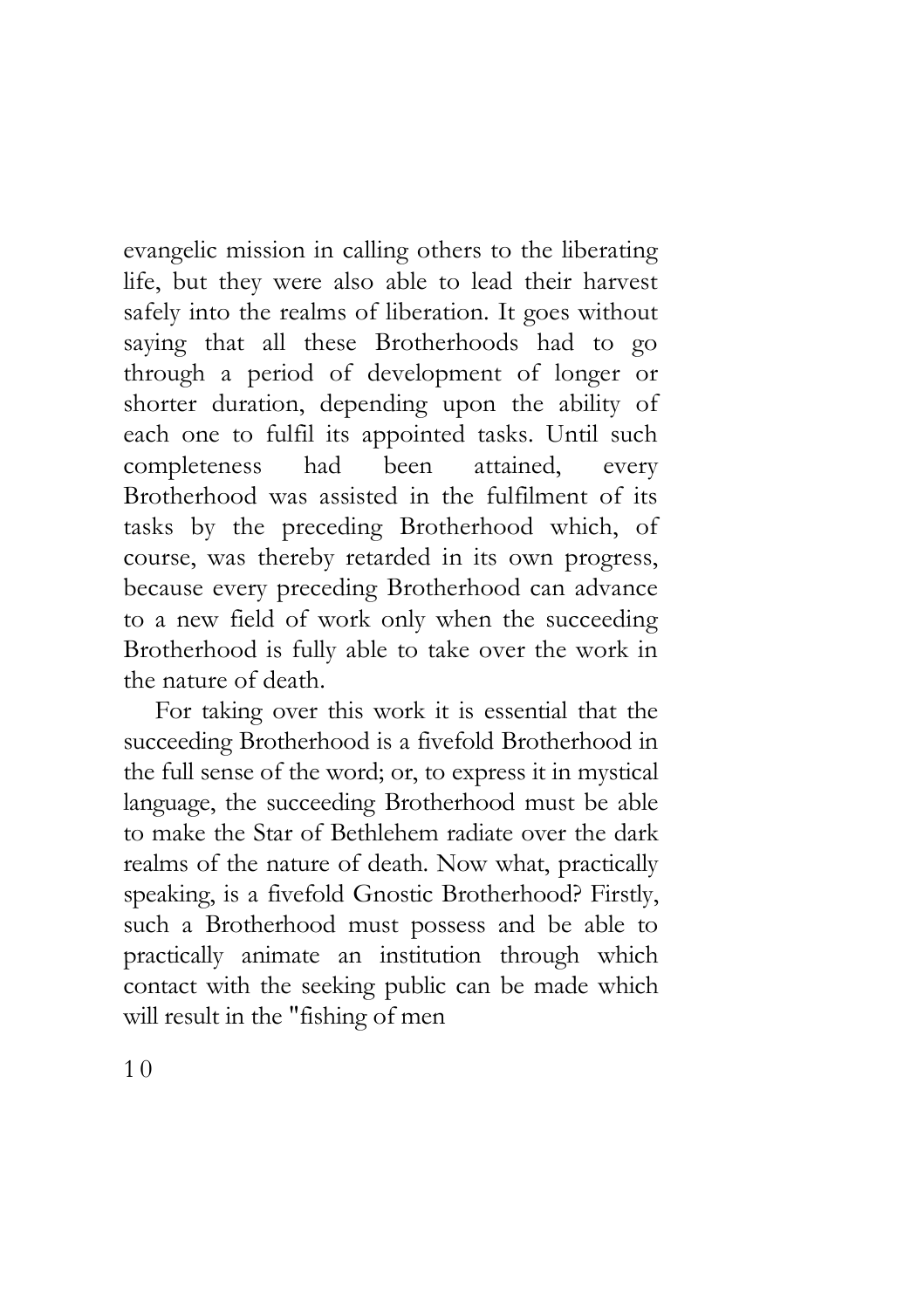out of the sea of life". As you know, our Rosicrucian Society is such an institution.

Secondly, the Brotherhood must possess an instrument by means of which the knowledge of salvation can and will be methodically imparted to all who come to the School, this in such a manner that even the average pupil will see no other way but to enter the path of liberation through selfsurrender. Our Lectorium Rosicrucianum is such an instrument.

Thirdly, the Brotherhood must have at its disposal an organic means to bring to this selfsurrender, to this I-lessness in the shortest possible time all those who really desire it and prove this. Then a practical participation in what we call the inner life will become possible through the birth of the new soul. Our School of Higher Consciousness is such a means. Here it is possible in practice to celebrate the great and glorious victory within three years.

Fourthly, the Brotherhood must possess a select body of servants of both sexes who, gnosticmagically, take care of the necessary circulation processes of the new vital fluids, providing the entire Living Body with the necessary forces to be able to actually *live.* Such a priestly body, engaged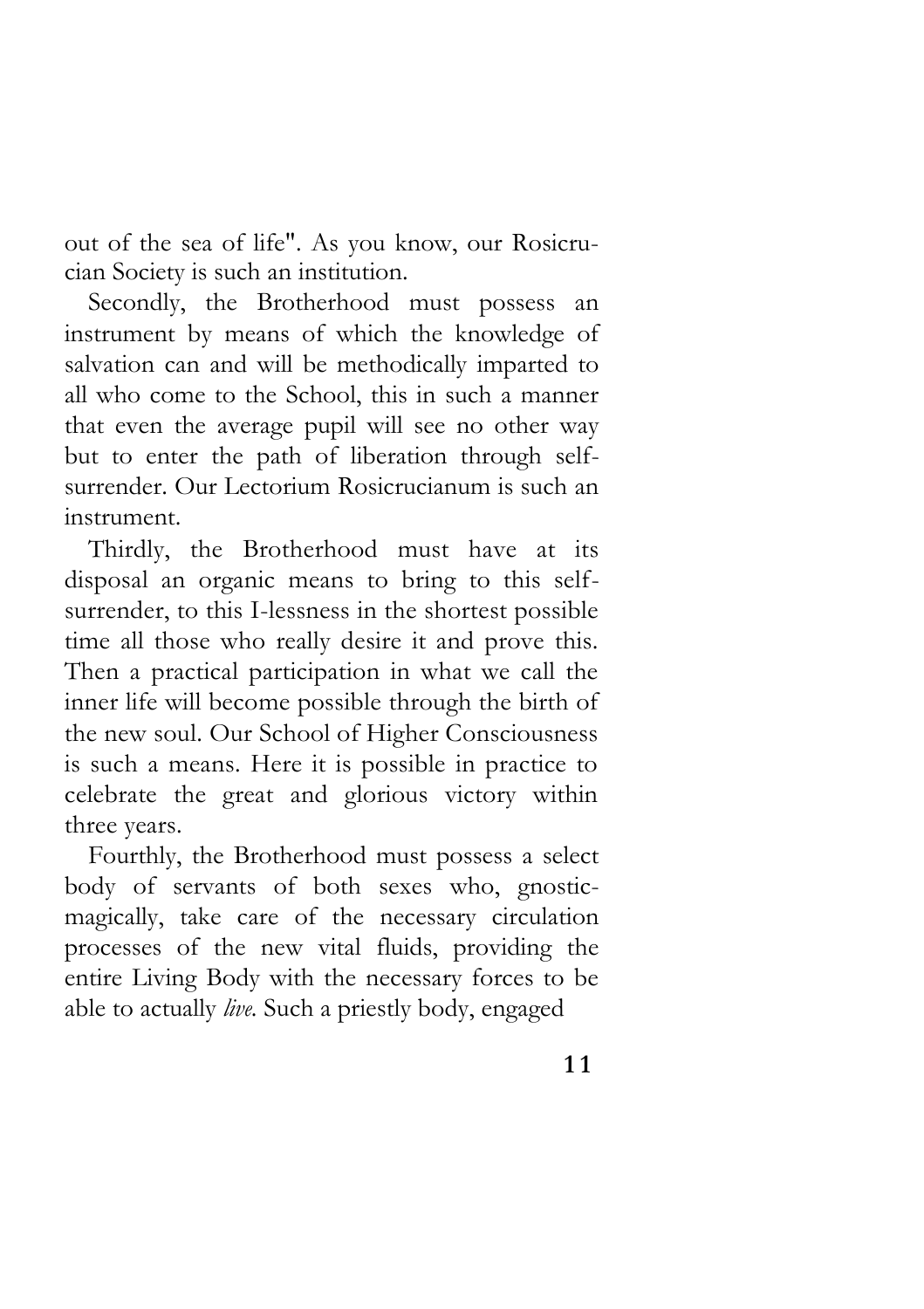day in day out in this glorious work, we possess in our Ecclesia.

Fifthly, there now exists an organism which, among others, is acting in the new astral field of the gnostic kingdom to ensure that all the brothers and sisters eligible for this can enter and be placed in the liberating life of the new soul-realm itself. Or, expressed in the language of the gnostic gospel of the Pistis Sophia, there must be a complete, flexible working thirteenth Aeon. The young gnostic Brotherhood possesses such an organism in its community of the Golden Head.

It will be clear to us that the young Gnosis has now attained its maturity, thus relieving the preceding Brotherhood of a great deal of concern. Since the beginning of this maturity, the Star of Bethlehem radiates again and this time over the countries of Europe, where the gnostic daybreak can be seen. It is a Star of hope and fulfilment because a new genuine gnostic Spiritual School has now come into existence. A new group of perfect ones is making itself ready to move in the realms of darkness to fulfil its task of the head, the heart and the hands. Thus the young Gnosis has become a mystery school in accordance with its original calling and equal to all the preceding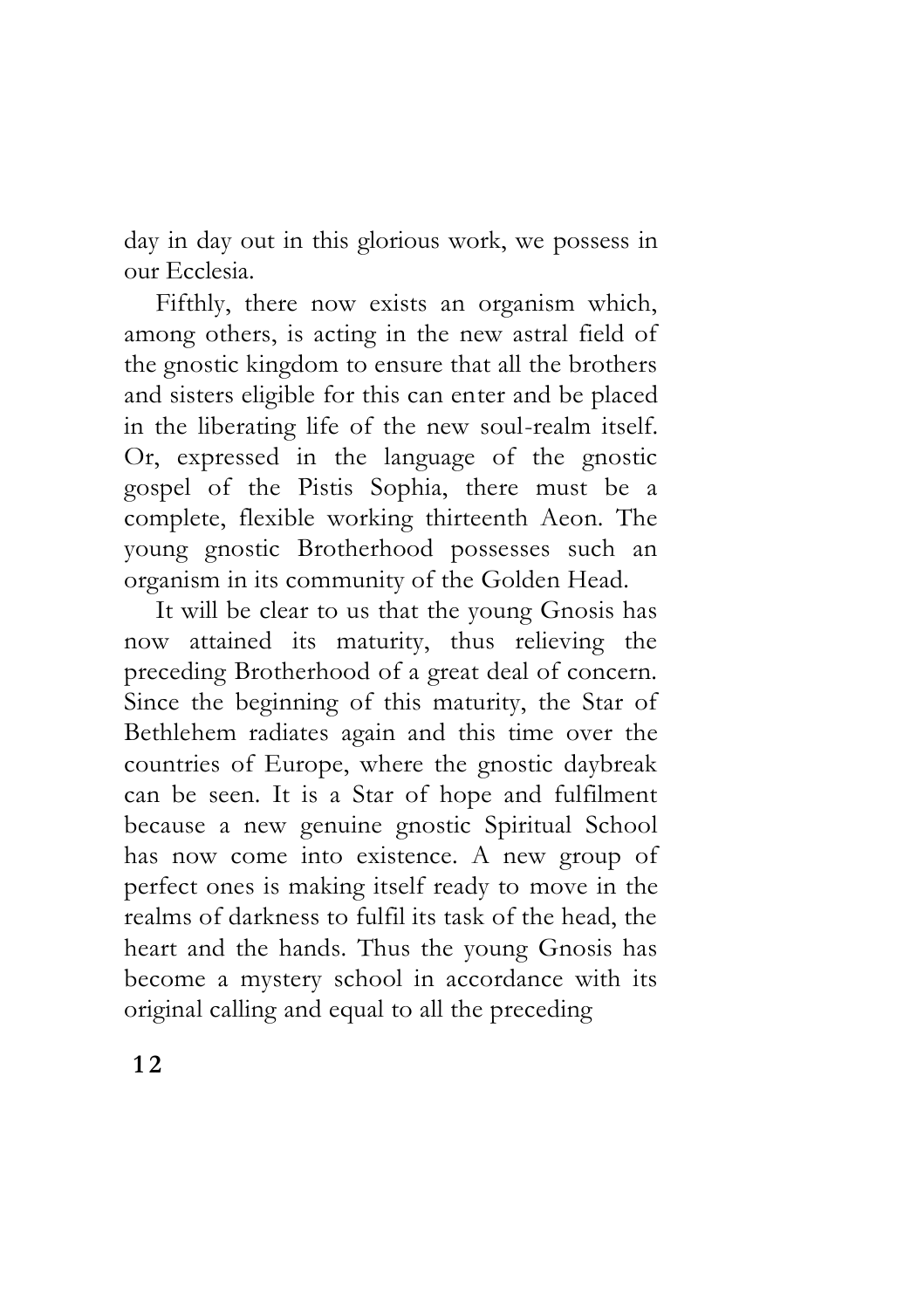Brotherhoods of the universal chain. This surely is a reason for raising our voices in thankfulness, adoration and joy that we have been able, through long and often so very difficult years, to bring this task to a succesful conclusion. But there is more, far more than that.

When a fivefold gnostic Brotherhood has actually made itself ready to fulfil such a task, it has the freedom of leading home all those who come to it. Herein lies one of the aspects of what is called the millennium. A millennium is a period of a thousand years during which a Brotherhood, being protected by the three primary rays of the Sevenspirit, cannot be hampered in its work by any activity which might develop in the nature of death to oppose or nullify the harvest of the children of God. We hope that you can see or to some degree sense all this so as to realize the importance of the period we have now entered. When a gnostic Brotherhood succeeds in completing the building of its citadel in enemy territory, it receives power to temporarily suspend the activity of the ancient serpent, thus being able to fulfil its mission undisturbed. Such a period has tremendous consequences.

If you have a clear picture of it in your mind: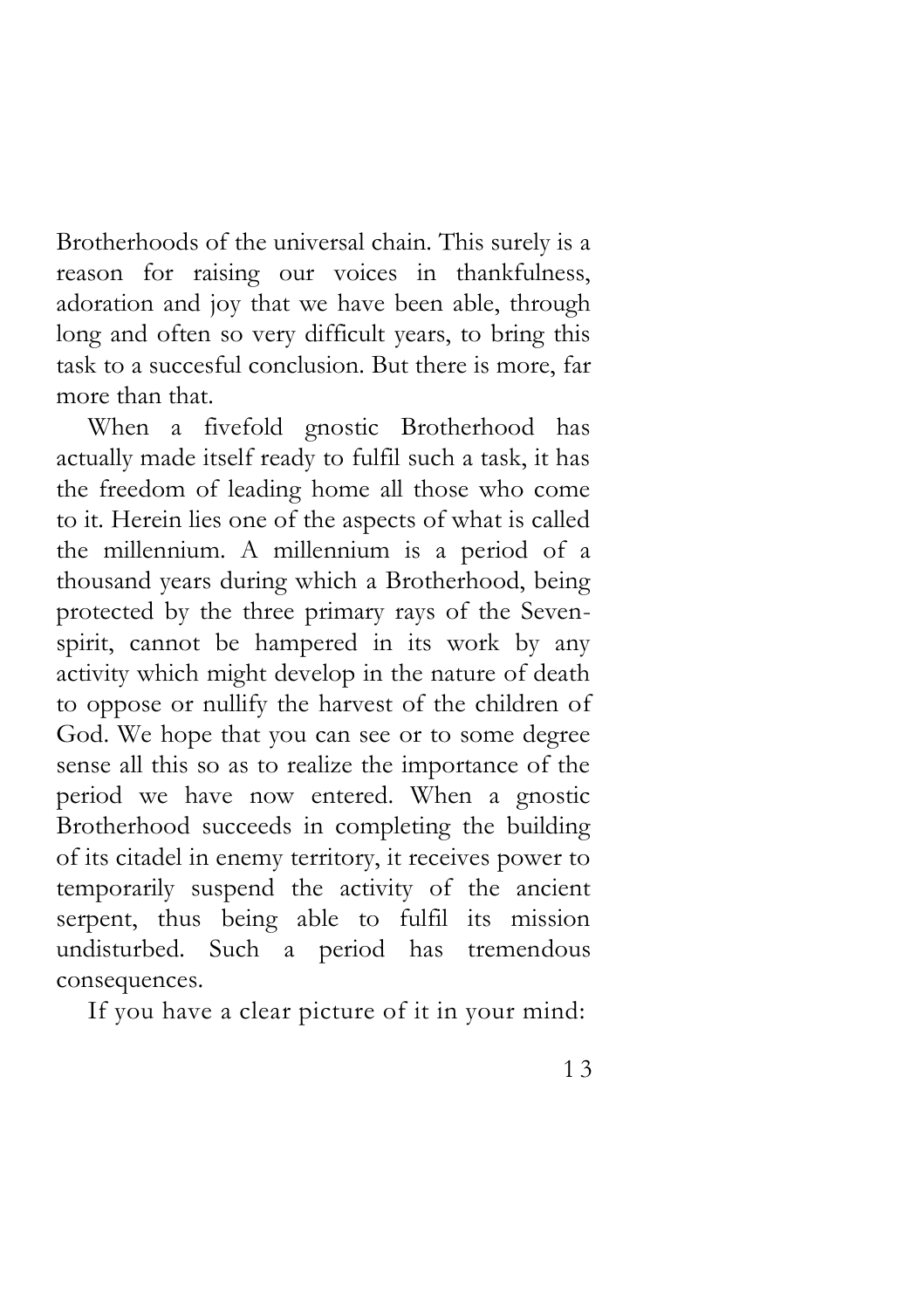there is now a sheltered road, a safe road leading from below upwards, but likewise from above downwards. One effect is that many captives in the reflection-sphere and also many who, because of certain states-of-being, were unable to pursue their development as their microcosms could not be emptied, are now given the opportunity to enter the liberating life. There are for instance thousands of still unliberated souls who, after the preceding Brotherhood had to withdraw from the physical plane, were put to death in the past seven hundred years. This happened because of their testimony of Jesus or for the Word of God. They were people who as a matter of principle had rejected the beast of dialectics and all its shadowy and aeonic images and were as such clean of mortal sins and had rendered great services to mankind. **But** because none of these valuable brothers and sisters possessed the seal of liberation, the signature of the new soul, they could not enter the world of the living soul-state after their heroic death.

However, their sacrifice for world and mankind, their inexpressible love for all those who had to suffer so sorely in the nature of death was so great that their microcosms could not be emptied. As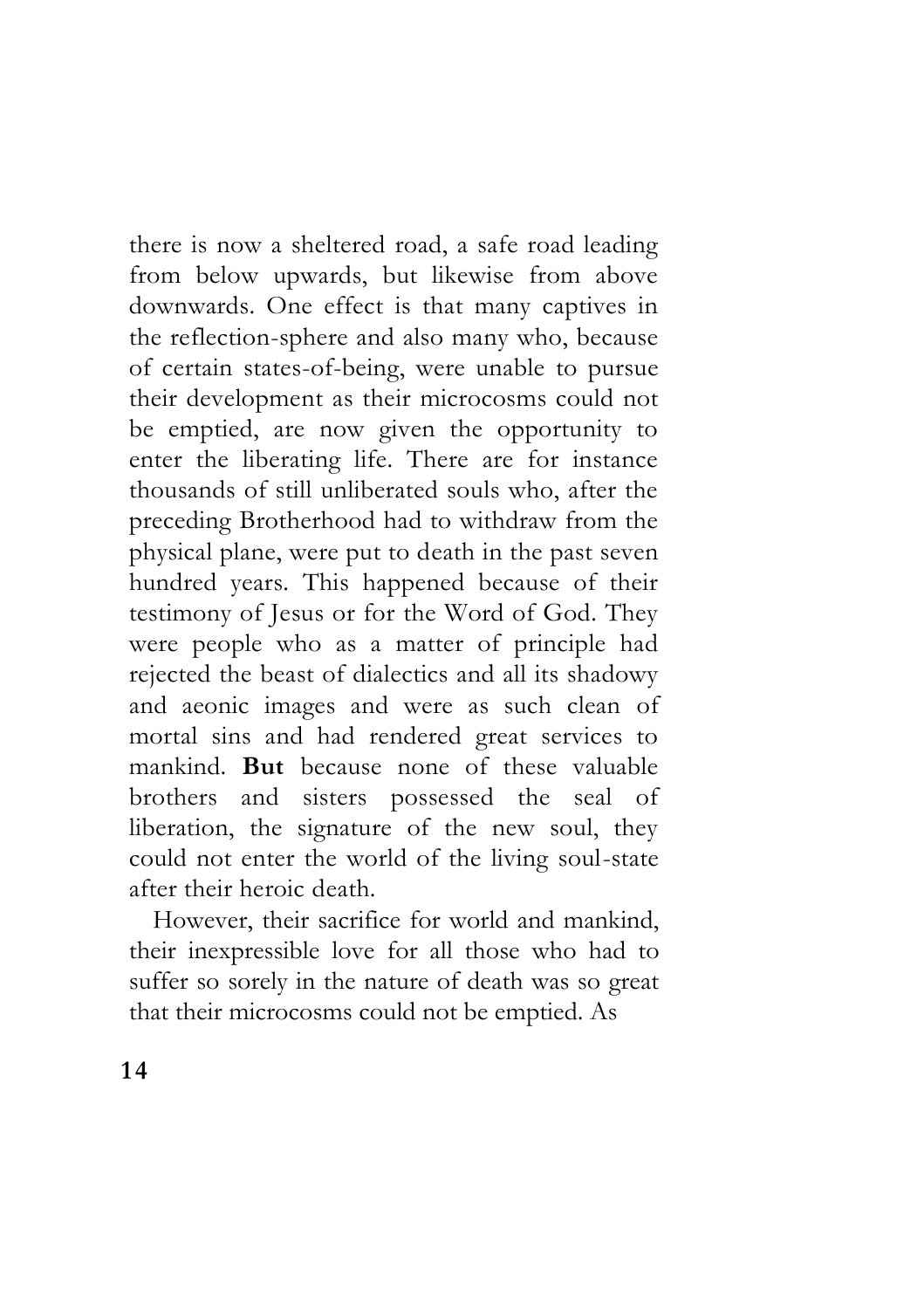a result, they could not go the way of all other mortals. They live in a domain which can be described as a borderland between the sixth and the seventh cosmic domains. Many of them, even if they were only slightly eligible, had already been liberated by the preceding Brotherhood and brought into the liberating life. The others had to wait, because conditions in the physical sphere did not make it possible for their microcosms to reincarnate since, in view of their power-potential, this would again have caused for them another great, undeserved suffering. Therefore, these souls had to wait until adequate conditions could be created, such as have now been realized in the young gnostic Brotherhood. These souls can now incarnate into the world of time and, via the glorious and rapid path of gnostic initiation, enter the eternal house of the Father.

Hence, it is obvious that the group inhabiting the living Body at present and in the near future will produce coming generations of a very exceptional quality. Within the next decade or so, human beings will be born within the group of the young Gnosis who, from an early age, will give distinct evidence of their positive predisposition and their potentialities. Even in their youth they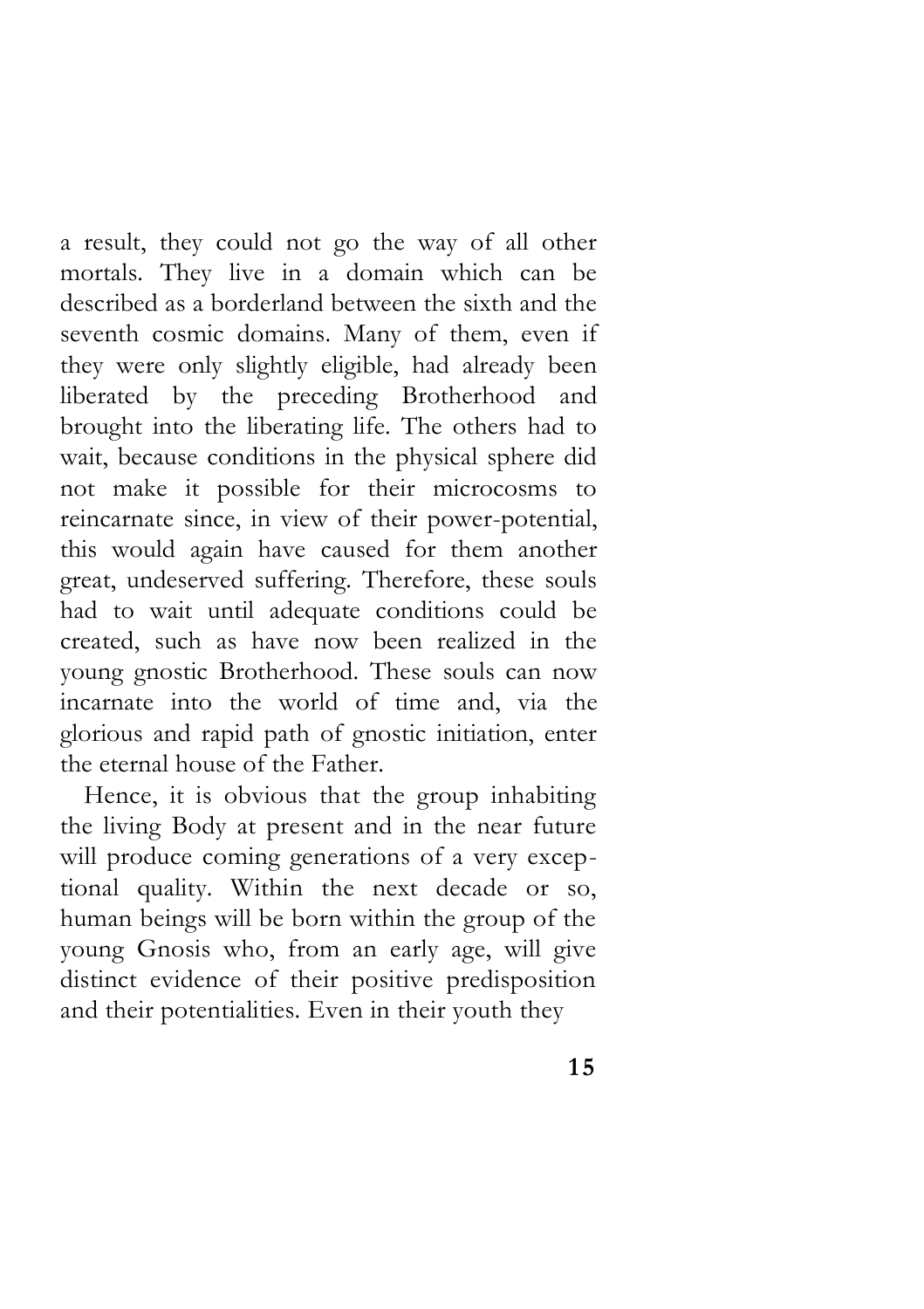will put to shame many older people but, at the same time, make them exceedingly glad, because of the rapid progress which they will bring about in the entire group.

Therefore, we need have no more anxiety about the future of the School. The journey to the new Jerusalem will be undertaken and accomplished with songs of joy by an ever increasing number of ever stronger pupils.

The blessing of the Gnosis will prove itself for a long time.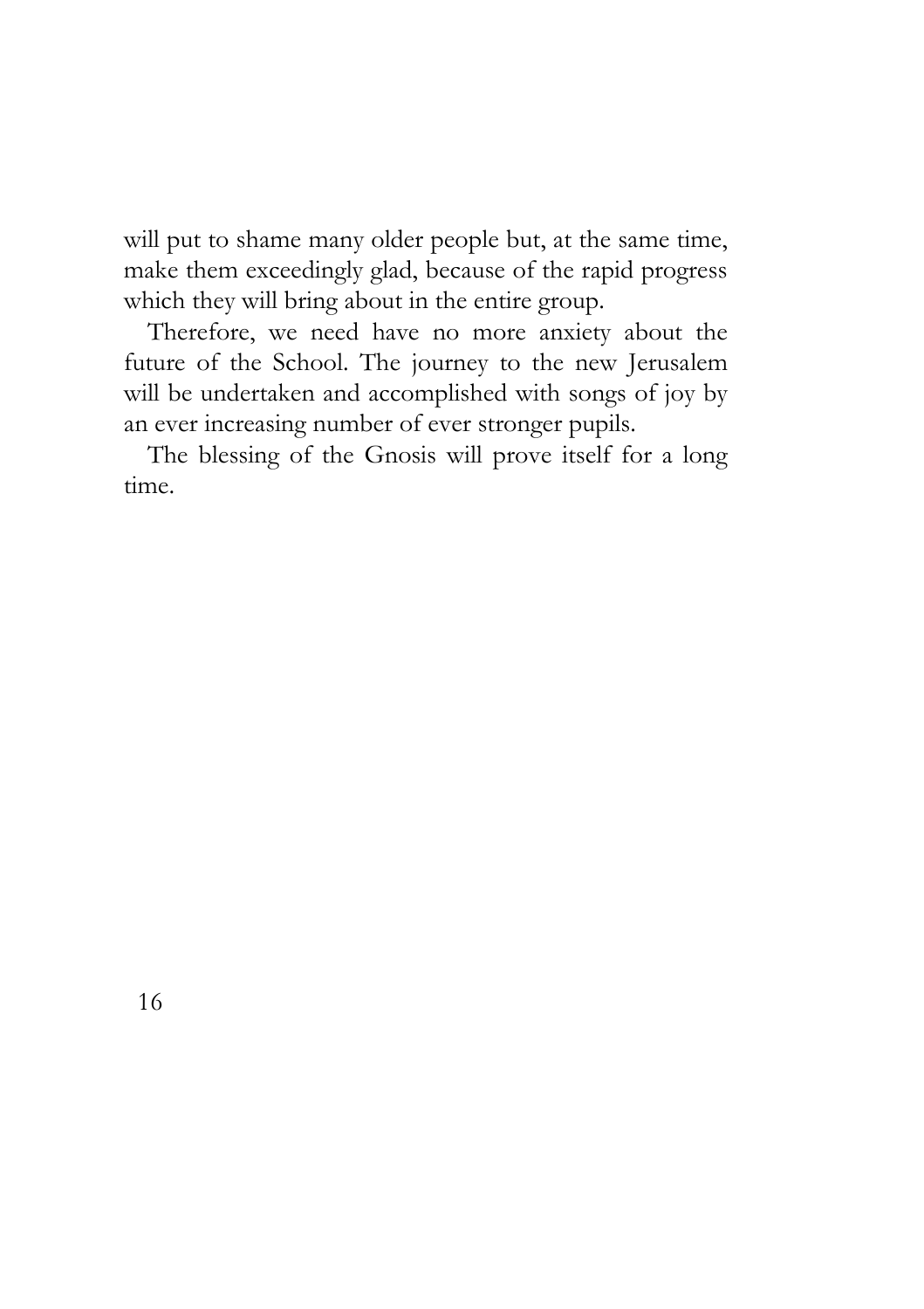#### II

### SPIRIT AND HOLY SPIRIT

In the gospel according to John, verses 32, 33 and 34 of the first chapter it is written:

*"And John bore witness, saying: I saw the Spirit descending as a dove from Heaven and it remained on Him.* 

*I myself did not know* Him, *but He who sent me to baptize with water said to me: He on whom you see the Spirit descend and remain, this is he who baptizes with the Holy Spirit. And I have seen and have borne witness that this is the Son of God."* 

In these words of John you will notice that a distinction is made between Spirit and Holy Spirit. Spirit becomes Holy Spirit only when it can descend upon a human being and remain upon him. This is an exceedingly instructive and remarkable evangelical fact and it is completely endorsed by the modern universal doctrine.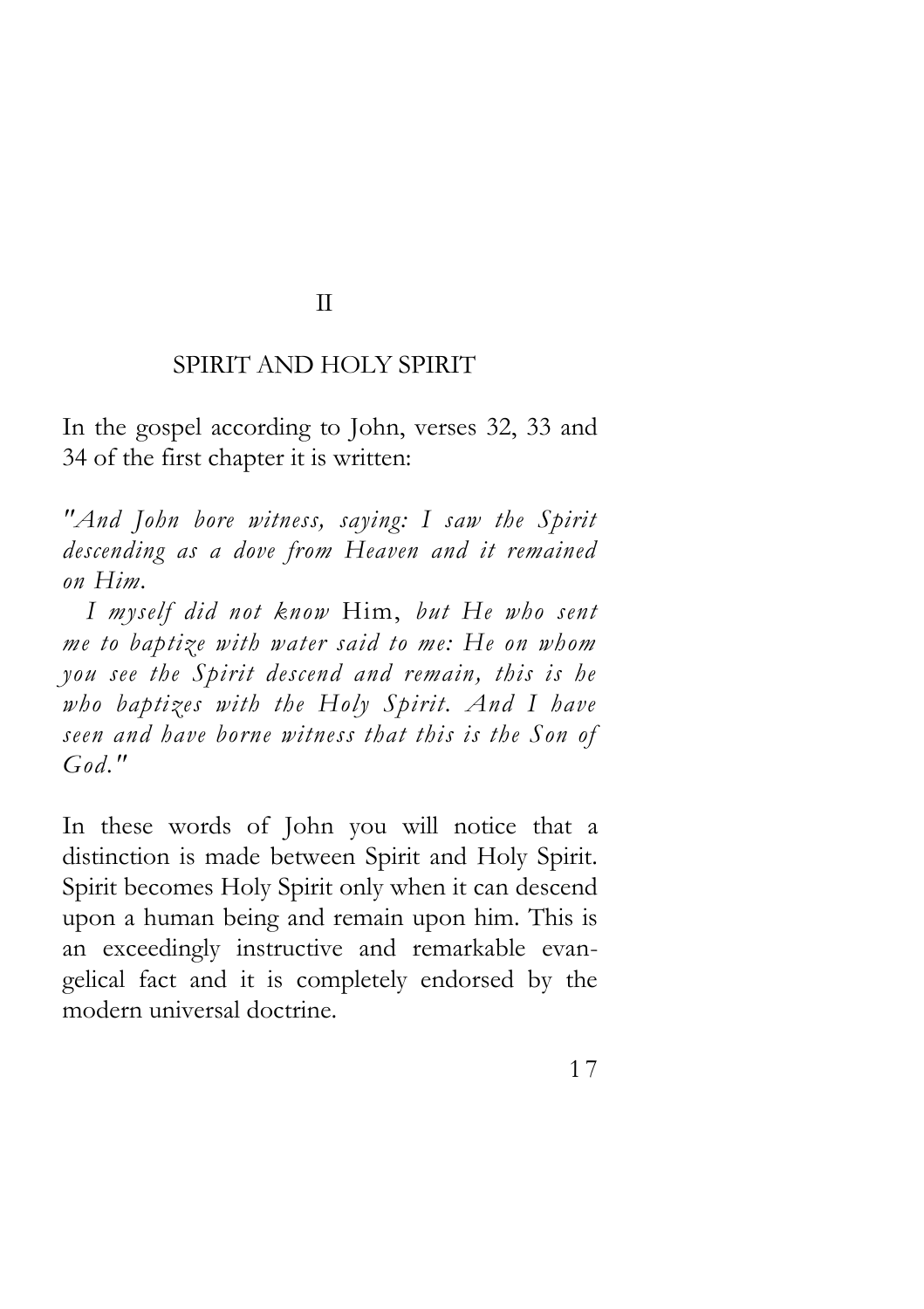The Spirit is the intrinsic being of the Gnosis, the essence of the immovable Kingdom, the powersubstance of the new life. Purity and an infinite difference in vibration cause a wide chasm between this divine Spirit and the consciousness-principle from which we dialectical people live. The quintessence of the original life can communicate itself to a human being if inwardly, fundamentally and structurally he clears the way for it in his microcosm with one-pointed purpose, excluding everything else, to help mankind in the service of the Gnosis. The Spirit descends on such a person and this Spirit then becomes Holy Spirit, the sanctifying, healing Spirit!

You know what we mean by self-surrender of the **"I".** If in this self-surrender there would be one atom of gladness and joy because the "I" is leaving this pool of tears to go to the eternal land of the Father, the Spirit could not communicate itself to us. This would be a state of very refined Icentrality and therefore, it would imply bondage.

No, the Spirit of the divine realm can communicate itself to us only if we manifest our selfsurrender in absolute service to mankind. Yet even here there may not be any trace of self-satisfaction. This is why it says in our Templesong nr. 73: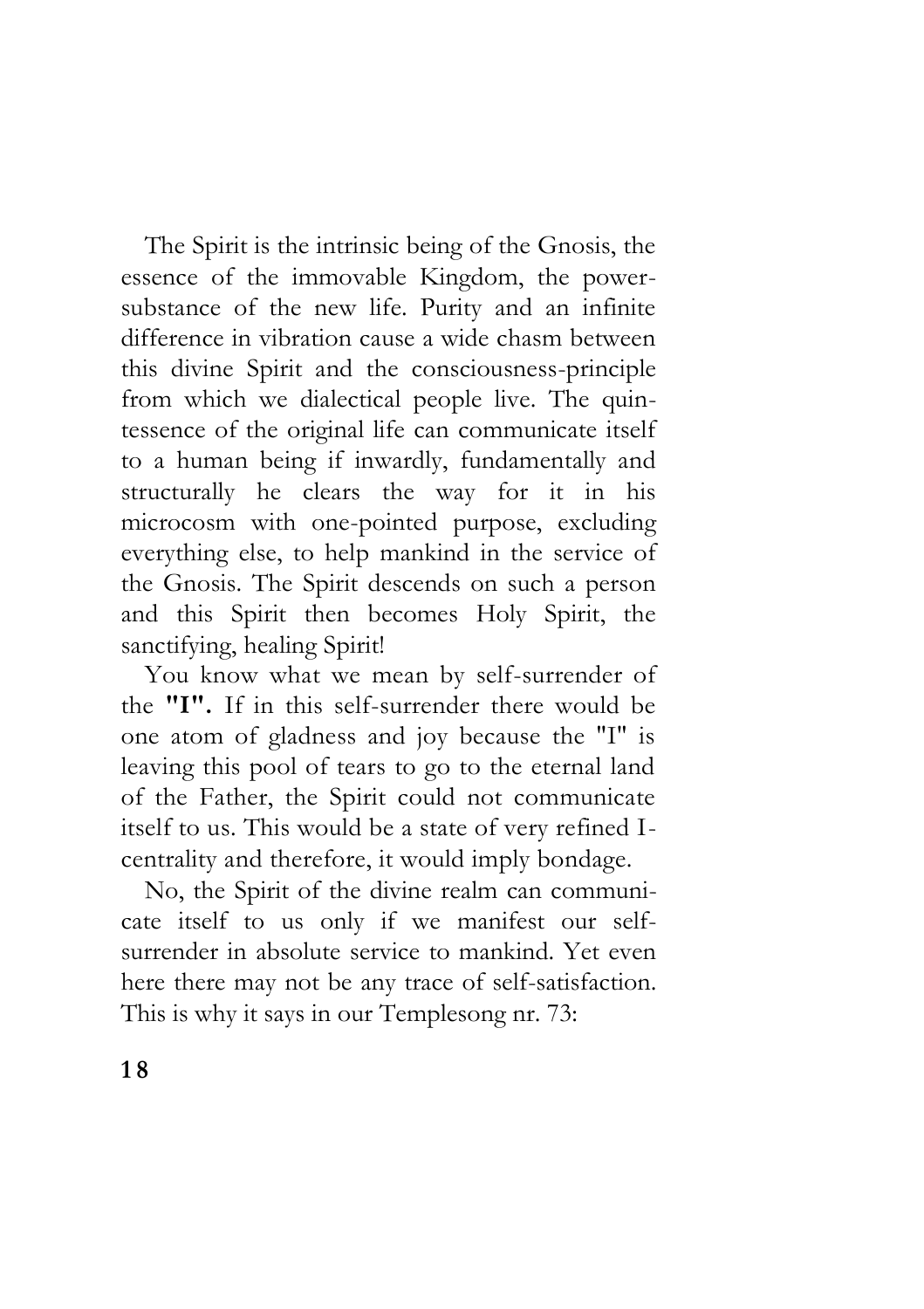*"All joys must I relinquish, even the joy of serving, 0 Lord."*  Even in *serving* the "I" must be non-existant. The worker must be a sacrifice to the multitudes in complete selflessness which is a state void of selfsatisfaction but also a state of immunity to any resultant suffering.

Then, Spirit will become Holy Spirit! The sanctifying Spirit will remain with the pupil! And this Spirit will then be a Spirit of absolute healing!

We must serve mankind impersonally, focusing on and starting from the laws of liberating life. We must serve impersonally so strictly that there can be neither joy nor sadness, self-satisfaction nor suffering.

There are frequent revelations of the Spirit, as a support extended to us on the path to truly divine life, but this support can be completely liberating only if:

*service to the Gnosis is merged into service to mankind —* and

*service to mankind is merged into service to the Gnosis!*

Then there will also be harvesters!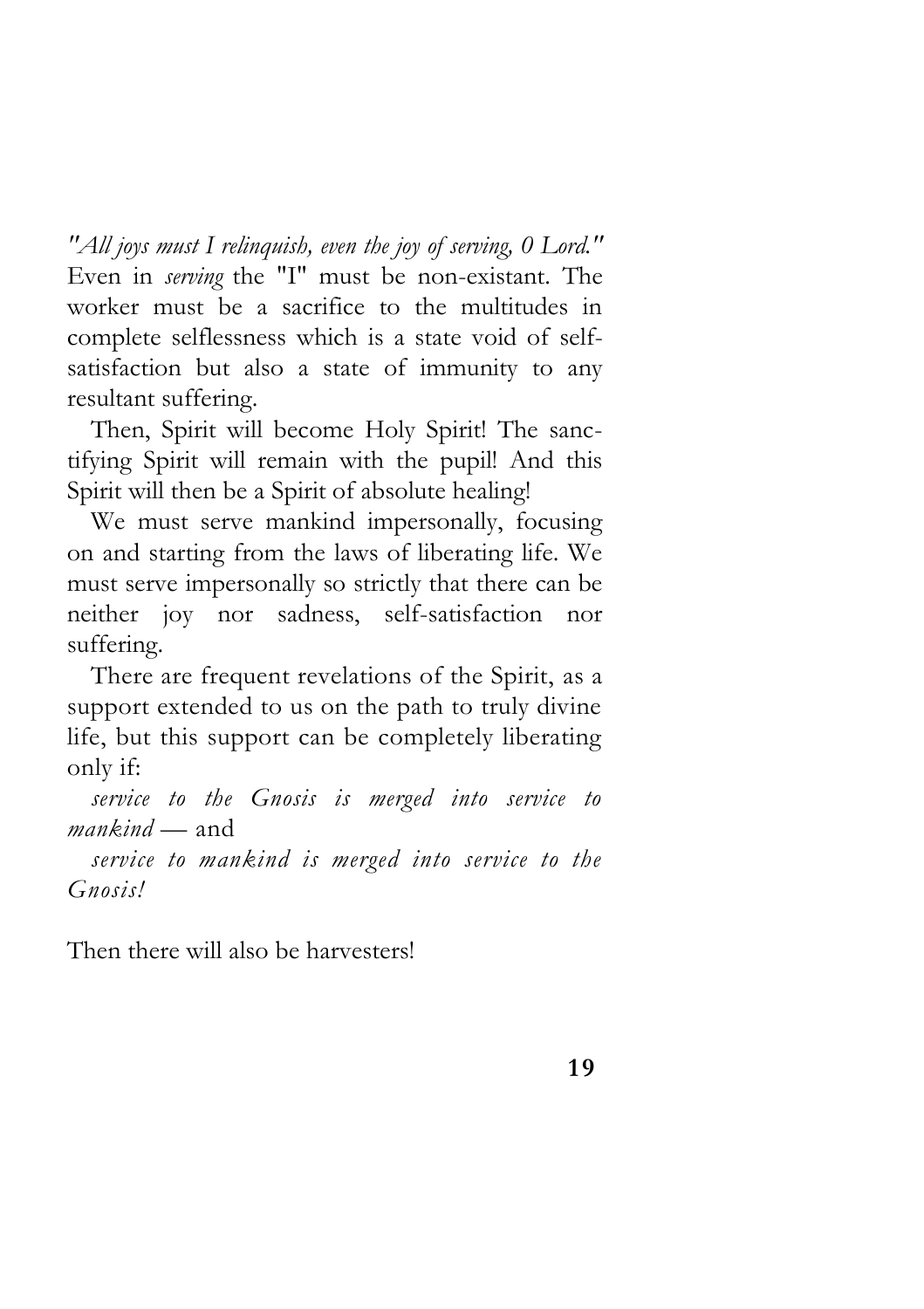## III

## THE WORD OF THE GNOSTIC COVENANT

From the gospel according to John, chapter 8, verse 51, we will quote the words which are likely to be familiar to all of you:

*"Truly, truly, I say to you: if any one keeps my word he will not see death in all Eternity".* 

We would recommend that you understand these words of Jesus the Lord in a way which is quite different from their current interpretation. It may be said that in this pronouncement Jesus the Lord alludes to the universal doctrine which He proclaims, to the revelation of God which He brings us. He who applies this universal doctrine in a positive attitude of life, whereby he enters the renovating life, shall have victory over death.

This is perfectly correct, of course, and it is probably the way you, too, interpret this passage from the gospel according to John. **But** if you will take the tenor of this verse in combination with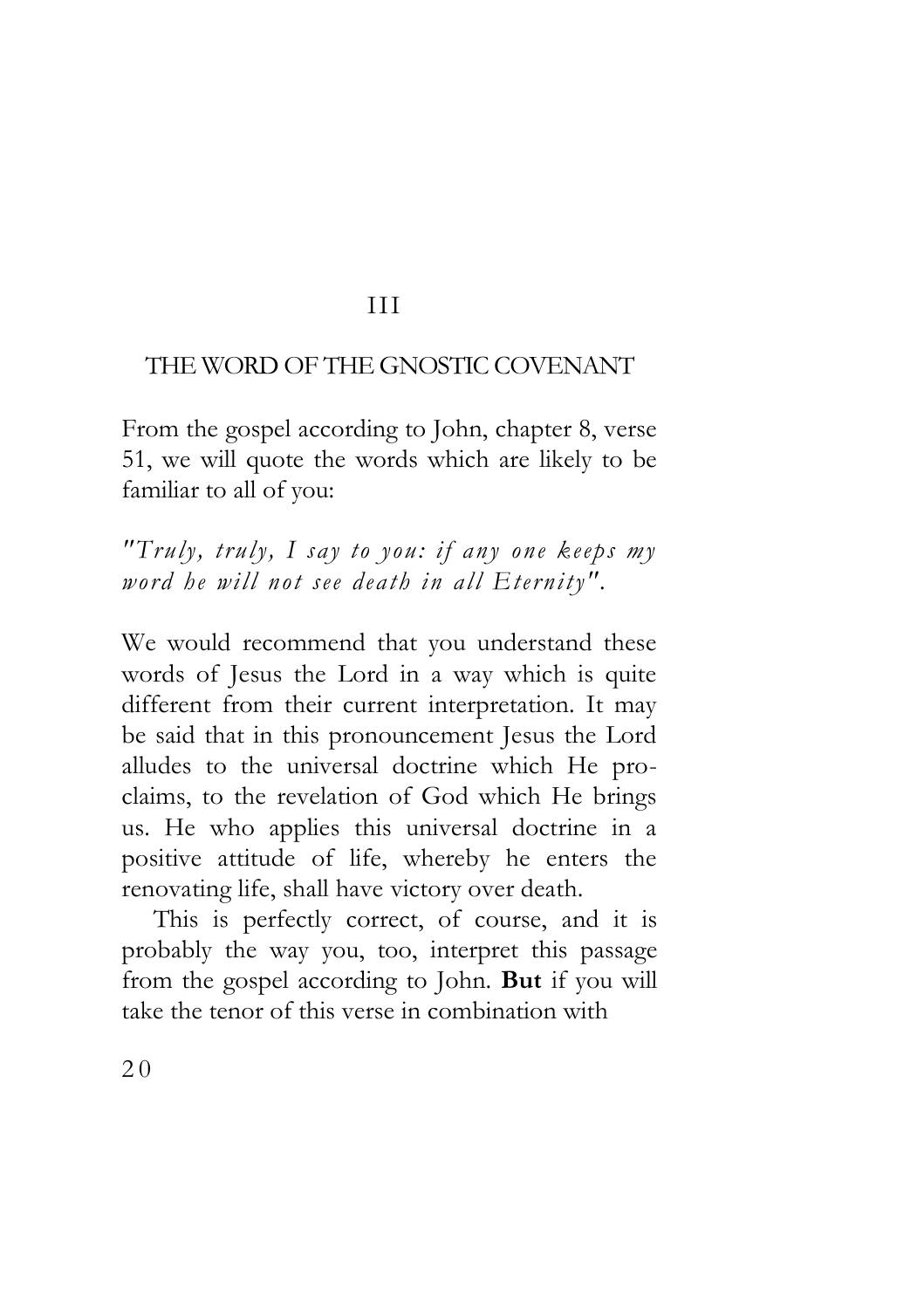the prologue of the gospel according to John, you will come to a quite different level of understanding. The prologue of the gospel according to John says: *"In the beginning was the Word".*

There is no question here of a universal doctrine to be proclaimed. The *Word* should be understood here as power. In the beginning was the divine power. This divine power was and is God. If you will now read the text we have just quoted like this: "I say to you, if anyone keeps "The Word", if he accepts it, experiences it, responds to it, he will not see death in all Eternity".

Therefore, the *Word is* a power, a sound, an intensely powerful electromagnetic vibration. The Word is the consonance of the holy Seven-spirit. There are seven divine power-streams which together produce the Word, that is to say the revelation of divine energy. Each one of the seven divine rays is able to manifest itself fully, because each ray, in turn, has seven aspects. You can readily conceive that there must be seven times seven or forty-nine rays. Together, these forty-nine rays form the one Word of God.

On entering the Temple in Haarlem you will see this mighty symbol of the one Word on the wall behind the place of Service, in the form of a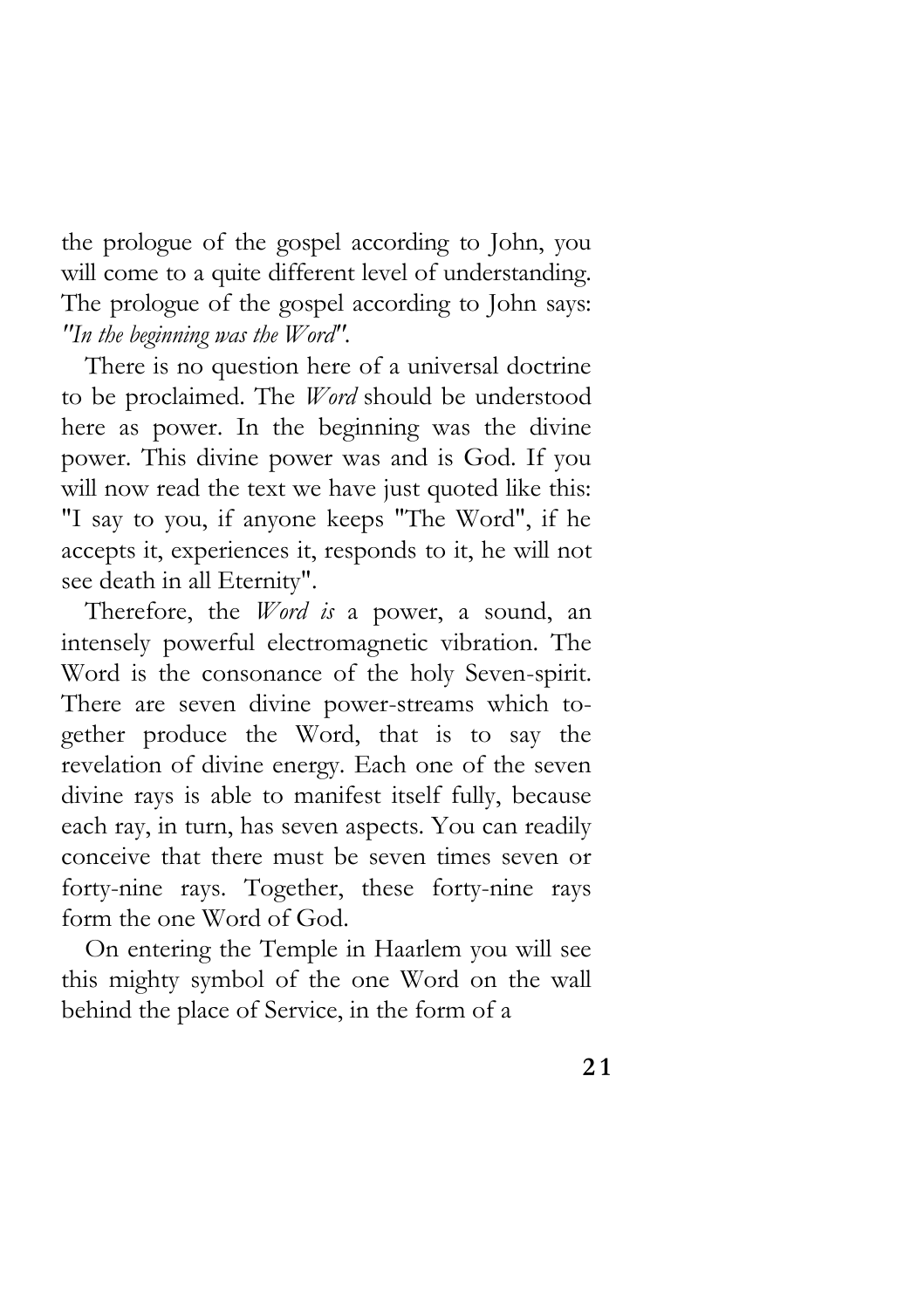star with forty-nine rays. It may be asked: "Can this glorious symbol not be defined in another way? Is there no other tenable definition for the prologue of the gospel according to John? For example, aren't there equally plausible grounds for saying "In the beginning was Love?"

Certainly, the Love of God was also in the beginning. But as soon as the Love of God has to be manifested, the Word is pronounced and the harmony of all the rays together is then heard; then *Sound is created.* Sound, that is to say, the Word is the mightiest power in the entire universe.

The Holy Spirit always is the seventh ray, and this is the reason why the Holy Spirit intervenes so powerfully in the order of human affairs. When the seventh ray manifests itself, the seven-stringed instrument sounds and the divine Word is heard.

It is wonderful and glorious that we may reflect how in fact God's creations always come about by sound, this mightiest power in the universe. However, this alone is not the reason why we call your attention to this subject. The deeper reason for this explanation lies in the fact that in connection with the Living Body of the School, the day of the feast of Whitsuntide has come to its fulfilment. The light and the power of the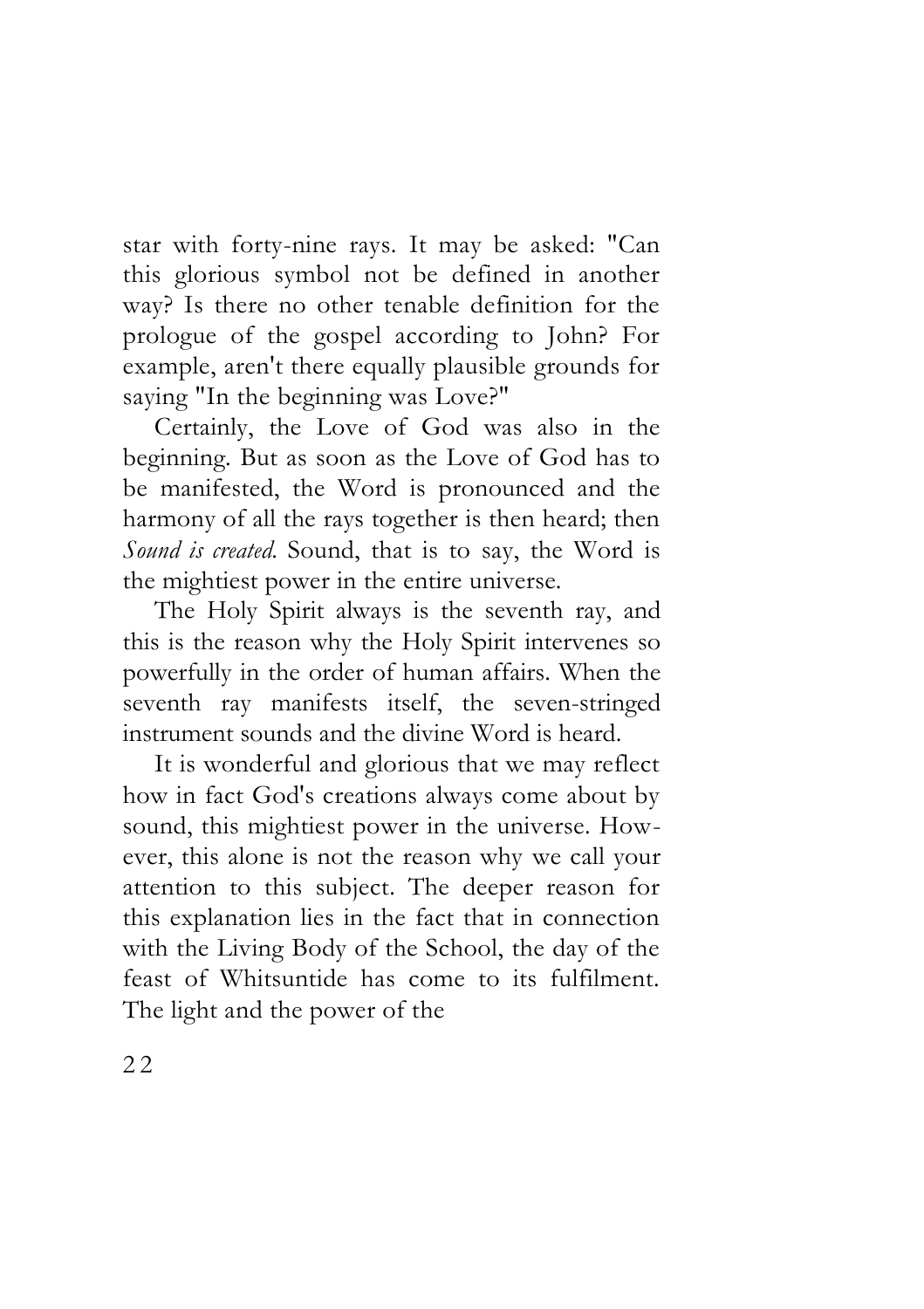seventh ray are being poured out into this Living Body and therefore, the Word that was in the beginning is being spoken in the Living Body of the young Gnosis. Now, understand in this light the words of Jesus the Lord: "If any one keeps *that*  Word, he will not see death in all Eternity".

Paul says in 1 Cor. 15: *"The last enemy is death".*  This last enemy we conquer in the power of the Seven-spirit, in the power of the Word. This living Word, this tremendous power is now active in the Living Body of the School and, consequently, it is granted all of us to destroy the last enemy.

Now it is well to go into all this a little more deeply, because it is not impossible that there are some among you who would take it in a too literal sense and put your faith in a physical immortality. It is impossible to maintain your nature-born physical body and keep it from dying. It is true that throughout the ages such a solution has been sought and in every century there have been people who indulged in all sorts of experiments in this direction. However, all their efforts have invariably had negative effects and were actually extremely pitiful.

We would therefore like to ask you: what is death? Have you ever stopped to think of this?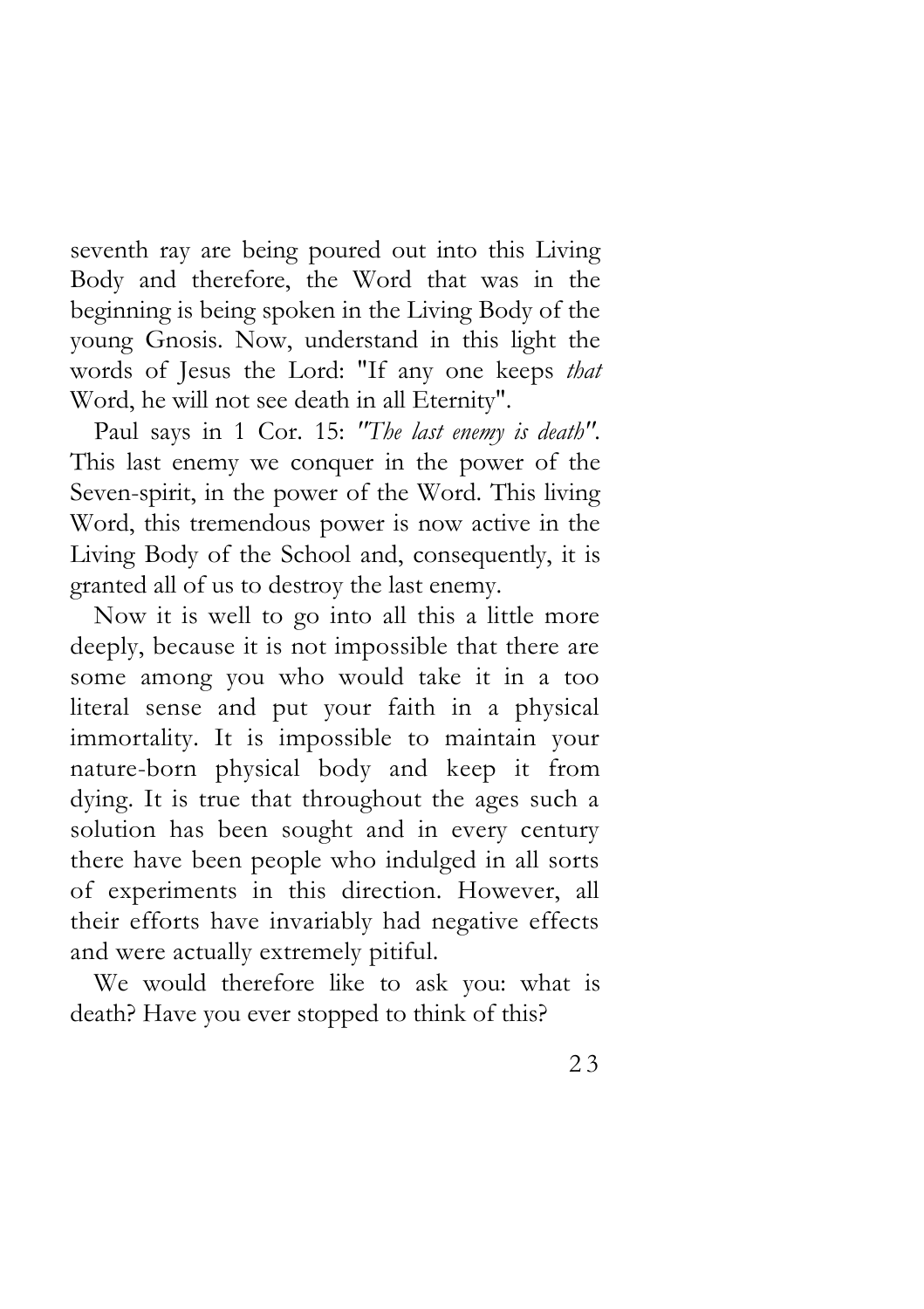In raising this question you must make a sharp distinction between certain values. If there is death, there must also be "life". Now, can the life of the animal-man really be called "life"? Various meanings may be attached to the concept of "life". For instance, the word can be understood as "existence". And in fact, natural man exists and death is the discontinuance of this existence. The universal doctrine, however, attaches a far higher and deeper meaning to the concept of "life"; therefore, this deeper concept of "life" necessitates a different view on "death".

Before continuing, we will completely dismiss the biological concepts of life and death and reflect on real life. Hidden in your microcosm lies the plan for a really complete divine-human life. In this respect, the universal doctrine speaks of a sevenfold life, in complete agreement with the Seven-spirit. A distinction is made between "the higher three" and "the lower four", between the imperishable and the perishable.

In the universal doctrine the higher three, being the imperishable aspects, relate to the Spirit (Pymander), to the Spirit-Soul and to the higher rational Consciousness which has transcended nature. The so-called "lower four" are formed by the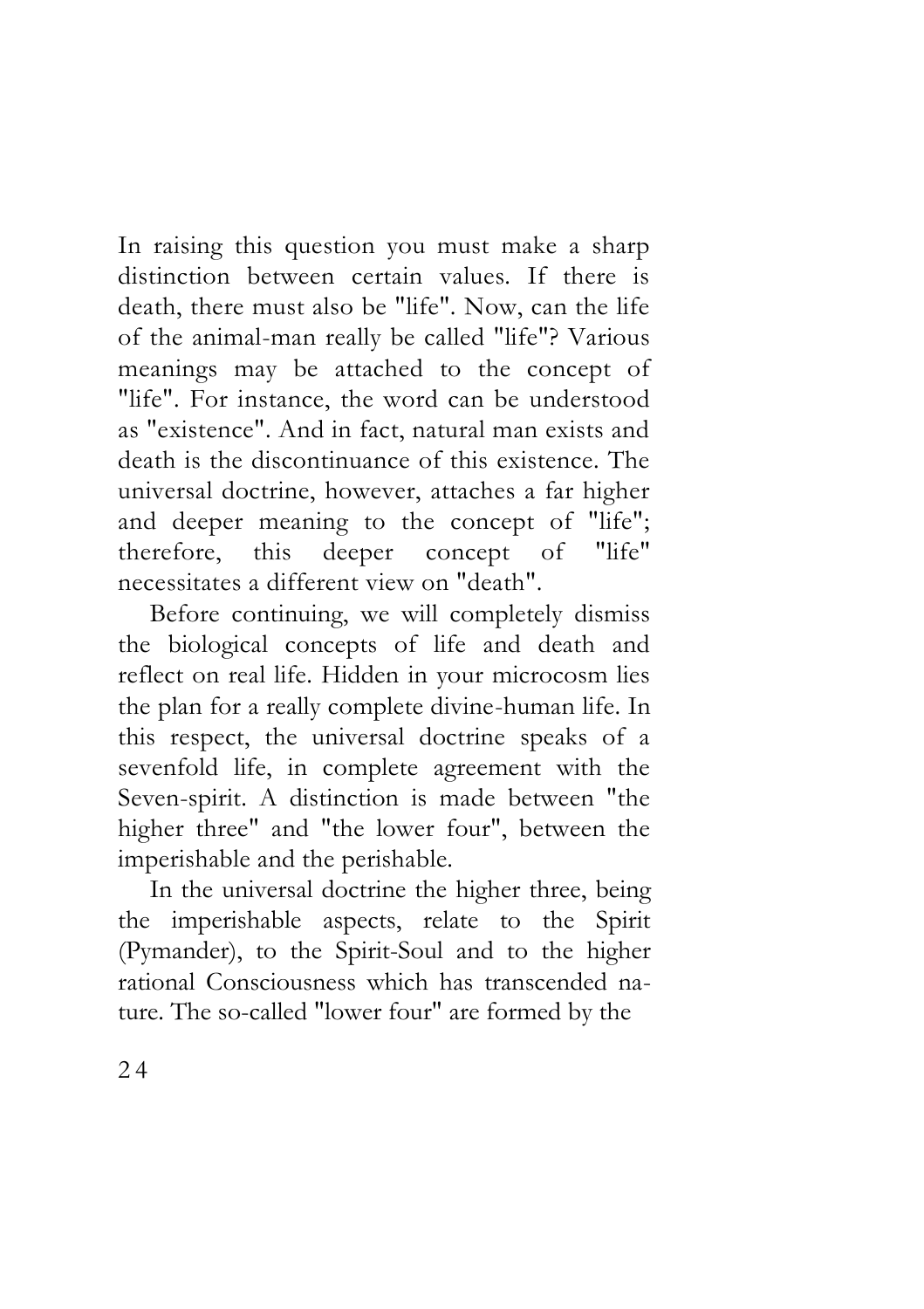fourfold vehicle which the higher man uses to express and prove himself. In relation to this fourfold vehicle, the universal doctrine speaks of perishable because, in going through the transfiguristic process, this vehicle changes continually, closely following upon the ways of the Spirit. However, our mortal life, that is our dialectical life, is perishable in the sense of an absolute death, an absolute annihilation which follows life. Our mortal life originates in a certain life-prana which imparts itself to the human seed and from which the birth and the development of the personality are to be explained.

Note that all this only tends to make clear that this entire so-called human life of ours is nothing more than a sort of chain-reaction of our fourfold vehicle which is subjected to death. Nothing of the "higher three" is, nor will ever be involved in this. Therefore, in relation to mankind in manifestation, Hermes speaks of an animal species, which indeed is quite correct. Where then, in the existence of our microcosm, are the higher three: the Spirit, the Spirit-Soul and the higher rational Consciousness?

Well, these are not in manifestation in our microcosm! They are only potentially present in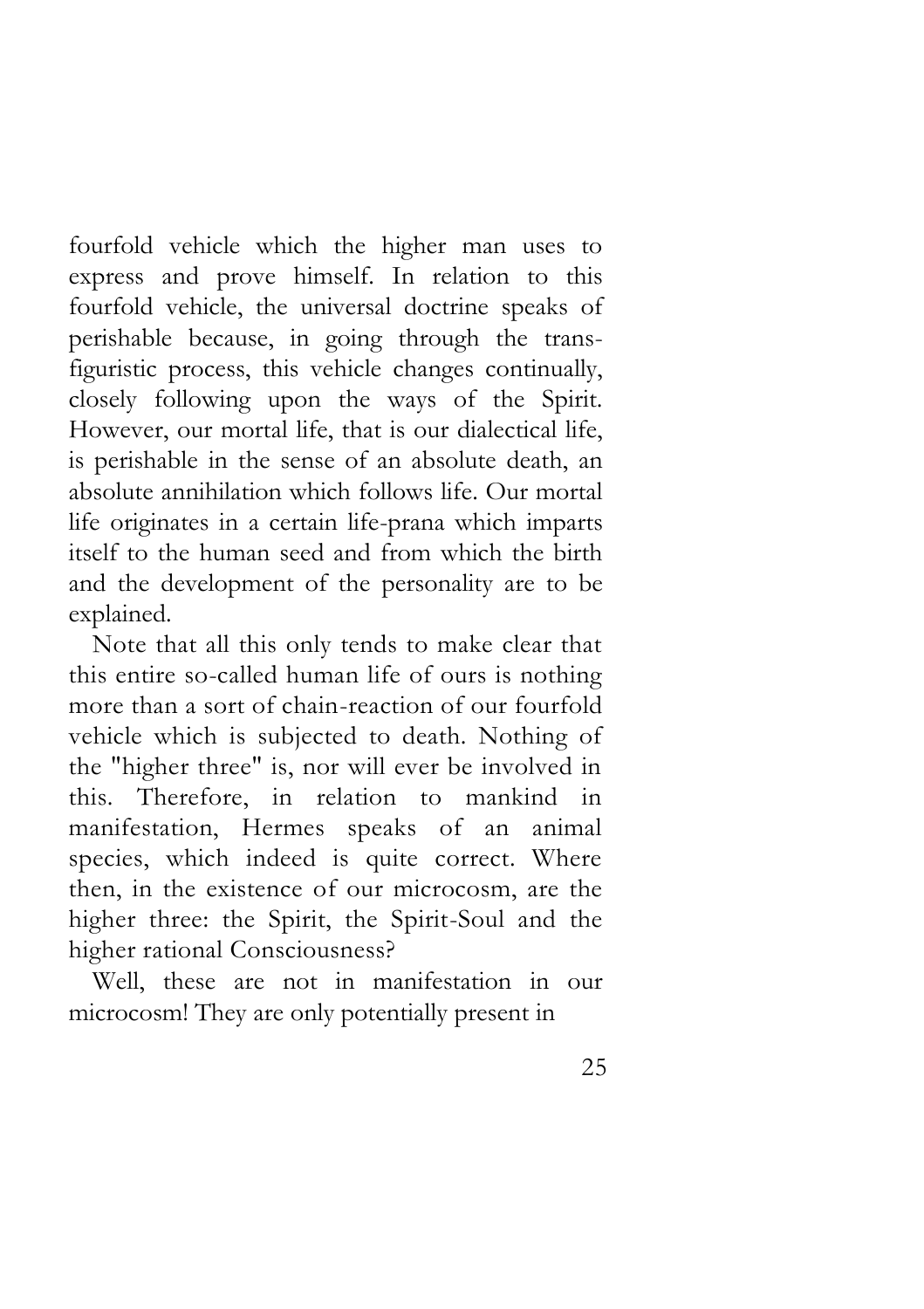our microcosm. They are there as "dead", as if they had died and not until they are raised from the dead unto life can we speak of true human life. That's why the fourfold vehicle rushes madly along in a chain-reaction, fancying this is Life, while the higher three are held captive in death. That death, now, is the issue. That death must be overcome! That death is the last enemy. In fact, it is the only one, the most elementary one.

Do you realize the deep tragedy which is being enacted in this nature of death? The chain-reaction is caused by the passion for procreation of the lower four, with the result that the resemblance of human life is ceaselessly and inevitably turned into absolute death. With this goes the ever repeated effort to pull down the higher three, Spirit, Spirit-Soul and higher rational Consciousness, thus forcing them into existence in order to lend dialectics a semblance of Eternity.

But what does the Gnosis postulate? That the lower four must sacrify themselves to the higher three through self-surrender. Then the higher three will be awakened and only after this the lower four will be subjected to a process of transmutation and transfiguration, thus merging into the true Man. Together they will call into being the divine man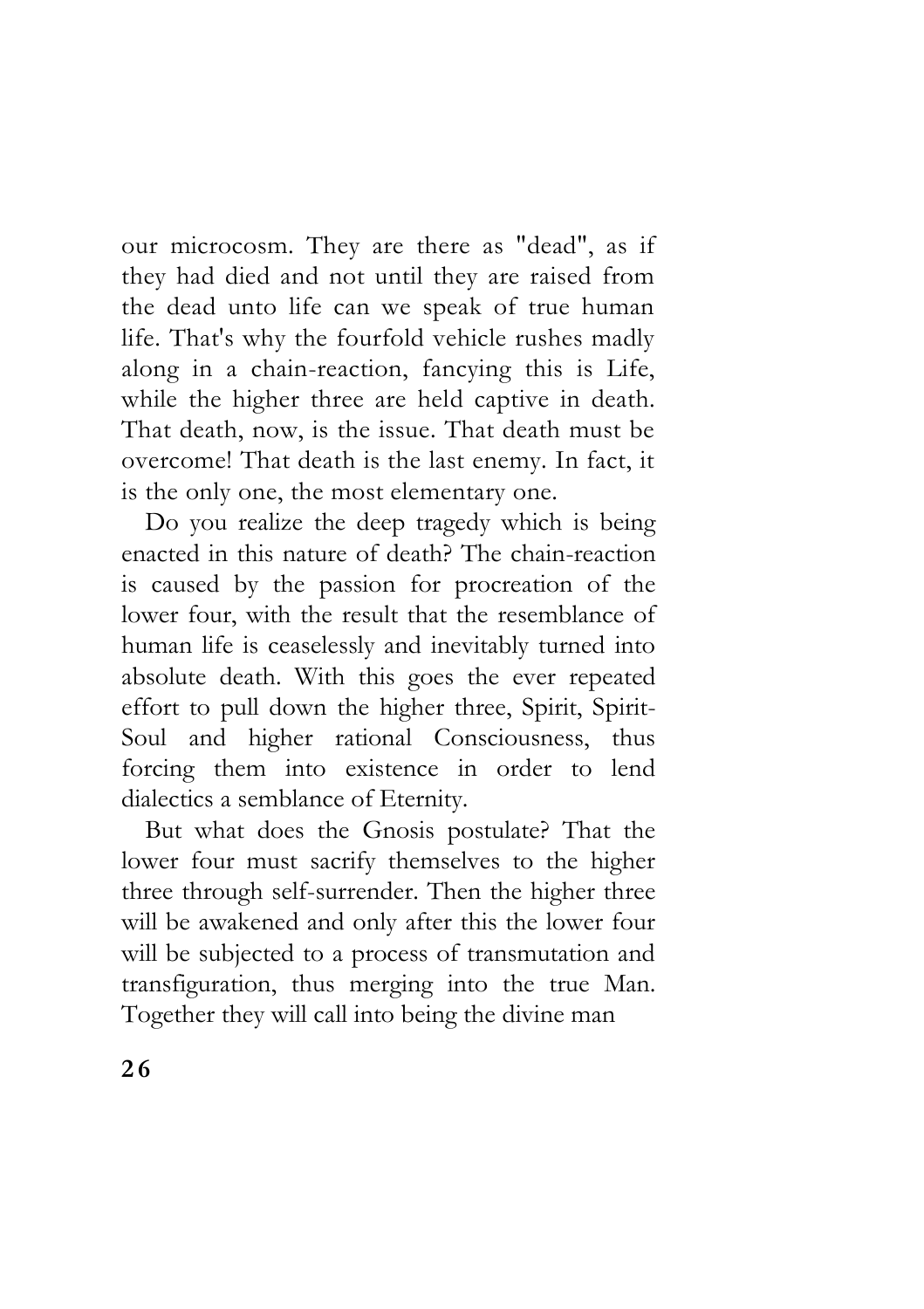of the beginning. This is therefore a completely reversed process.

We are enabled to all this by the Holy Spirit of the Living Body. It means the victory over the most fundamental death that exists, which is the living death of the higher element in the microcosm. He who is able to overcome this death shall say farewell also to the lower natural death.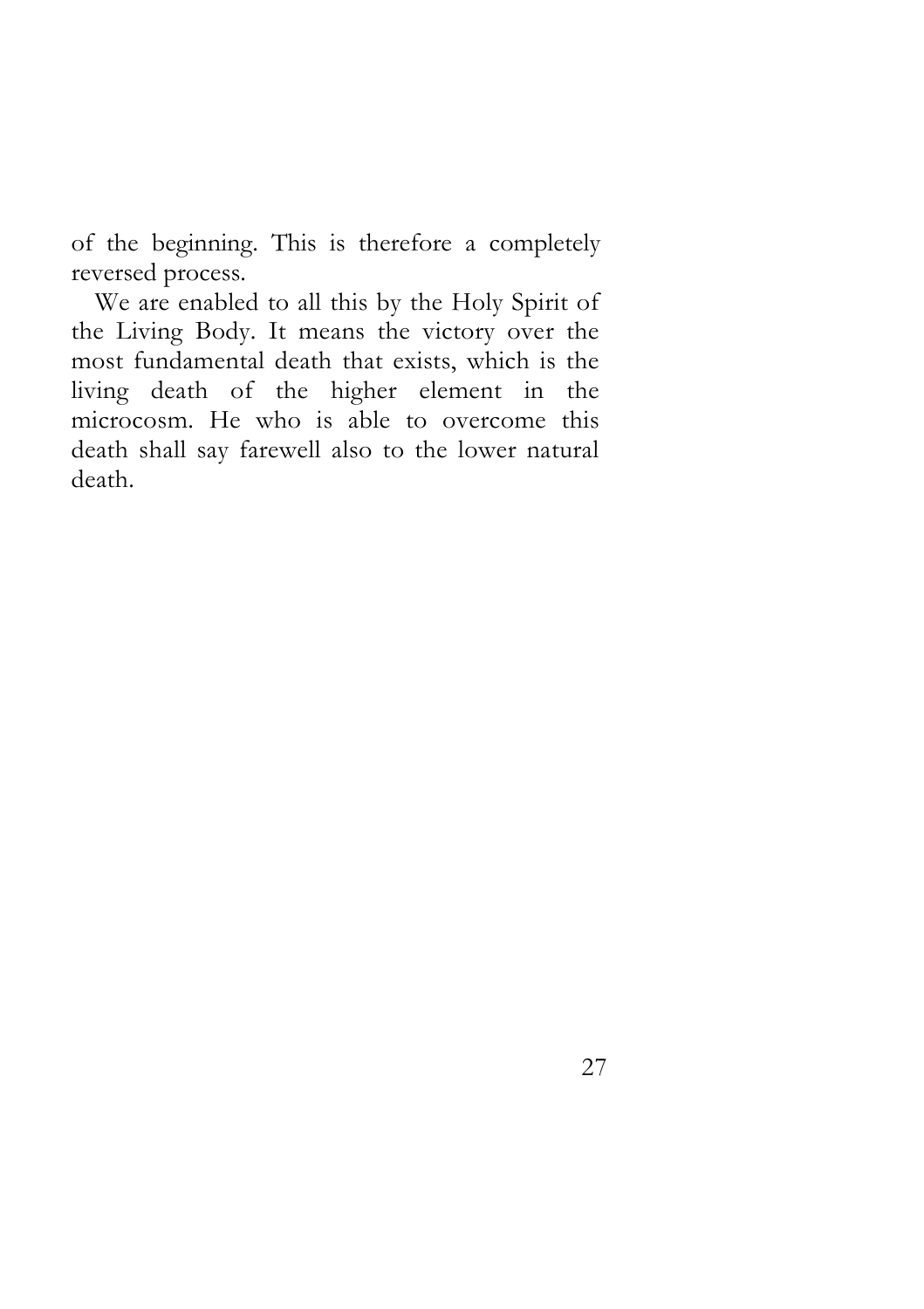### IV

## THE ONE WAY TO LIFE

We read in the gospel according to John, chapter 10, verses 1 to 18:

*"Truly, truly, I say to you, he who does not enter the sheepfold by the Door, but climbs in by another way, that man is a thief and a robber.* 

*But he who enters by the Door is the shepherd of the sheep. To him the gatekeeper opens; the sheep hear his voice and he calls his own sheep by name and leads them out. When he has brought out all his own, he goes before them, and the sheep follow him, for they know his voice. A stranger they will not follow, but they will flee from him, for they do not know the voice of strangers.* 

*Jesus used this parable with his disciples, but they did not understand what he was saying to them. So Jesus again said to them: Truly, truly, I say to you, I am the Door of the sheep. All who came before me are thieves and robbers; but the*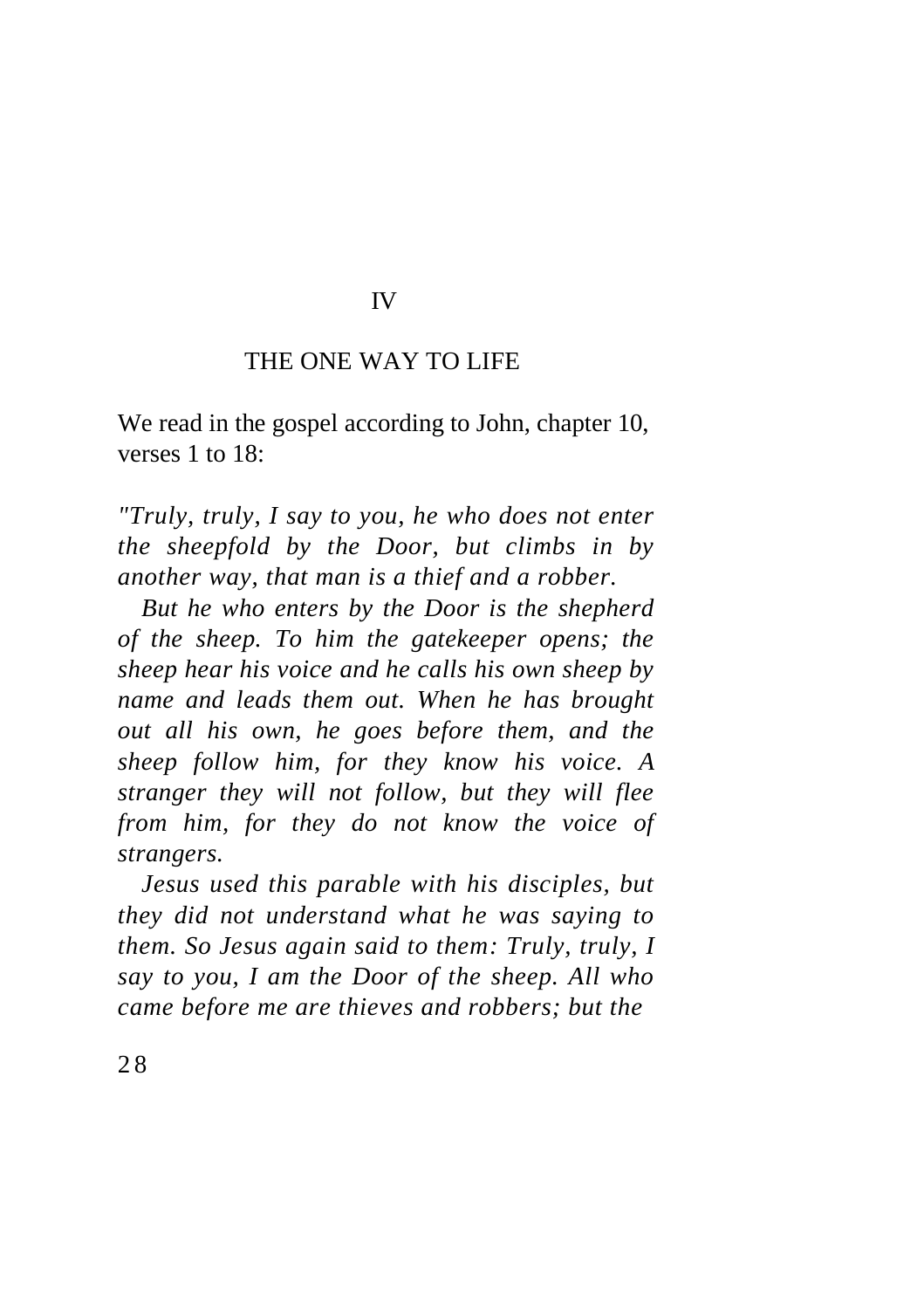*sheep did not hear them. I am the Door, if anyone enters by me, he will be saved and will go in and out and find pasture. The thief comes only to steal and kill and destroy. I came that they may have life and have it abundantly. I am the good shepherd: the Good Shepherd lays down his life for the sheep. He who is a hireling and not a shepherd, to whom the sheep do not belong, sees the wolf coming and leaves the sheep and flees; and the wolf snatches them and scatters them. He flees because he is a hireling and cares nothing for the sheep.* 

*I* am *the Good Shepherd; I know my own and my own know me, as the Father knows me and I know the Father; and I lay down my life for the sheep. And I have other sheep that are not of this fold; I must lead them also and they will hear my voice so there shall be one flock, one shepherd.* 

*For this reason the Father loves me, because I lay down my life, that I may take it again. No man takes it from me, but I lay it down of my own accord. I have power to lay it down and I have power to take it again.* 

*This commandment I have received from my Father."*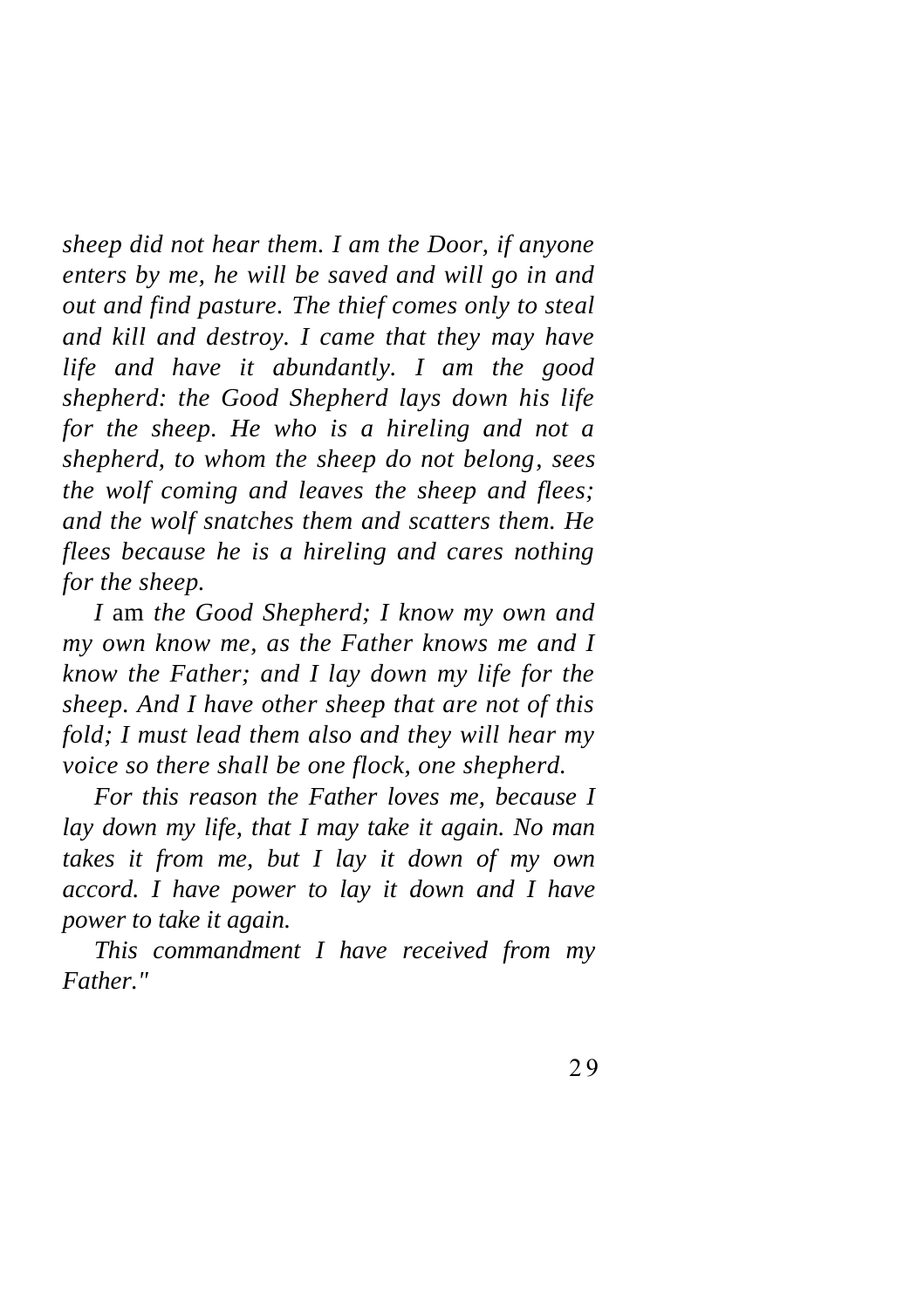John 9 verses 1 to 7 tells us about the healing of the man born blind in the waters of Siloam. This water symbolizes the very distinctive astral field of gnostic fullness, by means of which man's salvation from the darkness can be brought about. The literal meaning of the word Siloam is "exceptional". This is why in the Spiritual School of the young Gnosis we stand on such firm ground with regard to the message, to the gospel we must bring to you. The entire philosophy of redemption is being fully affirmed, time and again, both by the universal doctrine and the gospel, as well as in many other ways.

Because of our natural birth, we are all born blind. This means that our life-field, our state of being, utterly excludes true vision. However, he who washes himself consciously in the waters of Siloam, filled with insight and due observance of the one correct attitude of life, enters into the light of liberation. Such a person goes the path and enters the sheepfold. .The sheepfold relates to the life-field which will open to us if we can clothe ourselves in that wonderful garment of the new mental faculty. Only then does man become conscious of the new life-field, of the sixth cosmic domain. Then, very consciously, he enters into

30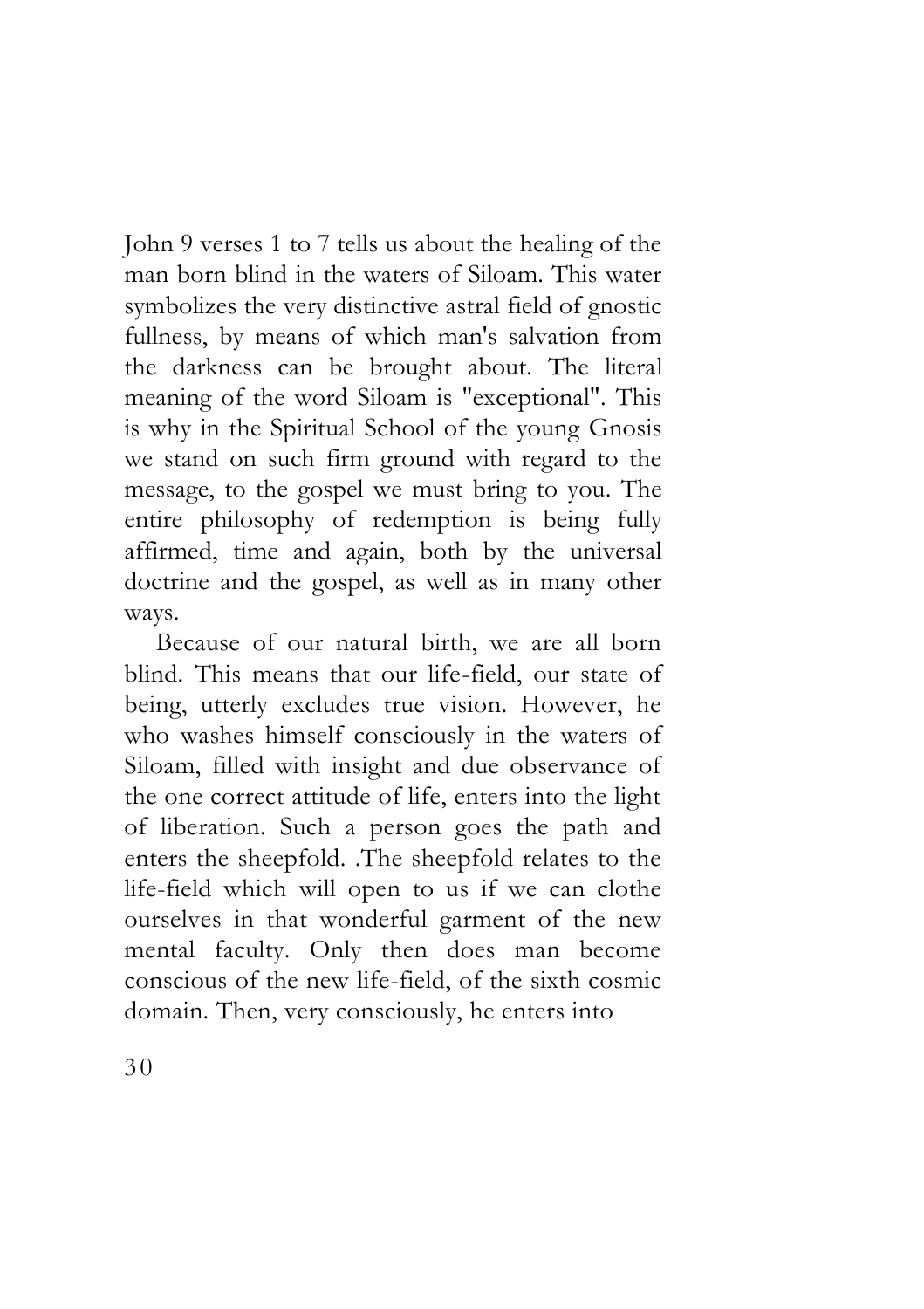that new state of life, which is reserved for all of us, to which all of us are called, to which all of us are chosen.

There is only one way leading to the sheepfold. It is the way of the cross of Christ, which liberates the gnostic fire in us. The golden light from which the golden elixer can flow, from the pituitary gland to the pineal gland, having a tremendous effect on the optic thalamus. As you may know, the thalamus nervi optici are the cell groups into which branch the offshoots of the pineal gland.

We are told that he who does not go that way and does not open that Door but climbs in from elsewhere is a thief and a murderer. Such a person appropriates to himself very great superhuman powers which, because of his unworthiness, he cannot control and command and, consequently, he will be a murderer of many organs, of many aspects of his very intricate microcosm.

There are various occult methods enabling a human being to climb in from elsewhere into the pineal section of the brain to obtain in this way some new faculty. However, it must be emphatically stated that this is always bound to end in disaster. It is absolutely out of the question that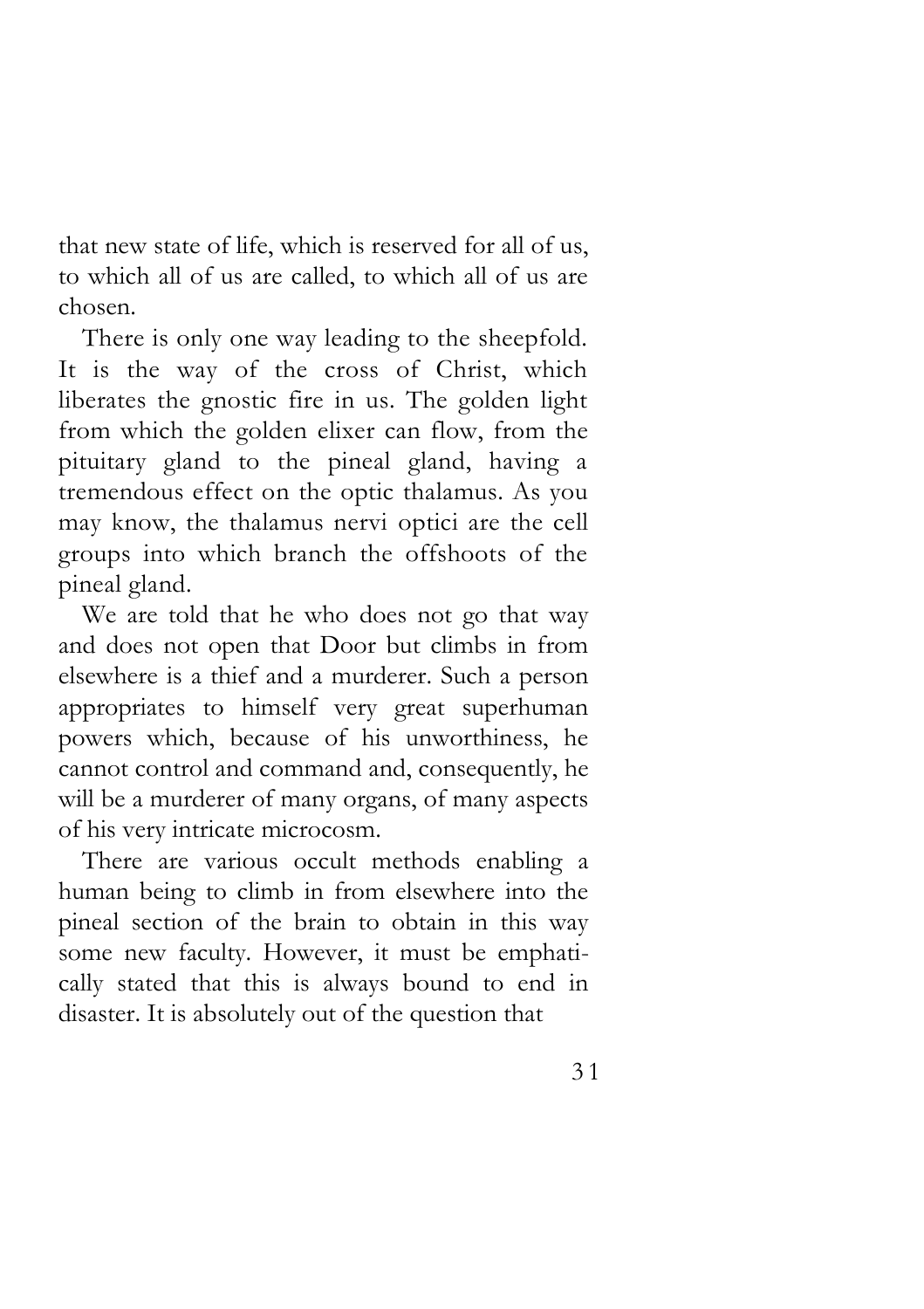a human being who acquires such a tremendous power in an illicit way can keep under control what he himself has unchained. Every one of us will realize that such a power can be beneficial only to those who have passed through the gates of Soulrebirth. Only then will there be sufficient safeguards for the correct use of the divine gifts and only then the well of the Seven-spirit in the pineal gland can be safely called upon.

Dialectical man who appropriates to himself the things of God on the basis of his natural state is very much to be pitied, for the fire which rages within him is a very unholy fire. You will realize that he cannot possibly be a good shepherd.

When such things are said many will not be able or do not want to understand them, while others become very angry. When Jesus the Lord speaks of these things, all the hirelings are highly displeased. Therefore, we must seriously warn you. There are occult methods, but also various false attitudes of life, which open the pineal section of the brain to unholy fire. When this happens, the thalamus nervi optici will spread a very unholy garment, a very fatal atmosphere in the entire microcosmic system. In this state the human being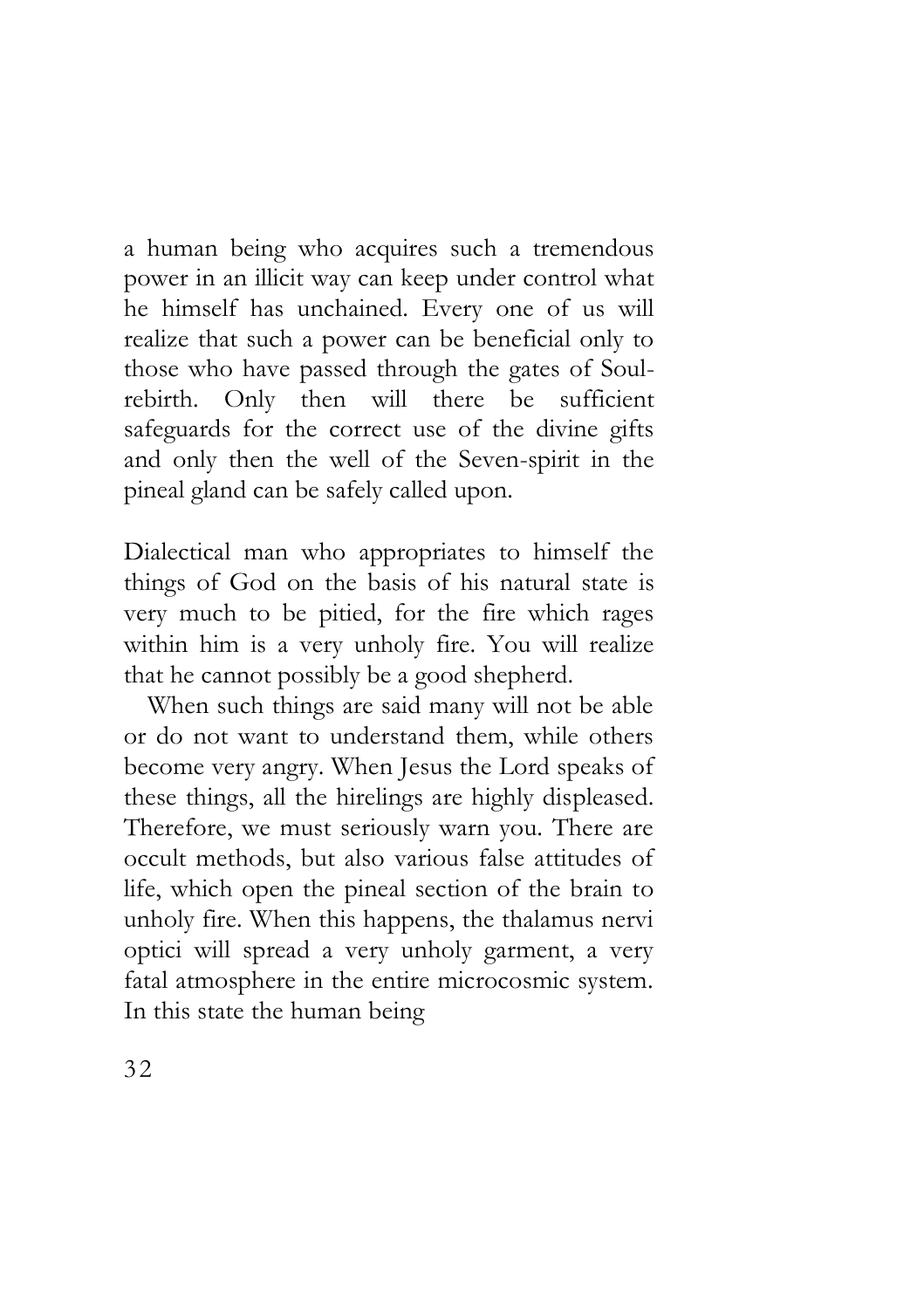concerned will destroy himself completely; he becomes a thief and a murderer of his own self.

We have made it clear that in its dialectical state the activity of the pineal section of the brain is purely negative until the Soul has been born and the seven weights have been put into their places! Whoever forces the pineal part of the brain into positive activity by some artifice of an occult character, by which the power used is purely selfcentered, commits a crime which will have very drastic effects. Such people damage their systems to such a degree that they will be almost unfit for the transfiguristic process in this state of life. An accidental circumstance is the dreadful fact that whatever remains of the personality of such entities after death will remain in existence for a very long time in the realms of yonder side. They have created a false eternity for themselves. They will then belong to those groups which are mentioned in the gnostic gospel of the Pistis Sophia as retarding and hampering the progress of the pistis-sophia-process by all possible means. Their false eternity is dependent upon a scientifically practised exploitation of the dwellers on the physical plane, as every pupil of the Gnostic Spiritual School supposedly knows.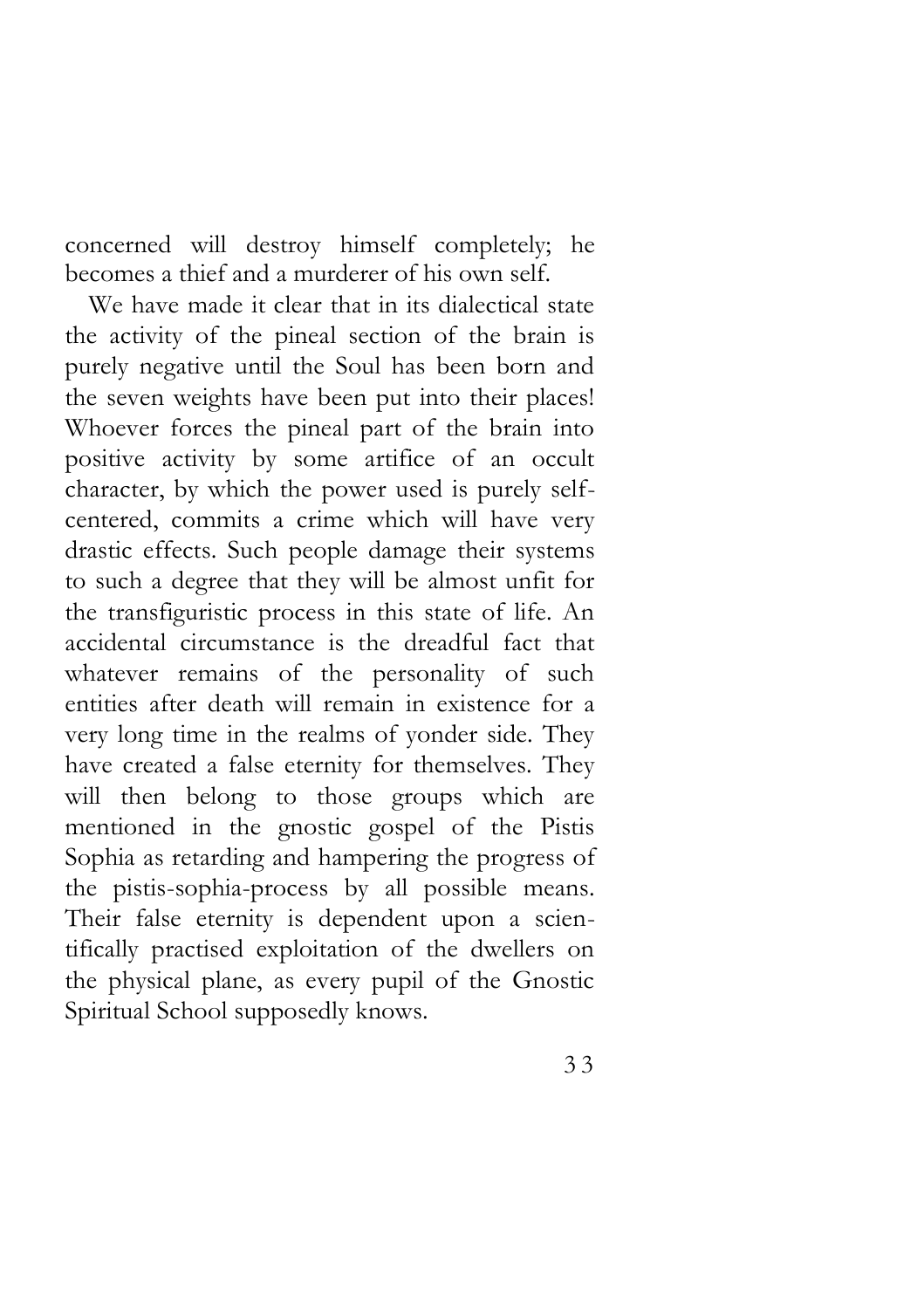Therefore, if one does not desire to walk the path, it is better to keep the pineal region in a negative condition rather than to climb up into the sheepfold from elsewhere and so become a thief and a murderer of his own self and of others.

Be it our fervent prayer that we may enter into the sheepfold by the One Door, so that we may be found to be good Shepherds.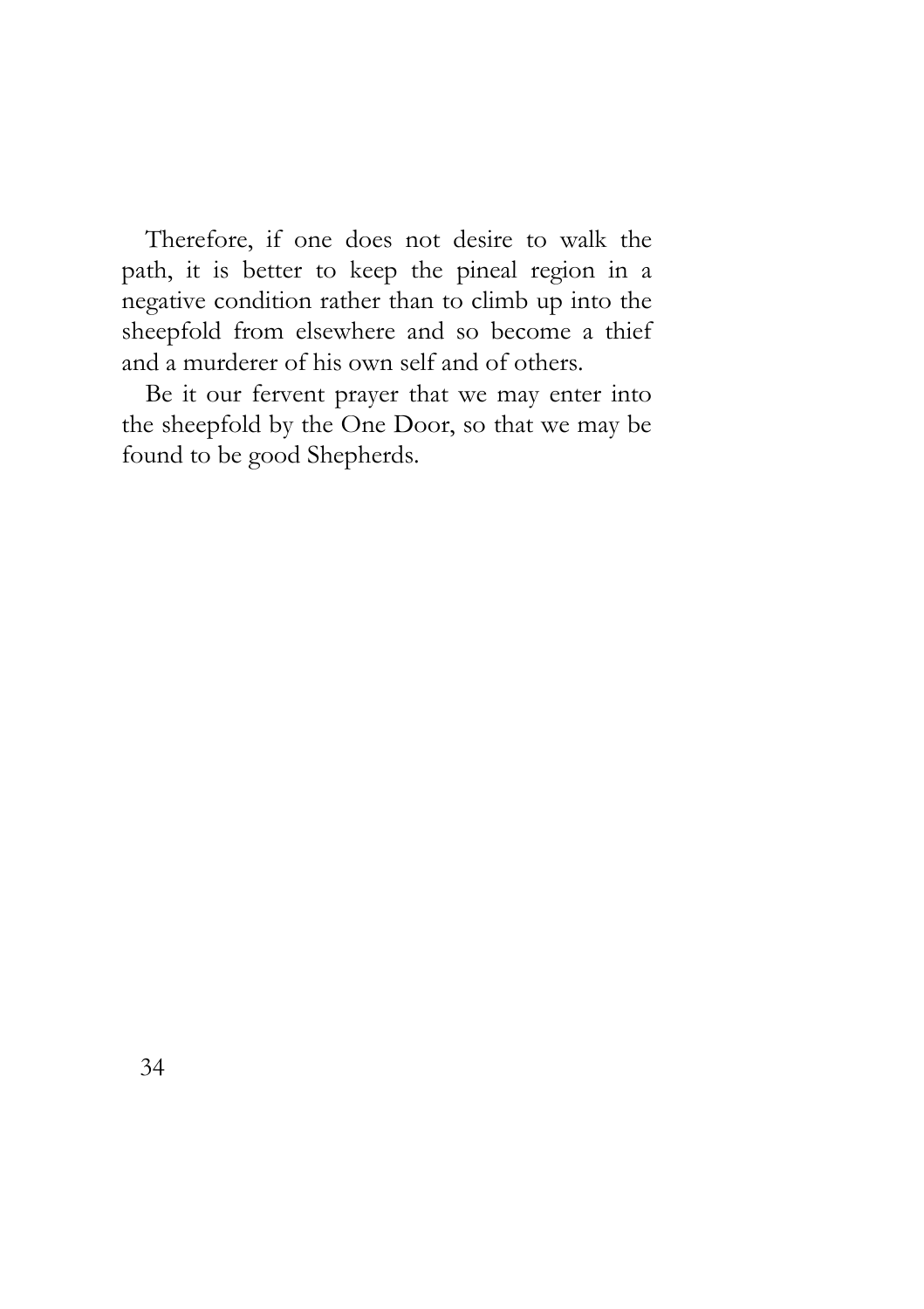#### V

## INSIGHT, AS THE FIRST STEP IN GOING THE PATH

The gospel according to John, chapter 14, verses 1 to 11:

*"Let not your hearts be troubled; believe in God, believe also in me. There are* many *rooms in my Father's house; if it were not so, I would have told you. Igo to prepare a place for you.* 

*And when I go and prepare a place for you, I will come again and will take you to myself, that where I am you may be also.* 

*And where I go you know, and the way you know.* 

*Thomas said to him: Lord, we do not know where you are going; and how can we know the way?* 

*Jesus said to him: I am the Way, the Truth and the Life: no one comes to the Father, but by me. If you had known me, you would have known*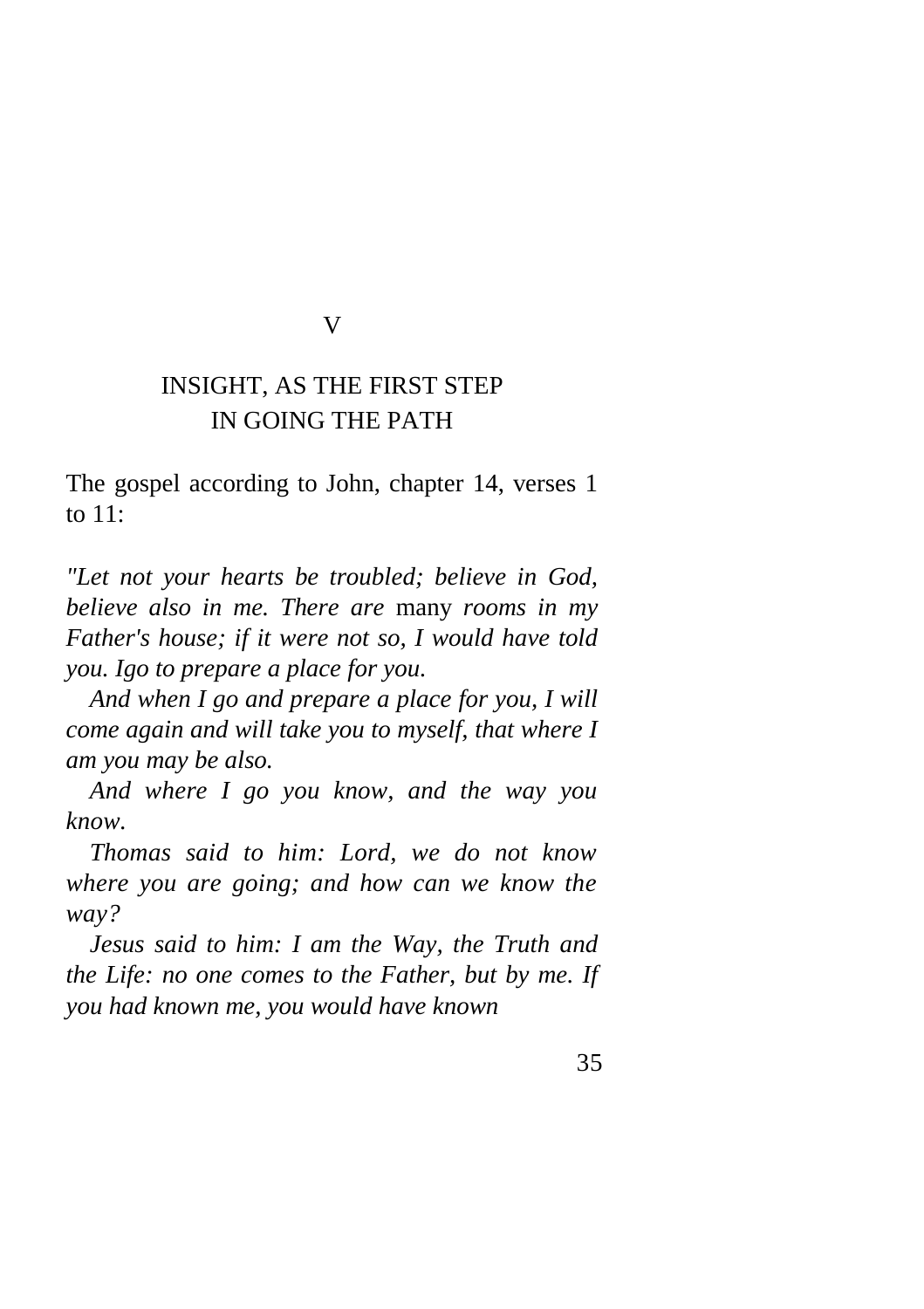*my Father also; henceforth you know him and have seen him.* 

*Philip said to him: Lord, show us the Father and we shall be satisfied.* 

*Jesus said to him: Have I been with you so long and yet you do not know me, Philip? He who has seen me has seen the Father; how can you say: show us the Father?* 

*Do you not believe that am in the Father and the Father in me? The words that I say to you I do not speak of myself, but the Father who dwells in me does the works."* 

Insight is the first step of the fivefold universal Gnosis. Therefore insight is necessary to be able to advance on the path of salvation.

However, the danger is ever present that many pupils of a gnostic field of preparation may lack insight. One can define such a lack of insight as classical. Every gnostic work of the past has had to cope with this same difficulty. As a proof it will suffice to refer to the passage in the gospel according to John in which Jesus says to his disciples: "Where I go you know, and the way you know".

This way we too know, moreover the one path

36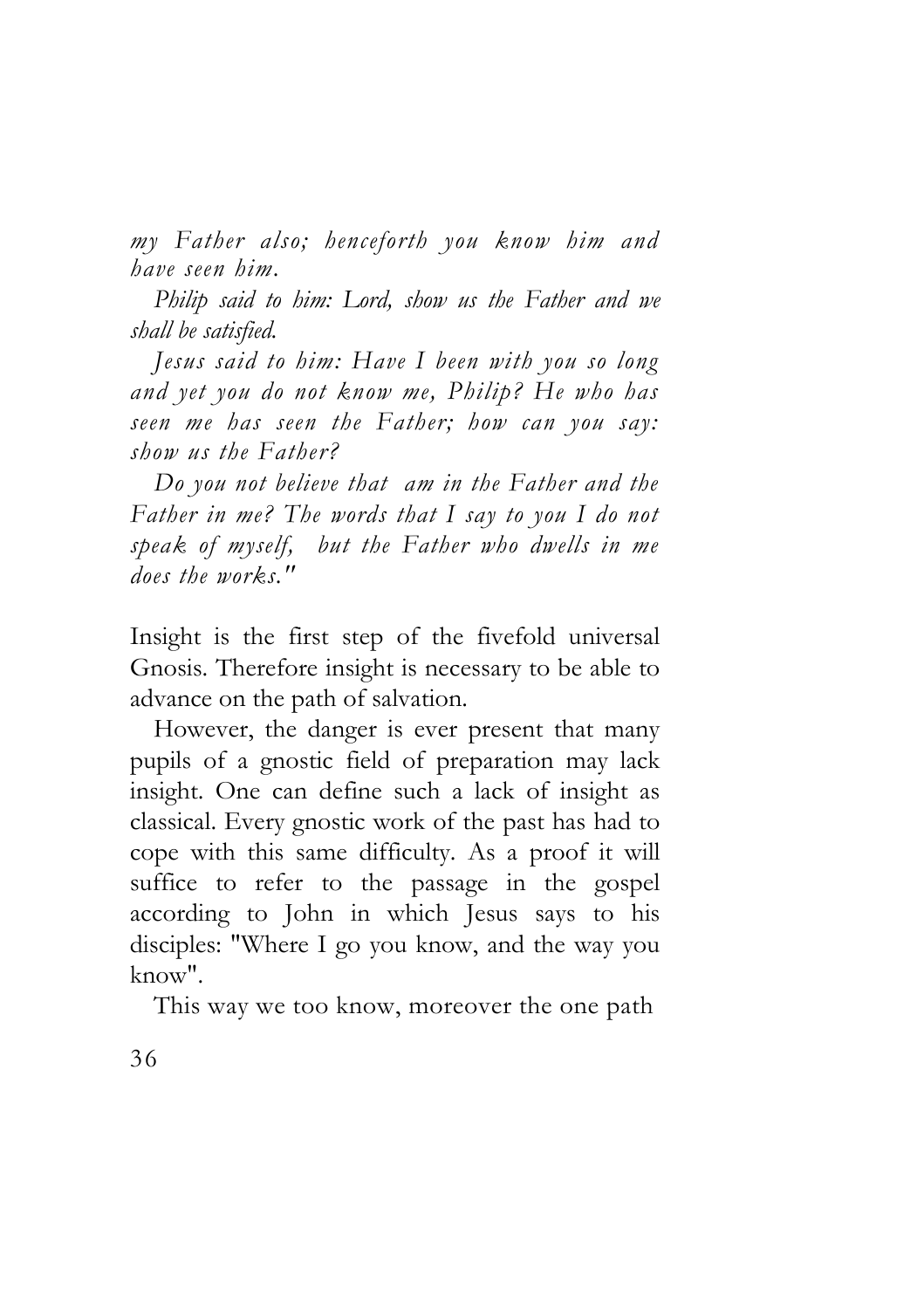has been exemplified for years by various brothers and sisters of the young Gnosis according to their state of being. In the period referred to in John's gospel the path of salvation was similarly exemplified and the disciples were taught in all possible ways and all of them were supported by the gnostic light of the Father-field. Yet, some of them reacted like Thomas to the words of Jesus: "where I go you know", by saying: "Lord, we do not know where you are going." And he asked the incredible question: "How can we know the way?"

The name Thomas means duality, or being divided. When you know this, you can appreciate the situation. Thomas typifies the person who is ever and again between two thoughts and therefore, keeps two lights burning: the light of common nature and the light, the lustre of the Gnosis. Whoever cannot make a definite choice, whoever is unable to make an unflinching resolution with respect to many things in life, will experience periodically, at extremely important moments, that the light of the Gnosis, the lustre of the soul more or less recedes until it is virtually extinguished and only the natural light remains. With this light as a guide, it is impossible to comprehend the intentions of the Gnosis and no true insight can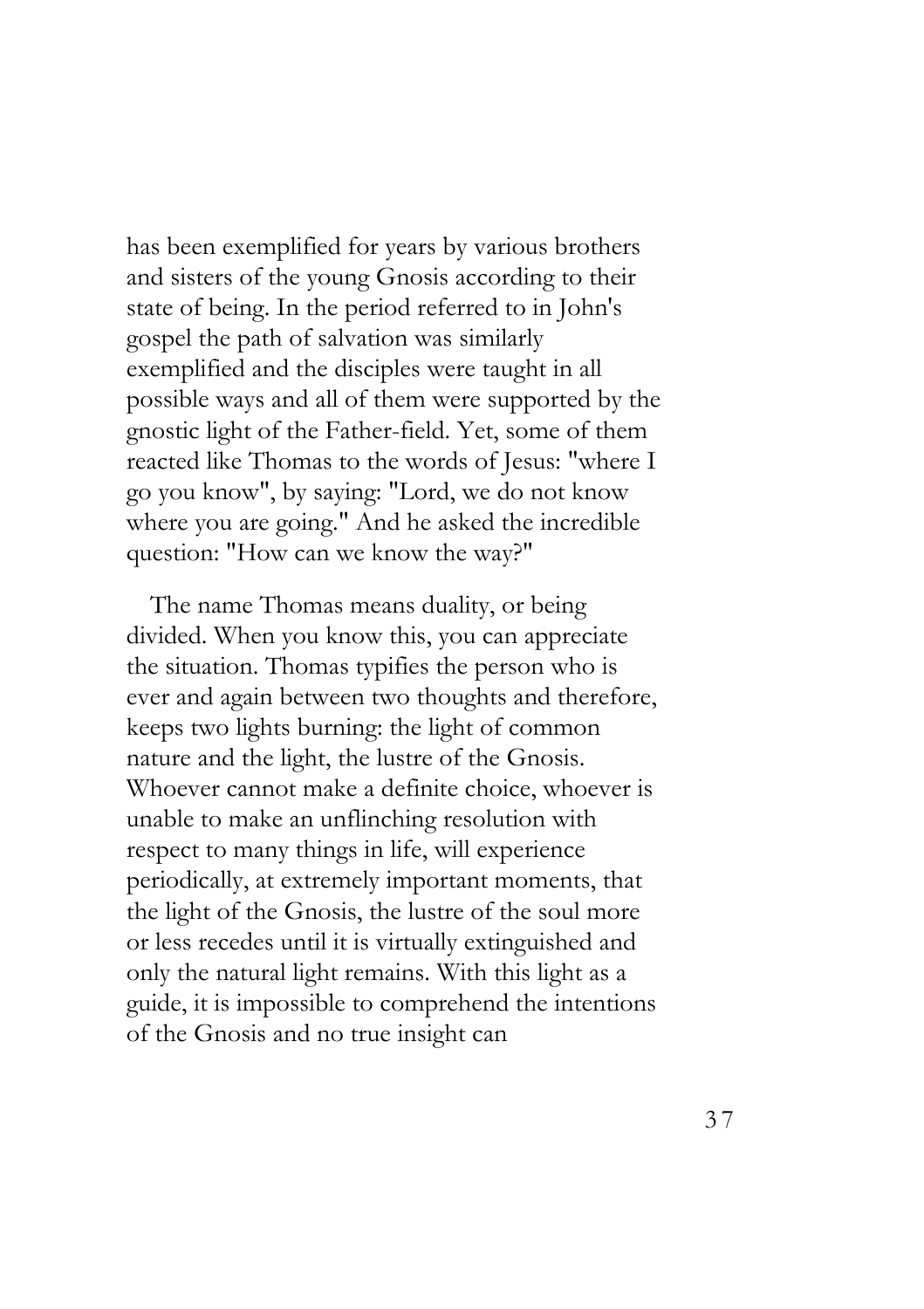grow. Then, our insight is not as an open gateway to us, and we have ears but cannot hear. Therefore, he who in such tragic conditions acts in the wrong way, can be helped only by the answer given by Jesus the Lord: "I am the Way, the Truth and the Life. No man comes to the Father, but by me".

This directs our attention to the tremendous potentialities in the soul. This is why the Lord adds: "if you had known me, you would have known my Father also." If the soul is radiant and steadfast, then the Spirit, the Father, will invariably manifest Himself. Teachings are not repeated for the soul victimized by its dualism. The soul which is unable to persevere will be confronted with plain, naked facts.

Jesus the Lord is the marvellous symbol of the gnostic light, as it reveals itself in the new soul. That light can also manifest itself in us and that light is the Way and the Truth, that light breaks Life open for us. There is no other method. In that light lies the complete truth and whoever sees it and experiences the truth is bound to live by it.

He who lives by the gnostic light comes to the Father. Therefore, if you keep saying: "my path,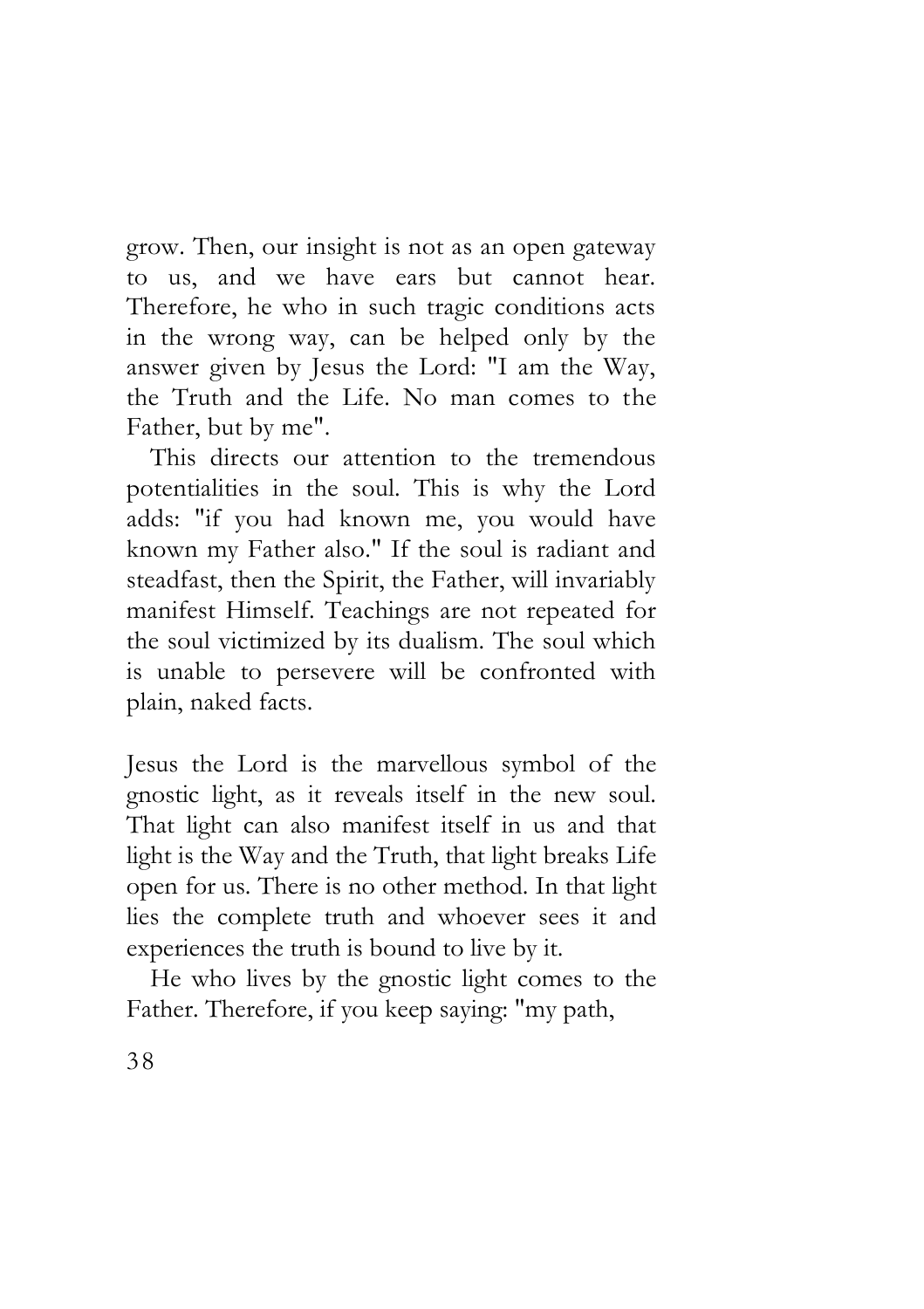my development is accomplished so slowly: there are so many obstacles on the Path," our reply will be: then you have never really changed the accents in your life. Where the new Soul dawns, where the lustre of the soul begins to radiate, there the Way, the Truth and the Life will be manifested. Therefore, it is an absolute certainty that no one comes to the Father but by the manifested Light of the Gnosis. The soul of a Thomas, a dual soul which maintains its duality, will never come to a concrete conviction but will always be floating in a sea of doubt and remain a starved soul, a spiritual pauper who, alas, cannot be saved from his poverty. However, the moment a Thomas-soul surrenders itself to the universal light manifesting itself within him, the soul will overcome its dualism and enter into the Way, the Truth and the Life.

However, the soul which thus speeds towards freedom still has to overcome another difficulty. This difficulty is also indicated in John 14, in the dialogue between Jesus and Philip. In order to understand it, we must first analyse the character of Philip. This character represents the man who could be designated as a daydreamer, the man who indulges in ideals and builds castles in the air, thus constantly losing all sense of reality; the man who;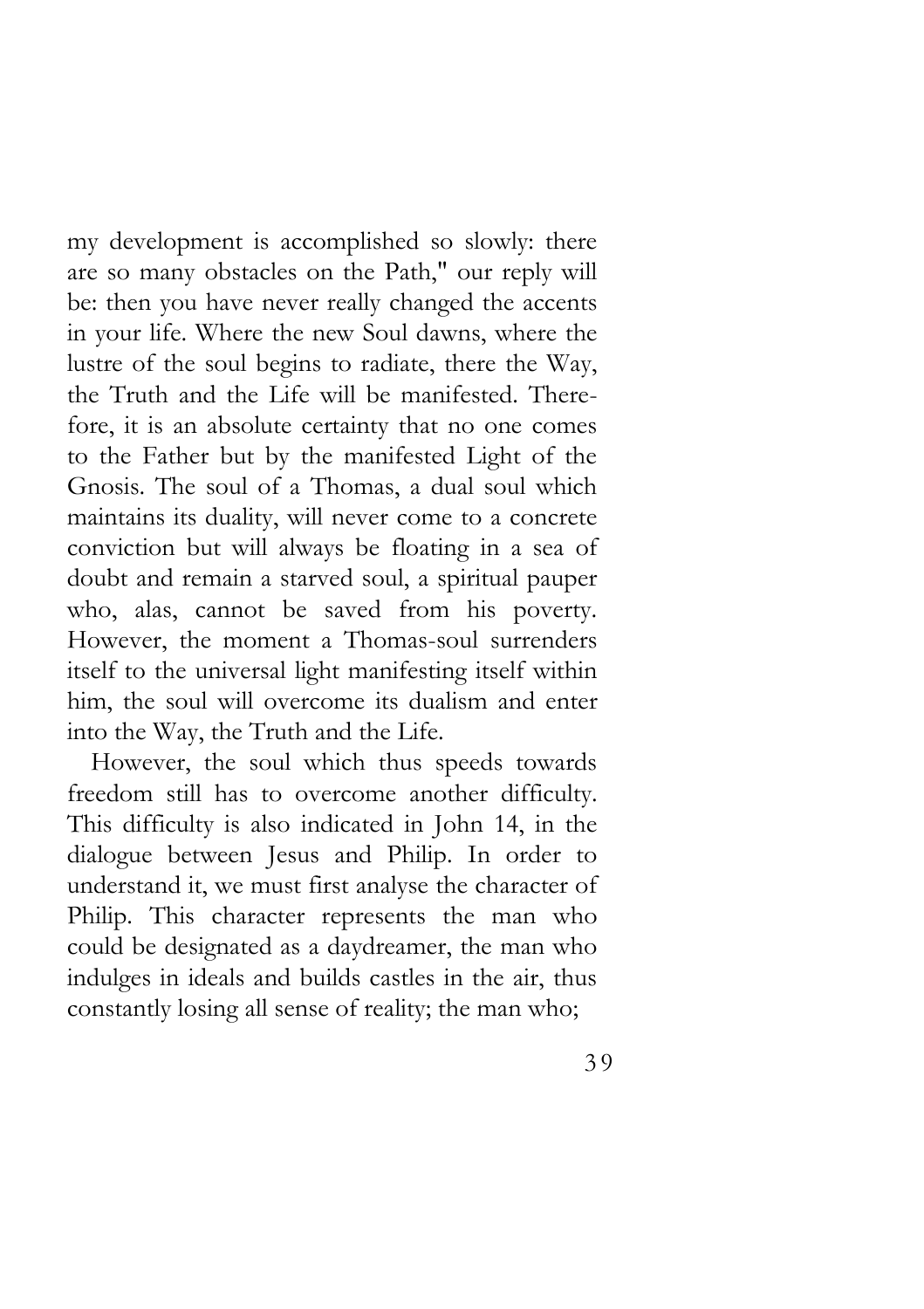at a given moment, becomes unable to see that which lies before his feet. As a result he loses his way because he has totally lost sight of reality.

Philip is the man who so completely idealizes the new state of life that he forgets and ignores the path lying between dialectical nature and the new life. In this way he becomes a mere talker and certainly not a doer, and whenever such a man comes to the deed it is usually without any regard for others. He knows how to talk very entertainingly about the new life. He can paint beautiful castles in the air and as such he is an artist, but an artist who cultivates art purely for art's sake as is so frequently the case in this world. Such a person will give you impressions of beauty, while he personally fails to materialize this beauty in his own state of life. An artist by the grace of God is always a person directed to eternal glory, to the Way, the Truth and the Life.

Philip is the man who has even become ignorant of the fact that a Way, a Truth and a Life exist; the man who has lost knowledge of the fact that there is a path that must be walked, an attitude of life that must be practised and a deed that must be carried out. At a given moment Philip is the man who fords himself struck with surprise.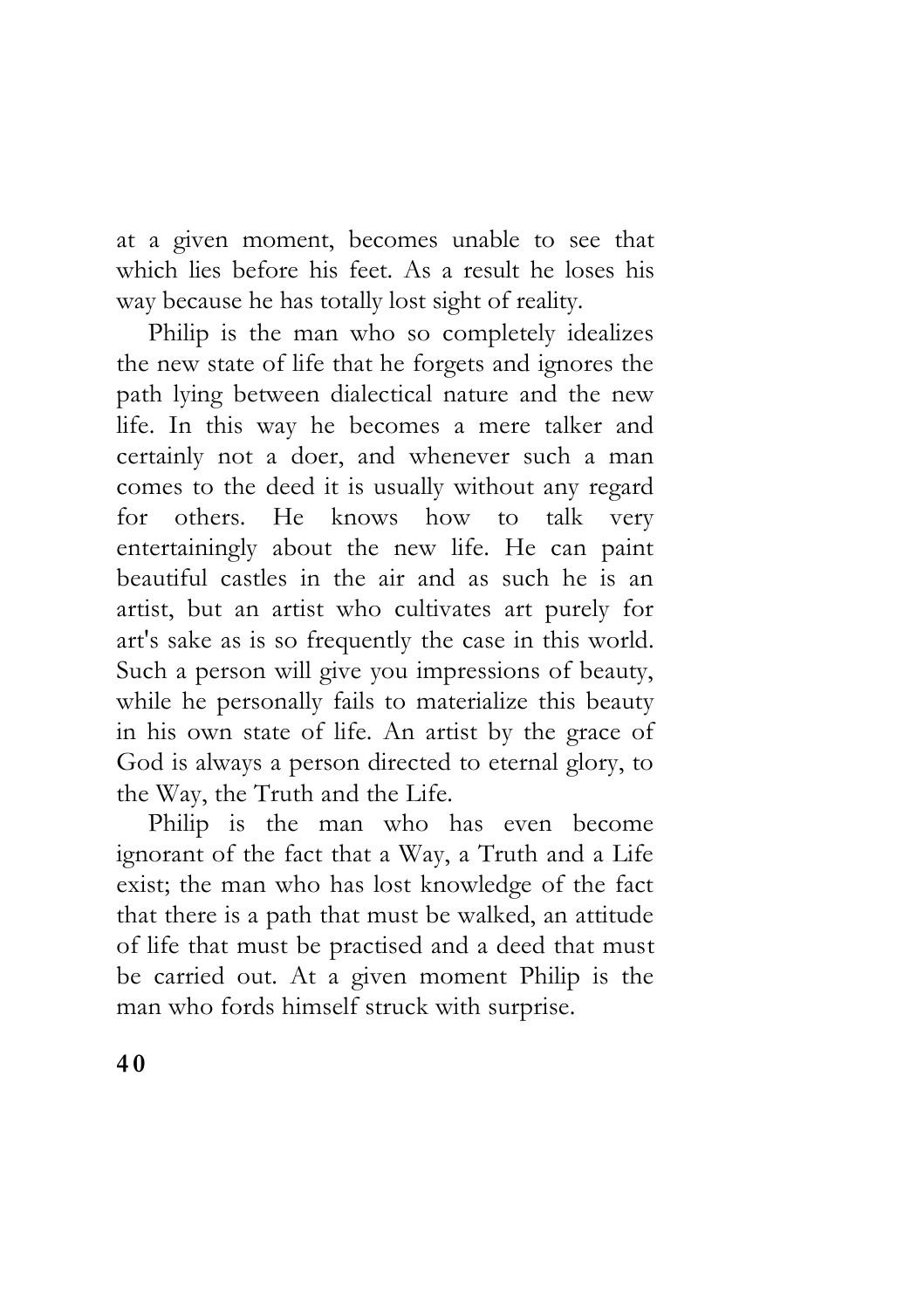He feels provoked, because he is taken aback by the facts. He is provoked when confronted with the gaping void before him. Therefore, in selfmaintenance, he soon becomes one who negates.

Just think of a tree with a marvellously beautiful crown of leaves. It spreads wide its branches and its glory. How has this tree come into being? Is it not through the tremendous force underlying it? Is this tree itself not the direct proof of that force?

Now, would we think of saying: show us that force? We surely would not, because this would be an absurdity. There is a Jesus-radiation, there is a new soul-power, which can be ours and which has already come to many. The gnostic radiationpower and the lustre of the soul can be active within us. This lustre of the soul has already been working for many centuries and it has already worked many wonders. For instance, it has called the modern Spiritual School into manifestation. This School has made great strides within a short period, advancing from power to power and from glory to glory.

Now, would we say: show us that power? We would not, because this would demonstrate an unpardonable insensitivity and lack of compre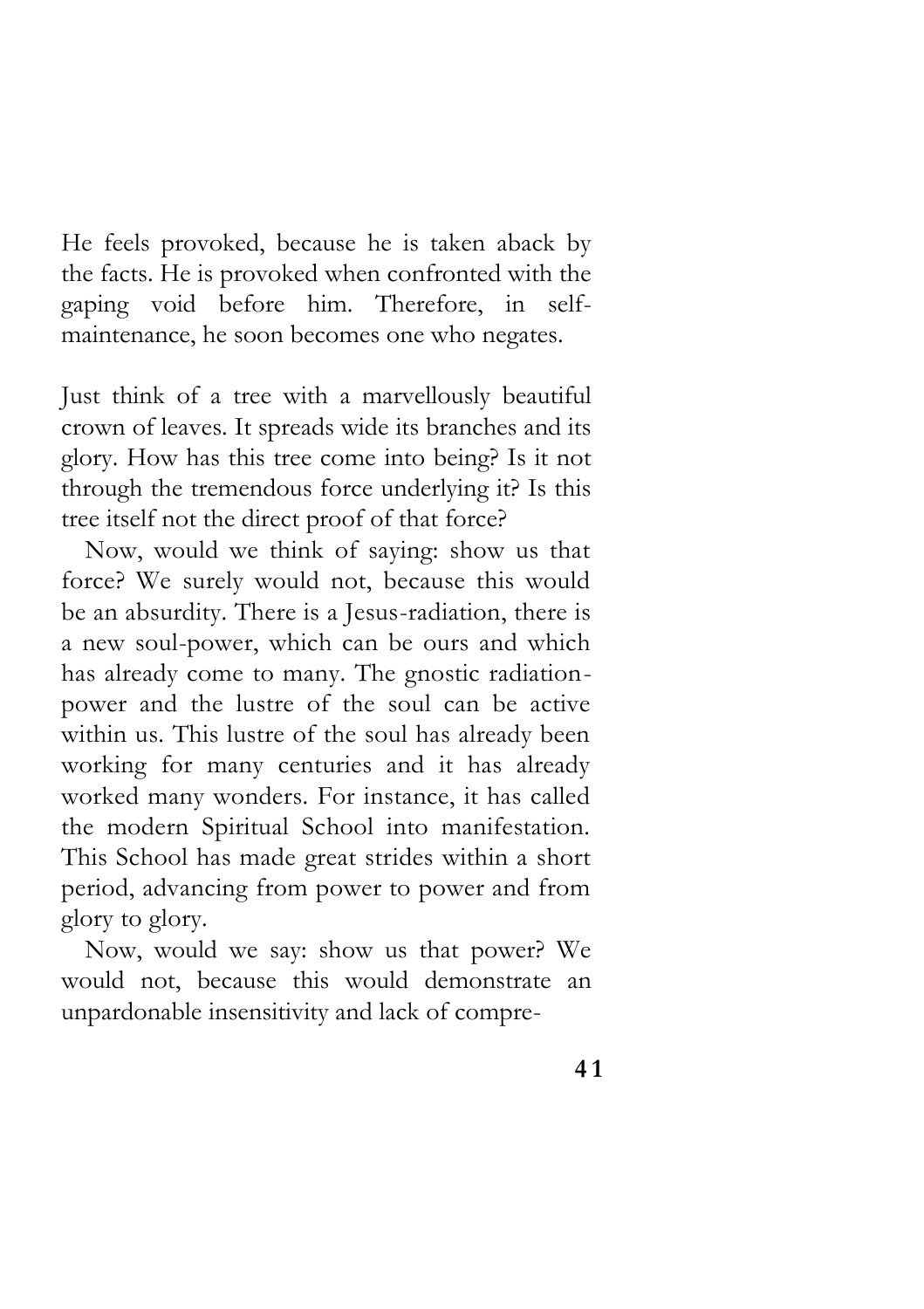hension. Yet, the man of the Philip-type in the modern Spiritual School will always deny the proof because, being in the clouds, he looks for proof in the clouds, in the abstract. He ignores that which is near at hand, that which is a concrete fact; to this he is apparently blind. In this manner he also loses his sense of proportion and the necessity of a progressive development. He lives like a drunkard who experiences a state of bliss, while at the same time he behaves completely incorrect in his attitude of life, thereby spitting in his Creator's face.

We, too, speak to you of the new life-field. We even confront you with the miracle of the mystery of the Spirit. But at the same time we meet at the point where we are standing. We discover one another at the point of our reality. We say to one another: in the power that has been shown us, in the power of which the proof has been given us, in Jesus who has manifested Himself within us, we advance towards our destination. Therefore, do overcome both the Thomas and the Philip within you. Let there be neither dualism nor drifting on clouds, but be positive in a new attitude of life. Work activily on yourself in breaking through.

Maintain a high code of ethics, a high morality.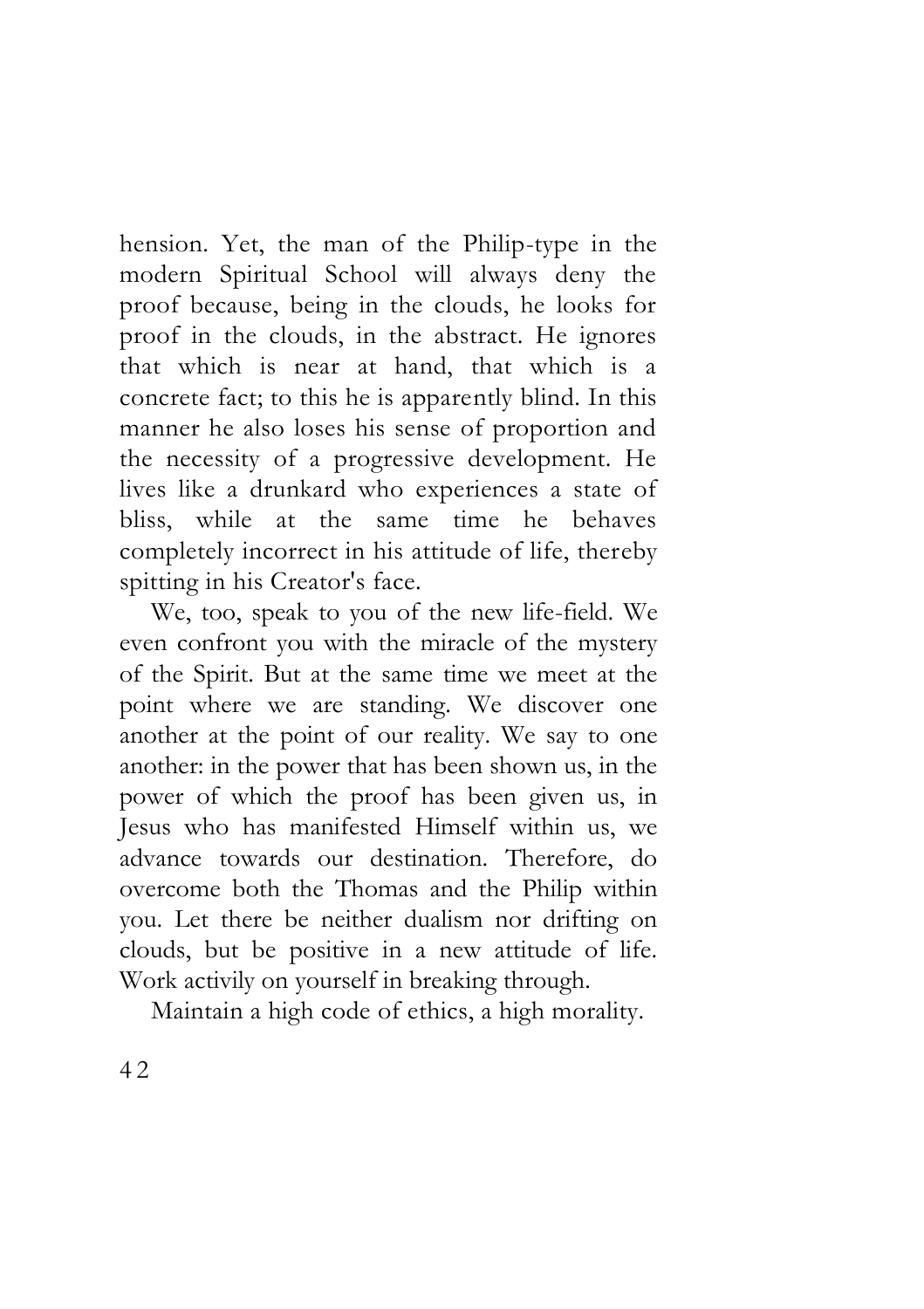Practise thus the royal art of building, while standing firmly with your two feet on the sacred Carpet.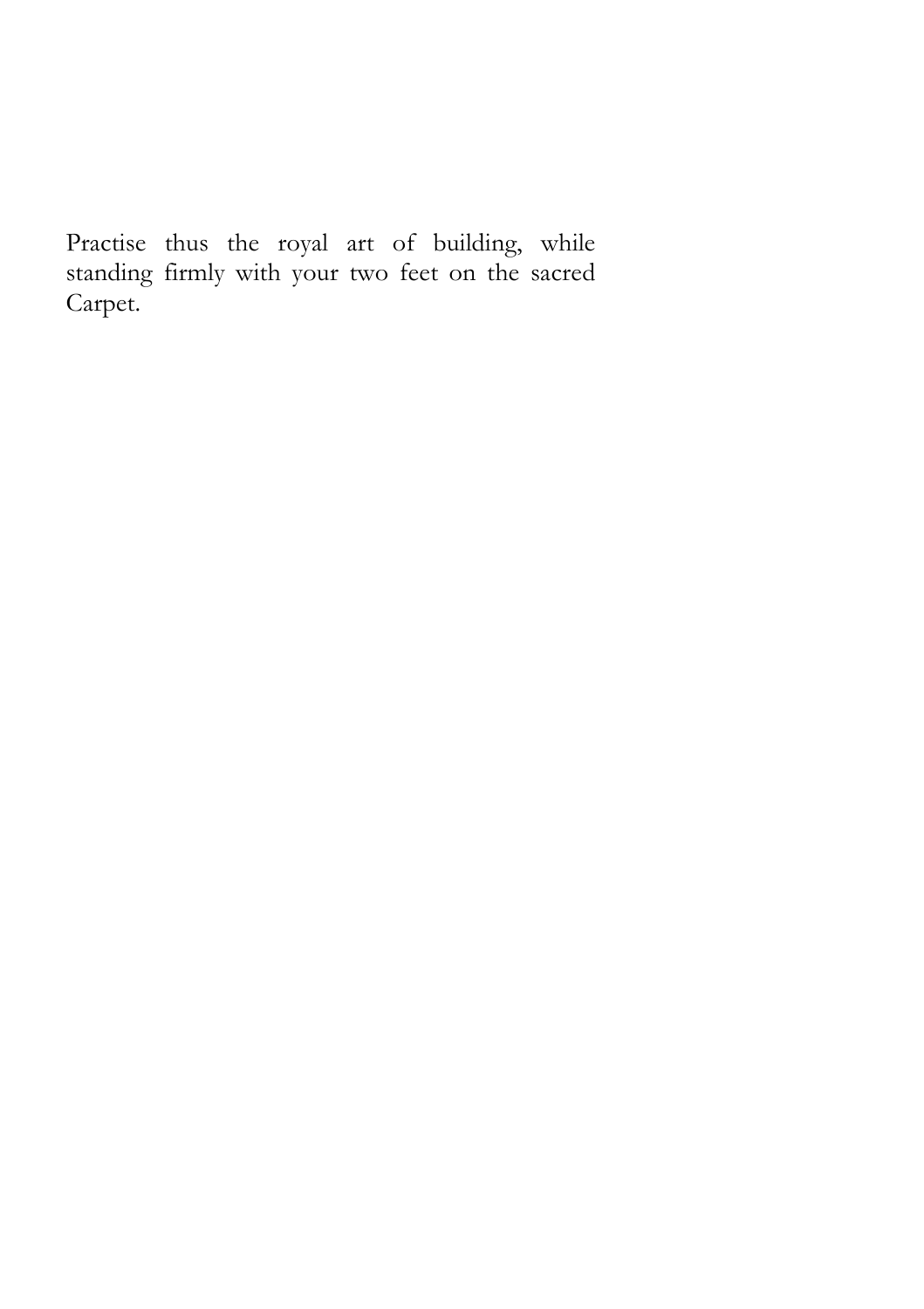# VI

#### JUDAS, THE TYPICAL HUMANIST

From the gospel according to John, chapter 14, verses  $16$  to  $20$ .

*"And I will pray the Father and he will give you another Counsellor to be with you in eternity, that is the Spirit of truth, whom the world cannot receive, because it neither sees him nor knows him; but you know him, for he dwells with you and will be in you.*

*I will not leave you as orphans; I will come to you again. Yet a little while and the world will see me no more, but you will see me; because I live and you will live also.* 

*In that day you will know that I am in my Father and you in me, and I in you."* 

In the preceding chapter we described two problems concerning the gnostic pupilship as they are outlined in the gospel of John, in the characters of Thomas and Philip. We shall now deal with the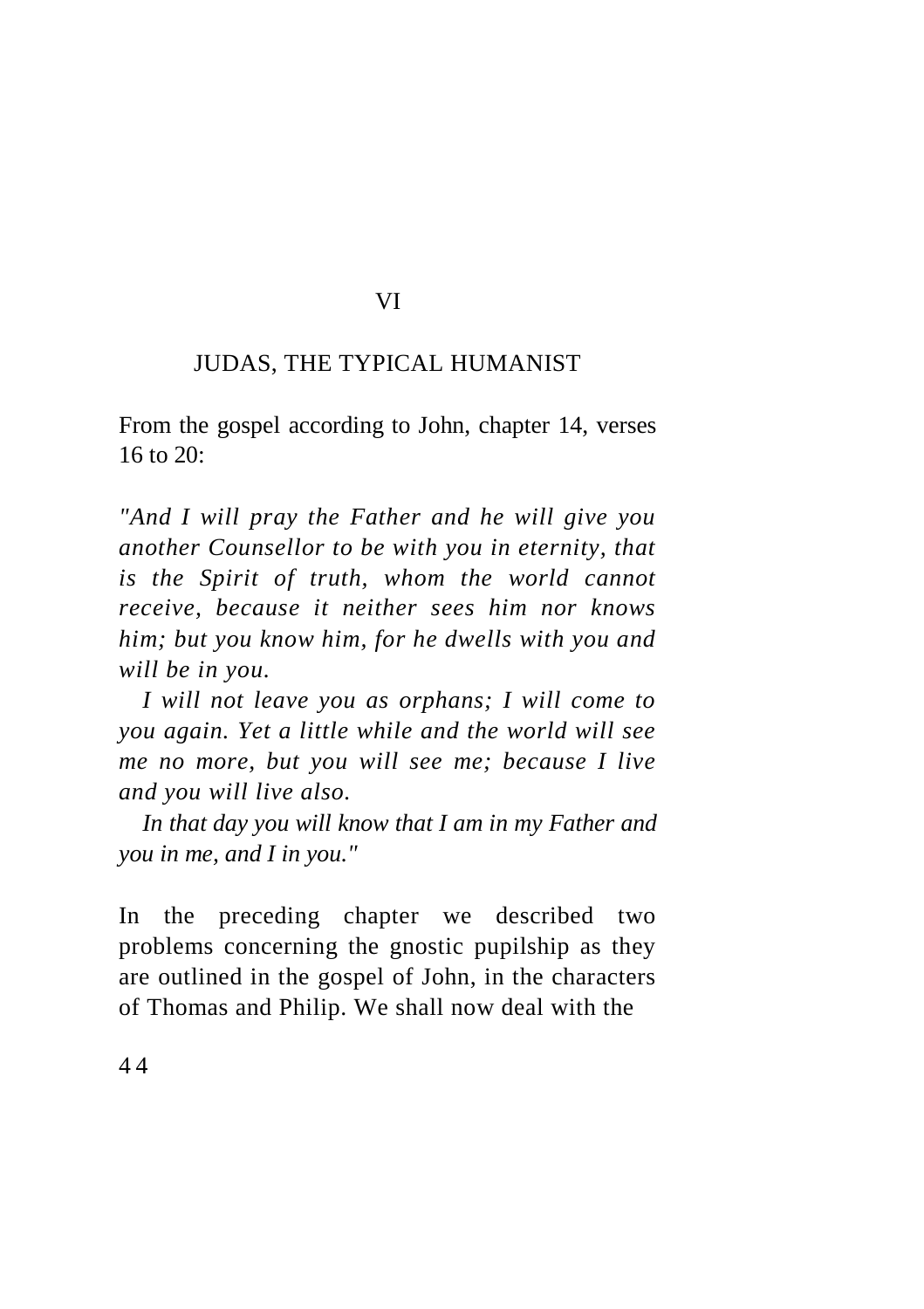third problem, confronting us in the practice of the gnostic pupilship. This problem is outlined in the character of Judas (not the Judas Iskarioth who betrayed Jesus) of whom we read again in that overflowing treasure of John 14.

This Judas is typical of the humanist in an extreme form, of the man who wants to press the whole world to his heart, who wants to show every human being sincere, true friendship. Now, a person of this type, although in many respects a wonderful person possessing eminently good qualities, poses an immense problem as a gnostic. For you to understand this, we will lay special stress on the passage of the gospel under quotation.

Jesus the Lord speaks to the intimate circle of his disciples: "I will not leave you as orphans. I will come to you. Yet a little while and the *world*  will see me no more, but *you* will see me, because I live and you will live." This brings up the question: "how it is that you will manifest yourself to *us* and not to the world?"

You see, there is the problem. The man with the humanist-complex wants to be kinder than the scientifically applied love-practice of the Gnosis itself. We have described to you the man with the dual soul and the one drifting on clouds. Now, in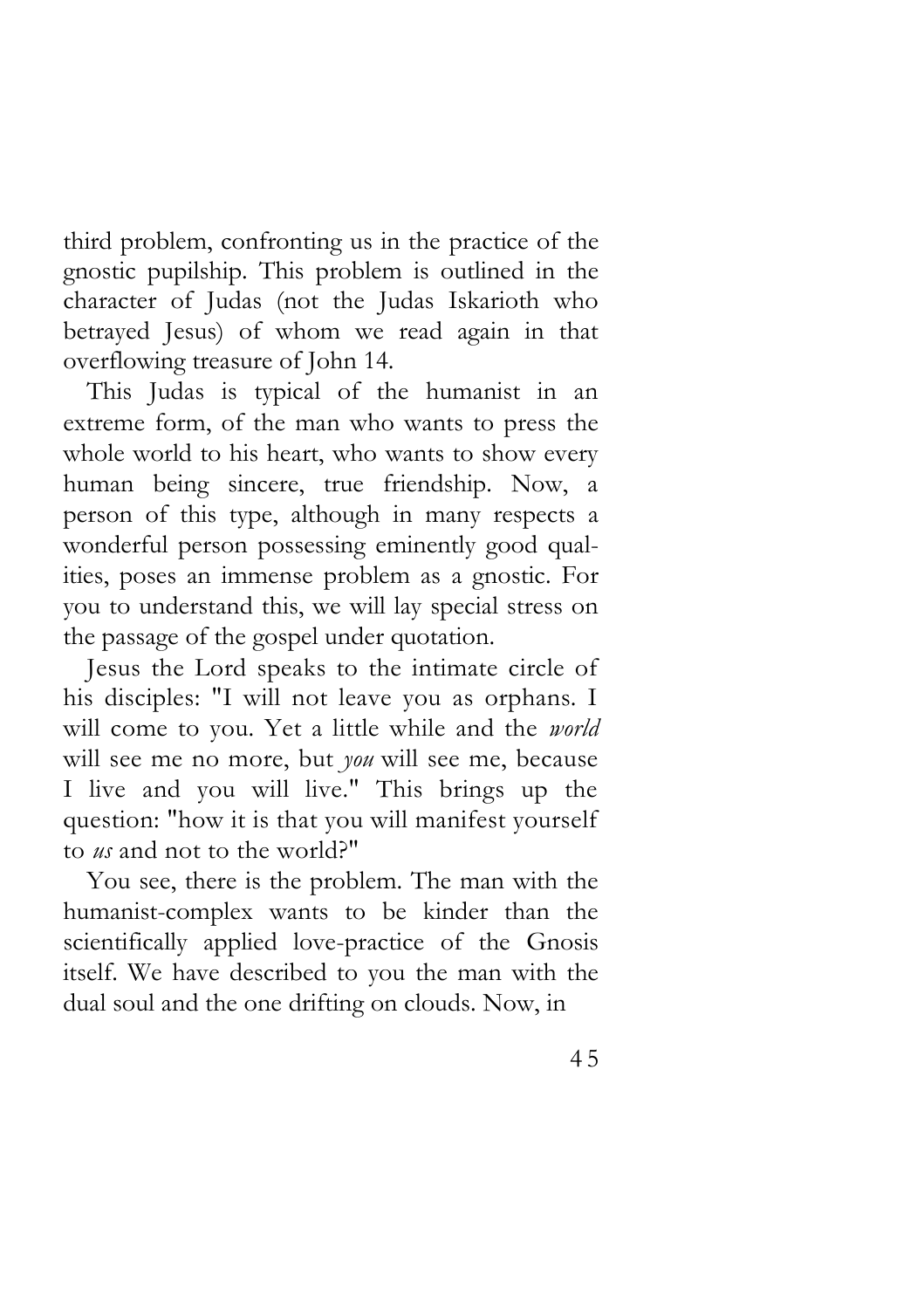Judas we have the dialectical edition of the saver of men who, by his very activity, becomes a *destroyer* of men and, consequently, one of mankind's greatest enemies and what is more, one of the greatest obstructing factors in the holy work. How all this can be we will try to explain to you.

In pulling a fish out of the water you will kill it, because you remove it from its natural element. Before placing any human being in the sphere of life of the Gnosis, you will first have to make sure that you do not tear him away from his natural element.

How can we establish this? By determining the signature of the person concerned. This signature must meet certain conditions. First of all, dialectics must have become oppressive to him as a sphere of life.

Secondly, a positively new seeking element must be clearly apparent in him.

Thirdly, such a person, being as it were of an entirely new nature, must already spontaneously come to live by new norms, even if only with a stumbling gait in endeavouring to walk a new path.

If there is no such signature, a person is definitely not, or at least not as yet, fit for life in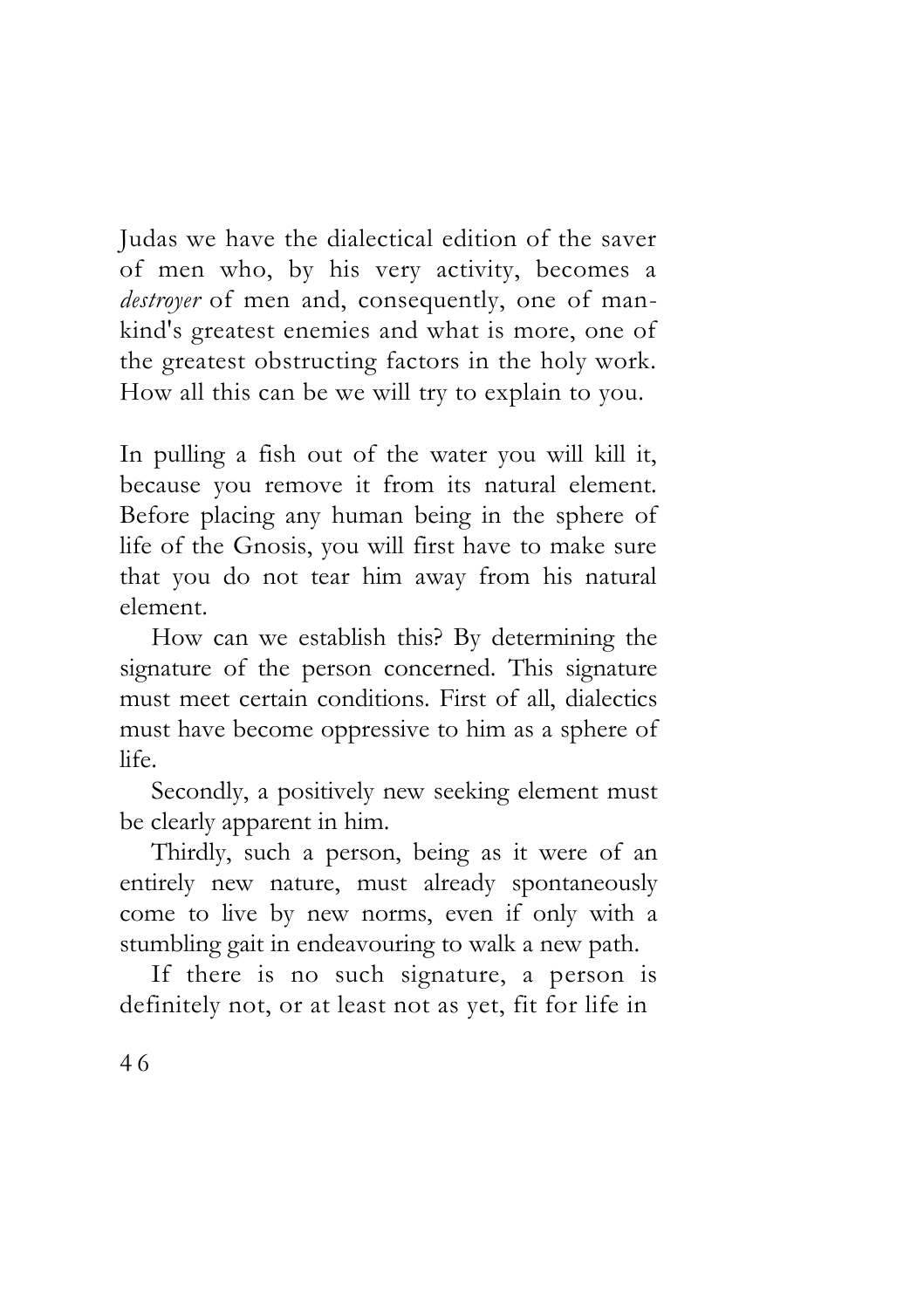the gnostic field. Whoever disregards this rule will always do serious harm to someone who does not have the required signature. Imagine that through you a person enters the Spiritual School in a very immature state of being. It is then practically certain that he will not be able to stand it there, that he will come into conflict with the School and will have to be removed from the field of work, thus often leaving him filled with a great hatred towards the School. The result is that this undoubtedly bitter experience has permanently damaged this person's sense of taste, which is the general seeking faculty. And because of the bitterness of his experience he will never again feel inclined to re-enter the School. In other words, if you would have acted in such way with such a result, you would have committed nothing short of murder of a soul.

Now, it must be said that many a worker of the School has already perpetrated a number of these soul-murders by his humanistic complex, even with the best intentions. The case is simply as said in John 14:

"If a man loves me, he will keep my word and my Father will love him, and we will come to him and make our home with him. He who does not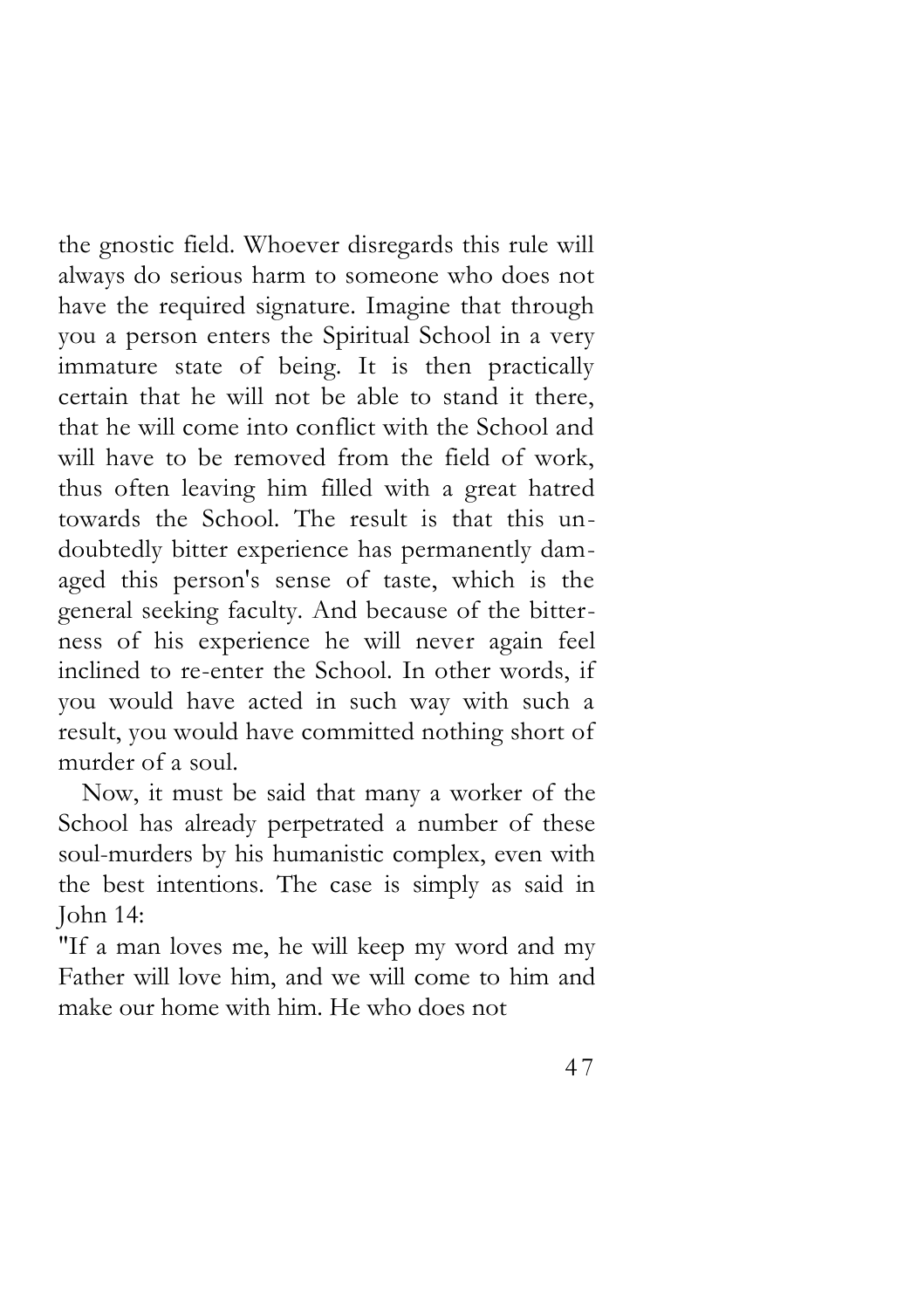love me, does not keep my words", ... with all the inherent consequences. In the interest of the souls we all have to take heed of this. Many a worker with such a humanistic complex is victimized by his compassion for the general suffering of mankind. By no means do we think of taking this compassion away from you, and we certainly will make no effort to harden your heart in this respect. On the contrary, be sure to help the person who evokes your pity; do not fail to show your great-heartedness, for it will adorn you. But never try to help them by your compassion, in leading those who are not ripe for it into the Spiritual School.

Every dialectical human being suffers great sorrows. In fact, this is the signature of our dispensation. It is through these sorrows and the resulting experience that every soul ultimately becomes sufficiently mature to show the threefold signature we have described to you. If this signature is not yet present, then leave the natural soul in its own element until it cries out for help. Until such time, limit your help to the dialectical level. If there is hunger, give to eat. If there is thirst, give to drink. If there is cold, give cover. For the rest, do not speak of the one way of Salvation if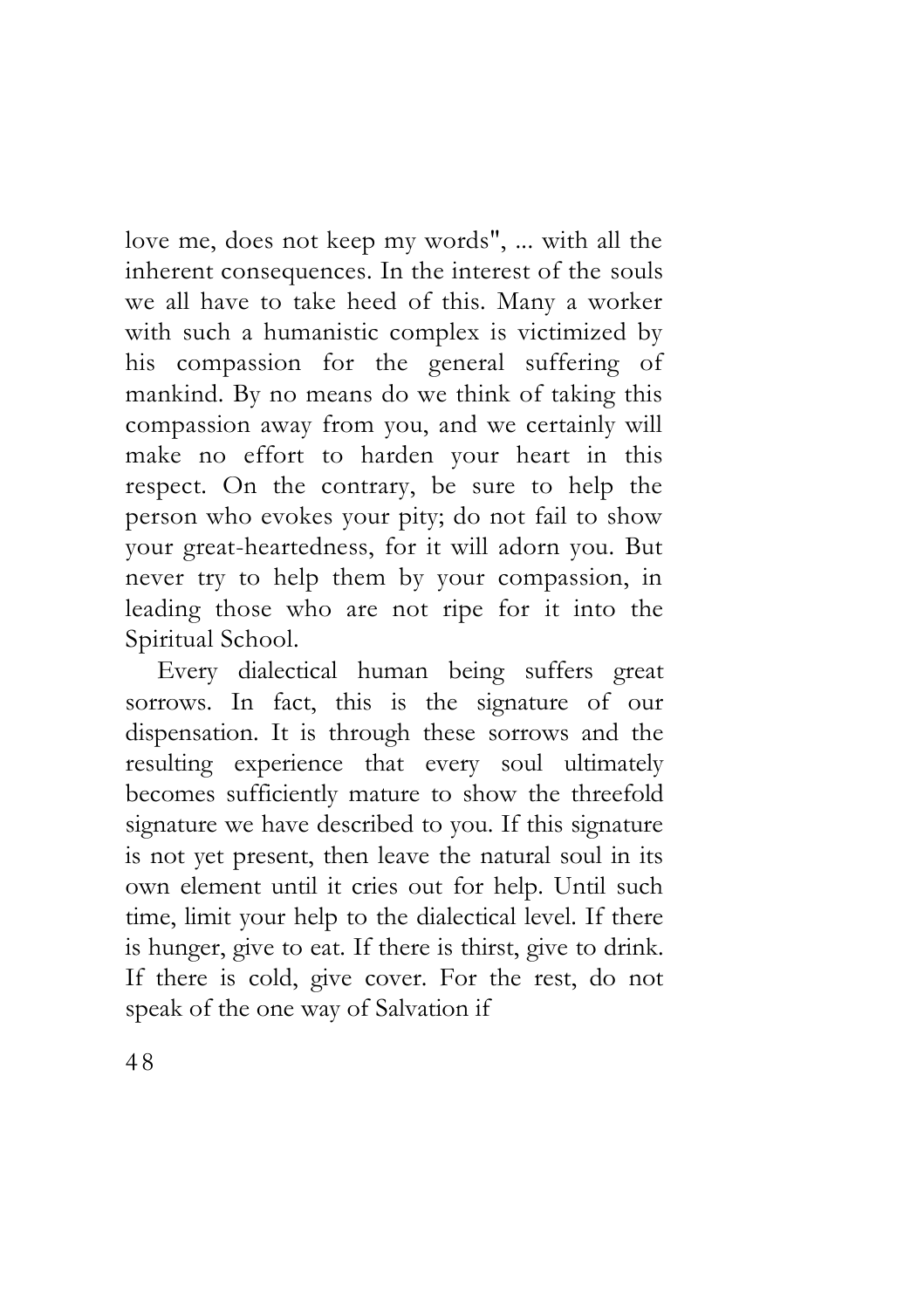there is no interest and do not force such an interest.

We feel bound to give you this warning in order to impress the fact upon you that it is the task of the School to be a pioneer. First of all for its pupils, but also to lead seekers and wanderers to the Gnosis.

In this last task the pupil can and may be of help, and is even very welcome to help. But vigilance is imperative. Therefore we repeat the warning: be careful not to harm souls.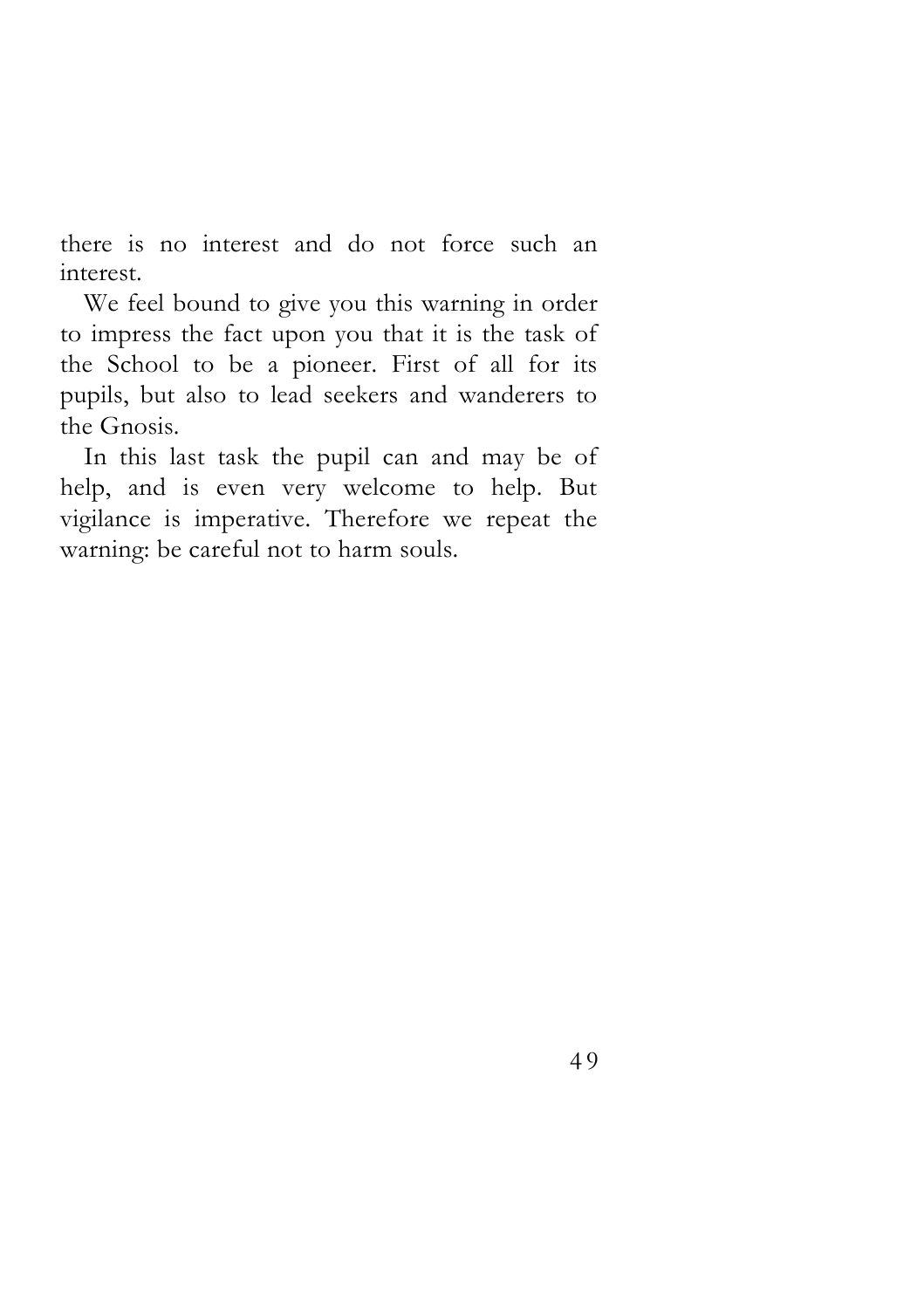#### VII

## THE LIGHT OF THE DETECTING AND UNMASKING GNOSIS

We now place before you the first 8 verses of the 15th chapter of the gospel of John.

*"I am the true vine, and my Father is the husbandman. Every branch in me that bears no fruit he takes away, and every branch that does bear fruit he prunes that it may bear more fruit.* 

You *are already pure by the Word which I have spoken to you. Abide in me, and I in you. As the branch cannot bear fruit by itself, unless it abides in the vine, neither can you, unless you abide in me. I am the vine, you are the branches. He who abides in me and I in* him, *he it is that bears much fruit, for without me you can do nothing. If a man does not abide in me he is cast forth as a branch and withers; and men gather them and cast them into the fire and they are burned.*

*If you abide in me and my words abide in you, ask whatever you will and it shall be done for you.*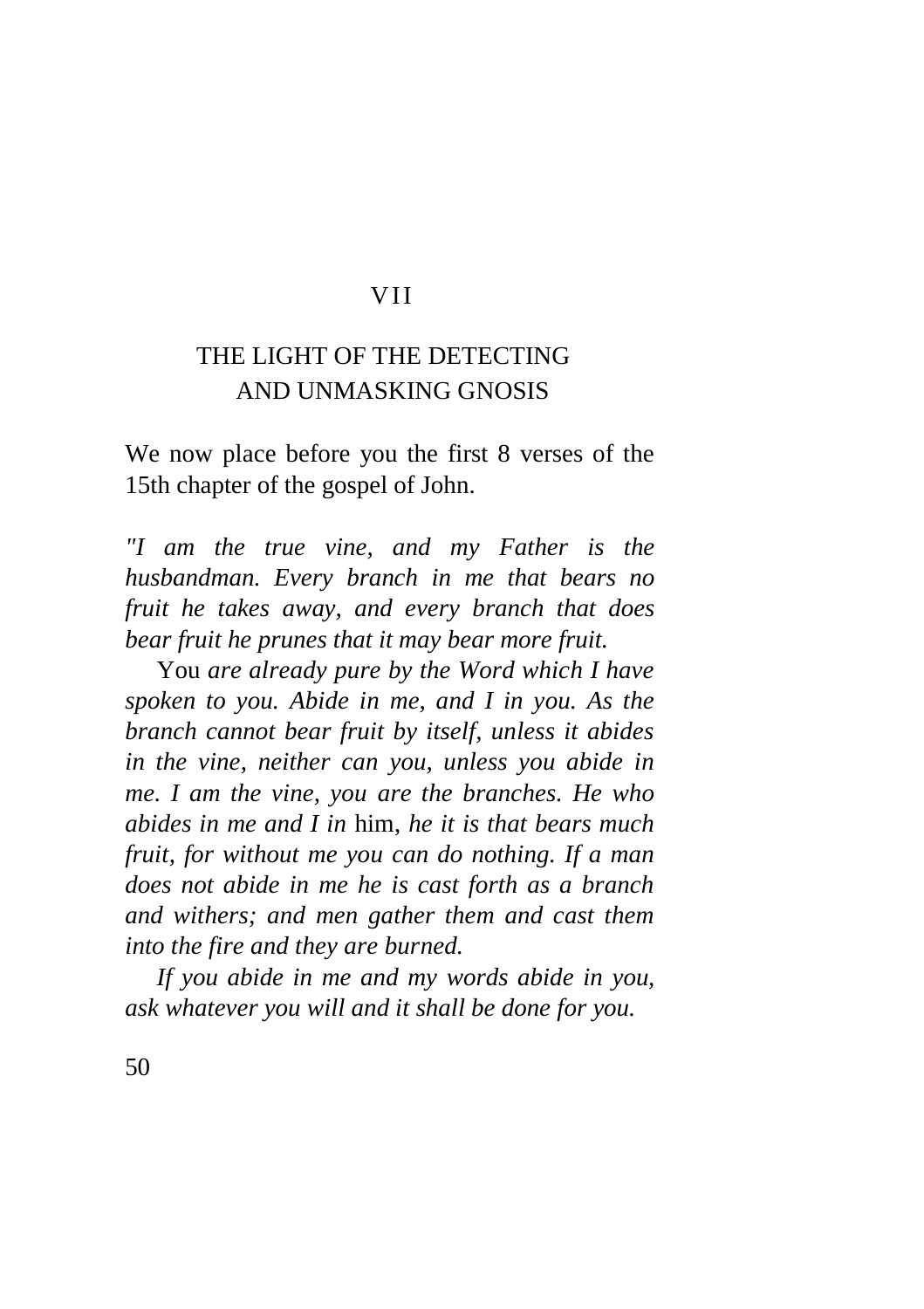*Herein my Father is glorified, that you bear much fruit, so you will be my disciples."* 

If you are able to assimilate the contents of this part of the Gospel of John, you will readily understand that it concerns God's great law of Love, which regulates the relationship between the Gnosis and the human being who seeks the liberating light. If, as a pupil of the modern Spiritual School, you are anxious to actually experience your link with the magnetic body of renewal; if your behaviour is in conformity with this merciful alliance, then you unquestionably are among the fruit-bearing branches. This then means that the process of Renewal has begun and progresses, step by step.

There is no need for any of us to ask "Could I really?"; neither should there be self-accusal with the familiar exclamation "Who am I?" because in anyone who earnestly lives by virtue of this bond, using all his potentialities, be they ever so slight, the fruit-bearing light-powers will do their work. When the trapdoor which keeps the subterranean cellar in darkness is moved ever so little, the light will penetrate into the dark depth, even through the tiniest aperture.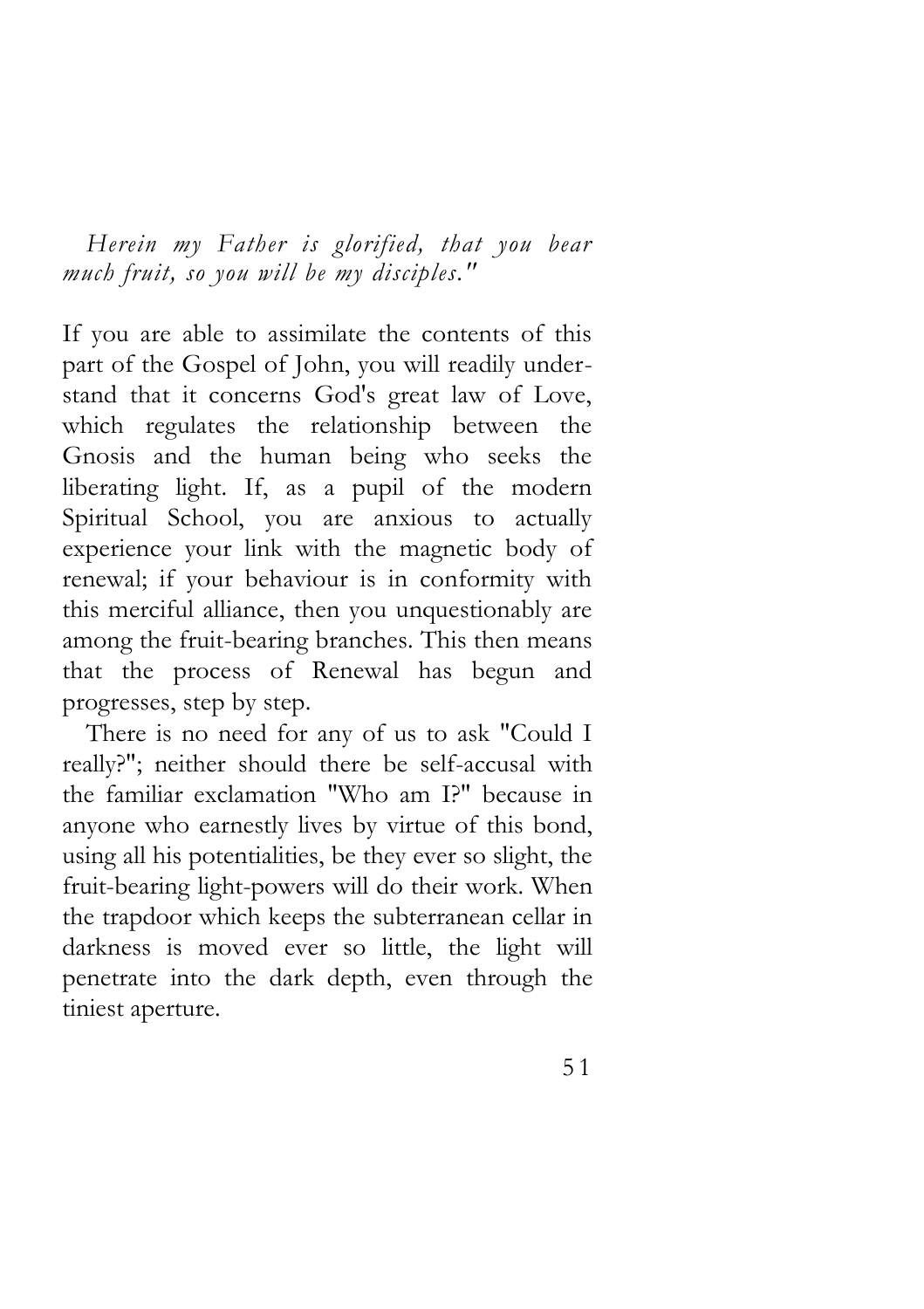When the light penetrates into this cellar one may wonder whether that which until now had been concealed by the protecting darkness will not be revealed; whether the light will not show the thick layers of dust and the cobwebs; that hopeless disorder of the human state. The answer to these understandable questions lies in the following words: "Every branch that bears fruit, he prunes it, that it may bear more fruit."

The uncovering light of the Gnosis not only unmasks without mercy, but also and above all it gives its loving help and brings about complete purification. The gnostic light is not only a radiance such as a lamp emits but at the same time it is a light power: it causes something to happen in our personality-system. And none of us need ask "Won't the light of salvation break me?" When we approach the Gnosis in all earnestness, that is, when our attitude towards the Gnosis is founded on yearning, the gnostic light always works in a healing, helping, impulse-giving way. This is an eternal universal law of Love. The light of Love will never forsake us if we do not forsake the light. But there is more and that, too, must radiate for you like the sun.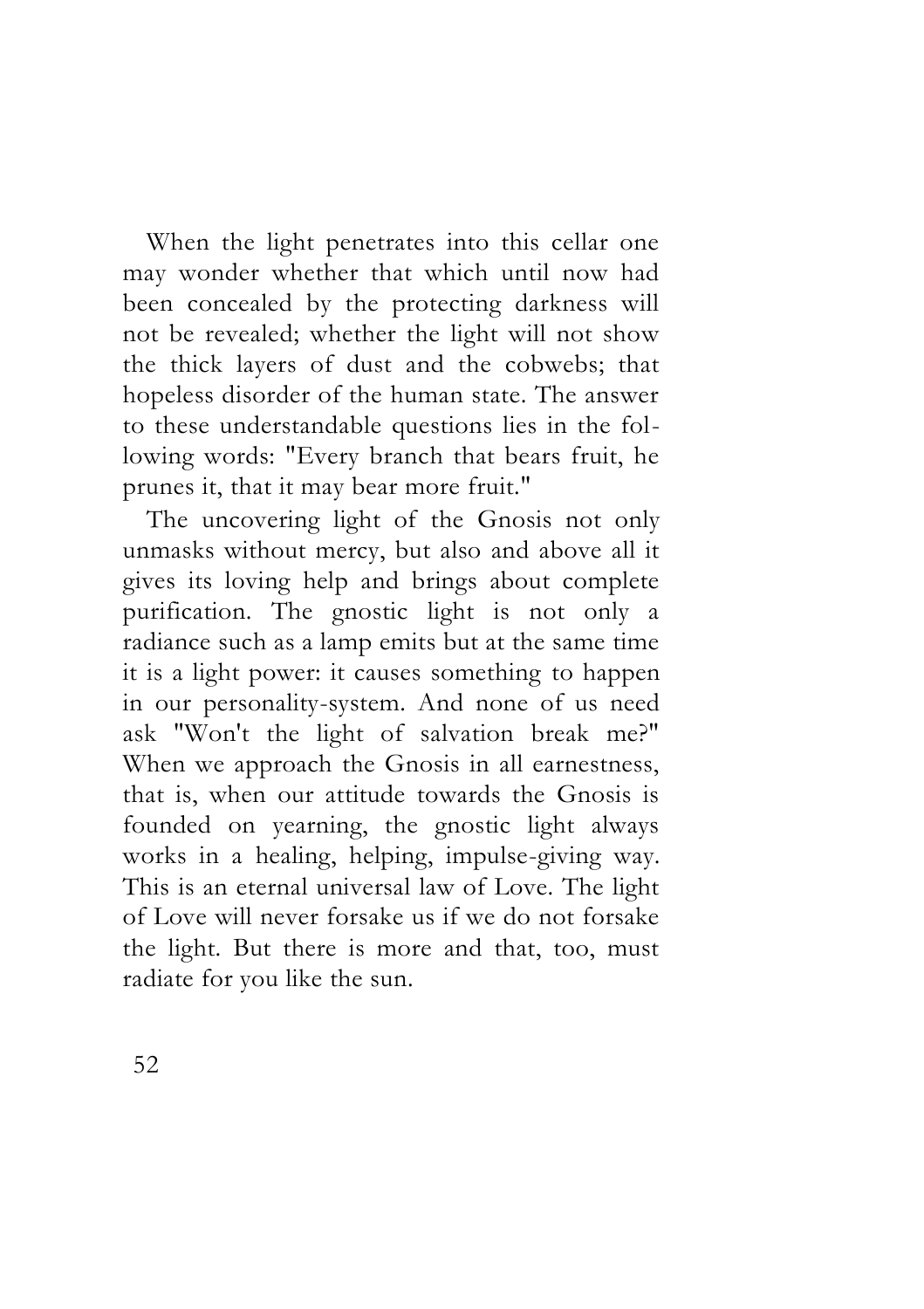"You are already pure by the word which I have spoken to you".

In the gnostic Spiritual School the light is being spoken of to you through the medium of the School's foci and while you are listening, and in this way are brought into sensory communication with the Light of the Gnosis; while you open your soul to That which comes to touch you, the link becomes stronger than ever before. The purifying process, the great process of healing is able to absorb you more intensily than ever before with the grace of Christ.

We, beings of space and time, measure everything in terms of distance and time. Therefore, for our consciousness there lies an immeasurable expanse and a limitless period between the present and the goal to be attained. But in the eternal light of the Gnosis to be touched means to be absolutely bound and this bond means a total purification. When your contact with the Gnosis is established, you are already pure. As soon as you give yourself to the light, you receive everything. Only with regard to your dialectical personality a result will be revealed which, owing to the slow course or time, is to unfold in a succession of events. This is why Jesus could say to the murderer: "Truly I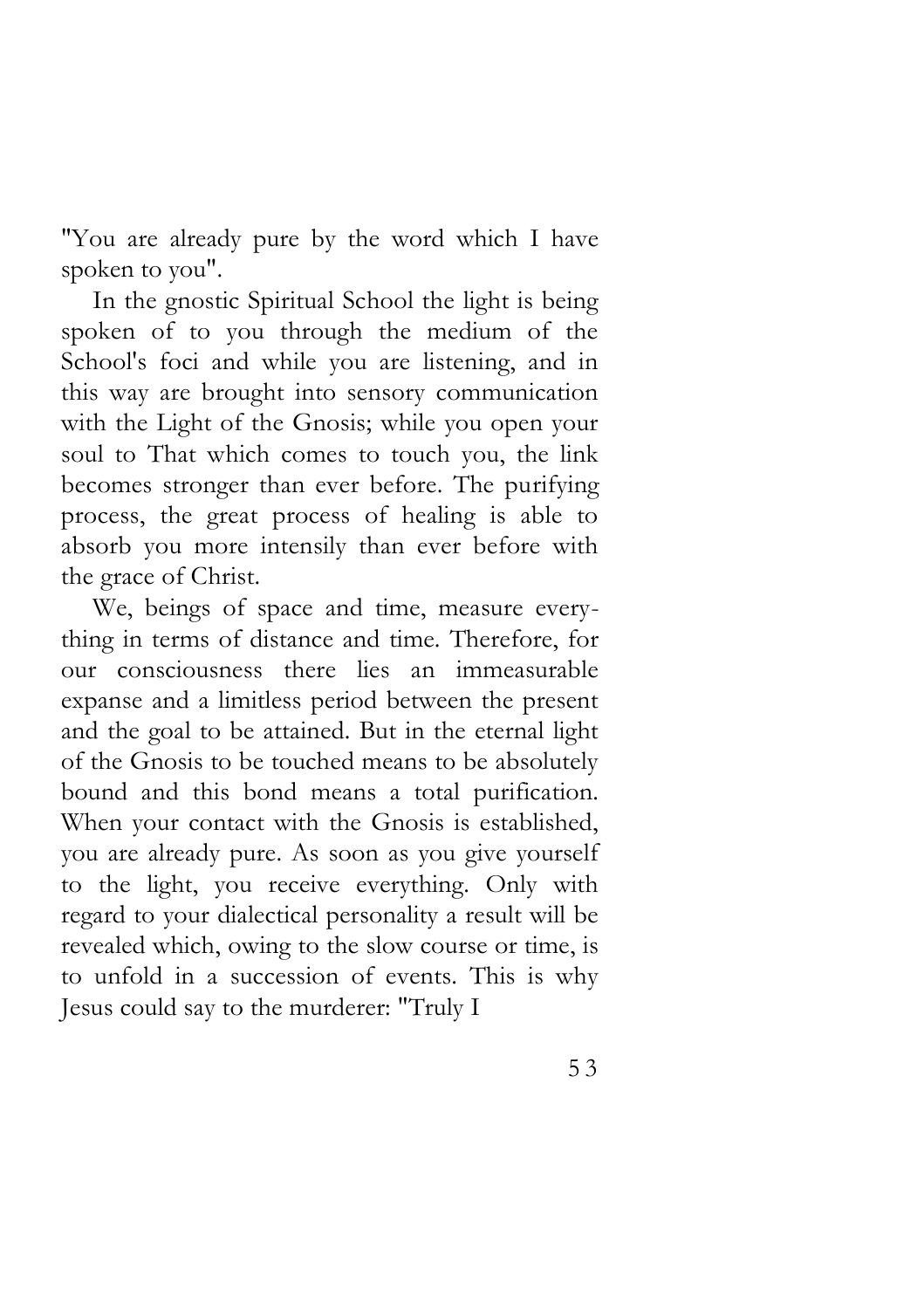say to you, today you will be with me in Paradise".

In the Spiritual School we have been purified by the Word of the gnostic covenant which has been made with us. He who in the future wants to remain in the light, he who will not permit any interruption to take place in this contact, shall experience the indwelling presence of the Light for ever.

Anything you desire on this basis, it shall be done to you.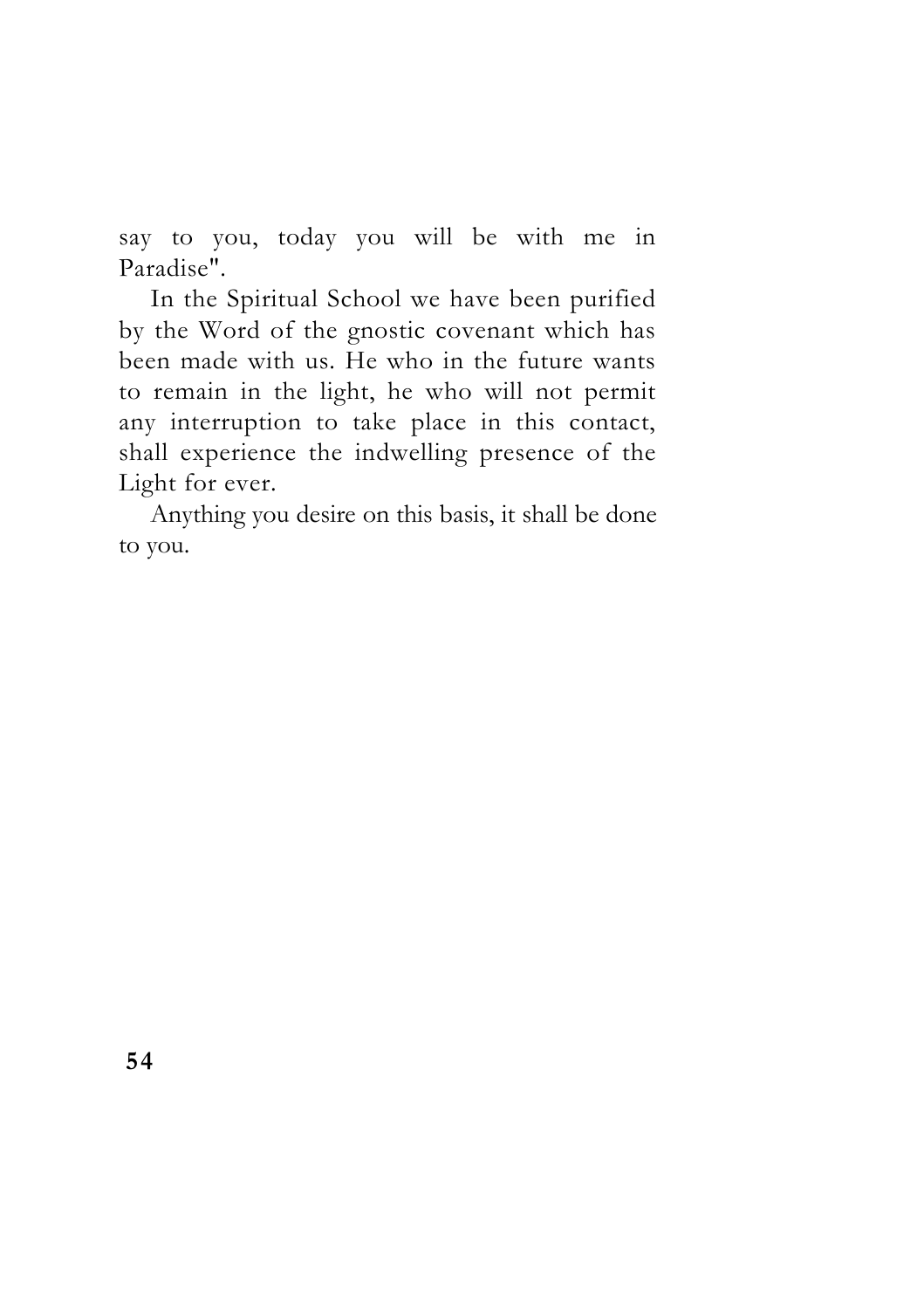#### VIII

## THIS IS MY COMMANDMENT, THAT YOU LOVE ONE ANOTHER

In John 15, verses 9 to 17, it is said:

*"As the Father has loved me, so I have loved you; abide in my love. If you keep my commandments, you will abide in my love; just as I have kept my Father's commandments and abide in his love.* 

*These things I have spoken to you, that my joy might remain in you, and that your joy might be complete. This is my commandment, that you love one another as I have loved you.* 

*Greater love has no man than this, that a man lay down his life for his friends.* You *are my friends if you do what I command you.* 

*No longer do I call you servants, for the servant does not know what his master is doing; but I have called you friends, for all that I have heard from my Father I have made known to you.* 

*You did not choose me, but I choose you and appointed you that you should go and bear fruit*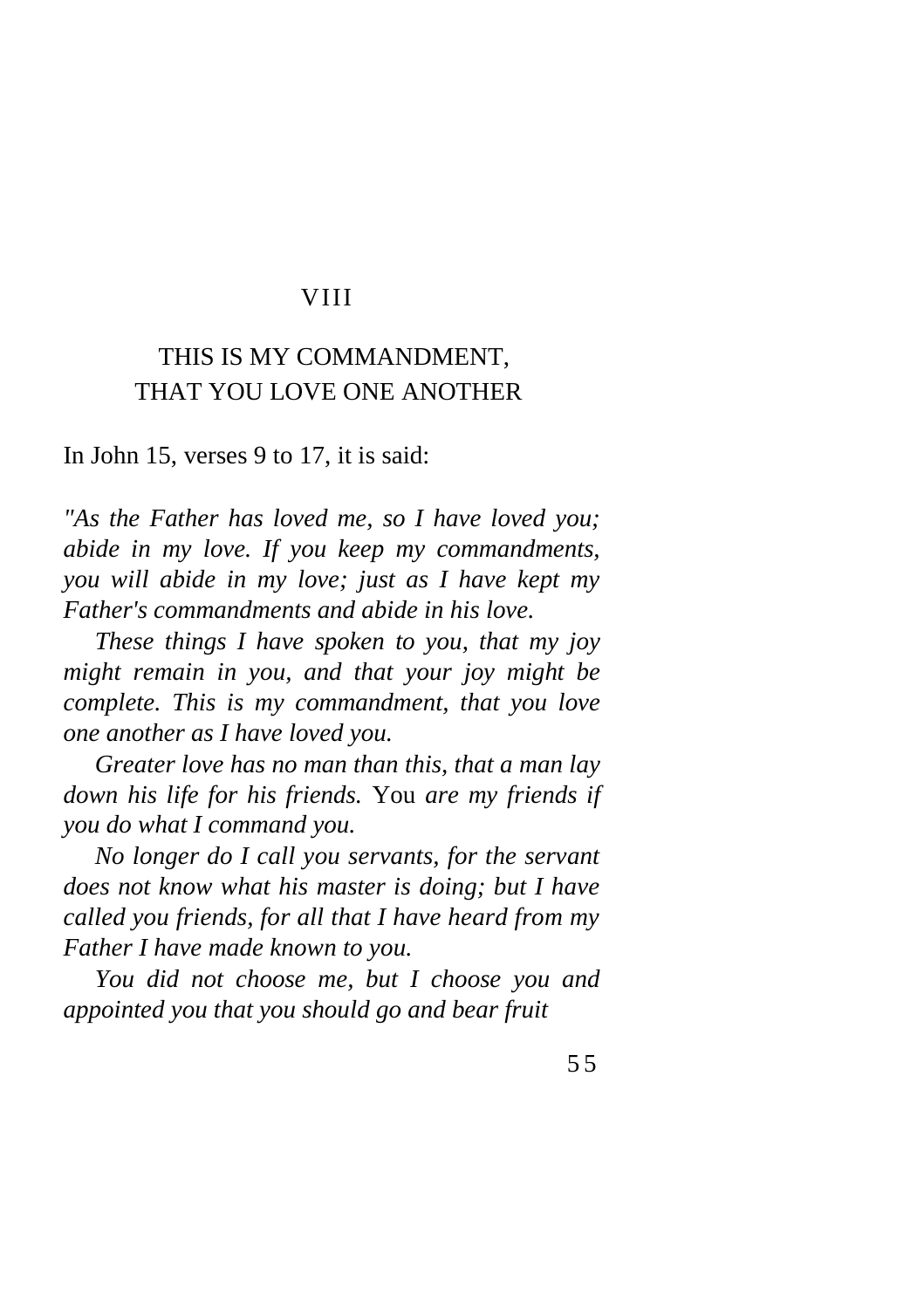*and that your fruit should abide; so that whatever you ask the Father in my name, he may give it to you.* 

*This I command you, that you love one another."* 

Clearer than ever before you will now be conscious of how exceptional the divine Love is that has touched all of us in the modern Mystery School and how superhuman is the radiation of love that desires to save us from the darkness of this worldorder of time and space. In your frequent confrontations with the School you have perhaps asked yourself: "How am I to start, now that I realize the far-reaching task inherent in the path?"

The answer is: "This is my commandment, that you love one another". This is the most essential and foremost requirement of the pupilship. Though you may be able and willing to do everything, if you have not *this* love, you have nothing and are nothing. We place the accent on the word *this*  intentionally, because it is the stream of love of the first mystery, the Love which is the Gnosis, which is Spirit.

This love has nothing in common with the ordinary dialectical emotional streams or with sentimentality, which we all know so well. By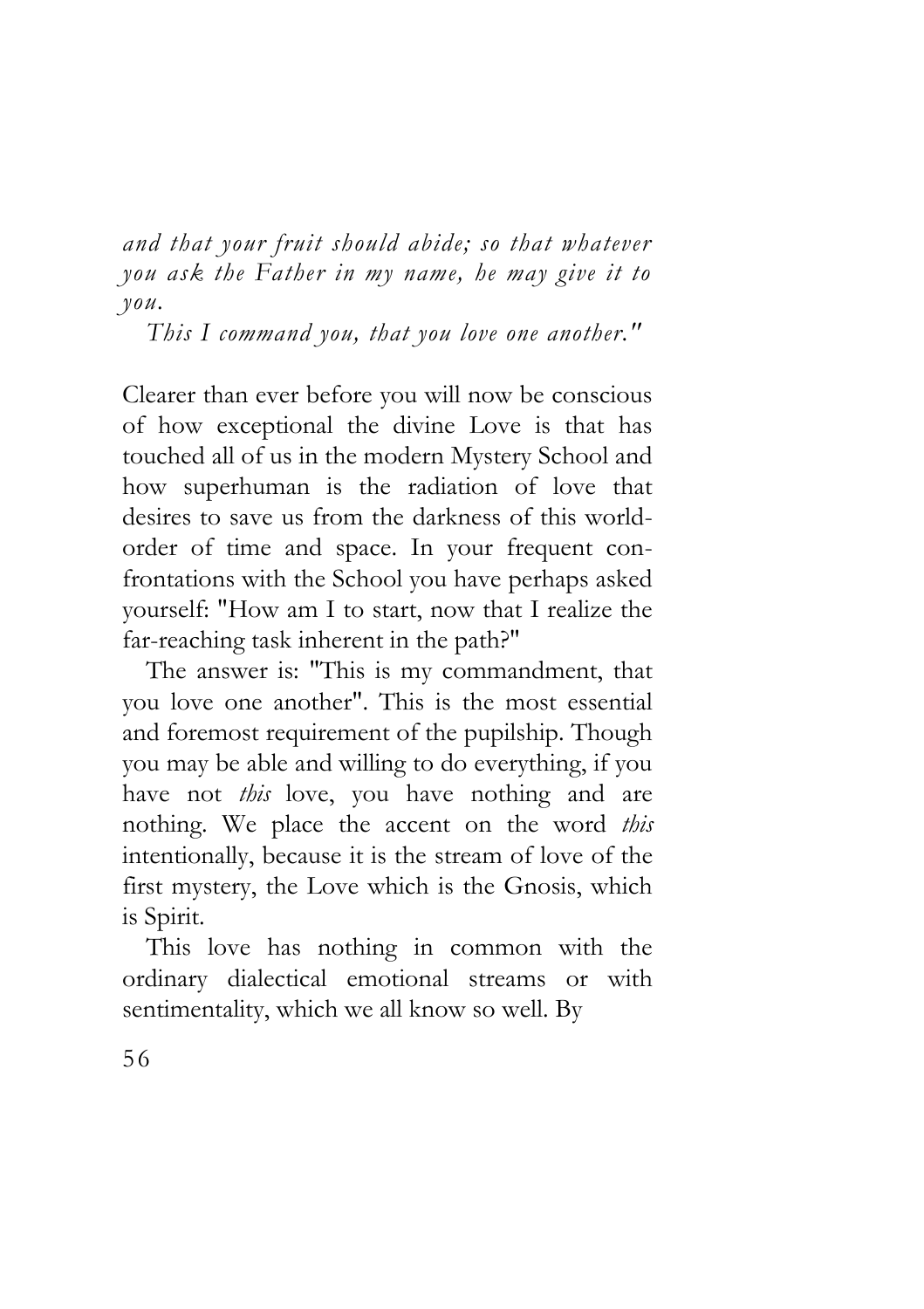virtue of our natural state it is not in us, not of us; at best it is *with* us. Therefore, there is no sense in reproaching one another with the paucity of this Love; neither is there any sense in evolving romantic and poetic symbols of this Love. It places us in a bleak, naked reality, the reality of the common dialectical state of nature and, in this state, it confronts us with a practical vital requirement.

This must be the beginning: the fulfilment of a very elementary vital requirement. There is nothing romantic in this, for when we fulfil its commandment, divine Love is like the sword of the myths and legends; that sword will touch us and pierce us till the blood flows.

"This is my commandment, that you love one another. If you keep my commandments, you will abide in my Love. Greater love has no man than this, that a man lay down his life for his friends."

Behold, hundreds gather together in the modern Spiritual School. They come from all realms of dialectical life. They are born of nature, filled with self-centredness, inclined by nature to hate God and man. They join a group. A blaze of flames underlies this union. It is the blaze of the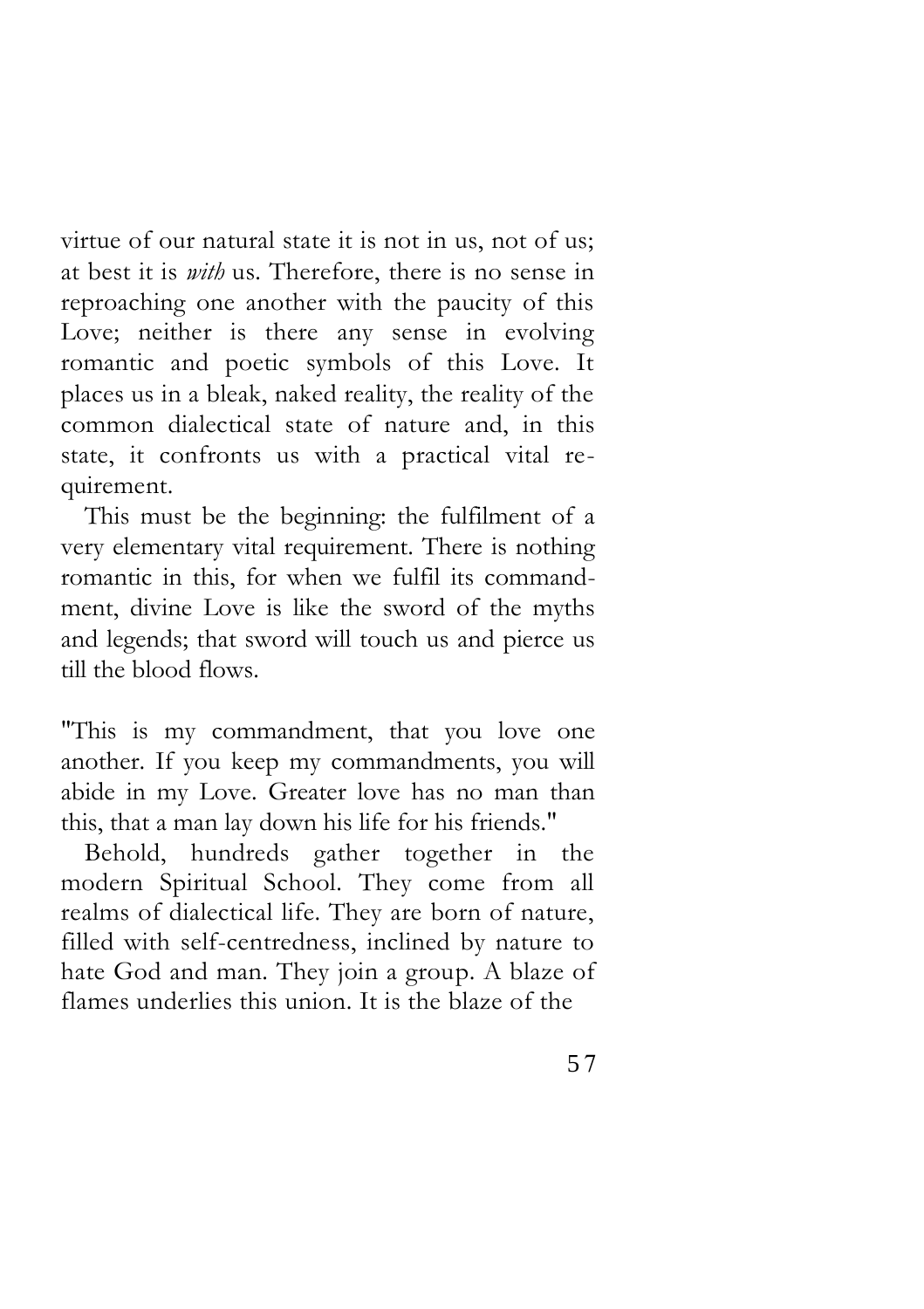flames of feeling, of natural love and of hatred; of likes and dislikes, of pros and cons. It is a blaze of flames indeed, but certainly not a Pentecostal fire. The most that can be said about it is that, as a group, we have been brought together and are being kept together by a mutual search in the same direction and by the magic hold of the Living Body of the School. And now, as we are confronted with this Living Body, we all, men and women alike, hear the voice resounding in our ears: "This is my commandment, that you love one another". What does this mean?

It means that, first of all, we have to extinguish the flames of the hellish fire that occupies us and sets us against one another. On the ashes of this unholy fire, on this non-being, the Love which is of the Gnosis can then evolve. He who has extinguished the flames of the unholy fire in himself can devote himself to his friends who are still engaged in the same work. Now, how is this friendly office to be seen? Not by sentimentality, not by the sparkling of outer appearances, but by self-effacement, by self-denial, by serving without any reserve, counting for nothing the pain and the scorn and the slander connected with this ministration.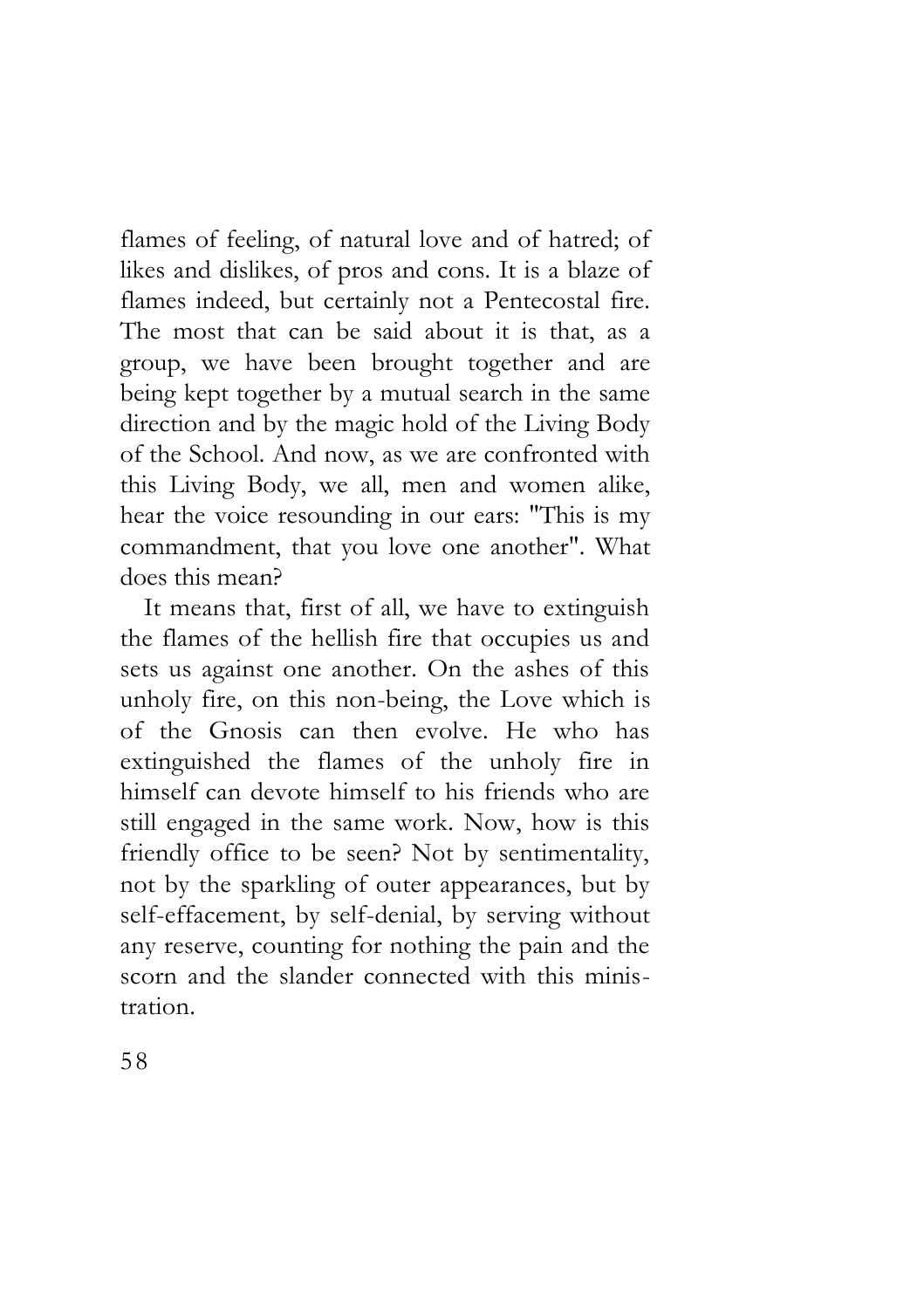Extinguishing the hellish I-fire in others inflicts wounds, entails sorrow in your life. Now, he who perseveres in *this* and accomplishes this is a truly loving brother or sister in the sense of the Gnosis.

"You are my friends, if you do what I command you", says Jesus the Lord. Therefore, let us forge together this chain of brothers and sisters, in order that the Love of God that passes all understanding may enter into us and abide in us.

Let us make the sacrifice of serving mankind in one another and for one another; not with heads bent, thinking: how terrible! but in complete joy. For these things are spoken to us by the Gnosis, in order that, as Jesus says: "My joy might remain in you, and that your joy might be complete".

It is necessary to understand correctly the meaning of the word "joy" as it is used in the gospel according to John. In gnostic language the word "joy" expresses a state of being, *the* state of the new life which, when one enters it, is a true state of joy. The joy which we know in our nature can never be static. Our joy alternates with cheerlessness, sadness, indifference, owing to all kinds of situations, arousing their opposites. This is why our joy is at most a fleeting, emotional state,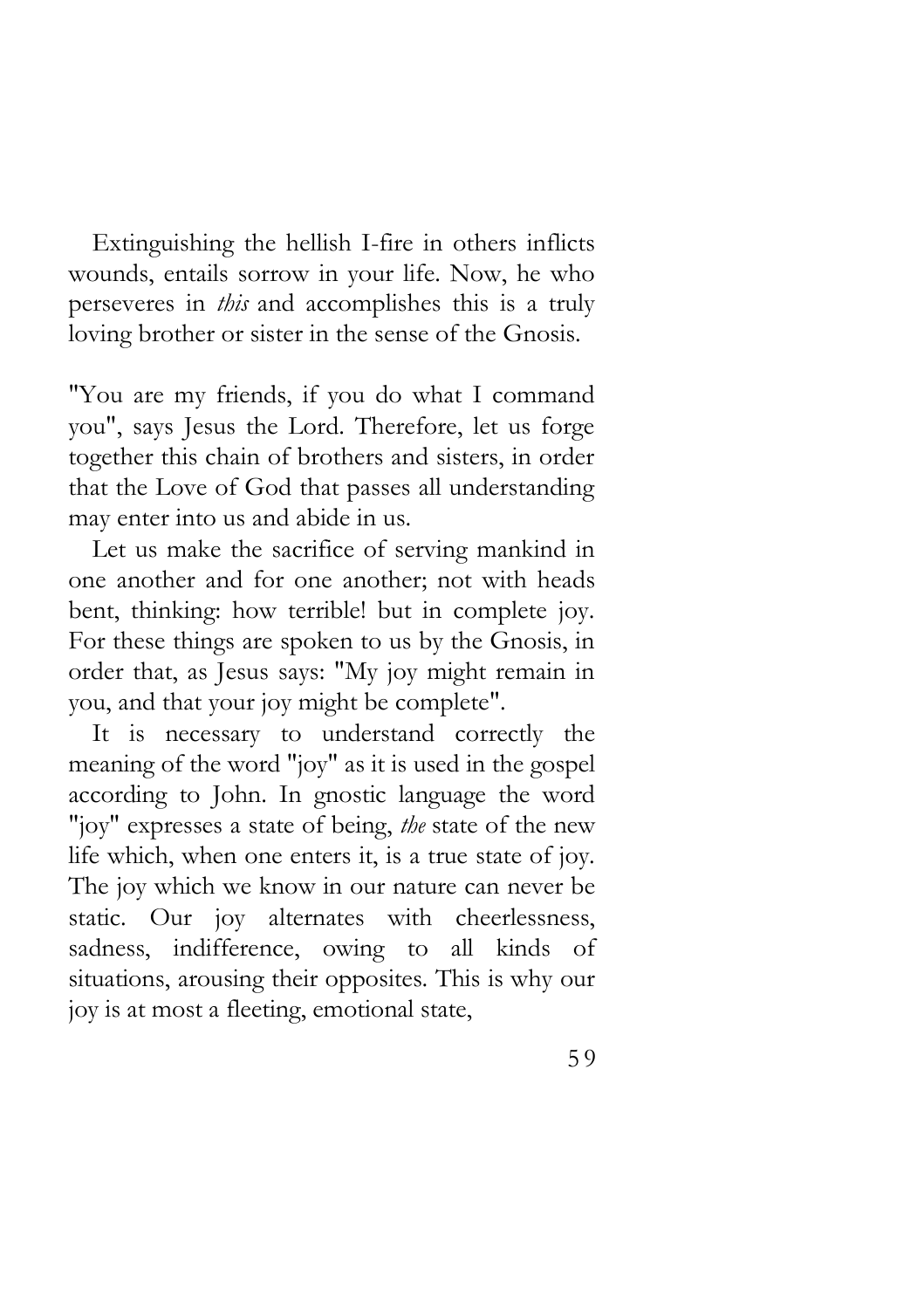and frequently this emotional state does not even agree with reality and therefore, may be due to an error or have its ground in a tragedy.

However, in the Gnosis there is a state of being which is *real* joy, which scintillates in every cell of the new state of being, which is absolutely connected with one's entire system. It is a joy that is indestructible and consequently will accompany a person through sad experiences. For those who have been liberated in the light, it must be a very sad experience to see seekers wandering in the darkness of night and have most dubious attitudes of life. Yet, such an experience does not interfere with the "joy" of the great ones. To us it is still an unknown reality of being which, nevertheless, is held out to us as a future attainment.

He who goes the path and fulfils the path will enter that state. It shall remain in him; it shall be fulfilled in him.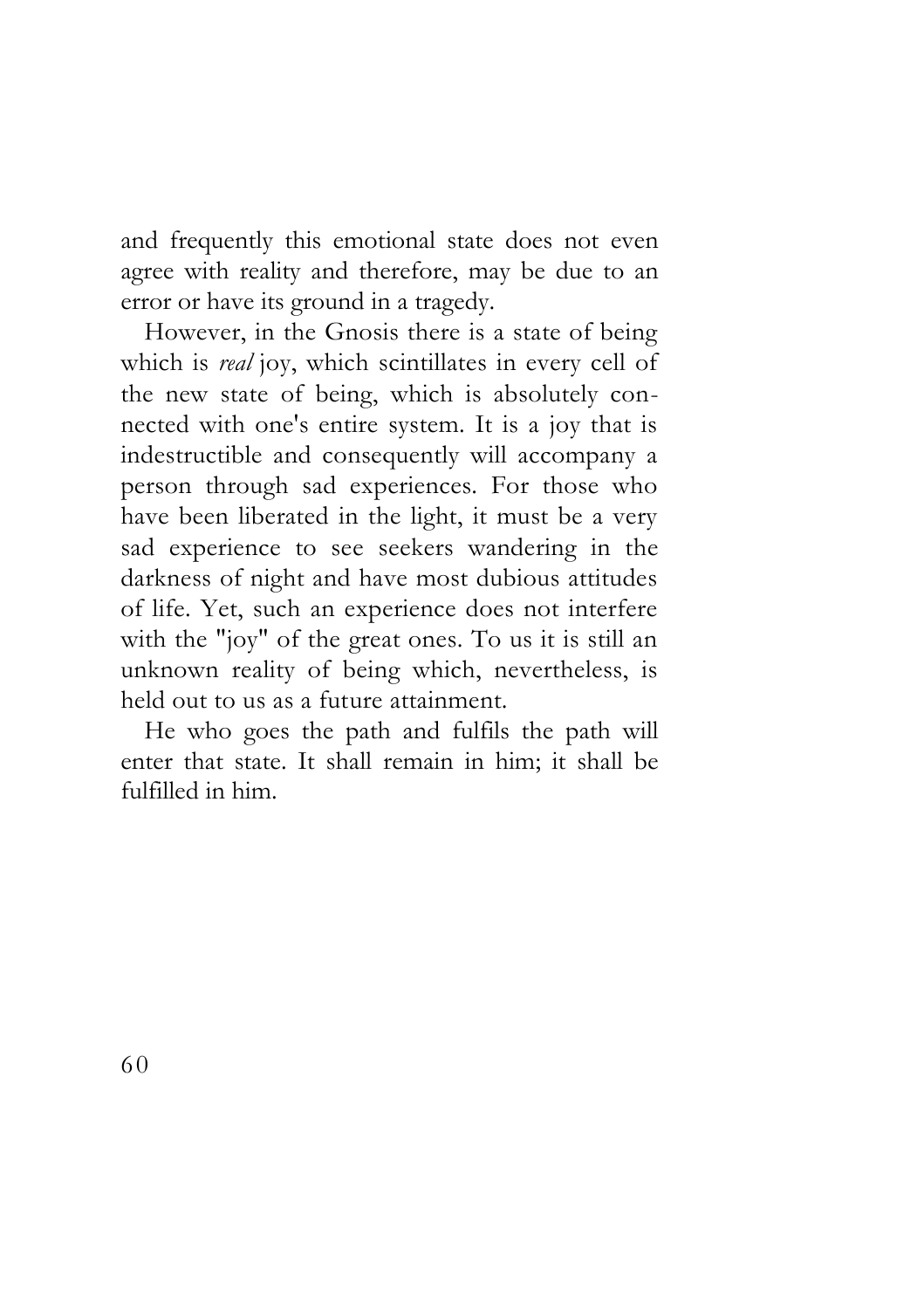#### I X

## LET US REFRESH OURSELVES WITH THE LIGHT OF WISDOM

In chapter 16, verses 5 to 11, of the gospel according to John we read:

*"But now I am going to him who sent me, and none of you asks me, where are you going? But because I have said these things to you, sorrow has filled your hearts.* 

*Nevertheless I tell you the Truth; it is to your advantage that I go away. For if I do not go away, the Helper will not come to you; but if Igo, I will send him to you.* 

*And when he comes, he will convince the world to its shame concerning sin, and righteousness and judgement.* 

*Concerning sin, because they do not believe in me; concerning righteousness, because I go to the Father and you will see me no more; concerning judgement, because the ruler of this world is judged".*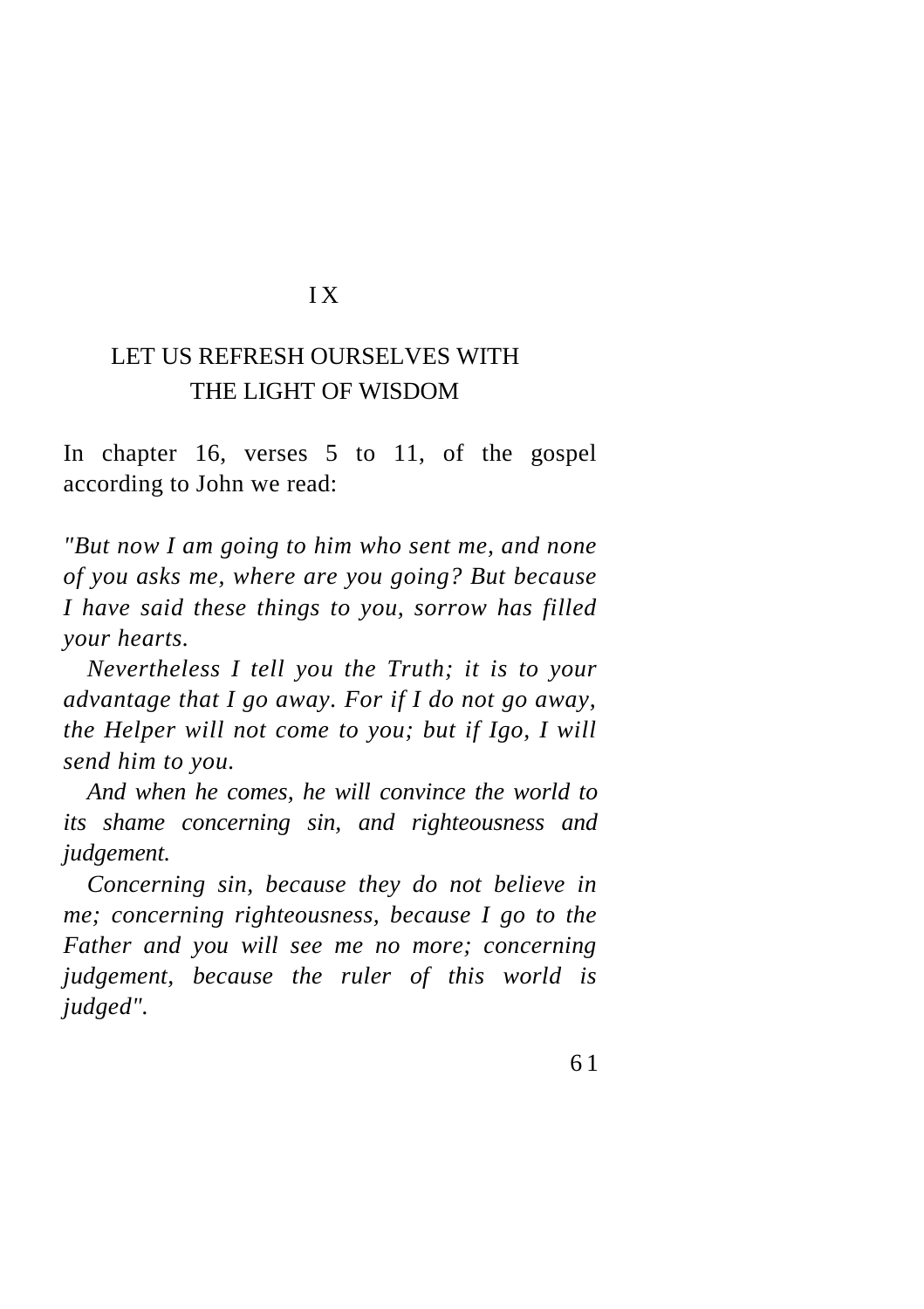We **will** now translate these words into a language of current interest to all of us, in order that none will think that this relates to a historical matter concerning the historical Jesus the Lord with his disciples. The truth, the reality about the gnostic Spiritual School is that it shall disappear after having appeared. After the gnostic School has been established, after it has been rooted in time, after it has manifested itself in a life-field of the seventh cosmic domain which is heavenly burdened with delusion, pain and sorrow, the School and its Body must begin to move and start on its journey to the life-field of the Soul, to the sixth cosmic domain.

If this would not happen the School would serve no useful purpose in the essence of time. Therefore, as soon as the School is established and is fully prepared for its task, it begins with the accomplishment of this task, which is: its departure! This is a task which is difficult to comprehend for dialectical persons and which makes them feel sad. Do understand, however, that this departure from the realms of death causes a pulling, an attracting current. And it will be through this very pulling current that many, instead of bidding farewell to the departing School, will on the contrary experi-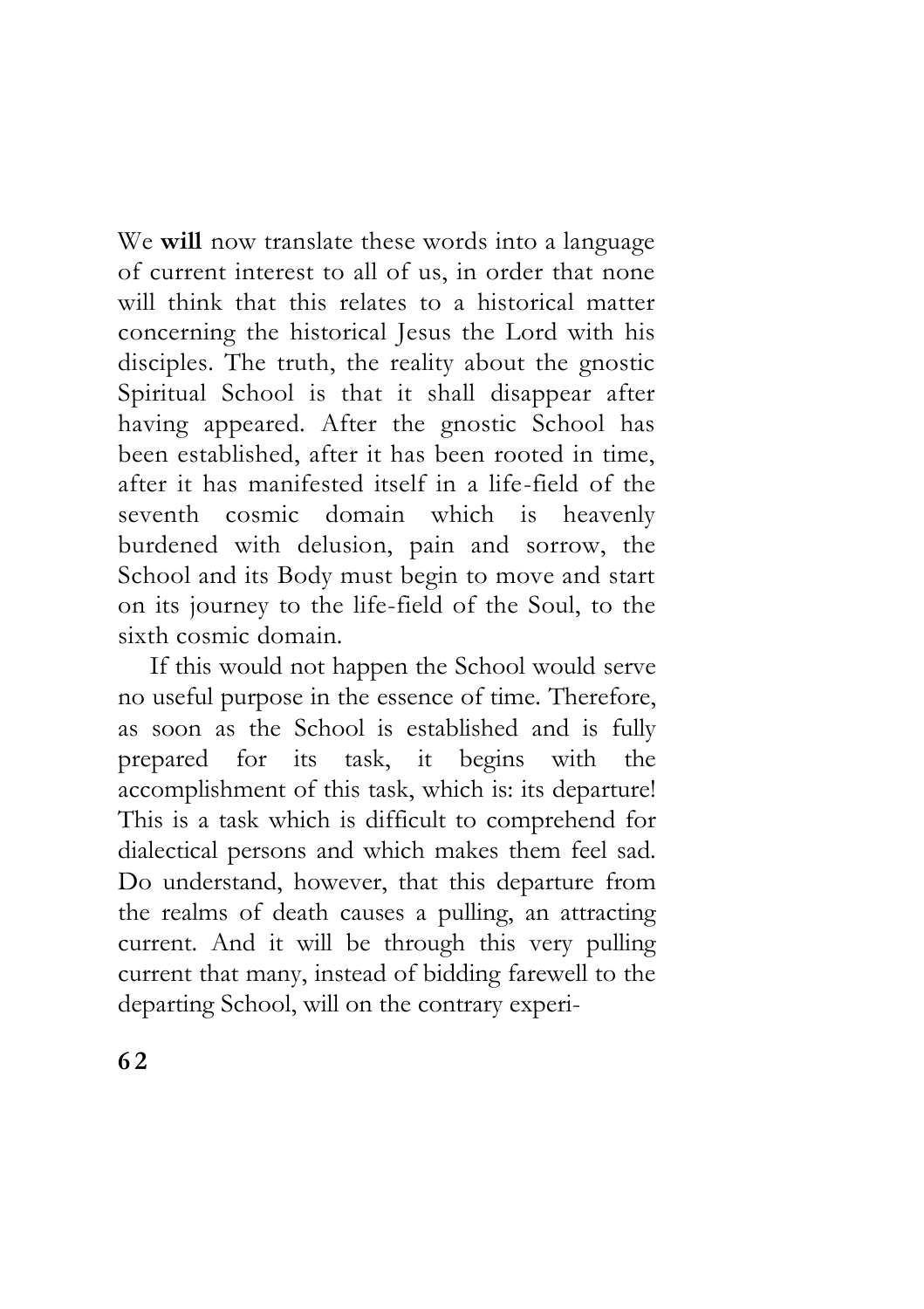ence a strengthening of their bond with the School and travel along with the departing Body.

The School, after having finished its task, closes its doors, not to open them again except on very rare occasions. It speaks: make yourselves ready, for we are leaving. The School prepares itself for setting out on its journey to the new home of souls. It separates from the hard, dark earth. To be able to do this it needs power. Now, when this power is set in motion, is put to use and applied and sufficient headway is gained, then at the same time a power of attraction, a helping, pulling current develops. A radiation develops such as was totally unknown before in the world, a stimulating factor for seeking souls and so, an unpremeditated help. This clarifies the words: "If I do not go away, the Helper cannot come to you".

This Helper, this helping radiation, can come only when the School celebrates its departure. Do you now understand one of the most important purposes of the gnostic work?

The purpose of the School's departure from the world is to set that stimulating stream into motion. Therefore, in a translation from the Dutch authorized version of the Bible it is so beautifully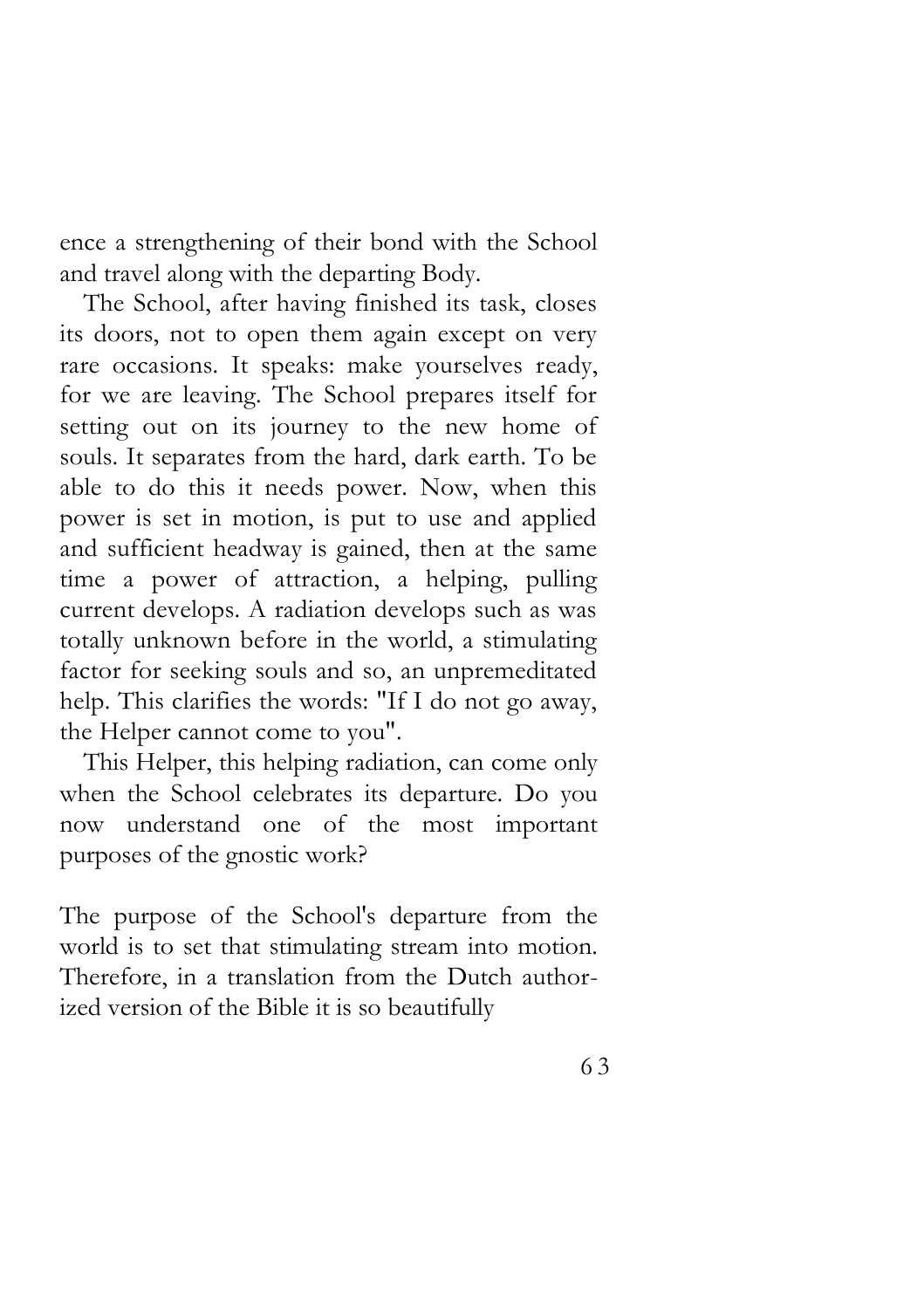expressed: "It is to your advantage that I go away." It is salutary, it is healing for you.

Perhaps you have often wondered whether the results obtained are conformable to the efforts which are presently being exerted by the Spiritual School. What tremendous energy is being spent for so little useful **return! But** the useful return must and will come only when the School sets out for its destination. We, the present group, constitute the fuel, the possibility for the "departure". The moment we make the resolution to do all that is necessary to merge into the new life and our rocket can rise from the ground below, the helping radiation becomes a fact.

**In** and through this current many will enter the new realm and this stream, this Helper, will convince the world to its shame concerning sin, righteousness and judgement. The world will look on in amazement at how great a number of human beings existentially tear themselves loose from the grip of nature in order to follow a higher destination. The helping stream will be so fundamental that no adversary will be able to do anything against it. It has been proven over and over again in the history of gnosticism that the helping stream which came after the withdrawal of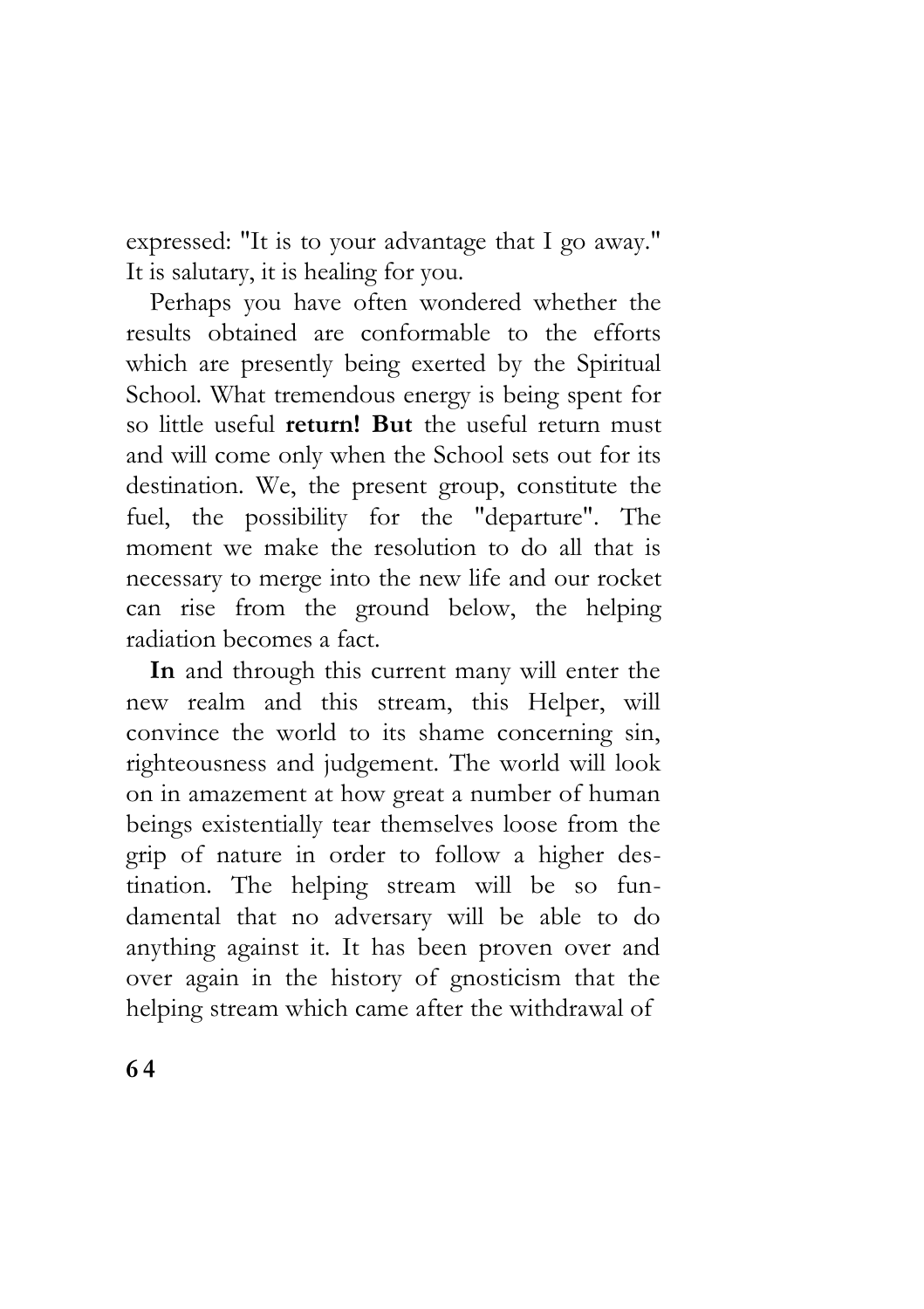a gnostic nucleus was able to carry away thousands. So we see the significance of the sacred gospel of John shown in a radiant light.

May this light of wisdom refresh us. May it fortify and comfort us. Let us, in this light, in this power and this consolation, accomplish our tasks.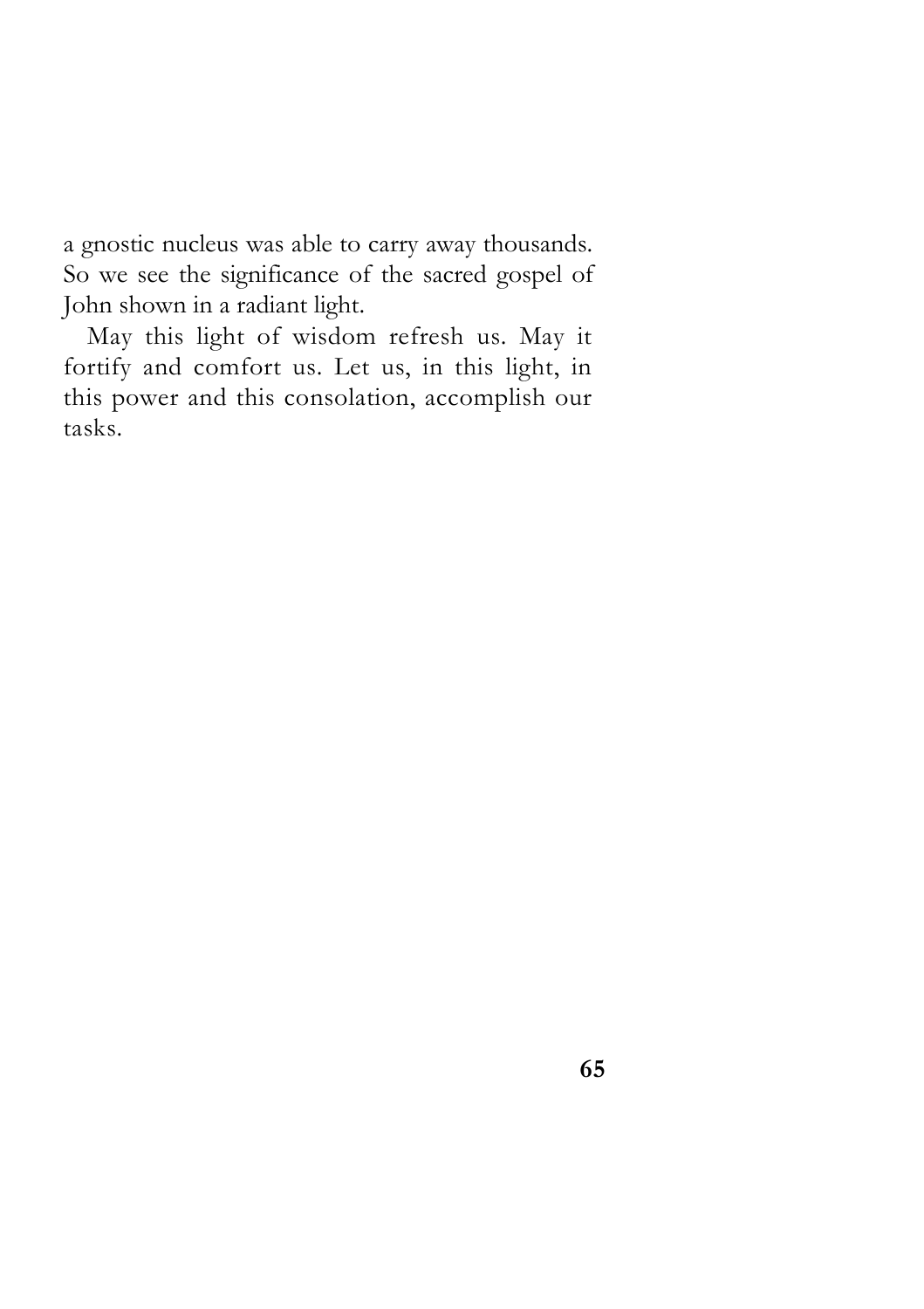## X

## THE SEVEN STEPS OF THE NEW SOUL-GROWTH

We shall now reflect upon the next four verses of John 16, verses 12 to 15:

*"I have yet many things to say to you, but you cannot bear them now. When he, the Spirit of truth comes, he will guide you into all the truth; for he will not speak of himself, but whatever he hears, he will speak, and he will declare to you the things that are to come.* 

*He will glorify me: for he will take what is mine and declare it to you.* 

*All that the Father has is mine; therefore I said that he will take what is mine and declare it to you."* 

We have shown you the manner in which the Helper, the helping, pulling stream of the departing heaven-earth, is being formed. It will be clear to you that this Helper has already been in existence for a long time, because all preceding Brotherhoods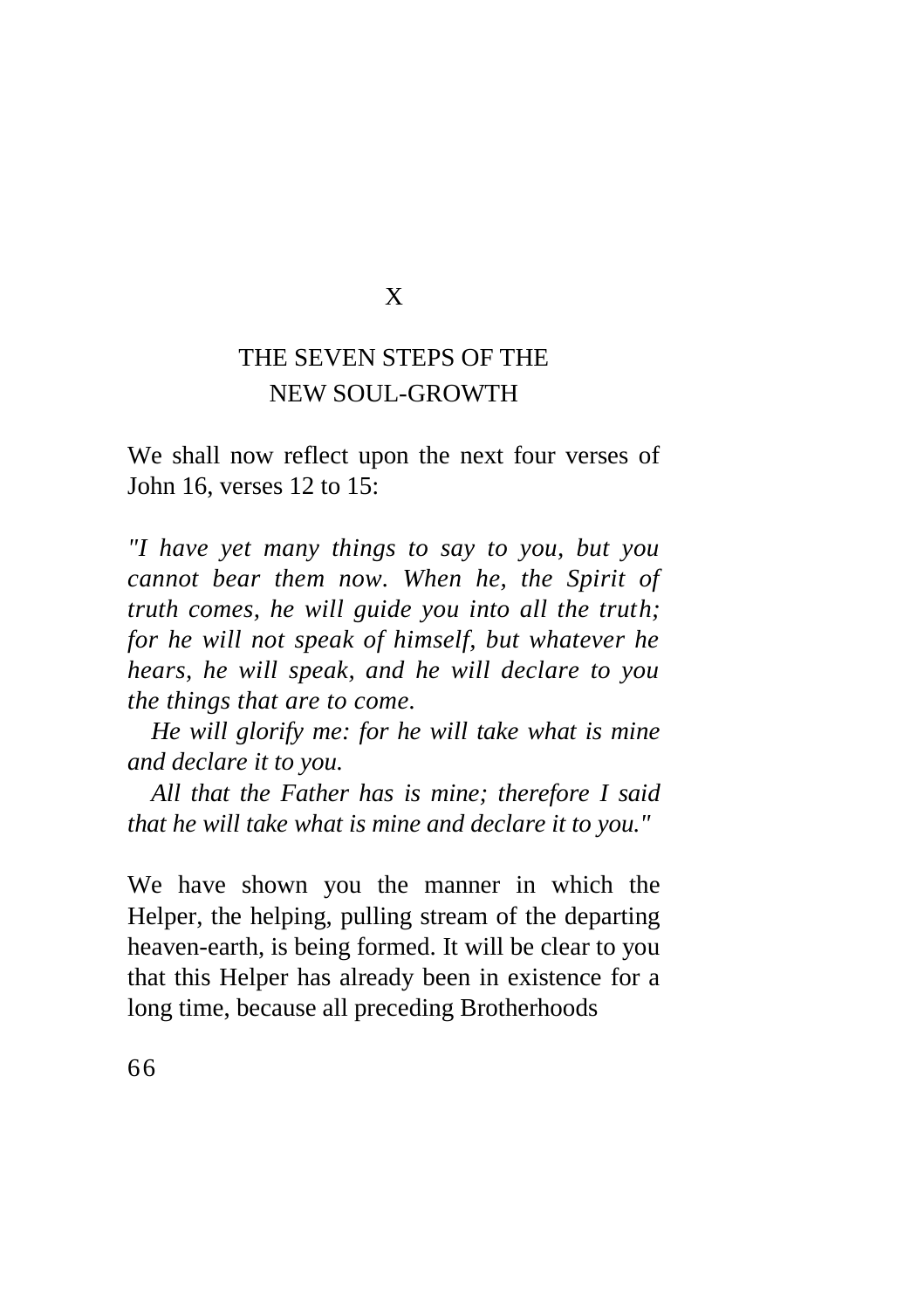have brought about such a stream. Every preceding Brotherhood has by its contribution helped to reanimate and to strengthen this stream. This applies to the present also. The Brotherhood now in existence is adapted to the present-day racial type of mankind and its state of consciousness. Thus first of all the magnificent helping stream of the past is being connected with present-day mankind. Then, secondly, through the departure of the new Brotherhood, the Helper is again quickened, made active and dynamic.

Failing this revivification, the Helper of the beginning could not be found and understood by the present-day groups of seekers. Therefore it will be clear that, if we continue our work in absolute self-sacrifice with complete dedication, the spirit of truth shall manifest itself and speak to the world in ever clearer language. A tremendous flow of truth, of revelations of coming events, will be liberated in the world. All countries and all peoples will be stirred by this truth as by a flood and already now this can be witnessed everywhere. World and mankind are being, as it were, torn free from their own limitations and their eyes will turn to matters of intercosmic concern, to the interrelation with the all-manifestation, in order that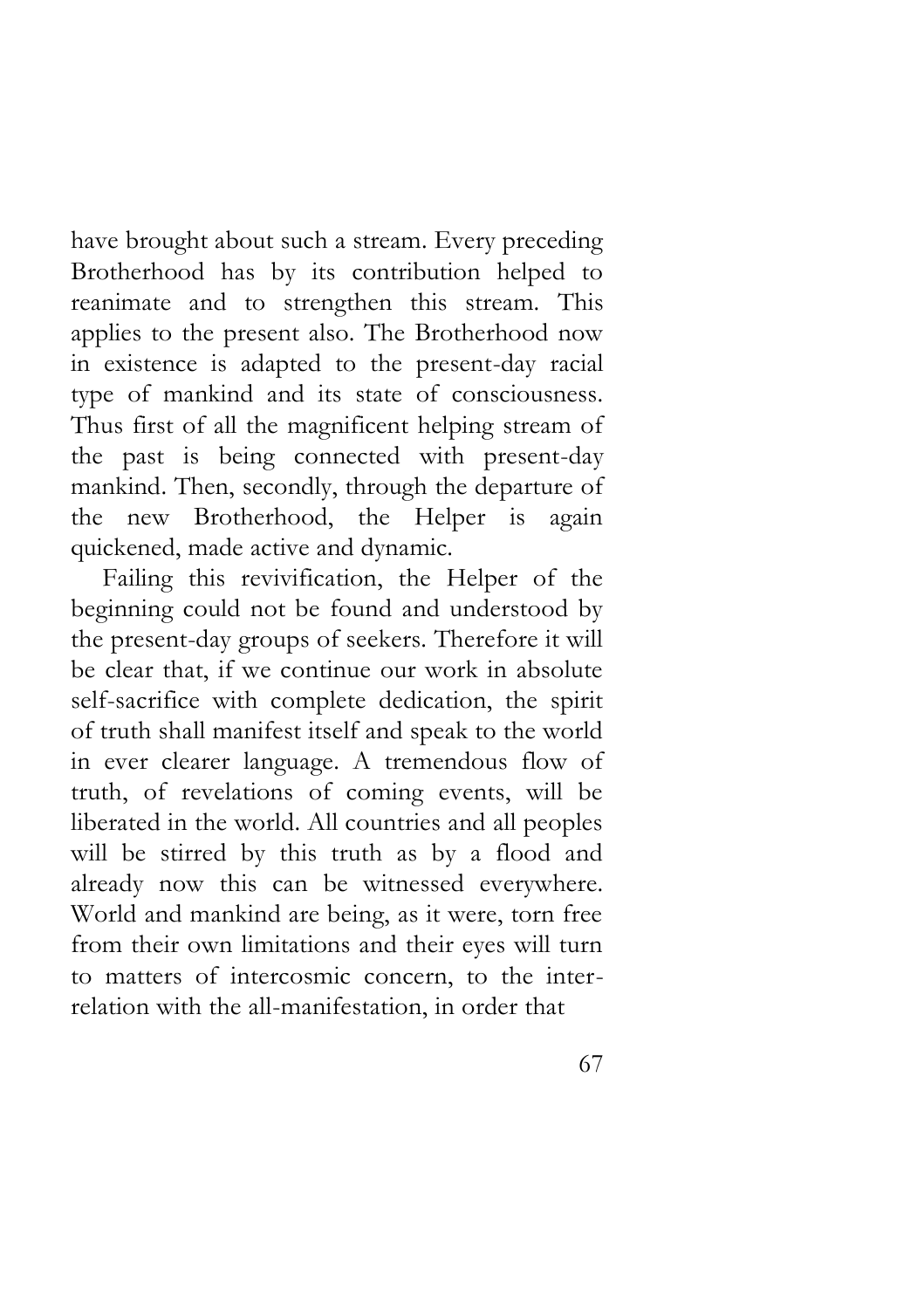all may know that mankind must form a willing part of a glorious plan of salvation. The spirit of truth will not speak of itself, that is to say, it will not manifest itself as a central essence, as a deity. Should it do so, we all know what would then happen. Millions would go down on their knees in speechless adoration; millions of others would deny this spirit of truth. A fierce controversial battle would break out and, by virtue of their being, the nature-aeons of our seventh cosmic domain would take advantage of every opportunity. However, the truth will stir the all, now here, now there, as a mystery; one time as a whispering, another time as a storm-wind. One moment it will speak of hardly expected and almost incomprehensible things; the next moment it will testify in a clear manner. All will be stirred, small and great, the *wise* according to this world and the simple.

In this way, an international goodwill towards the Gnosis will be fostered. All those who are true seekers and of good will shall be guided to the foci of the new departing Brotherhood, thus to be as yet carried along in the stream of grace. This is the general aspect of this wondrous magnificence, but there is still another, very particular aspect to which we must draw your attention.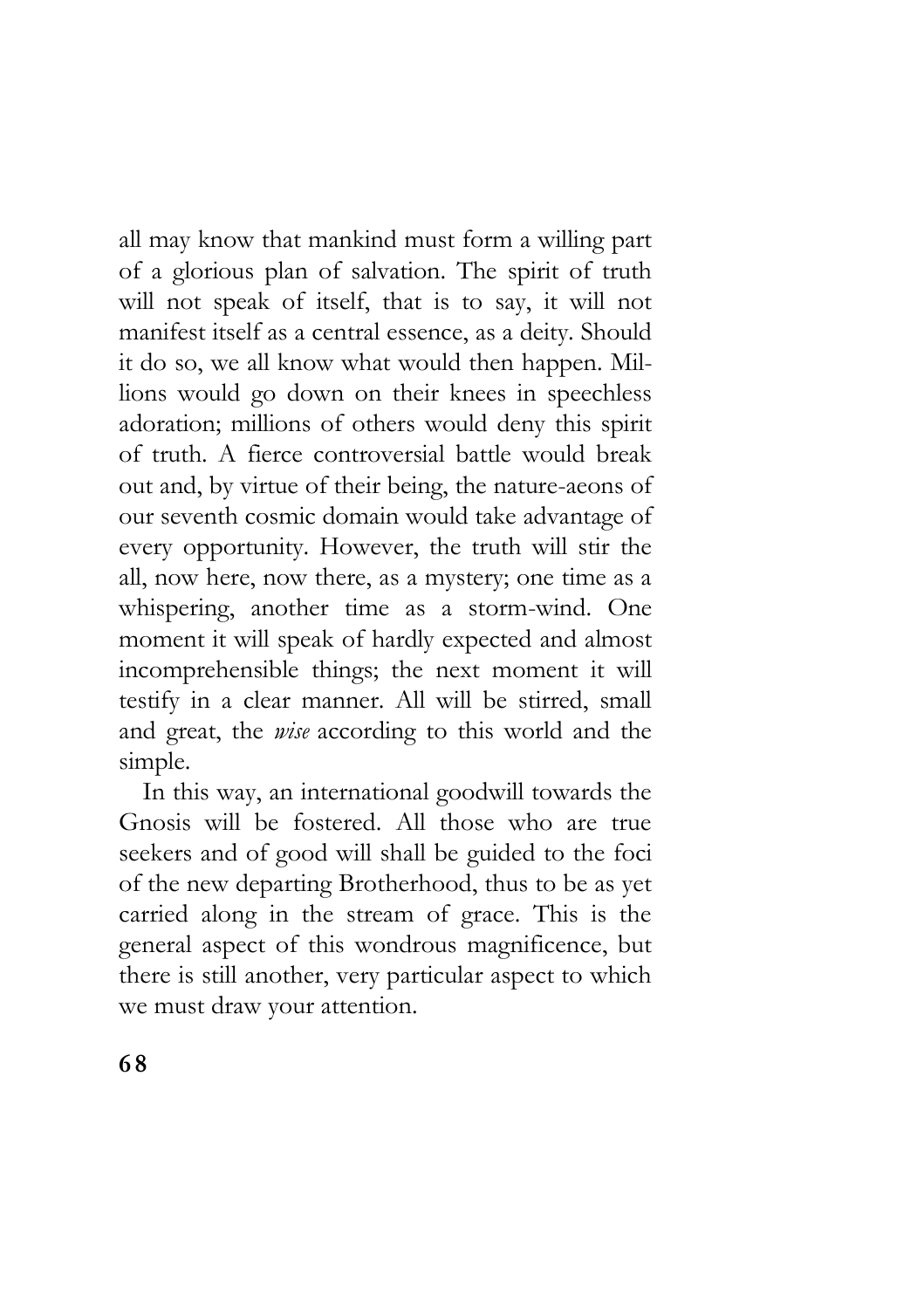When all of you are ascending the seven steps of the new soul-birth, it is self-evident that you will have an intense participation in the spirit of truth. It will tell you all that can be revealed to you of the truth; it will declare all of the coming events to you. It is indeed a fact that if at this moment you would have only made the first step of the new soul-birth, the spirit of truth would find a basis in your blood and be able to testify within you even now. This explains why, when in the School the new aspects of the liberating life are being discussed, so many among our pupils immediately sense and taste this as being the truth, because the spirit of truth can already speak and testify in their blood.

Thus you will have a clear vision as to what is going to happen within you in an ever more accelerated rhythm in the near future. The truth, the eternal power of wisdom of the world of the living Soul-state will grow within you, according as you will be ascending the seven steps of Soulbirth.

This truth will unite you forever with the eternal salvation of the universal Gnosis.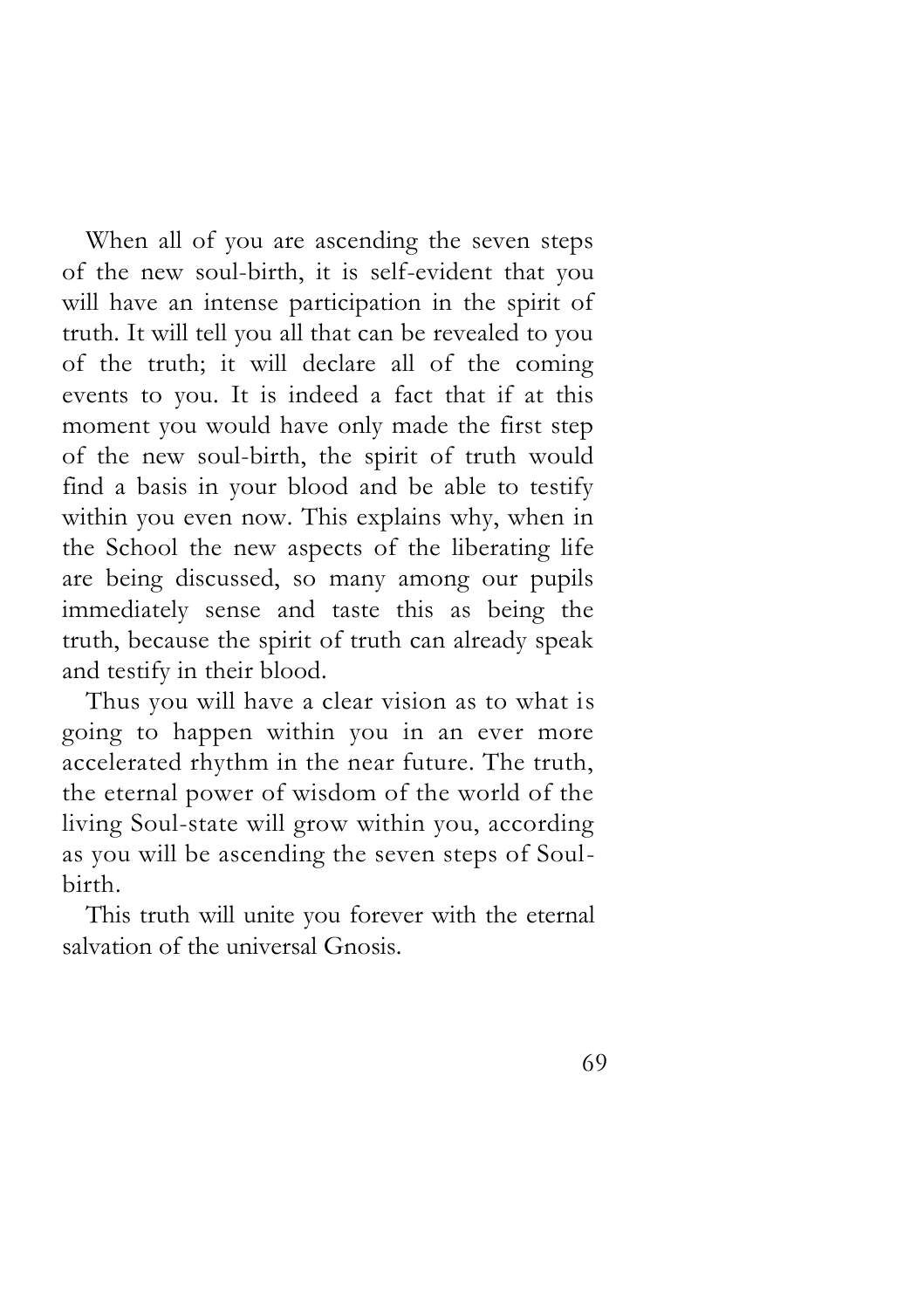### X I

# HE WHO KNOWS THE LIGHT PROCEEDS FROM GLORY TO GLORY The Intercessory Prayer (I)

We would like to call your attention to the words of John 17, known as the Intercessory Prayer. You undoubtedly are familiar with this very lofty language and perhaps you know by experience its magical influence. However, you will realize the importance and the necessity of seeing the substance of this prayer in the light of the modern Spiritual School.

As we had already had the occasion to tell you, the gospel of John was and is held in great reverence by the Gnostics of our era and, in fact, this gospel is a source of great treasures, of imperishable and unchangeable value to all of us. We would now like to call your attention to the first three verses of this chapter 17 of the gospel according to John, wherein is said:

*"Father, the hour has come, glorify thy Son, that*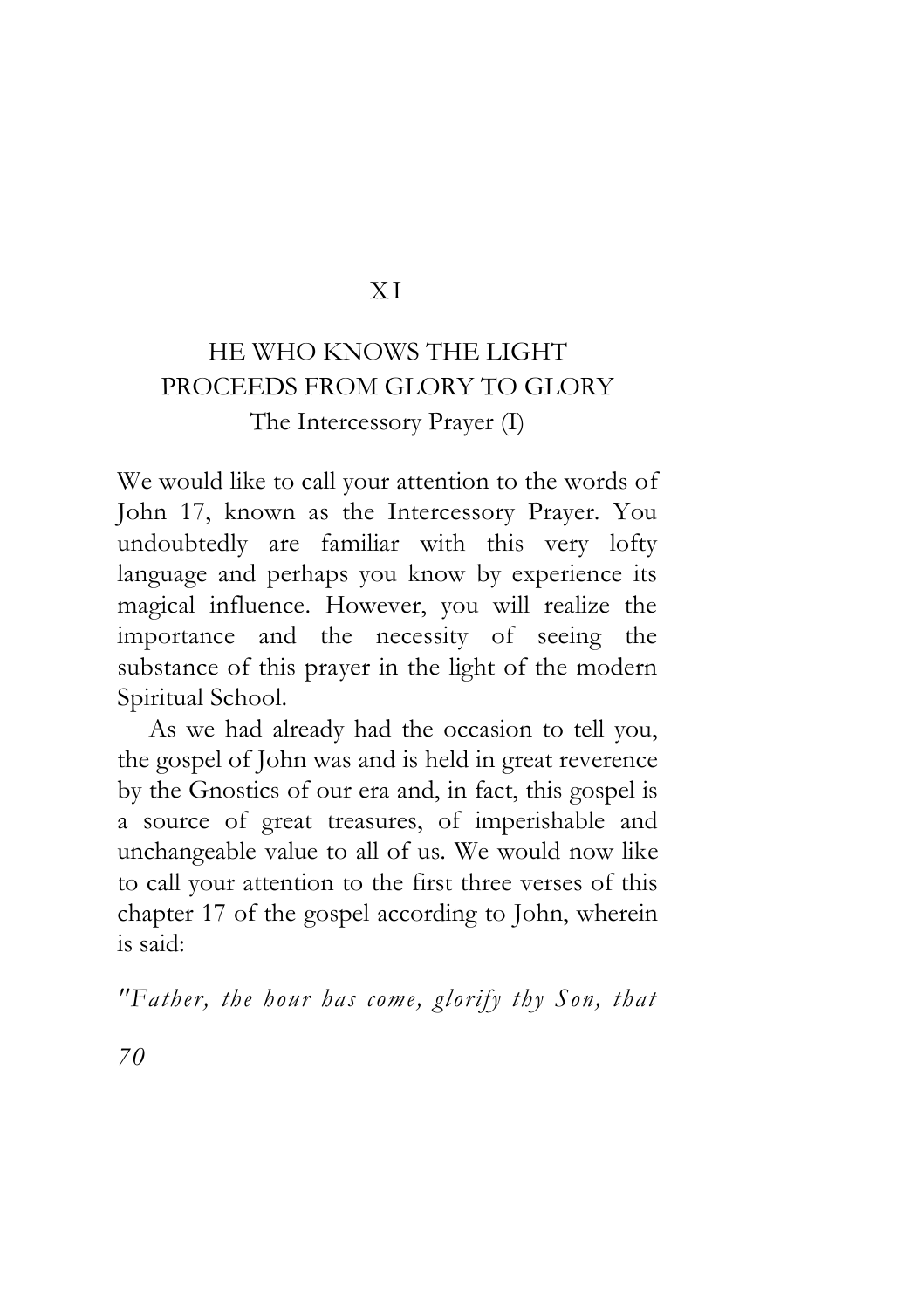*the Son may glorify thee, as thou host given him power over all flesh to give eternal life to all whom thou hast given him.* 

*And this is eternal life, that they know thee, the one true God, and Jesus Christ, whom thou hast sent".* 

As you know, these are the words which Jesus spoke a short time before He was apprehended. After they are cleared of the intentionally propagated and cultivated sentiments of the naturalreligious masses, we find that this exultant Intercessory Prayer is overflowing with the joy of a task that has been brought to fulfilment.

The words "the hour has come" do not mean the hour of the way of torture, the hour of the beginning of suffering, but the hour of the consummation of a path of the rose and the cross. You can see such a way of the Rosycross as one which you have to walk yourself; you must, however, also see it as the path which we have to walk as a group. Further it is to be noted that the Gnosis also goes a path, that it carries through a process, thereby to serve all those who have the desire to follow it.

The latter applies to the Intercessory Prayer.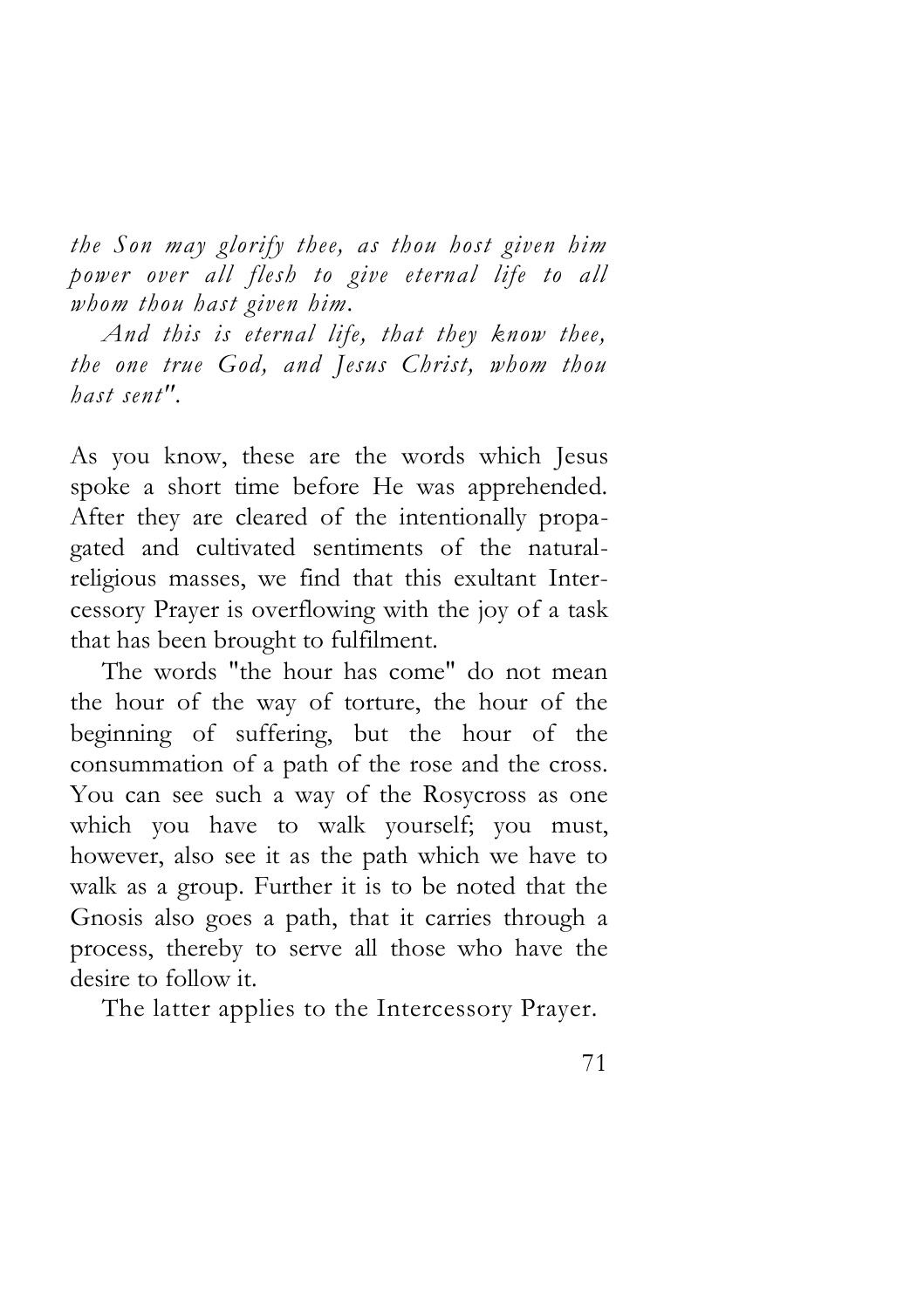This song of praise refers not so much to a certain personality appearing in history at a certain time, but thank heaven, to the victory of the Gnosis repeatedly occurring in history. When we confront you with this lofty jubilation, it is not to commemorate an event of nearly 2.000 years ago, but to see it as the crowning of a gnostic work of current interest for this century, for our time, for all those who have been set apart by the Gnosis. Therefore, the hour has come for the glorification of the Son, that the Son may glorify the Father.

The Son meant here we have to see as the radiating light of the first mystery. The Son is the light, the gnostic fire which issues forth now, in our time, from the fundamental ray unto our human race. The glorification of this light signifies that it has attained its goal, that it will show its result, that it will gather its harvest into the barns. This glorification does not mean a sombre death after suffering unspeakable pain, but a gnostic ray that is born, that has accomplished an infinitely glorious task and is now going to show the allglorious results. This is what we wish you to realize. The glorification of the gnostic Son who has come *now,* the light that *now* has victoriously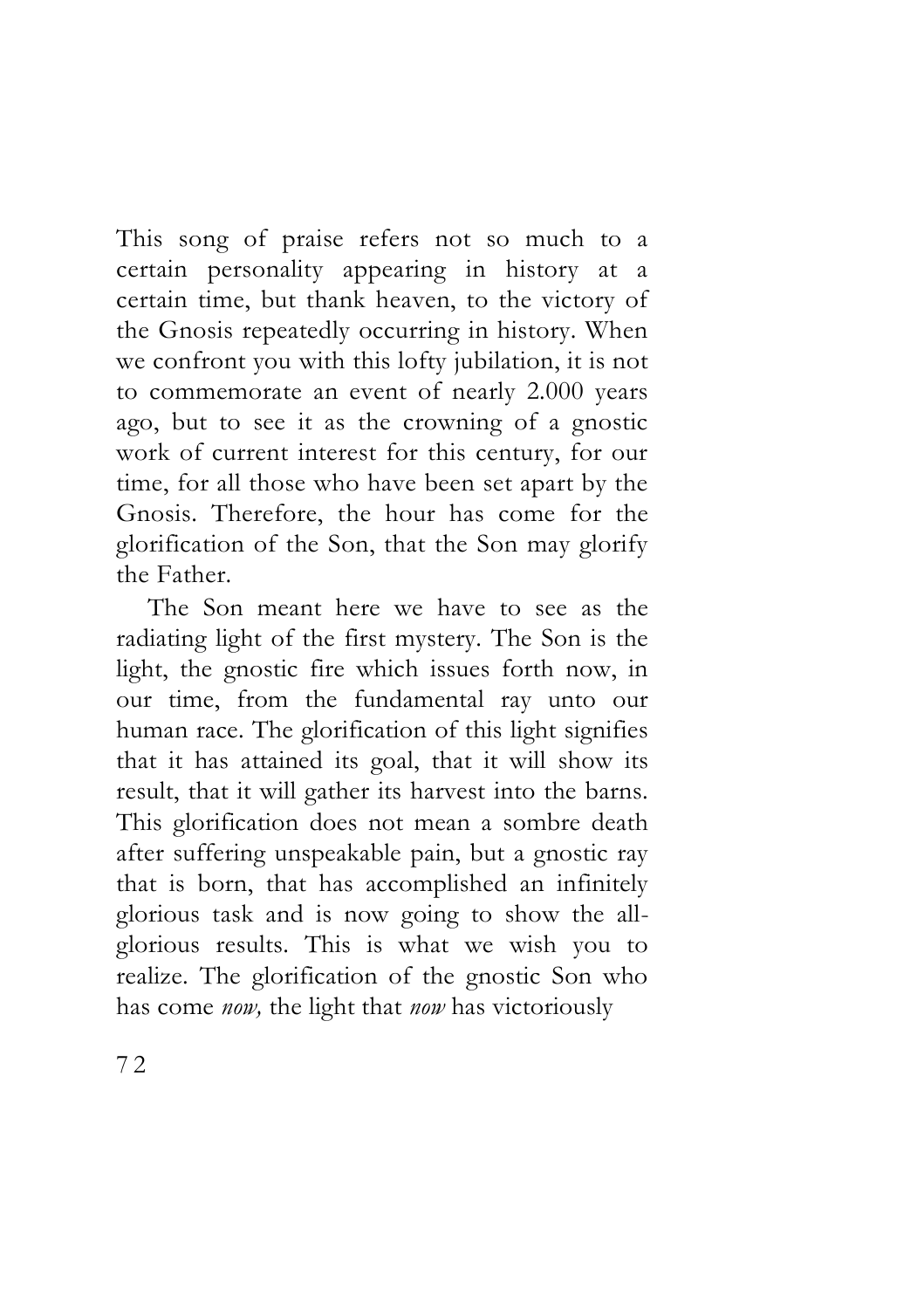accomplished its work. What then are the features of this victory?

It concerns the glorious fact that a gnostic light, a divine force "not of this world" has gained power over "flesh", over nature-born sons of man who, wandering in darkness, have obtained contact with this light and so definitely so, that one can speak of it as "eternal". He who has achieved contact with the Son, with the light of the first mystery, has won eternity. What is eternal life?

"That they may know thee, the one true Gnosis". In this instance you must understand "knowing" as having achieved contact. He who thus knows this light proceeds from glory to glory and from power to power. From now on, shall we agree to live out of this realization of such a contact? We, who have been touched by the light, have eternity which transcends all time.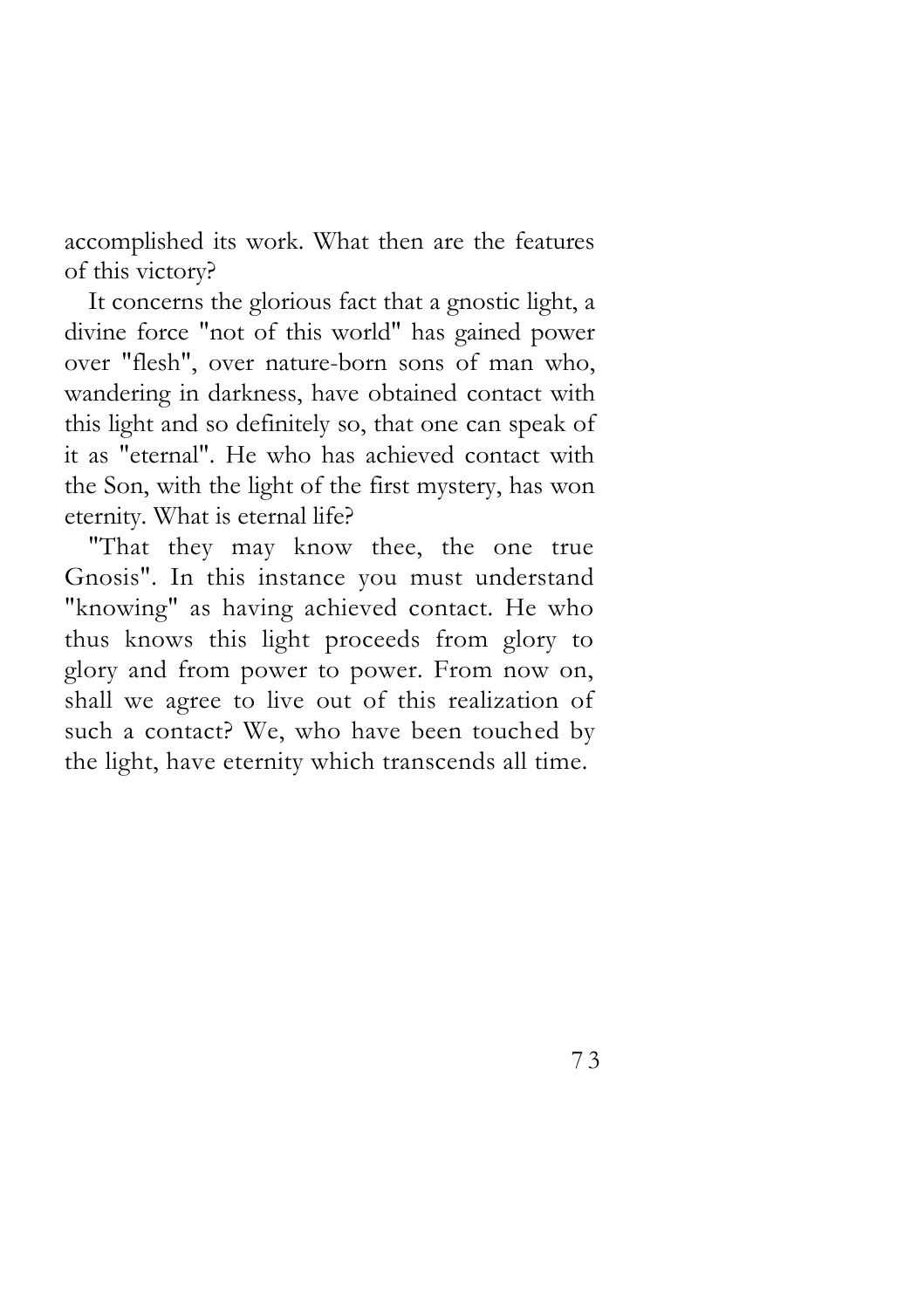### X II

## THE NAME OF THE GNOSIS REVEALED The Intercessory Prayer (II)

We read in the Intercessory Prayer, verses 4 to 8:

*"I have glorified thee on earth, having accomplished the work which thou gayest me to do. And now, Father, glorify me in thy own presence with the glory which I had with thee before the world was.* 

*I have manifested thy name to the men which thou gayest me out of the world: thine they were and thou gayest them to me, and they have kept thy word.* 

*Now they know that everything that thou hast given me is from thee. For I have given them the words which thou gayest me and they have received them and know in truth that I came out from thee, and they have believed that thou dicht send me".*

We have called your attention to the fact that the Intercessory Prayer is a song of jubilation on

74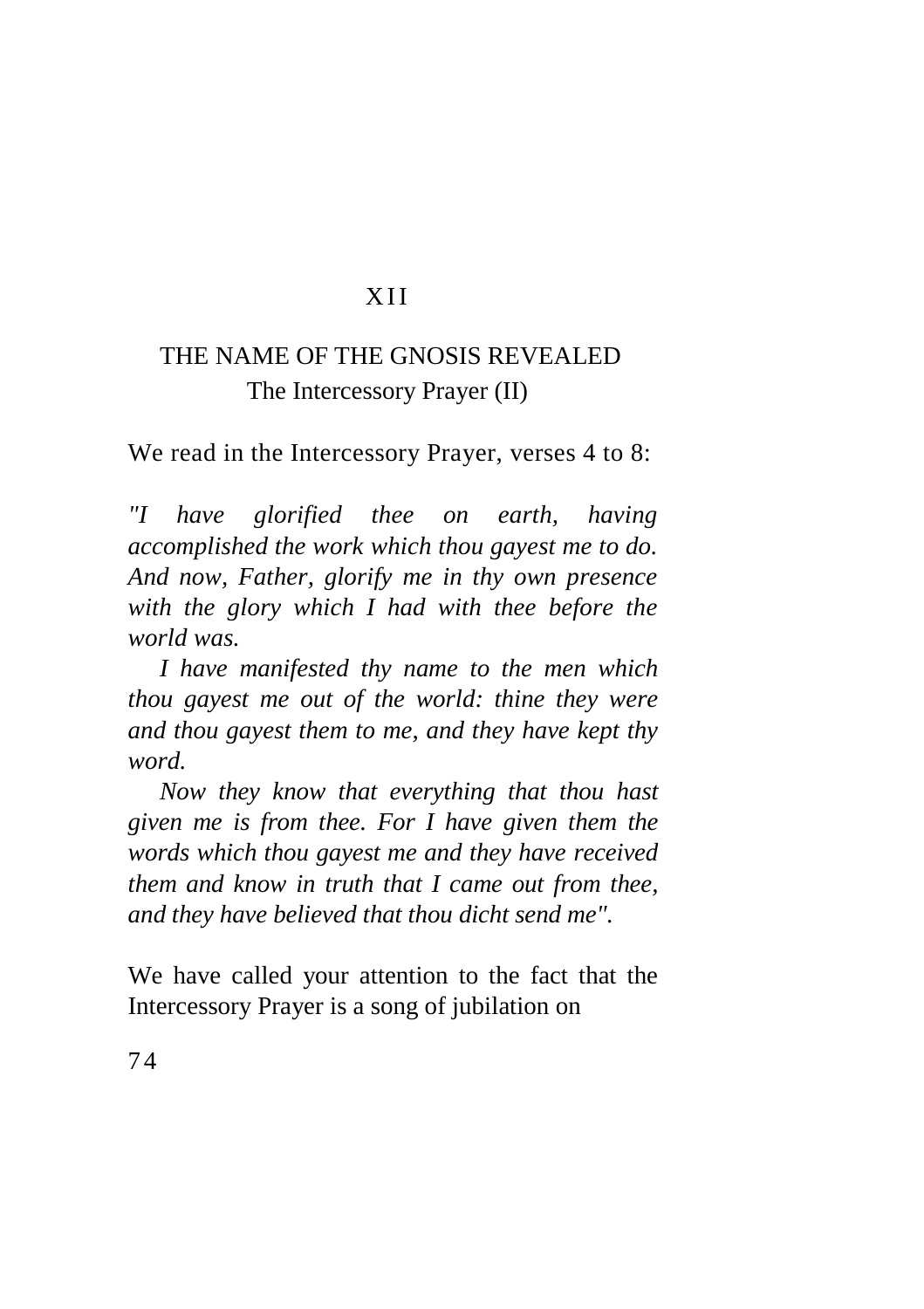occasion of the succesful accomplishment of an extremely important gnostic work. For many years the School has been directing your consciousness to the universal chain of the gnostic Brotherhoods. Ever again a new link must be added to this chain. The initiative for each new link to be forged must originate, first of all from the preceding link in the chain and further, from a number of suitable entities, wandering in the dark realms of dialectics.

We will give you once again a very short outline of this process. In the course of dialectic world history, ever again a new gnostic realm was established. The animating fundamental radiation always came "from above", that is, from the magnetic field of the preceding gnostic realm. Now, when such a work proved to be succesful, to the point that there was a strong reaction, not just at random from a few more or less accessible persons, but as an organic reaction, as an ordered grouping of persons accessible and of persons listening and willing, whenever such a union and the formation of a nucleus for a new gnostic realm were achieved, then the preceding Brotherhood could proceed with the more personal initiative and follow the beckoning path of liberation on a higher level.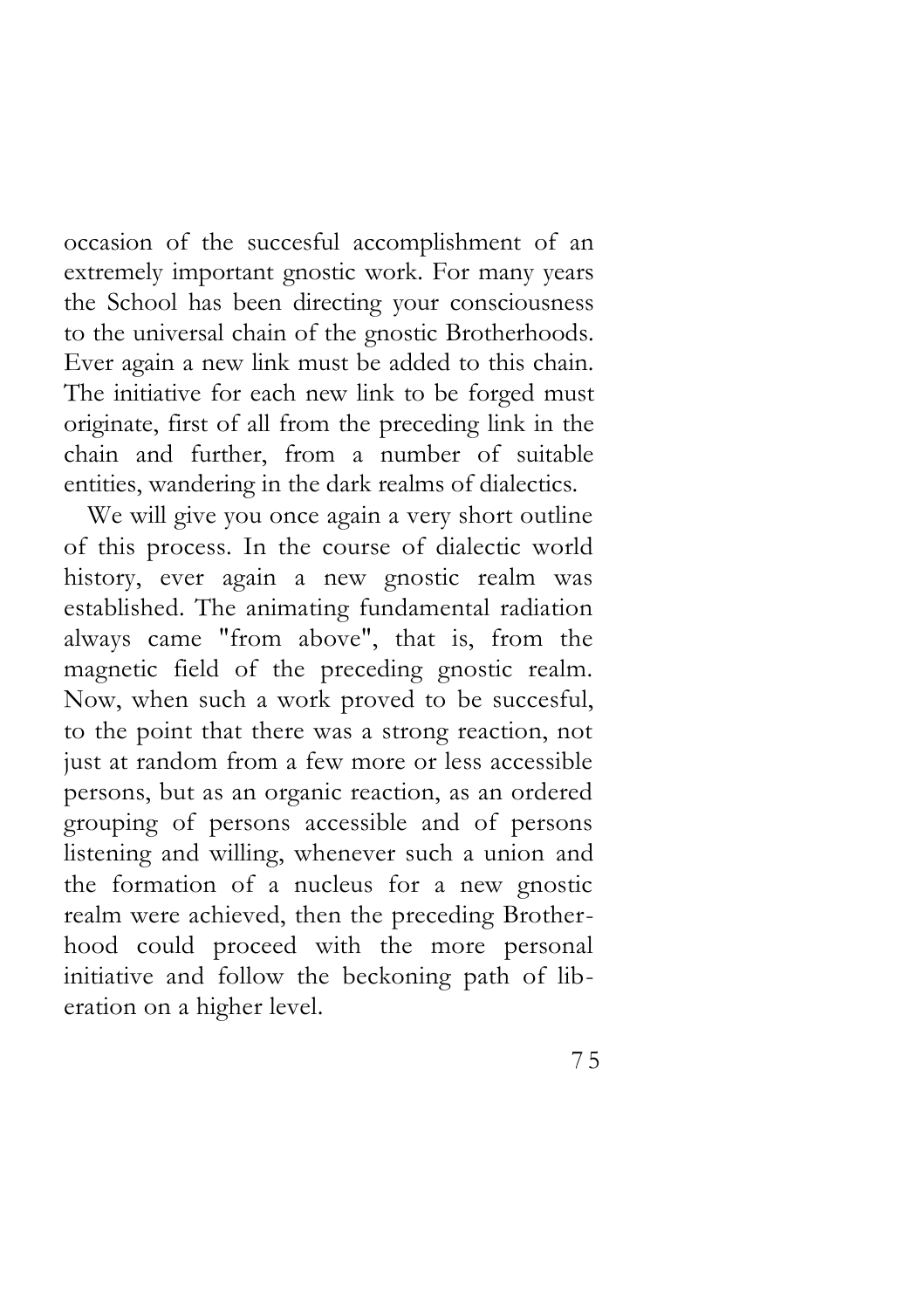Represent this to yourself as follows: a group of entities enters the new state of life without any reserve. You all know that, Love being the leaven for and of all genesis, the heart of the saved community, filled with love, will look out with compassion for those who stayed behind in their prison. This compassionate love-radiation is not just a spontaneous impulse, but it is being sent out in full consciousness and in an organized way. However, such a radiation creates consequences for all who participate in it.

When you, being liberated, are overcome by compassion for those who are still captive, then you allow yourself to be retarded. Compassion is a tie which binds you to the captives. Prompted by your dynamic compassion, you want to tear them away as it were from their prison cells, and when they respond with outstretched hands, they will hold on to you. You will realize that, as a liberated being, you then have to carry a heavy burden and you make an inexpressibly great sacrifice.

Therefore, your jubilation will be intense when you find that your task has been successfully accomplished, that the captives have been set free, that you sacrifice has not been in vain and that it is your sacrifice which has redeemed the

76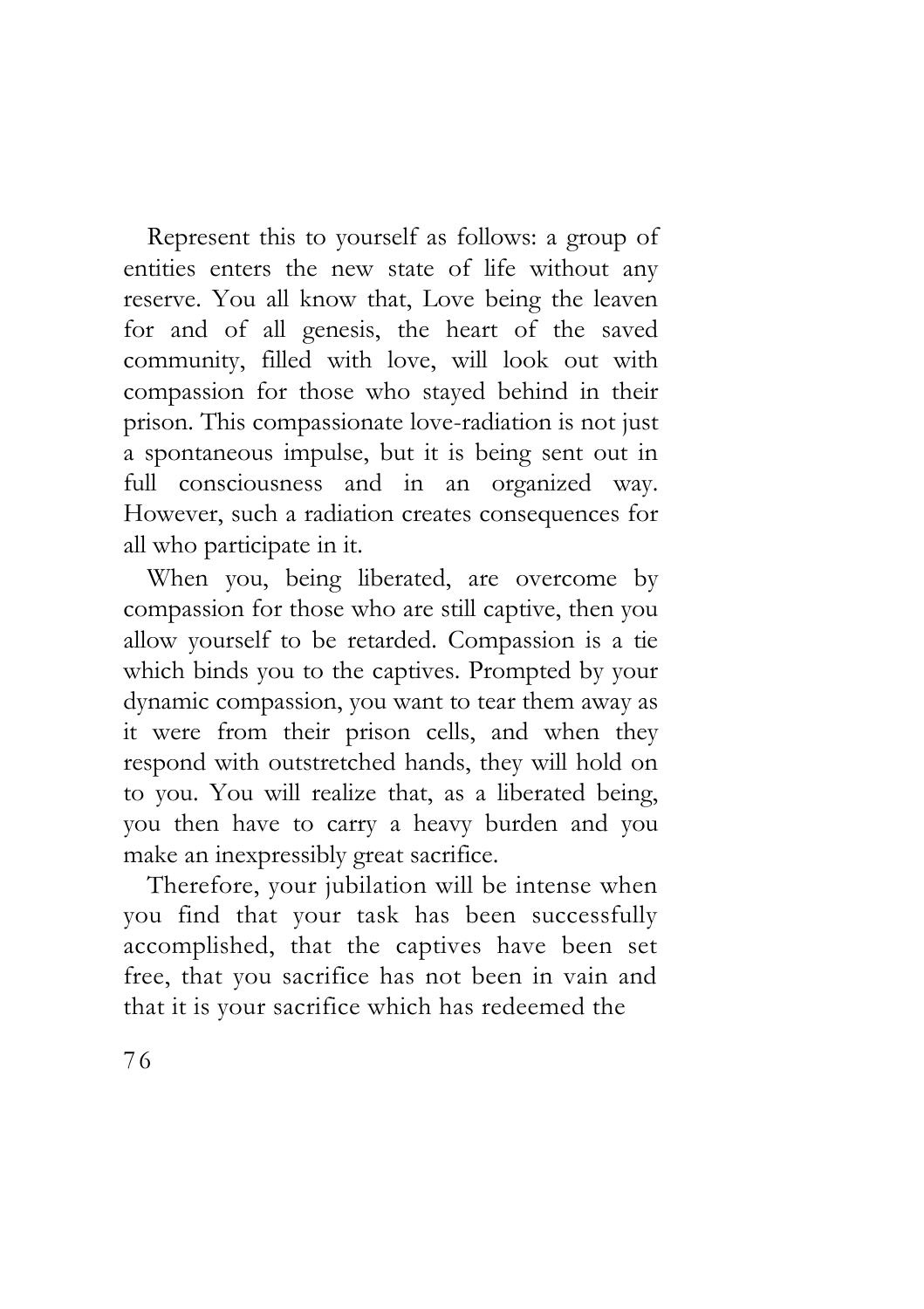prisoners. For the liberation of the captives means that you can now go your own way and may make further use of your earlier attained liberation. As a matter of fact, the liberated captives will take over your task at the appointed time.

You will now be able to understand fully the verses as quoted from the Intercessory Prayer. The preceding Brotherhood exclaims jubilantly, after having fulfilled the sacrifice: "I have glorified thee on earth by accomplishing the work for those whom thou hast given me. And now, o Father, glorify thou me with the glory which awaits me by virtue of my freedom."

We have manifested the name of the Gnosis to the men who were captive. Behold, they have kept that word. They have accepted that word. They have recognized the truth in it. *They have believed.*  See in this light the tremendous significance of the fact that the *new* gnostic realm has again been vivified at this time. He who believes and truly walks the path liberates his own microcosm and helps his fellow captives. Thanks be to God, in a higher sense we likewise liberate those who have made the supreme sacrifice of themselves for us, in order to make our salvation possible.

All this is the word put into practice: "The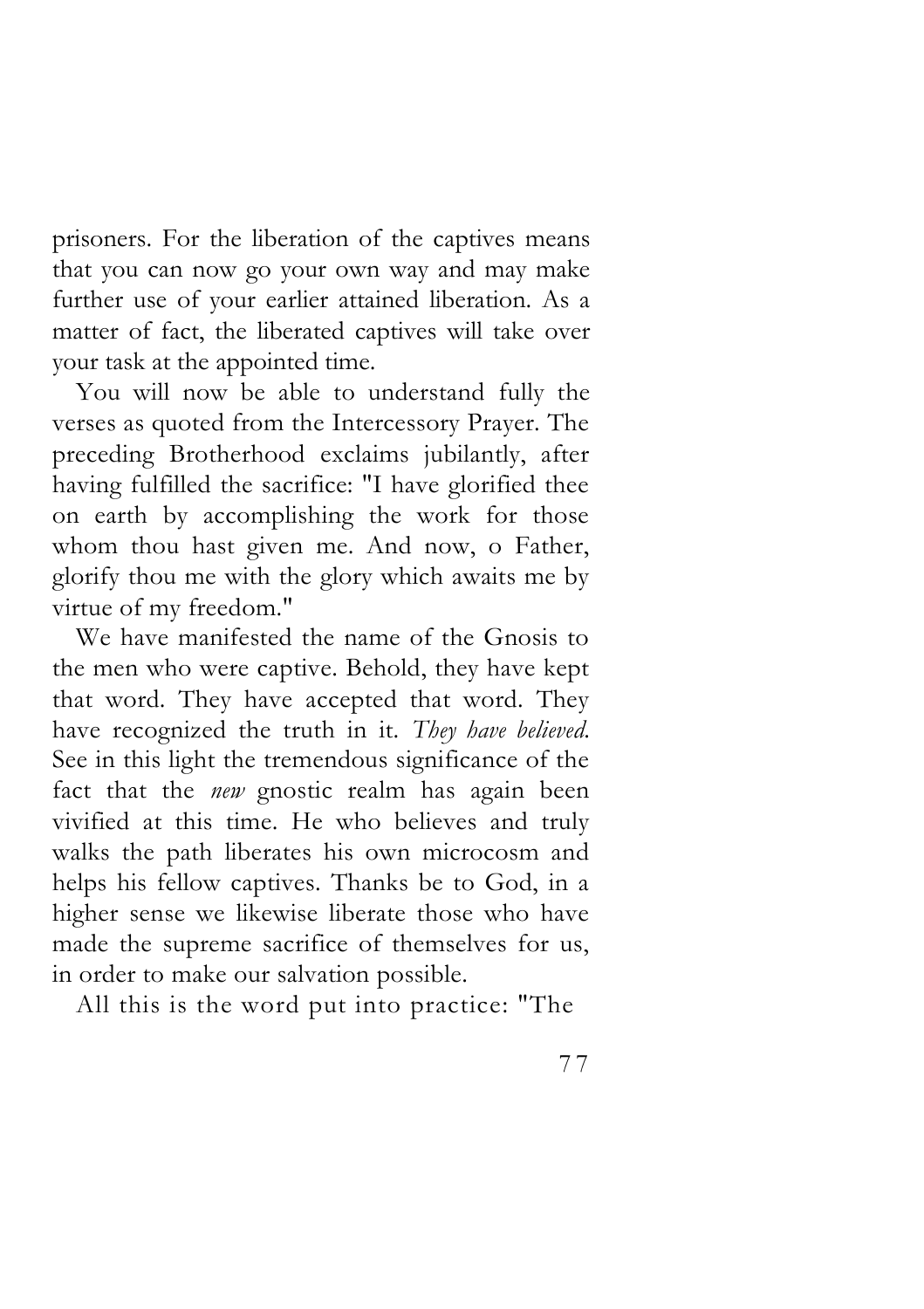Gnosis so loved the world that it sent its Son for our salvation."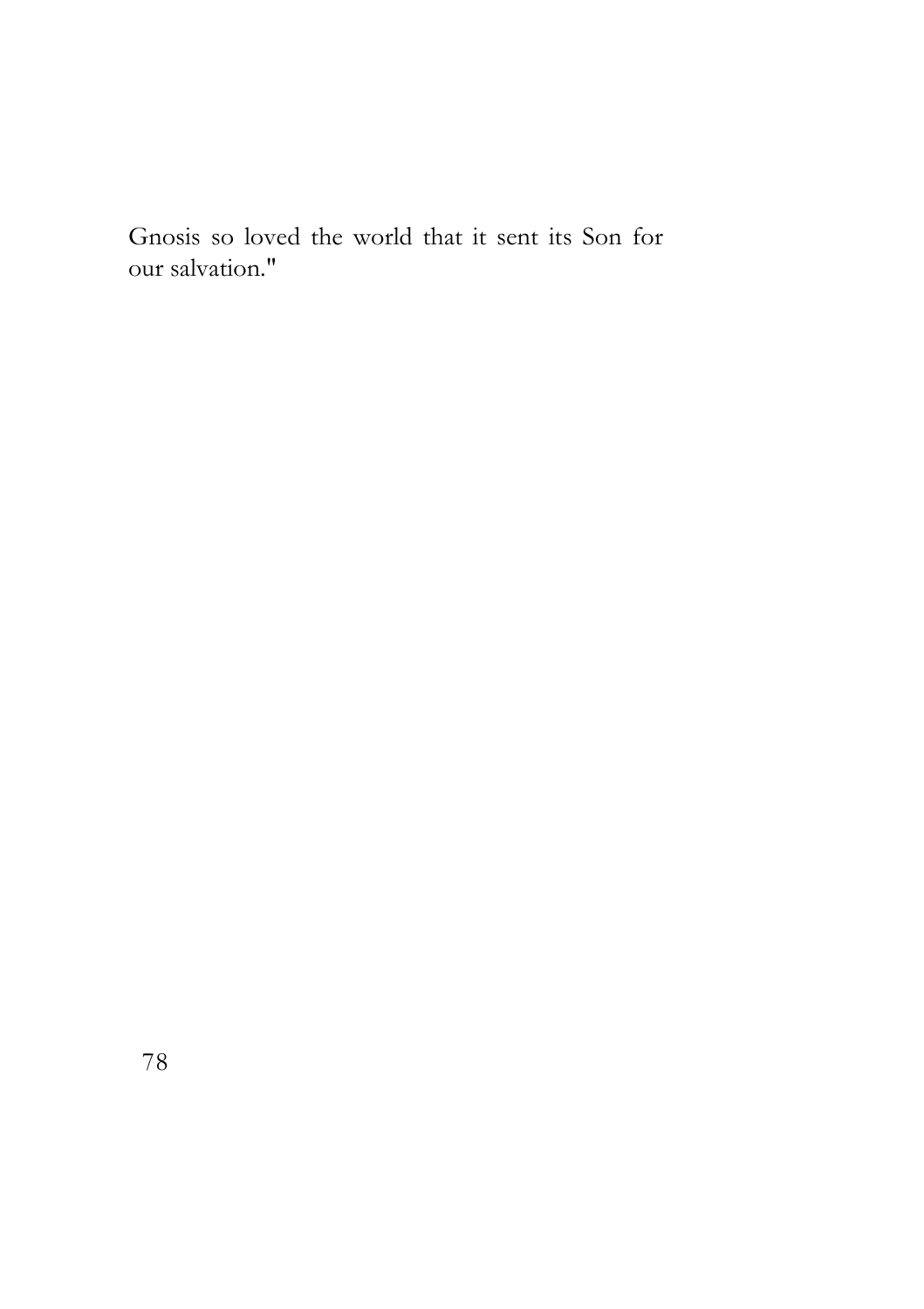#### XIII

### IMPERVIOUS TO EVIL The Intercessory Prayer (III)

Let us confront you with verses 9 to 14 of the Intercessory Prayer in John 17:

"I *pray for them, I pray to you not for the world, but for those which thou host given me, for they are thine. All mine are thine and thine are mine and I am glorified in them.*

*Now I am no more in the world, but they are in the world and I come to thee. Holy Father, keep them in they name, which thou hast given me, that they may be one, as we are.* 

*While I was with them I kept them in thy name which thou host given me; I have guarded them and none of them is lost but the son of perdition, that the scripture might be fulfilled.* 

*But now I am coming to thee and these things I speak in the world, that they may have my joy fulfilled in themselves.* 

*I have given them thy word and the world has*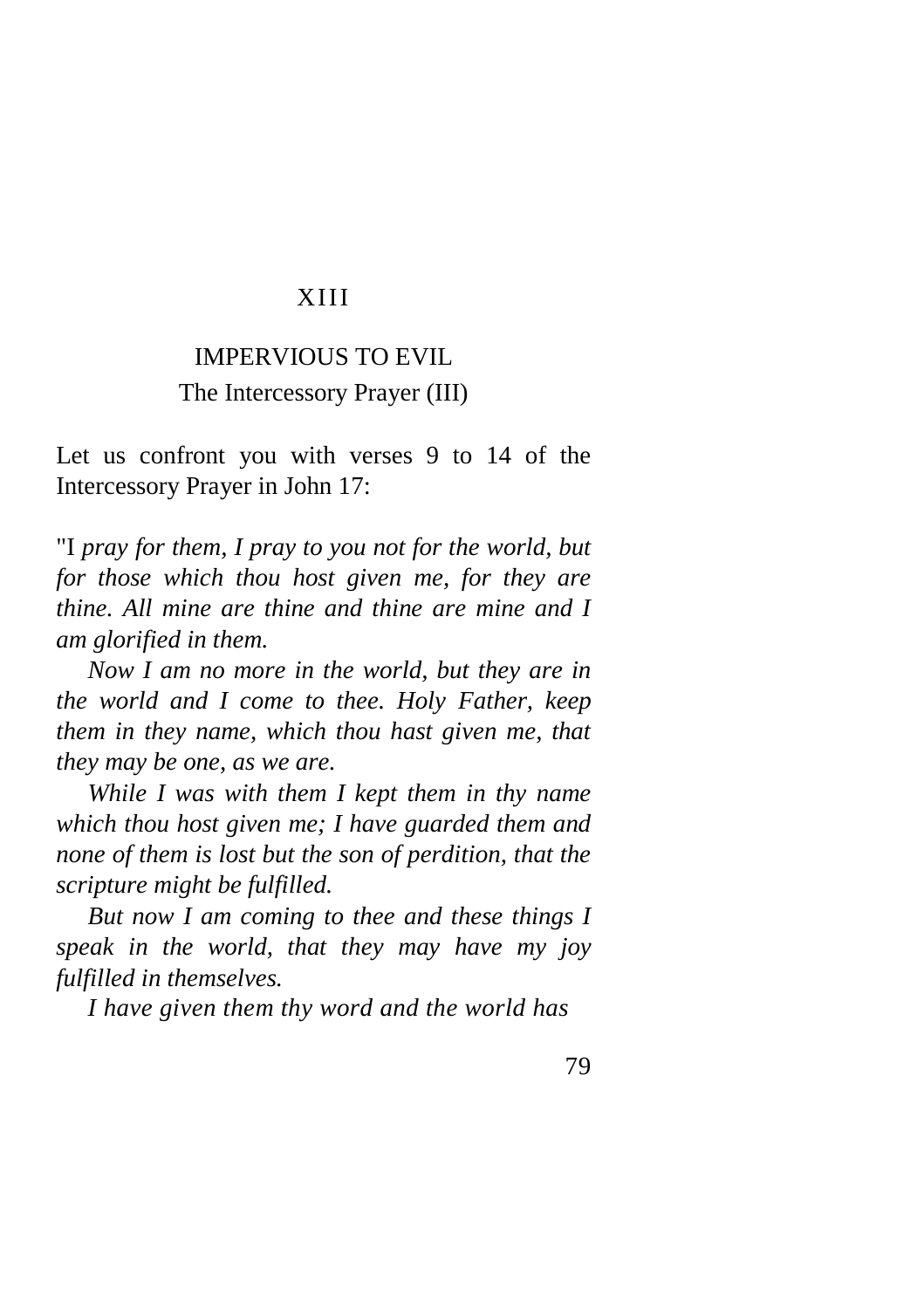*hated them because they are not of the world, even as I am not of the world".* 

After all we have imparted to you concerning the song of rejoicing of the preceding gnostic Brotherhood, you will have no difficulty in understanding the passage from the Intercessory Prayer as quoted above. The Gnosis does not call forth helping powers for the world or for a dialectical nature arder, nor for those who want to be entirely in league with this dialectic order. No, all the links in the universal chain of the Brotherhood send help to the newly forged link, since the young, newly constituted group-unity, although still in the world, is already part of the gnostic chain.

The preceding Brotherhoods, those who made the great sacrifice of love on our behalf, have made a binding with us and on account of this binding we have become one with all the liberated ones of the light. Hence the joy of the great Helpers as expressed in the words: "All mine are thine and thine are mine, and I am glorified in them". Now that the preceding Brotherhood has completed its sacrifice and sees its task crowned with entire succes, a new phase begins. The young group-unity, connected with the universal chain, has learned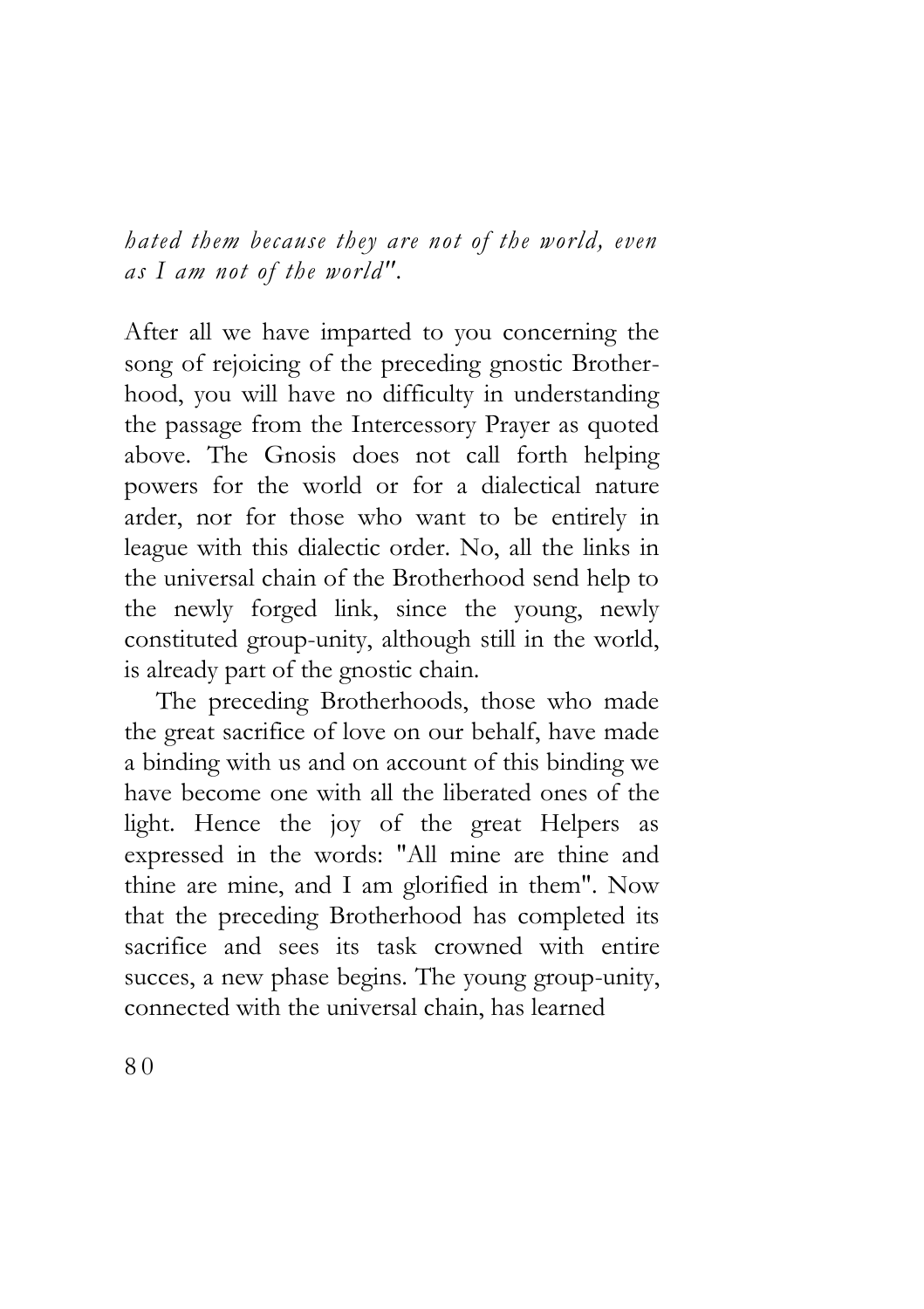how to split and liberate the gnostic atomic power. Now it must prove its ability to stand on its own feet. This involves certain critical situations and therefore the cry: "Let us be vigilant", passes through the entire chain of Brotherhoods.

The preceding Brotherhood withdraws from the world's work and thereby the young Brotherhood is left to itself. Hence the words: "Holy powers of the Father, keep them in thy name which thou hast given me. That they may be one, as we are". You see, that is the point at issue, "that they may be one", that together they may form a unity.

The time has come for the young gnostic School to justify its existence, to show its potentialities, to give evidence of its birth with facts. Group-unity is at the heart of all the various proofs to be given as a practical new aspect of life. In the song of jubilation of the Helpers it is said: "While I was with them I kept them in thy name and I watched over them and none of them is lost but the son of perdition".

However, maturity has now been reached. The leaf in the Book is turned over and new hands will have to cover the blank page with new letters. We are the ones who are called to this task. And... we have every possibility to fulfil it, because the son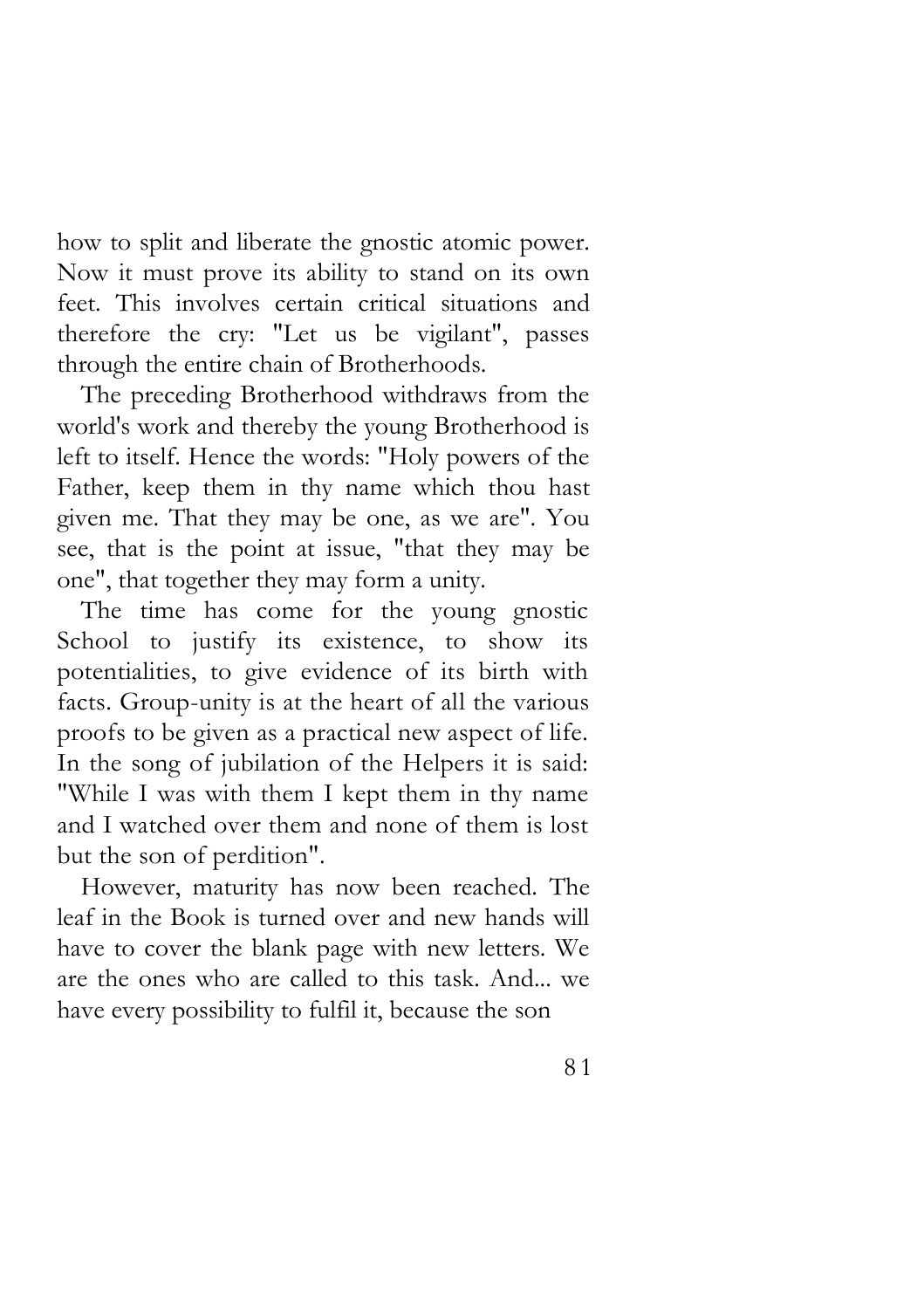of perdition has been driven out. Who or what is this son of perdition?

By this son is meant this nature and its aeons, always seeking to divert every starting gnostic work into channels where multiplicity of ideas prevails, where tinsel is offered for gold; the forces that are bent on causing the work to dissipate into a worldserving work. This son, this force visiting every young work in many and various forms, has been completely annihilated and can no longer have any hold on the essence of the work. Destruction, in this sense, has become absolutely impossible. This highly gratifying situation is made very clear in the Intercessory Prayer.

"These things I speak in the world, that all who are gathered within the new unity may have my joy fulfilled in themselves". Thus the word has been given in us. Thus the word has been consolidated in us. Thus the new link is inserted in the chain and as such it participates in the fully opened possibilities of liberation.

We further read in the Intercessory Prayer: "I do not pray that thou should take them out of the world, but that thou should keep them from the evil one". If there are any pupils in the modern Spiritual School who think that for them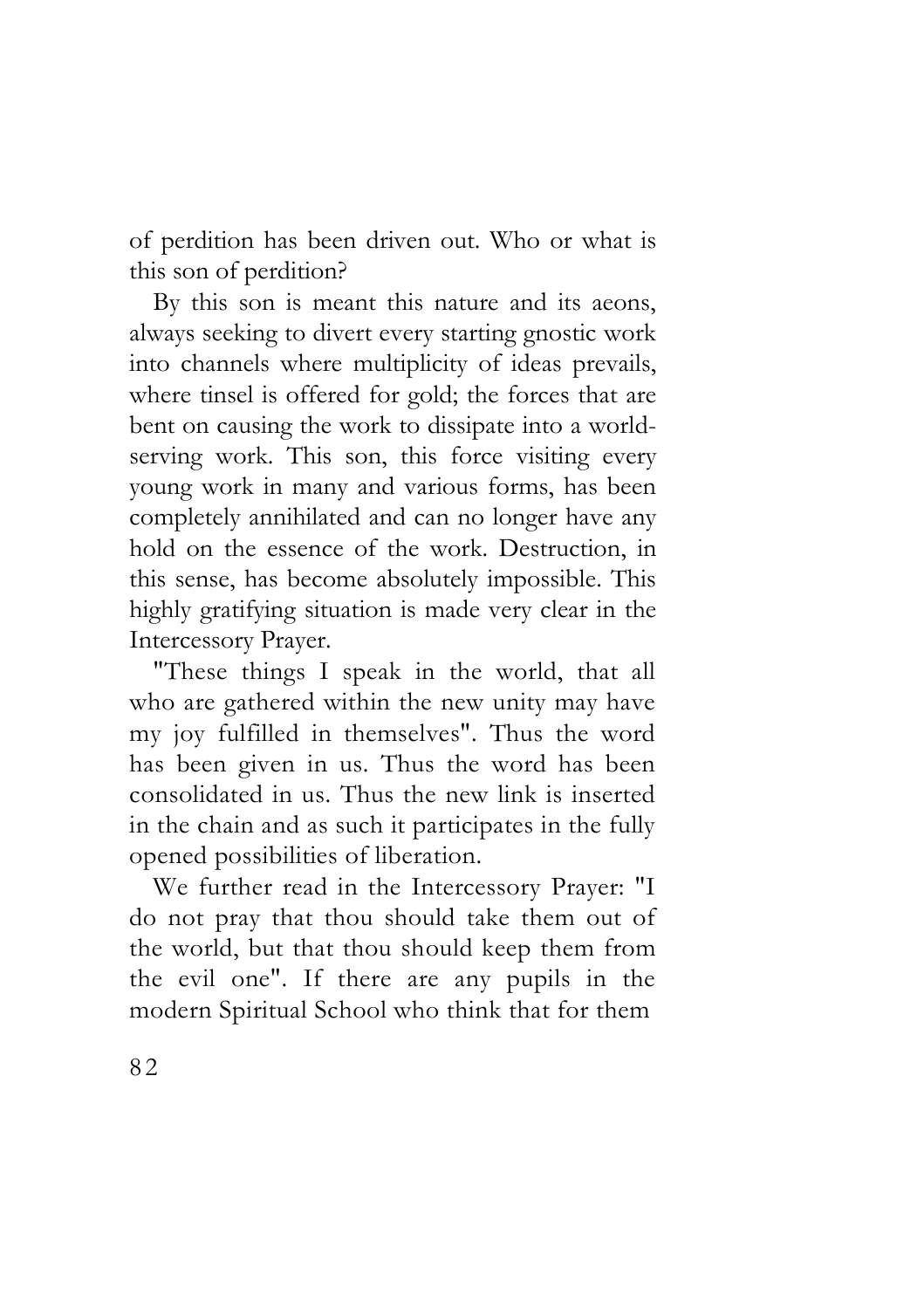walking the Path comes to their being taken out of the dialectical world-order to enjoy a silken repose in the new field of life, they are greatly mistaken. Participating in the new life-field by no means signifies for the newly forged link in the universal chain a departure from the here-below. It means a "being in the world but not of the world", until the great holy work of salvation is completely carried out. What the new young Brotherhood can expect is "to be kept from the evil one".

The entire universe is populated with gods. Their number is legion. By this we mean to say that there are entities and groups of entities emitting ideomotoric radiations of a very inferior quality. Of course, these ideomotoric radiations are not of the nature of the fundamental radiation but consist of reflecting ether or hydrogen gas. The true, divine ideomotoric power is that of the fundamental radiation. You now know the process. From this fundamental radiation the astral radiation proceeds as "the pabulum of the soul". This pabulum of the soul is manifested in the four holy ethers. To these four holy ethers belongs also the thinkingsubstance, the thinking-power.

There exist a great number of forces that seek to make contact with your soul by means of the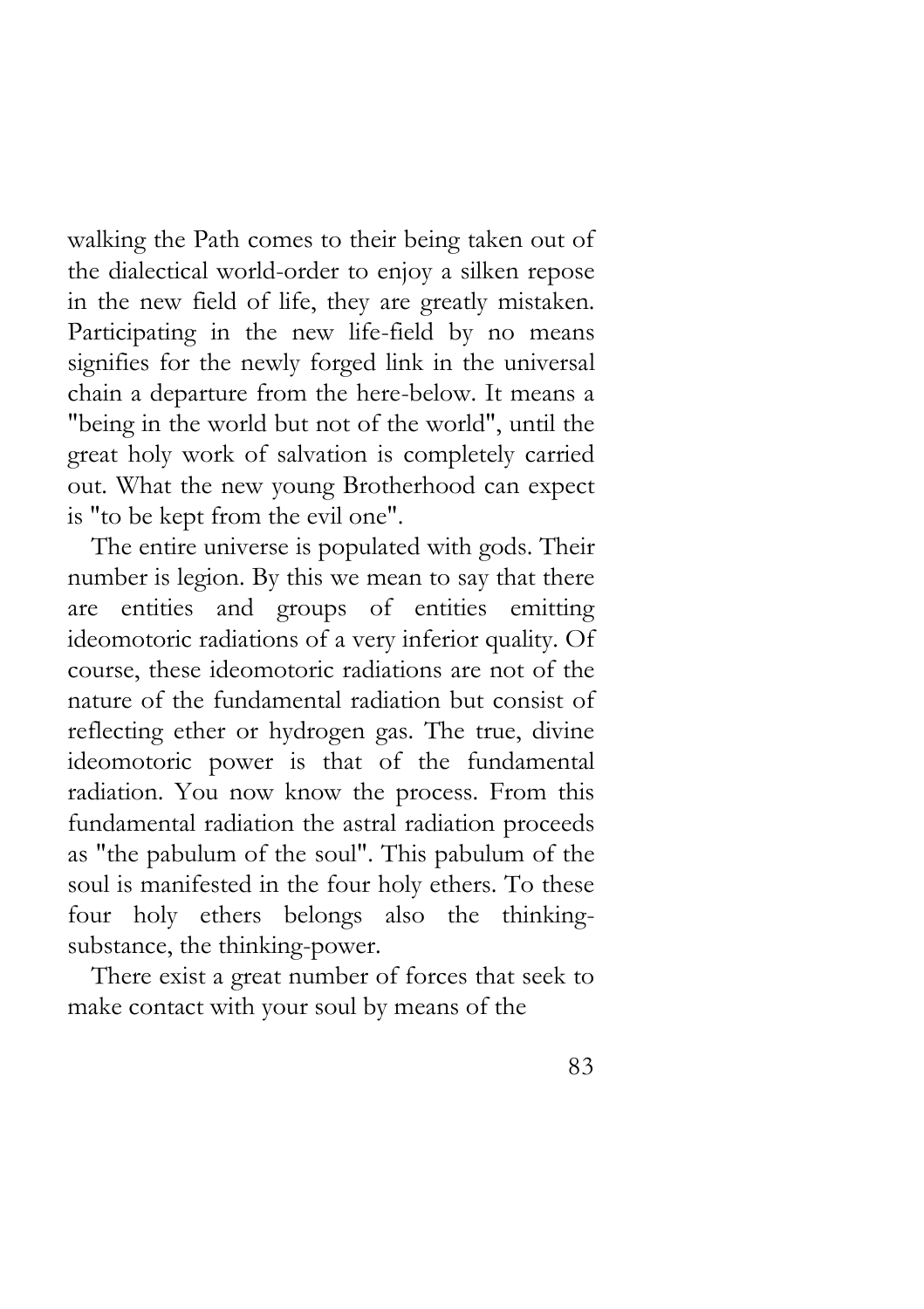human "I" or human consciousness, thereby to overpower you with ideas. Other impulses touch your emotional life, your volitional life and your life of actions. So there are four ways through which "the evil", the non-gnostic tries to approach you. In this manner the soul is being bound by the ego to the ego and the dialectical "I" becomes the governing factor of life. You must understand the concept of "the evil", as it is meant in the Intercessory Prayer, as "non-gnostic". All that is of the dialectical nature is transitory and so, in respect to the new nature, absolutely evil or harmful. It will be clear to you that numberless well-meaning and striving people are being victimized time and again by ideomotoric radiations penetrating into their soul and overpowering it in the way described. Thereby the soul is seriously harmed. Such a soulstate is responsible for the sometimes bestial desires which the soul then pursues.

Now, the fact is that the jubilating preceding Brotherhood declares that, even though the newly born Brotherhood will still have to exist in this world for a long time, yet it will be impervious to the evil, to the fatal influences, as indicated. You may wonder how this can be. Well, the solution of this seeming puzzle is very simple.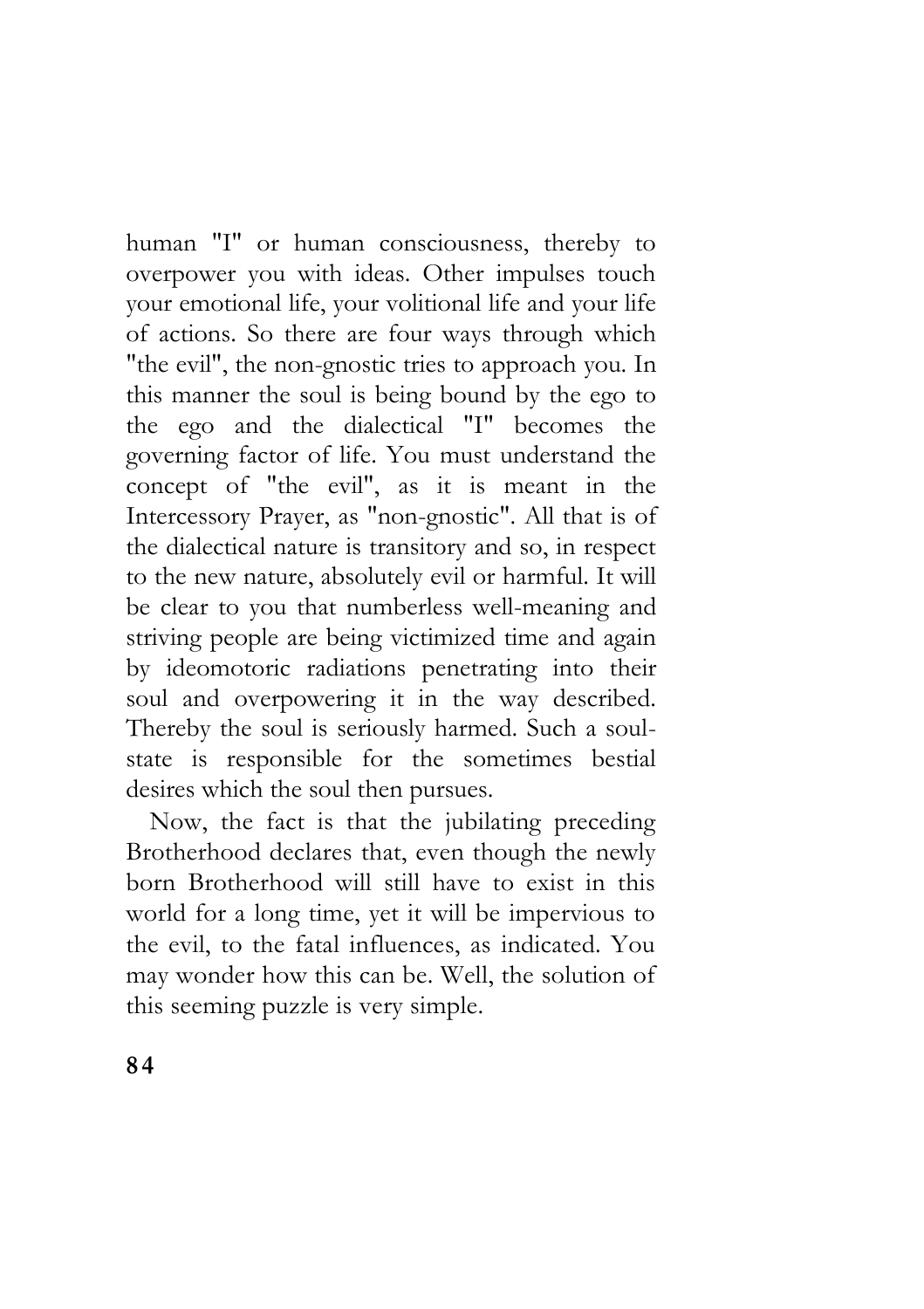When a seeker has come to a deadlock on the horizontal level and is able to rise out of the multiplicity of ideas, if he still has enough force left to do so, then the true divine ideomotoric power comes to touch him; not, however, via one of the four ways of the ego, but via the rose in his heart, penetrating directly to the soul centre.

It is always the way of the Gnosis, in approaching the soul, to ignore the human I in order that, freed from the I, the soul may be aroused to new life and thus, through the soul, a new man may arise.

Whether or not the already so very damaged and tainted souls of men have a right to this is of no consequence here. In the Gnosis the universal law of Love prevails and this law recognizes no right, but possibility. The question, at a given moment, is: "Is there a possibility of touching this or that soul?" If this possibility exists, then it shall be done. The common man, with his dialectical conception of right, does not understand this and, as you know, will attribute it to grace.

Perhaps you will now be able to have a clear vision of the consequences of this gnostic approach through the rose-heart. The new soul arises and through this new soul, a new fourfold faculty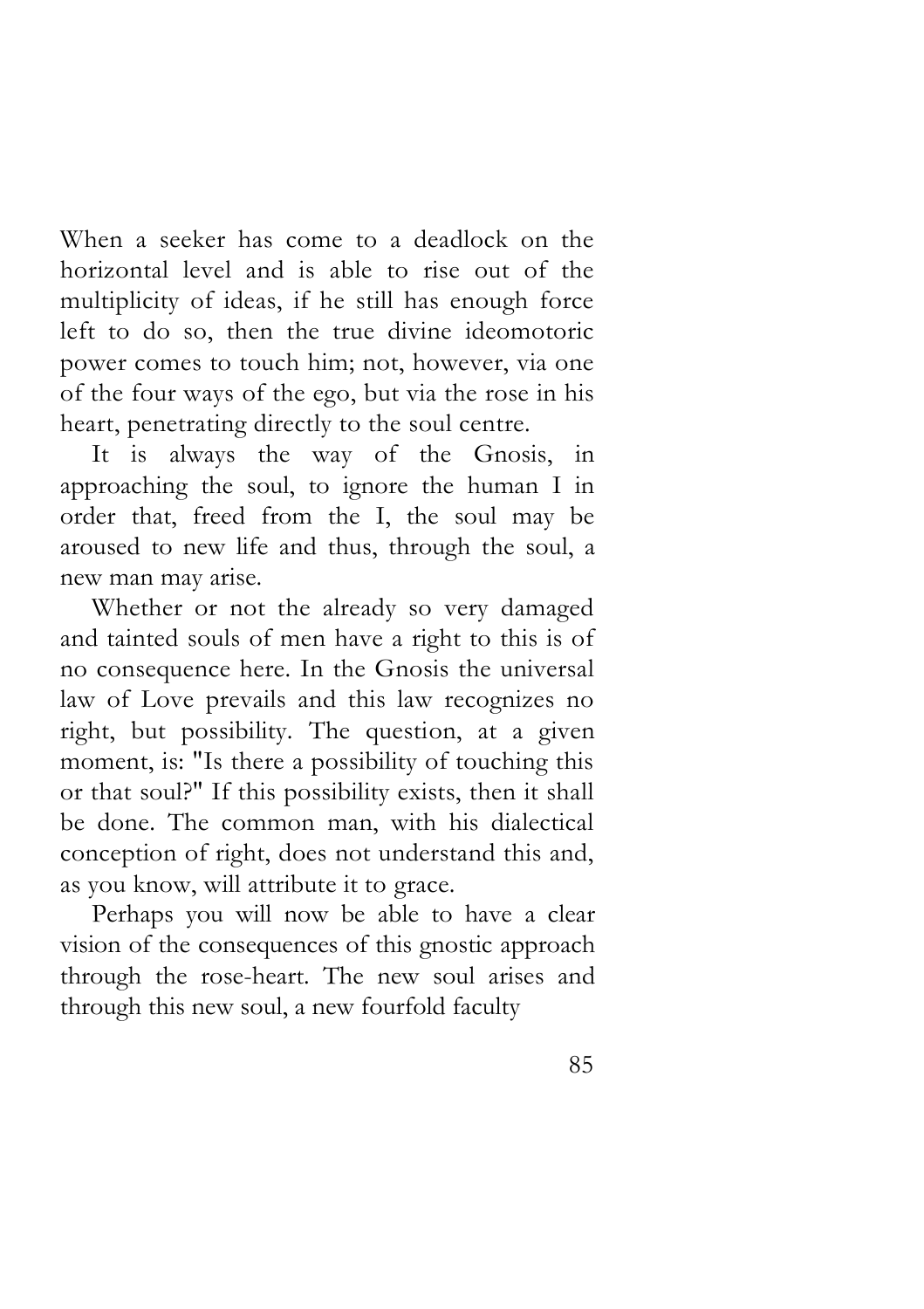comes into being. At a certain moment there is a new I, in the same sense that there is a new soul. The new I, with its four faculties, changes the structures of the organs of thinking, willing, feeling and acting. This change brings about a total imperviousness to the ideation-powers of ordinary nature.

Therefore, the candidate who in the course of this development crosses a border, comes to a criterion, has instantly become impervious to the evil. The great, the glorious divine reality of "in the world but not of the world", is then being fulfilled in him.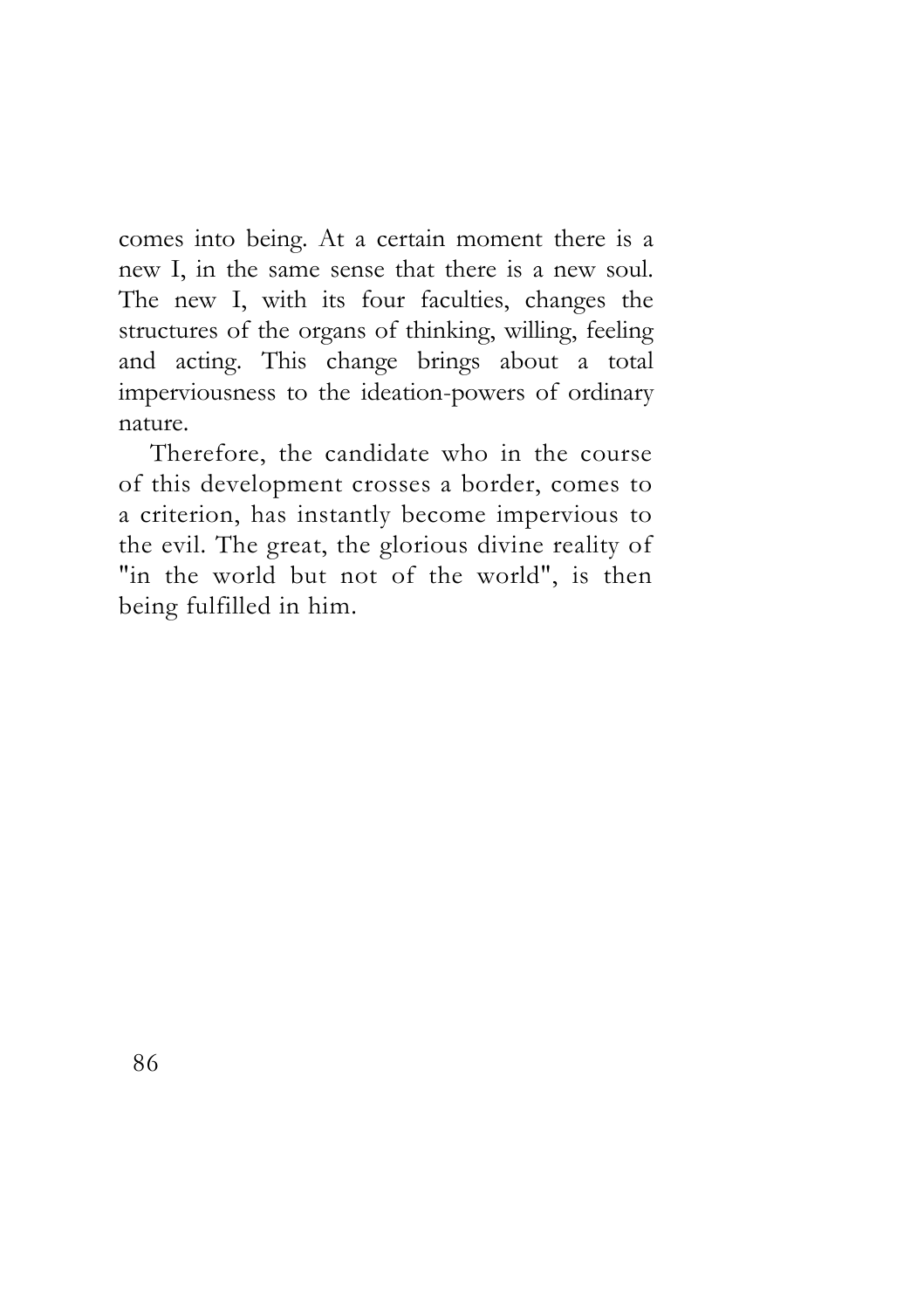#### XIV

# SANCTIFY YOURSELF FOR ALL WHO ARE STILL SEEKING The Intercessory Prayer (IV)

Verses 16 to 19 of John 17 read:

*"They are not of the world, even as I am not of the world. Sanctify them in thy truth; thy word is truth. As thou hast sent me into the world, so have I also sent them into the world. And for their sake I sanctify myself, that they also may be sanctified in the truth".*

Whoever reads these words with some degree of insight will feel his heart leap with joy and gratitude, because this concerns the sacred method of salvation applied by the Gnosis on behalf of a certain group of entities. Among the gnostic writings which were discovered in Egypt some time ago there was, besides the *Gospel of Truth*  already discussed in the School earlier, also the *Gospel of the Three Natures.* In the latter the human race is divided into three main types,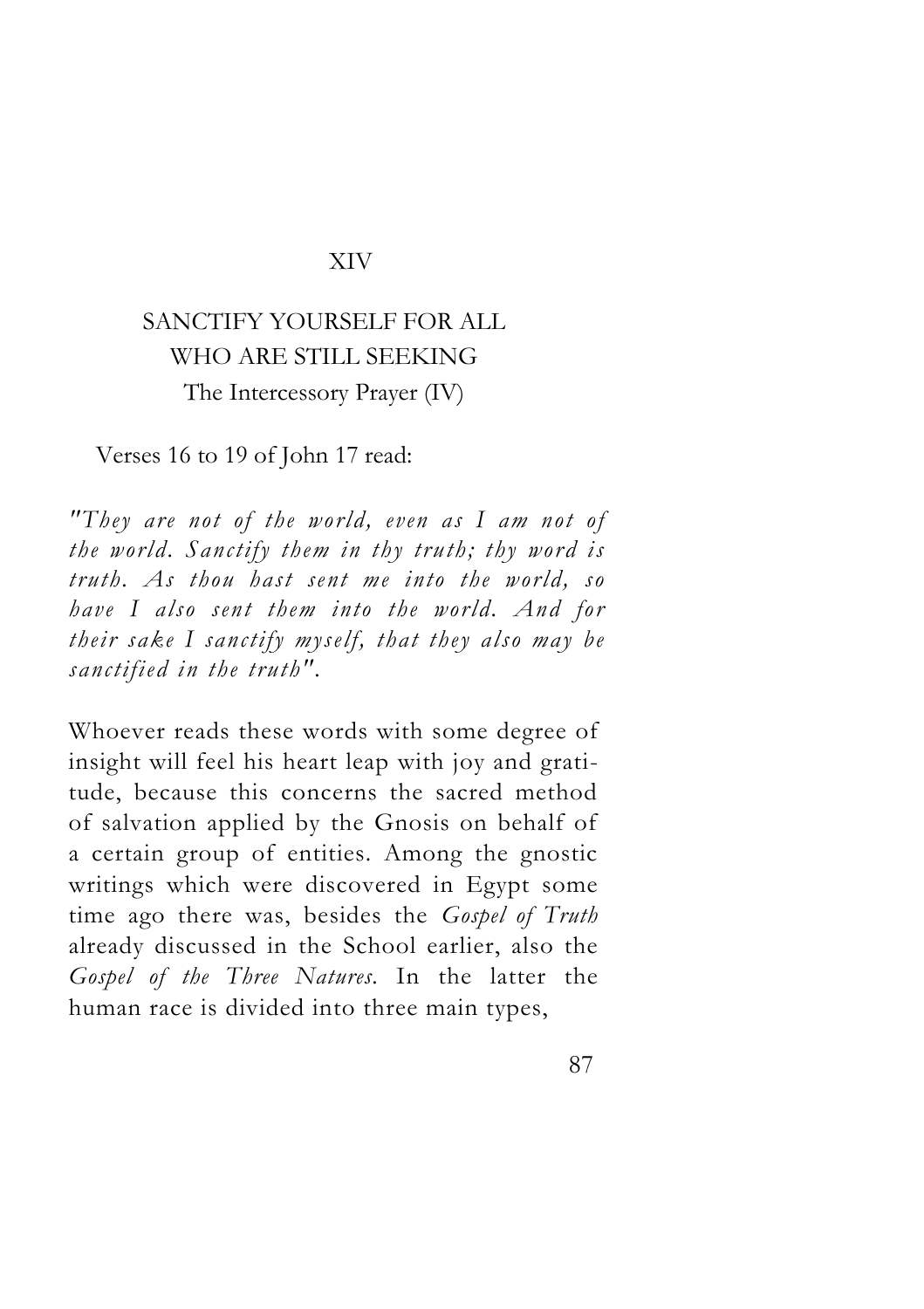concerning which the last named gospel states:

*"The pneumatic race, which is light out of light and spirit out of spirit, has when its "Head" appeared, rushed up to Him and has formed a body for its Head; it has received the Gnosis with eagerness at its manifestation.*

*But the psychic race, which is light out of fire, has hesitated to receive the Gnosis, but rushed up to it in faith...*

*But the hylic race, which is completely alien to it, shall be separated as darkness is by the brightness of the light".*

In the first group we find human beings who are so open to the Gnosis, whose being has such a craving need of the touch of, and fulfilment through the light that when the light appears, they rush forward to meet it, try to associate with it and at once try to respond by forming a body. From the matter of nature they build a School in order to serve the Light, to prepare an abode for it. With eagerness they receive the Gnosis at its manifestation.

It is to this class of people that the quoted passage from the Intercessory Prayer applies be-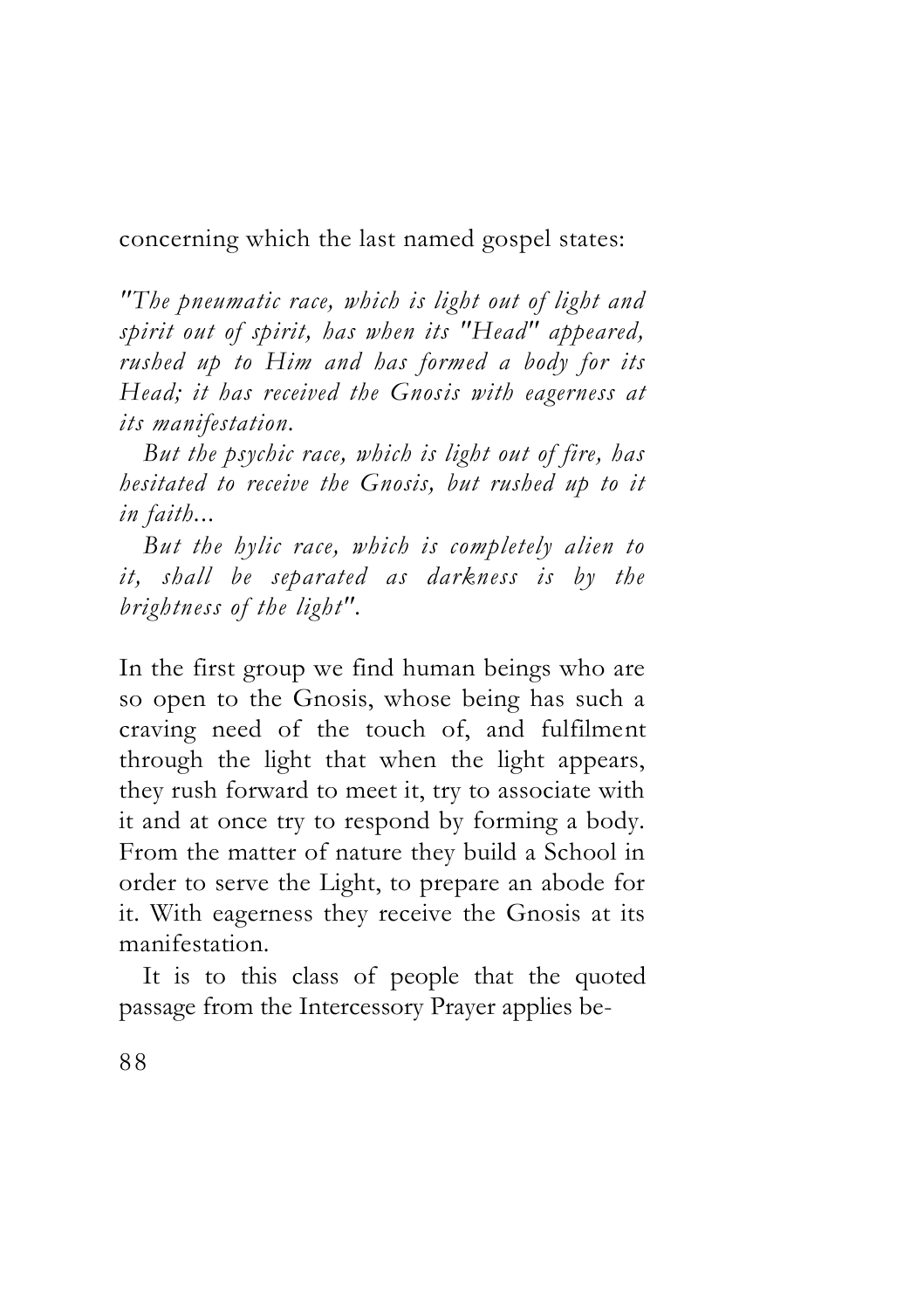cause, though nature-born, they essentially are "not of the world", even as Jesus the Lord is not of the world. Now, these people, focused upon things spiritual, seized by the Spirit, these "pneumatics" can be assured that they shall receive sanctification ever anew, that they shall ever be helped by the healing touch of the universal light. Therefore it is written: "Sanctify them in thy truth; thy word is truth".

As you will realize, the presence of these pneumatics, of these beings seized by the Spirit, of this least sunken group among mankind, great possibilities of grace will be made free. By virtue of their birth-of-nature, they are tied to the second group, the "psychics", which are not "light out of light", but "light out of fire". Those who belong to this race, though yearning and searching and longing for salvation, are fallen below a direct possibility of recognizing the light. They do not see the light when it comes. Therefore, these people must be helped through the intermediary of the pneumatics. So, when the light appears and is immediately recognized by the pneumatics, the latter must sanctify themselves and are sent into the world in order that the psychics might believe in the light.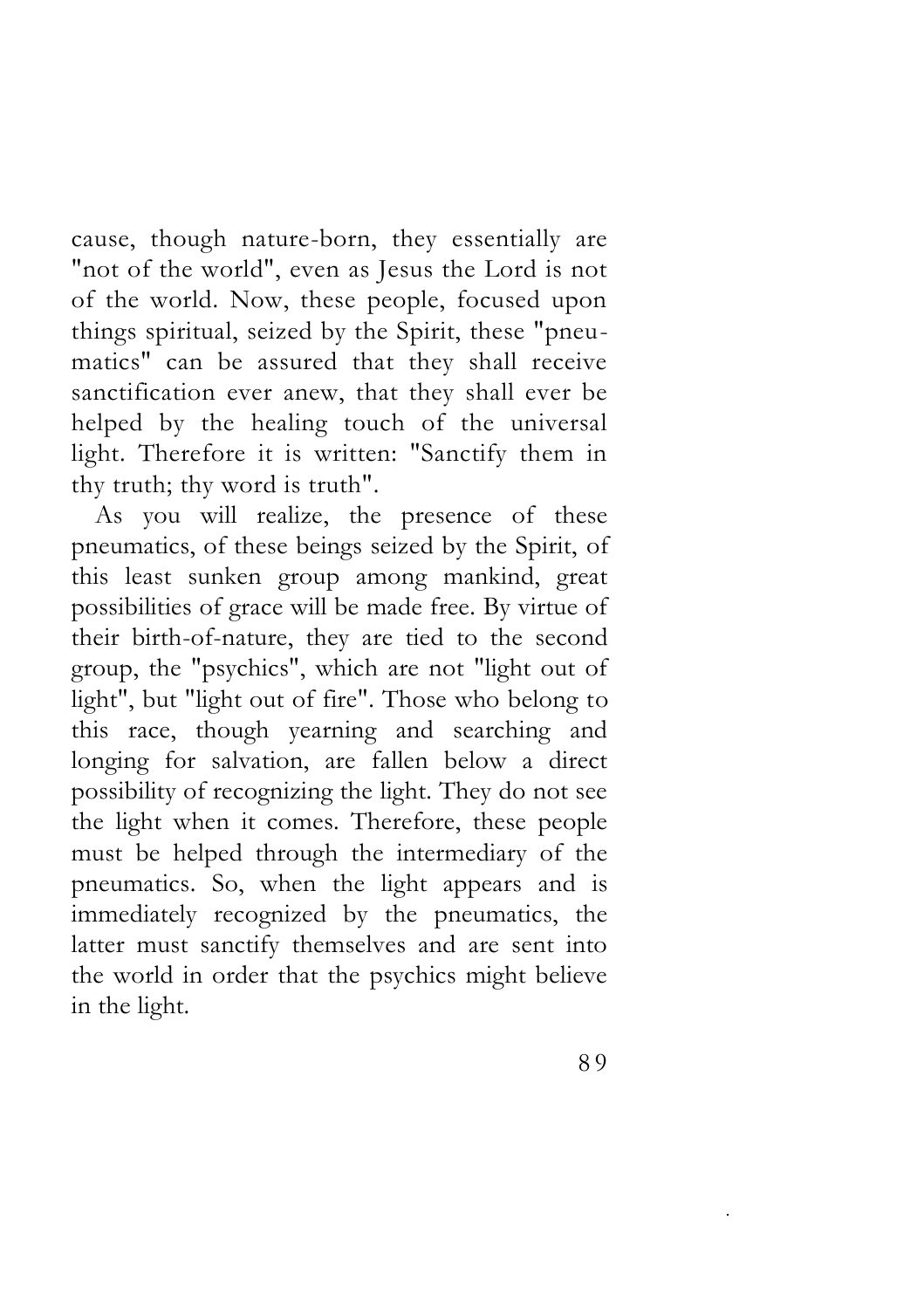This is why it is said in the Intercessory Prayer: "As thou hast sent me into the world, so have I also sent them into the world". Therefore, we ought to understand the great law of gnostic life that it is urgent for every servant of the Gnosis to sanctify himself for the sake of others. Jesus the Lord says: "For their sake I sanctify myself, that they also may be sanctified in the truth".

No matter whether you belong to the first or to the second class of human nature, whether you are among the light-bearers or among the faithful, as participants in the Living Body of the School it is the duty of all of us to sanctify our lives, because this is a most essential factor. In fact, he who is sanctified can sanctify others. He who possesses something can share his possessions with others. Therefore, in another part of the Holy Language we read: "You shall be holy, for I am holy". This tremendous mantram is of great significance because he who is in the light, reflects this light all around him. Such a one is as a beacon to those who are seeking the way and he also causes the being of darkness to stand out against the brightness of his light and thereby brings truth and clarity, so that no one can be in error any longer.

Therefore, sanctify yourself with power by the

9 0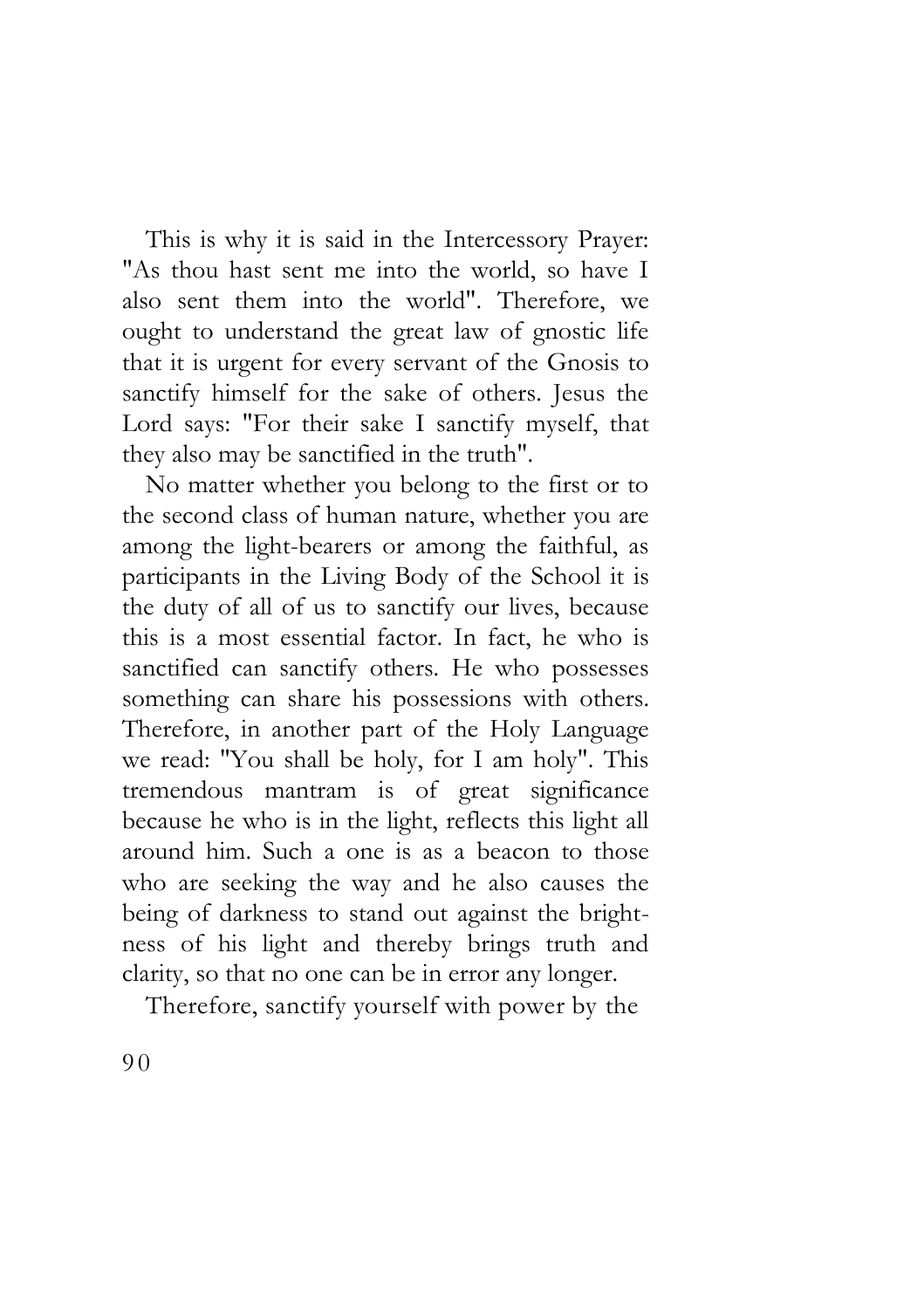measures of the Gnosis. Sanctify yourself for all those who are still seeking so that they, too, may be sanctified in the truth. You shall then be able to save all who seek for the light, in the mighty certainty: "You shall be holy, for I am holy".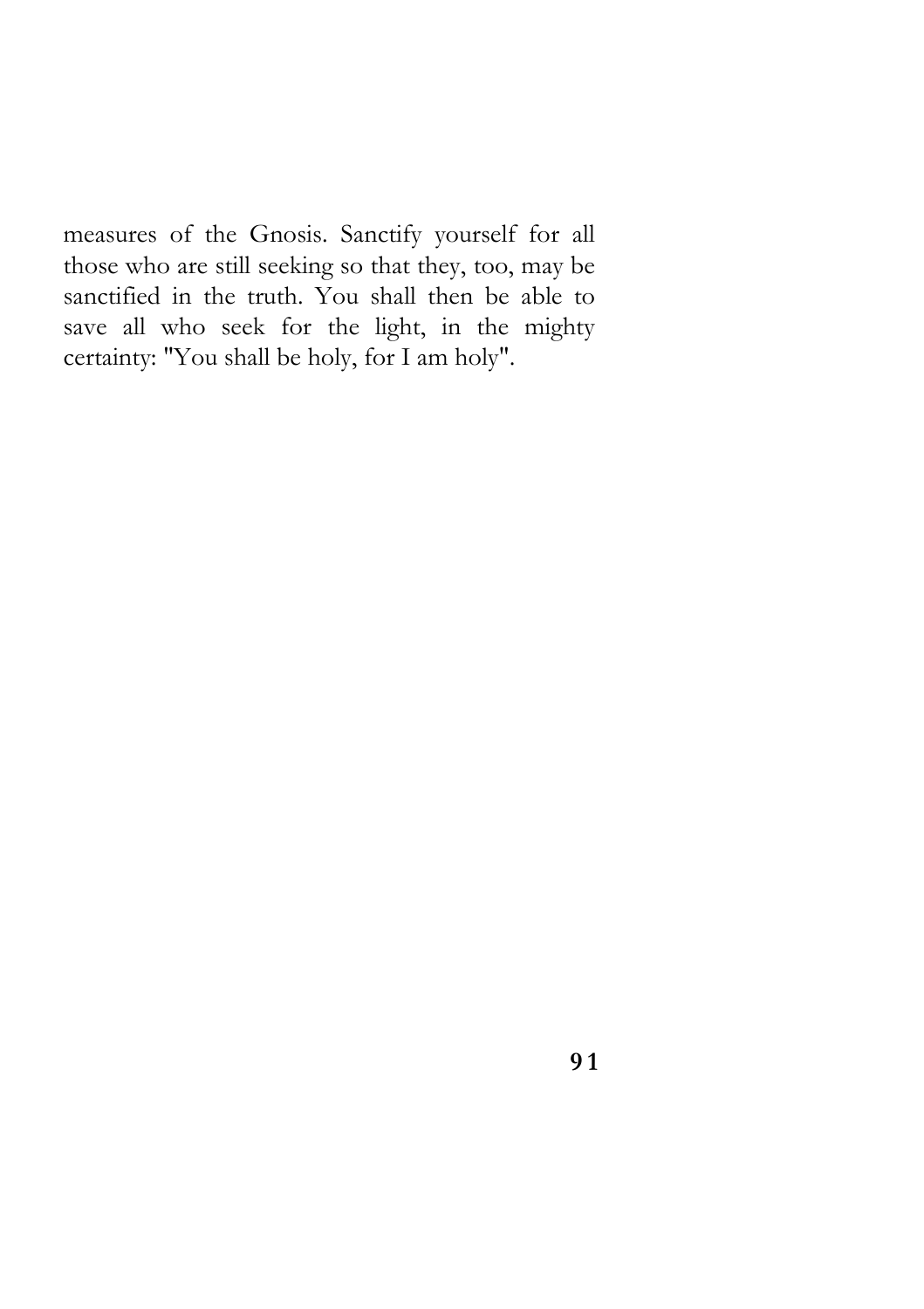#### X V

## THE TRUE AQUARIAN The Intercessory Prayer (V)

In the preceding chapter it was pointed out that the *Gospel of the three Natures* distinguishes the following three human types:

the directly spiritual ones, called the pneumatics; the mere believers, called the psychics;

the nature-bound, the hylic race.

It might be that you feel uneasy and are agonized by the question: "Am I, with respect to the Gnosis, a directly spiritual one or only a believer and so, one who has fallen more deeply?" The mere fact that such a question could arise within you and agonize you would be a definite proof that you belong to the second type. For a spiritual one sees the light, knows it or recognizes it, rushes up to it, embraces it and lives up to it.

However, if it were that you feel very distressed at finding yourself thus unmasked, let us reassure you by adding that there is not one reason for uneasiness and distress, because the Intercessory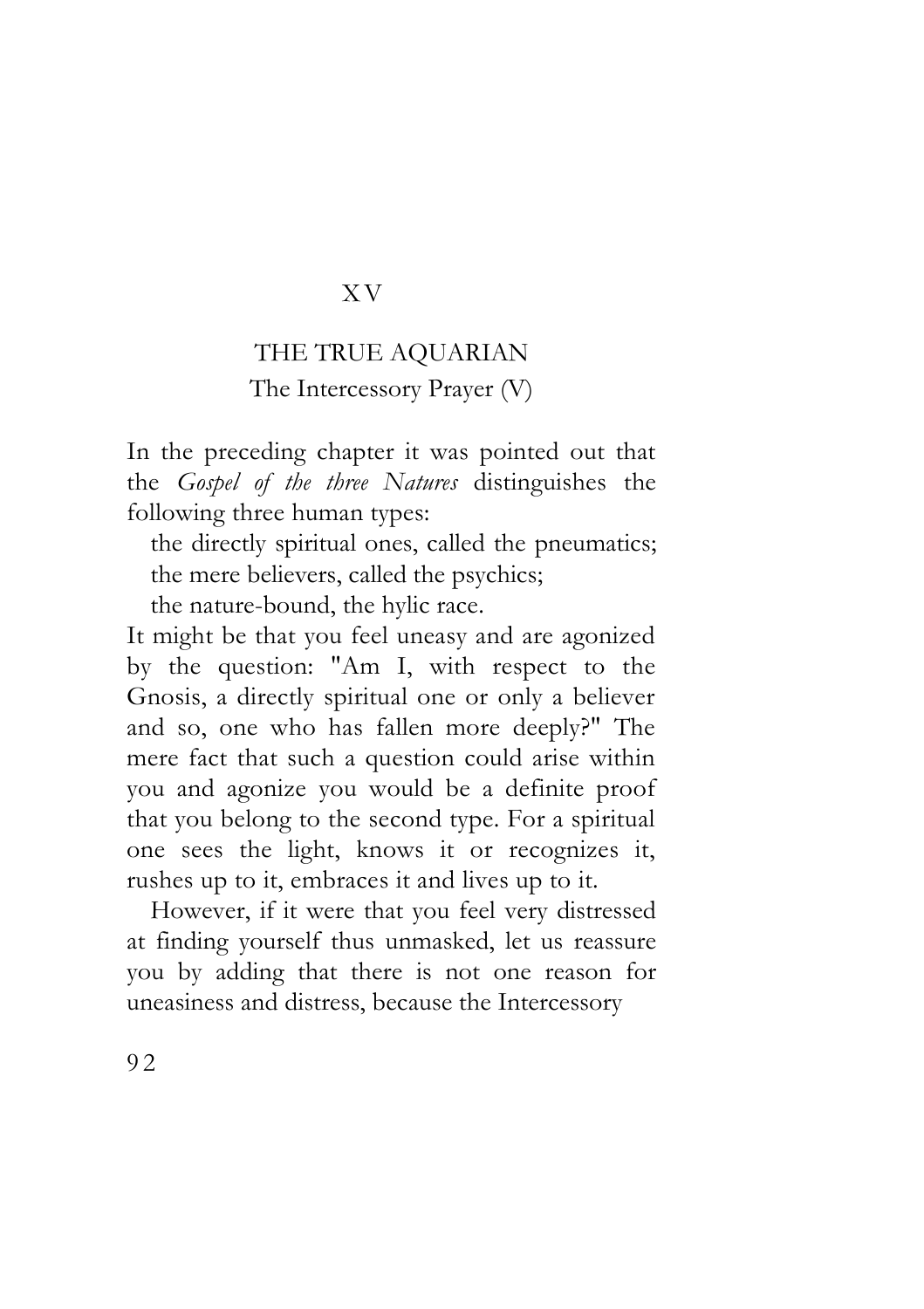Prayer very emphatically includes this second human type in its loving radiation. As a matter of fact, in chapter 17 of the gospel of John, verses 20 to 26, it is said:

*"I do not pray for these only, but also for those who believe in me through their word, that they all may be one, as thou, Father, art in me and I in thee, that they also may be one in us even as we are one, I in them and thou in me, that they may be made perfect in one and that the world may know that thou hast sent me and hast loved them, as thou host loved me.*

*Father, I desire that they also, whom thou hast given me, be with me where I am to behold my glory, which thou hast given me, for thou loved me before the foundation of the world.*

*0 righteous Father, the world has not known thee, but I have known thee, and these know that thou hast sent me. And I made known to them thy name, and I will make it known, that the love with which thou hast loved me may be in them, and I in them".*

These words cannot but take away all uneasiness. The Intercessory Prayer is a summary of the entire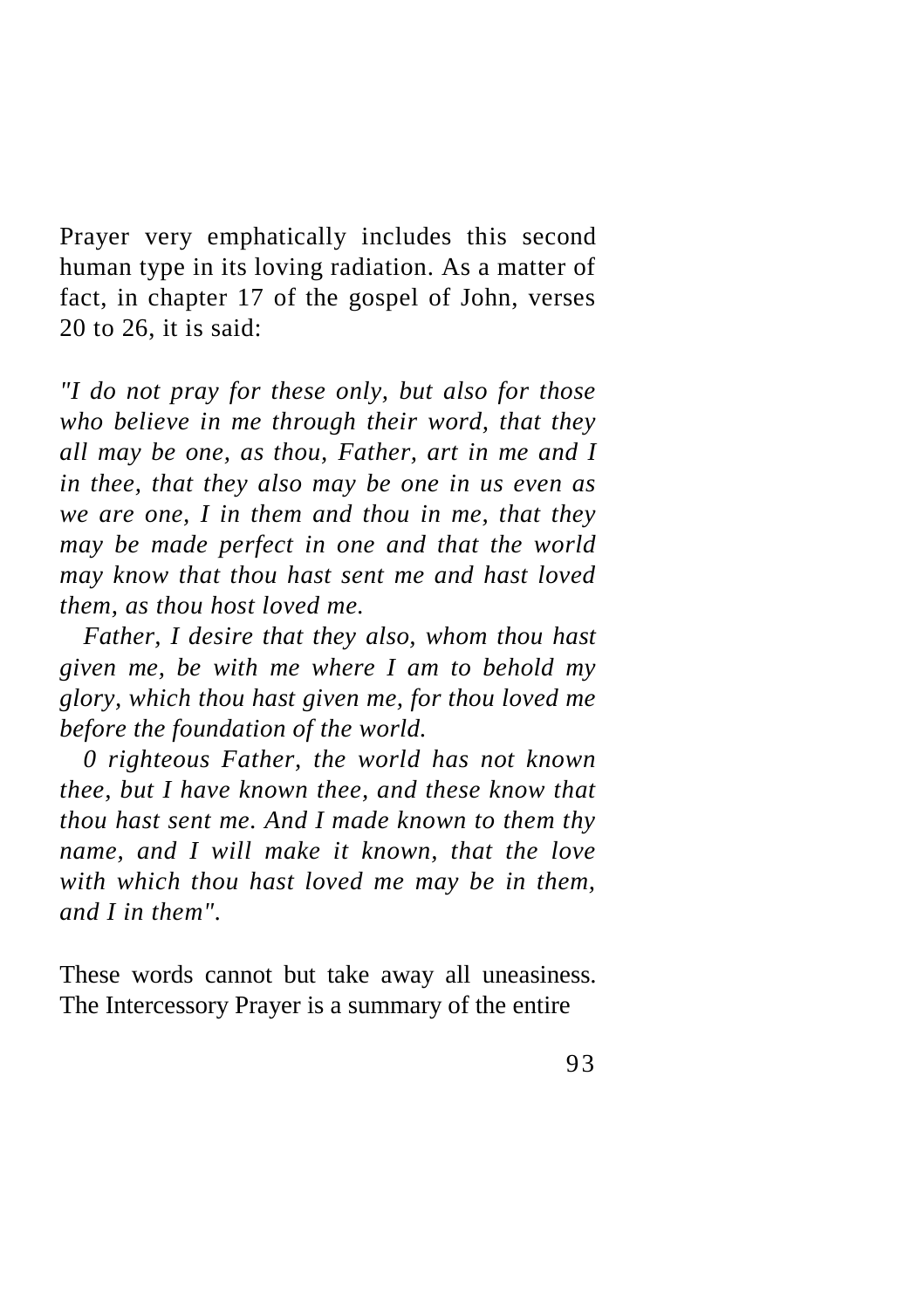intervention of the Seven-spirit with mankind and it is clear as daylight that mankind is involved in this intervention, except the third human type. For this type is incapable of knowing the Gnosis and will have to go through still another cycle, another revolution through time.

The Gnosis has come for those who know and for those who believe, that is, for the first two types, with the purpose of making them into one. The universal chain of the Gnosis intends to fuse these two types together into the new link in the golden chain, thus realizing an unbreakable unity in great glory. Therefore, in a way you need not be concerned as to whether you are among the knowing or among the believing, if only you will seize the opportunities and possibilities which are being offered you. You will then be there, where the Gnosis is. For this, your first consideration must be an actual willingness to put soulconsciousness in the place of I-consciousness.

In this connection the School, after many years of preparation, has taken upon itself the glorious task of actualizing this goal in you and with you, in order that the seal of renewal may shine from your foreheads. Much, very much shall yet have to be made known on this subject, that all may realize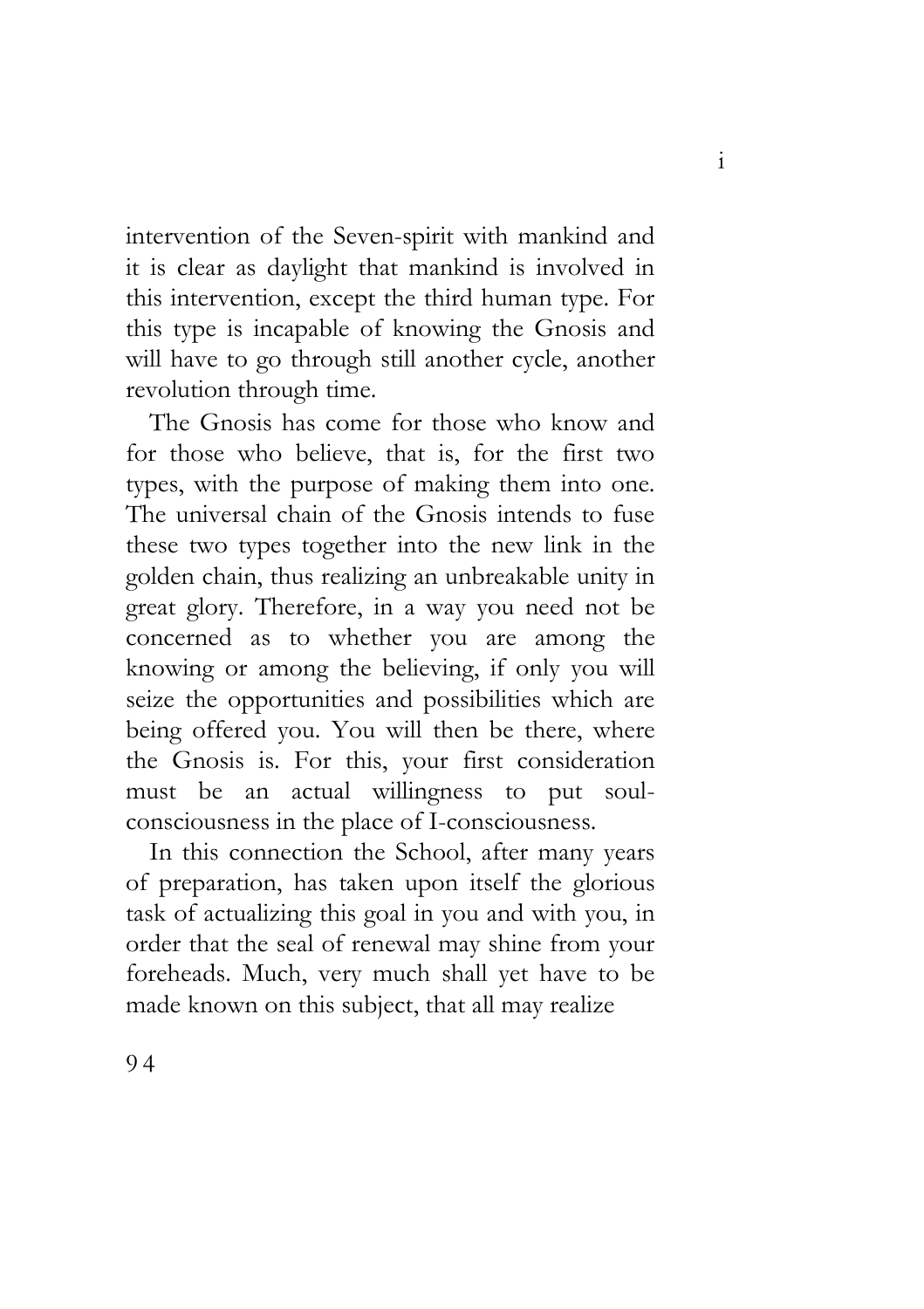very clearly what is required of a gnostic pupil and how he can be saved from great dangers. In world literature and in natural-religious groups it is often made to appear as though the Iconsciousness and the sense of individualism produced by it would be the crown of a divine creation. This definitely is not so.

The I-consciousness and all that pertains to it is at most a phase in a divine emergency order, serving to lead a fallen microcosm back to his home in the original land of the Father. Whoever wants to maintain his I-consciousness shall perish, that is to say, the turning world-wheel will bring him back to the dialectical starting-point, from where he will go up again to the high point in perpetual repetition and so on until... well, until he is ready to "lose his life to find It", meaning, until he is willing to give up his I-consciousness to find the liberating soul-consciousness.

We and all our fellow-men have a soul; this means however, a soul-organ with the activities relating to it. **A** *soul-consciousness* is something quite different. He who acquires this soul-consciousness has thereby become an entirely different being, a new man, liberated from the world-wheel; in the gnostic sense he has become a true Aquarian.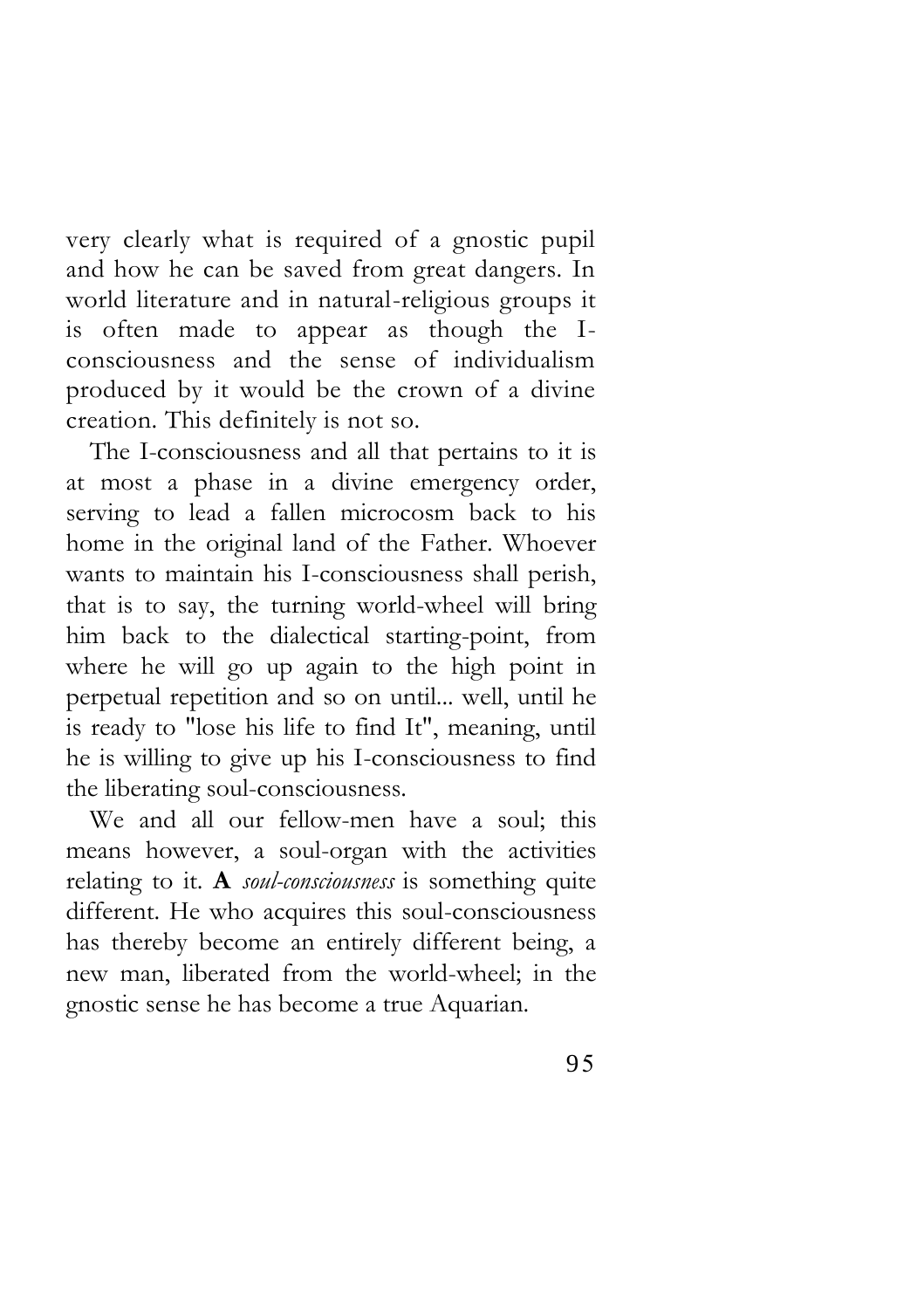It is only then that the love which is in the Gnosis can be fully manifested in him. In that state of being we are then conscious that our union with the Gnosis cannot be complete until all those who are craving for the Spirit have likewise risen into the magnetic field of gnostic fullness.

As long as our desire is still directed to the attainment of our own salvation, the Intercessory Prayer will not be fulfilled in us. The Intercessory Prayer is the expression of a deep, fully conscious, inner awareness that true felicity and glory can exist only in Oneness with the Father, that is to say, to possess a soul-consciousness born in God.

When knowing ones and believing ones are assembled in a magnetic field which is pervaded by the divine intervention, it can be said that they all are sanctified in the Father and the Son. We are frequently assembled in this way in our foci. Therefore, may the mystery of the new soulconsciousness come to clarity and glorious development in all of us.

It is said in the gospel: "The Kingdom of God is within you". As pupils of a Transfiguristic Spiritual School we also know that the growing new kingdom is in and over all of us. What we have to do now is to serve the glorious process within us.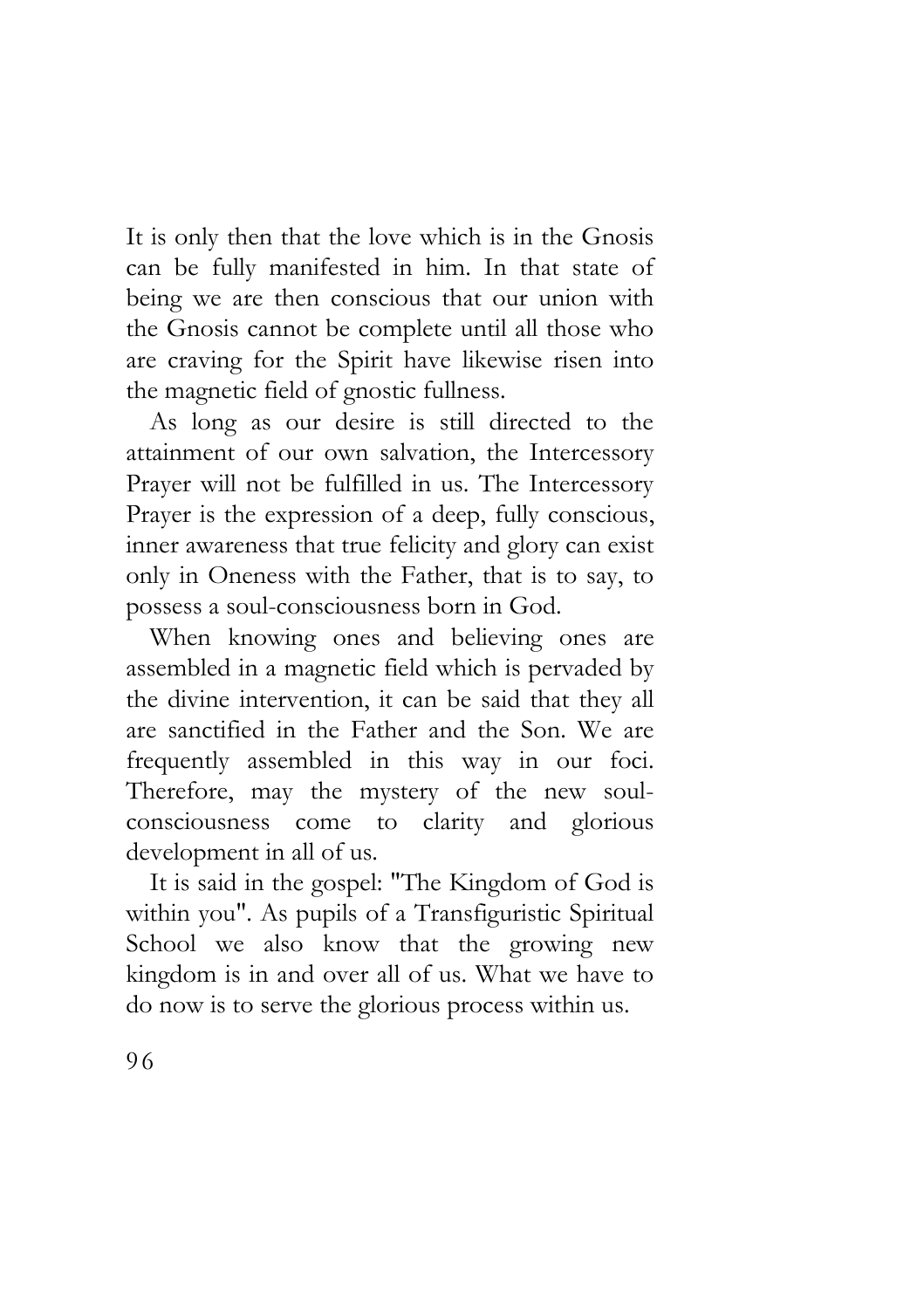He who serves the Gnosis serves himself. He who serves the Gnosis serves his fellow-men. He who liberates the kingdom within him can also help others in divesting themselves of their graveclothes.

In such a one the entire Intercessory Prayer is then being fulfilled.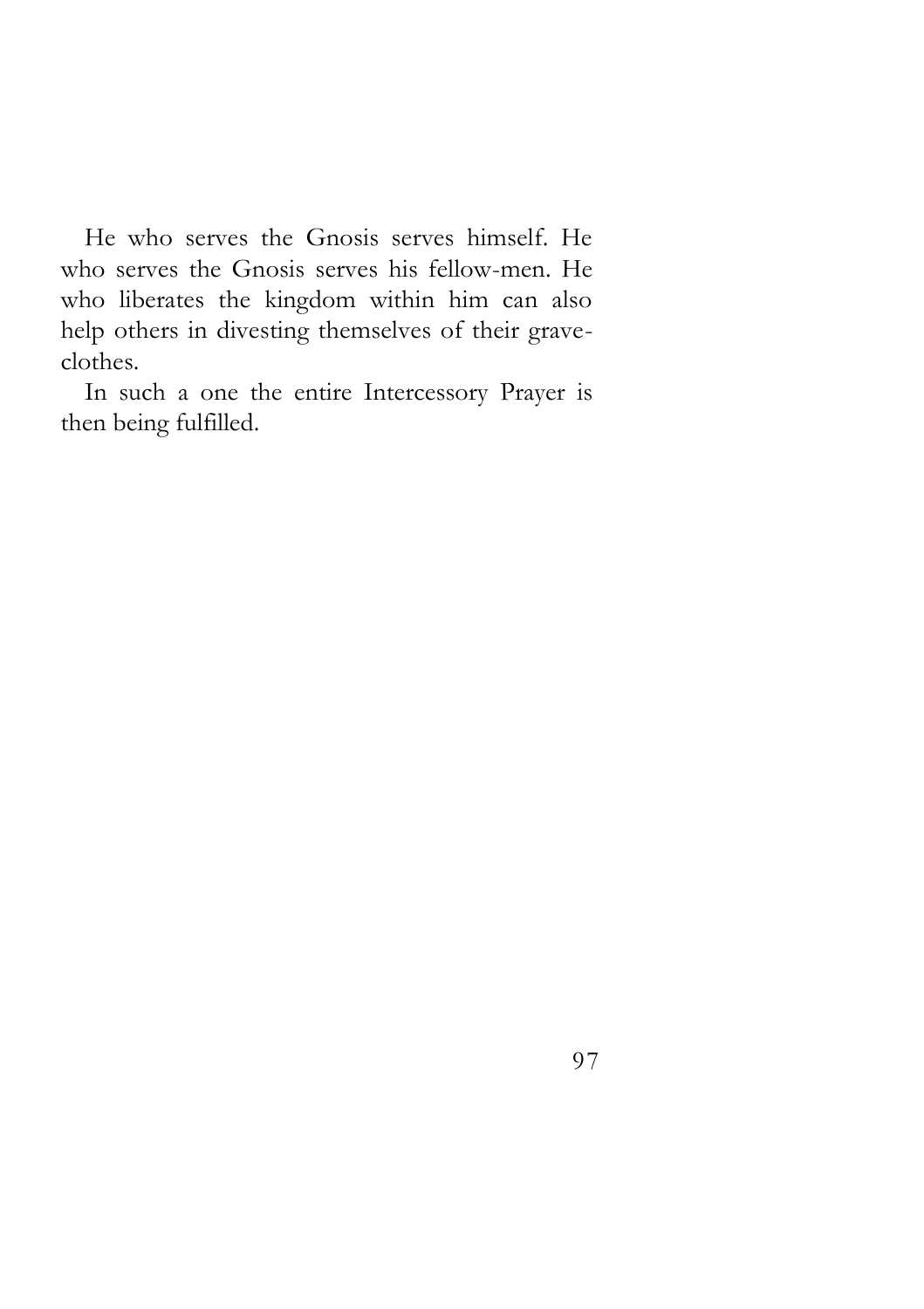### XVI

#### THE COMMUNITY OF THE GOLDEN HEAD

I Petrus 2: 1-10:

*"So put away all malice and all guile and hypocrisies and envies and all slander. Like newborn babes, long for the reasonable pure milk, that by it you may grow up.*

*If you have tasted otherwise, that the Lord be gracious. To whom coming, as to a living stone, rejected indeed of man but chosen of God and precious, so you also, as living stones, be built up into a spiritual house, a holy priesthood, to offer spiritual sacrifices acceptable to God through Jesus Christ.*

*Therefore, it is also contained in the Scripture: Behold, I am laying in Zion a Chief corner stone, chosen and precious, and he who believes in Him will not be put to shame. To you therefore who believes, He is precious, but to those who are disobedient is said: the stone which the builders rejected, the same has become the head of the*

9 8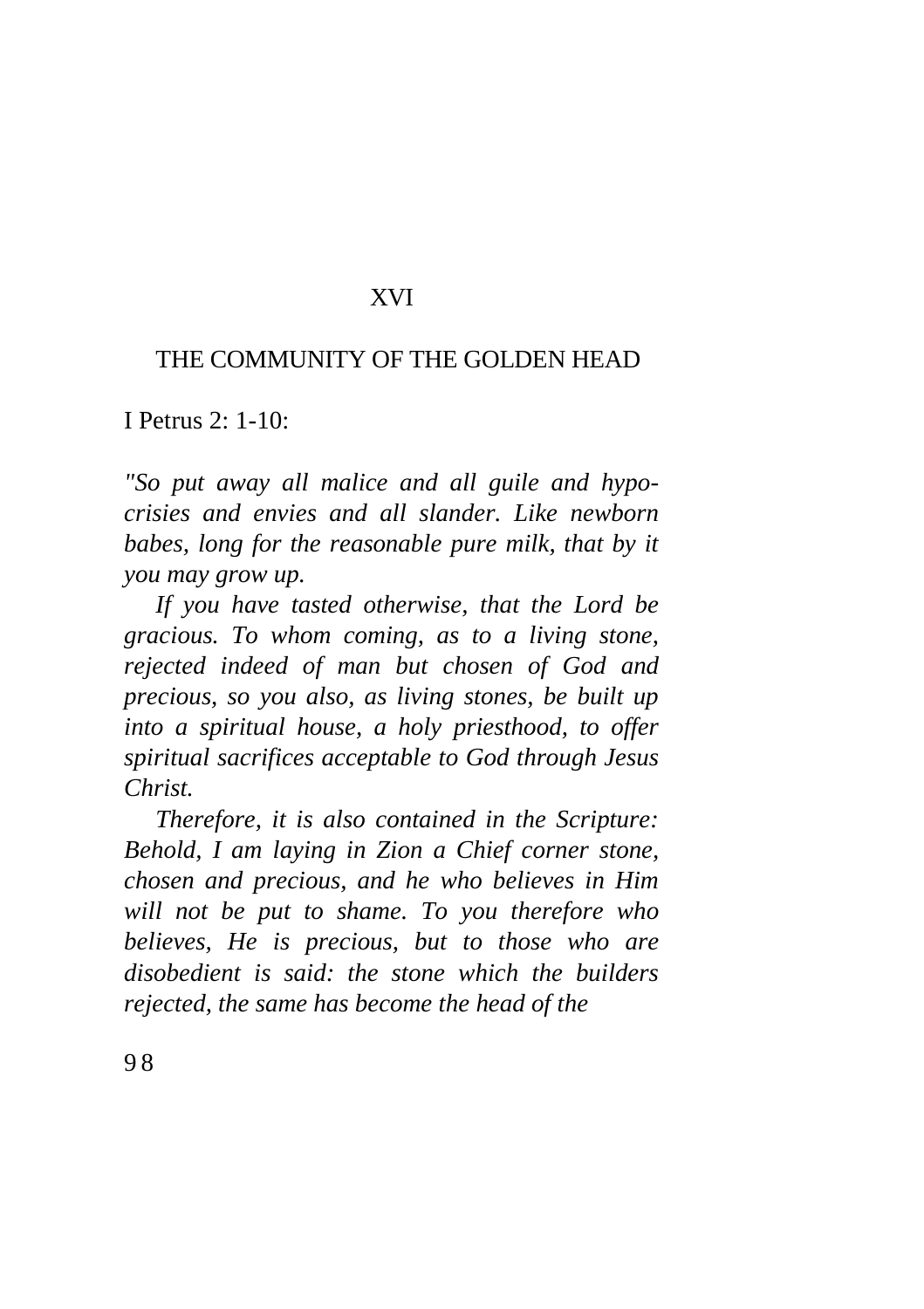*corner, a stone of stumbling and a rock of offence, that is to them who stumble at the word, being disobedient, whereto they also were appointed.* 

*But you are a chosen generation, a royal priest hood, a holy nation, God's own people; that you may declare the deeds of Him who called you out of darkness into His marvellous Light; you, who in time past were not a people, but now are God's people, who once had not obtained mercy, but now have obtained mercy".* 

When we are able to understand correctly the Word as it is being revealed to us in the gnostic Spiritual School, we shall sense in all our fibres its vast scope and grandeur. The salvation hidden in the Gnosis is then brought very close to us. When you find it necessary to seek further conformation with respect to the subjects discussed earlier, you have only to turn to the universal doctrine or the holy language to obtain complete satisfaction.

We will refer you to the second chapter of the first epistle of Peter. Translations of the verses concerned differ widely in the various versions of the Bible. The translators of the Bible obviously knew nothing about the gnostic magical Hierarchy and its processes on behalf of mankind. It suffices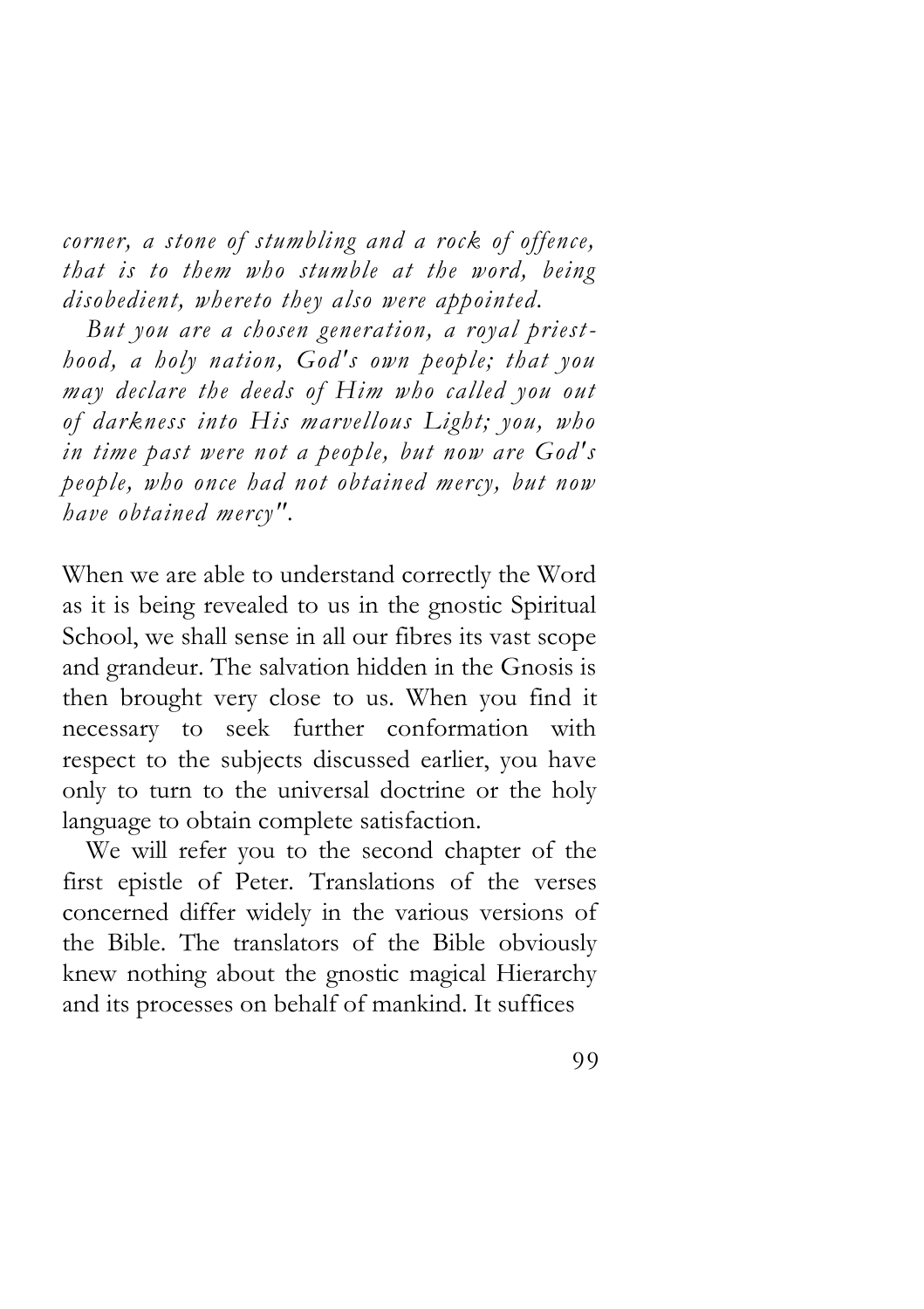to compare the various Bible versions. We would like to quote here a translation of the text of the authorized Dutch version of the Bible, because it comes closest to purity.

"But you are a chosen generation, a royal priesthood, a holy nation, God's own people, that you may declare the virtues of them who called you out of darkness into His marvelous Light.

You, who in time past were not a people, but are now God's people, who once had not obtained mercy, but now have obtained mercy".

All those who are seekers and who wake up in the Rose-heart, form a chosen race, a royal priesthood, a group lifted out of nature, provided they live and act gnostic-magically, from out of the nuclear powers and the principle of the group of gnostic servants who come into the world in order to call to the marvelous light those who are worthy of it. Whoever understand and realize this are gathered together into one group, united into one Body, through the power of grace of gnostic magic.

The hierophants of a gnostic fullness are always participants in the group of entities which we in the School designate as the Golden Head. To such a community all those belong who, either in an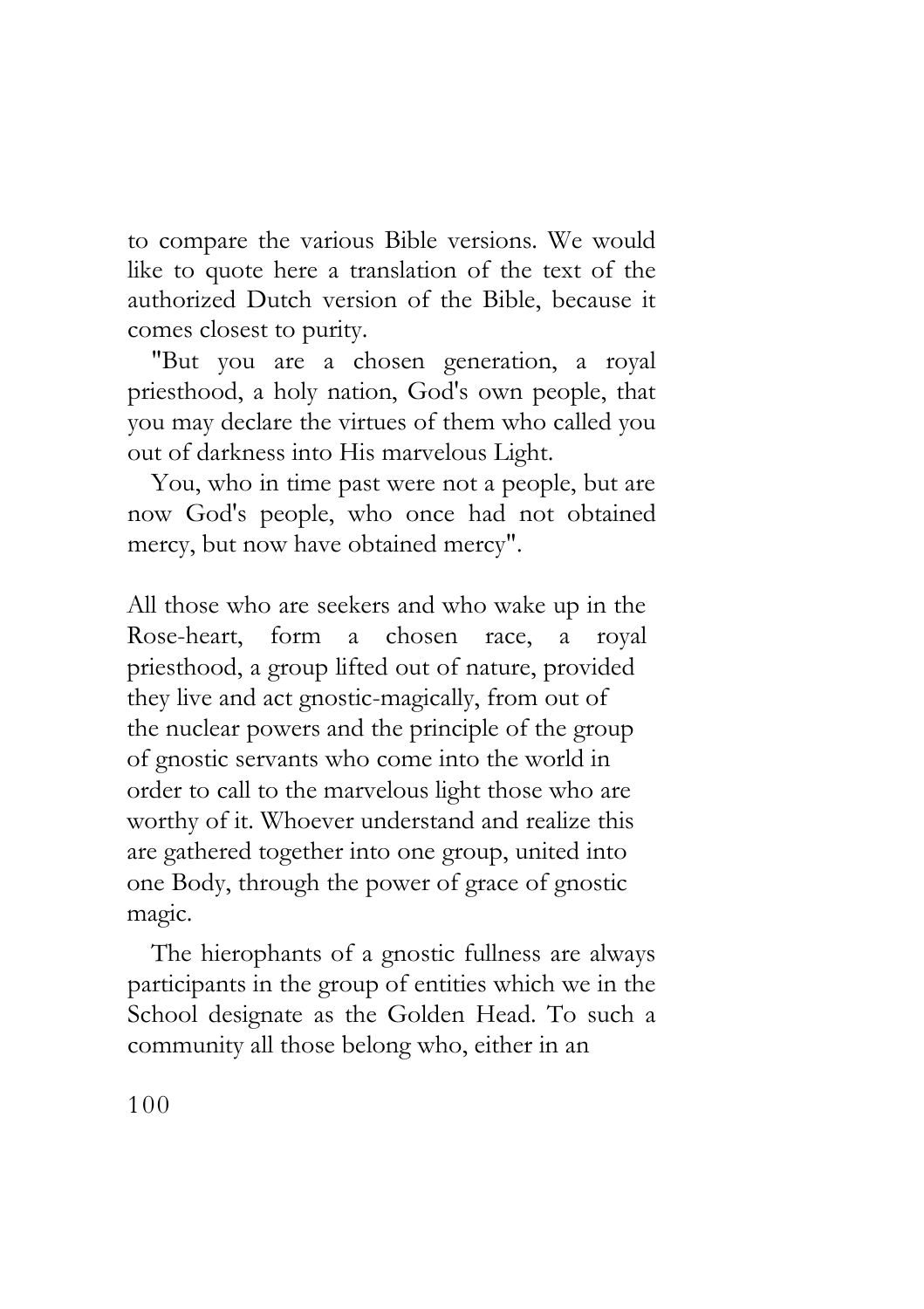earlier earthly existence or in this life, have received the Consolamentum and are able to protect that wherewith and whereby they are sealed. The community of the Golden Head, if it is truly an Apostolic community, never places itself centrally, although it is nonetheless the centre and this in a very special sense. This is apparent from John 20: "Jesus said to them: Peace be with you. As my Father has sent me, even so I send you. And when he had said this, he breathed on them and said to them: Receive the Universal Spirit. If you remit the sins of any they are remitted; if you retain the sins of any, they are retained".

These words are ample proof of the truth of all that is being revealed in the gnostic Spiritual School. The glorious and lofty mission of the great universal servants of salvation always was and still is conferred hierarchically upon those who participate in the fifth aspect of a gnostic Spiritual School. Ever again the mantram of the Great Ones rings out: "As the Father has sent me, even so I send you".

With these words some are placed near a grain of seed taken out of the heart-blood of the Christhierarchy. With this grain of seed of Jesus they are sent down into a field of work in order to

101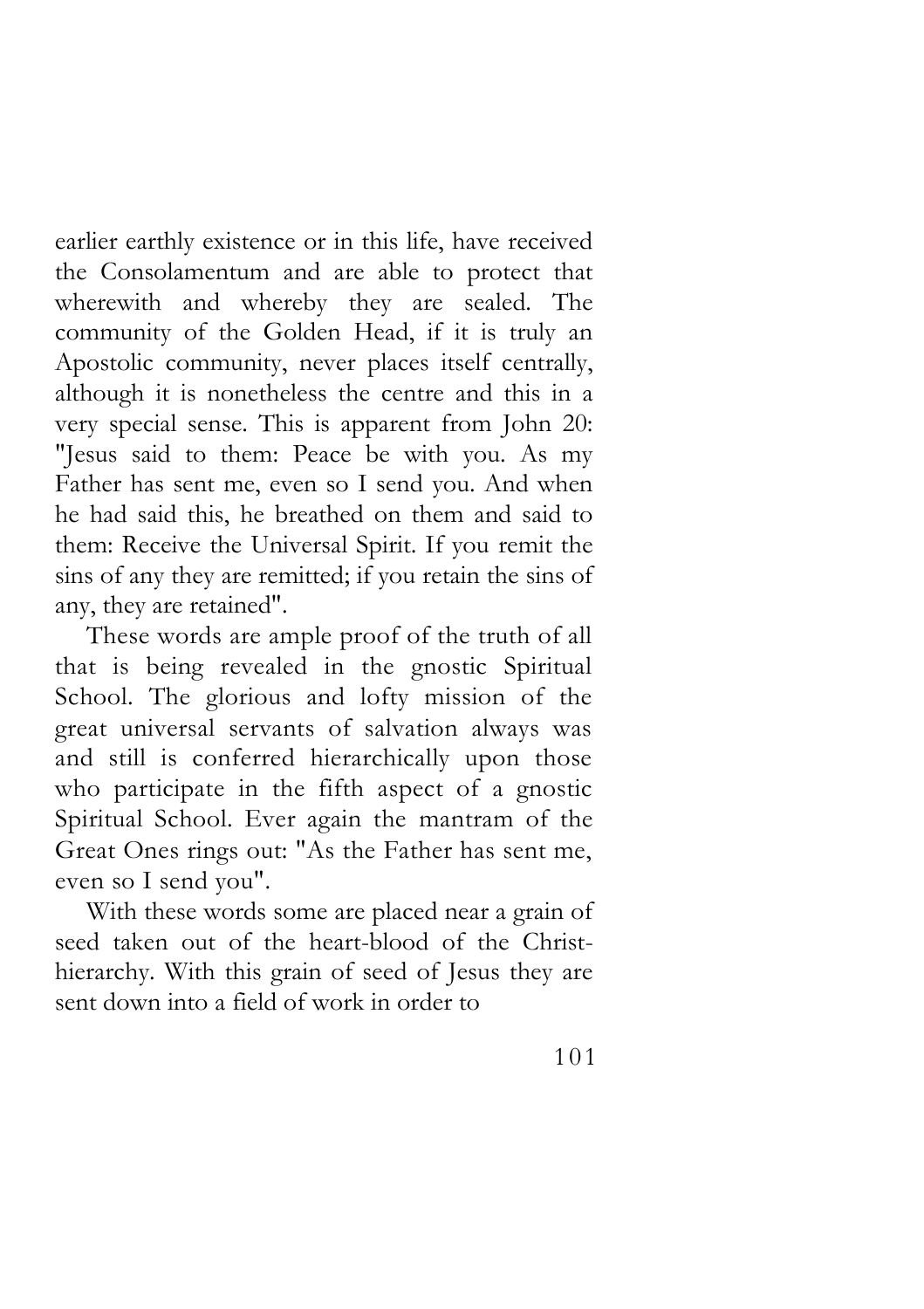place this source of life in the midst of a desperate and seeking multitude. Consequently, they are connected with an electromagnetic formula, as a source of vital energies and their mission is to apply, to use this formula. When any human being turns to that source for help and strength unto liberation, the servants connect this power with that being, so that it is this power that will place the sign of the Cross upon his forehead. When the servants of the source accept any pupil in this manner, the word: "If you remit the sins of any, they are remitted", is made true.

This remission of sins has nothing whatever to do with a miracle, nor with the decisions of some dialectic priest who, arbitrarily or simply because of the fact that someone comes to him, gives socalled absolution. Such practices relate to a distorted and lost truth, the truth of the appearance of the gnostic servants in this world of time. The reality is that when any man is being connected with a source of gnostic fullness, which means a gnostic electromagnetic field, and by his own earnest preparation he applies the Voice and the Name, then he carries into effect the entire process of the gnostic touch over himself and his sins must first recede to afterwards disappear.

**1 0 2**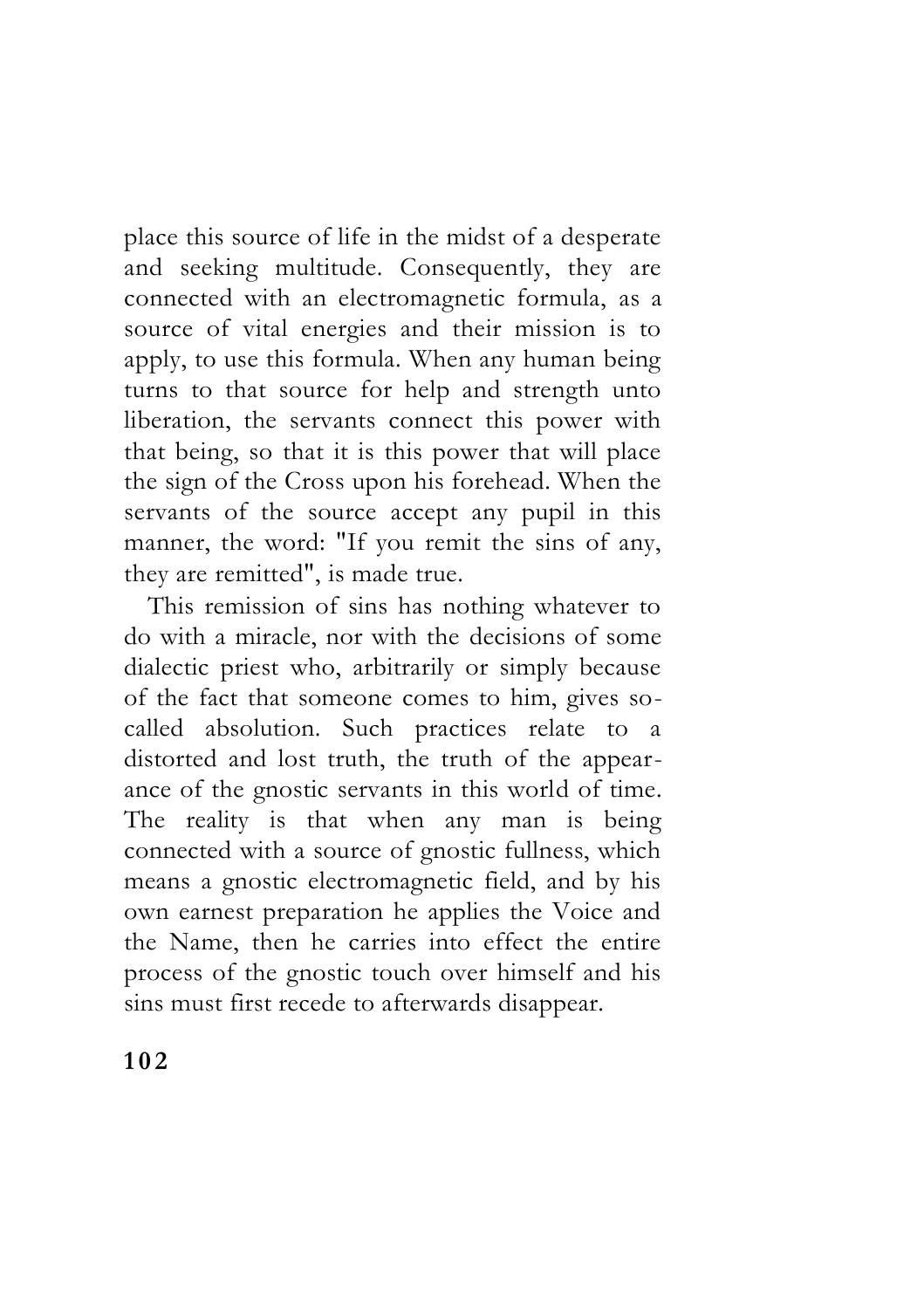This implies that nothing essential in the sense of gnostic liberation can be accomplished, if the Voice and the Name were to be used simply because it is a perfunctory office, or a matter of discipline in the School, without the user raising himself from within to the vibration level of the source and its protectors, in full consciousness, with complete understanding and from an inner urge. Much rather would he then call forth the powers of the adversary and pour them out over himself and those with him. This would be bound to be followed by great disappointment and lack of power in a *liberating* sense.

For him the source would dry up. It would not be a Fountain-head of all things. He would fall victim to the Voice and the Name and remission of sins would be out of the question. Therefore, the remission of sins by the Hierophants always is a process of self-realization on the part of the pupil himself.

Of course, the opposite: "If you retain the sins of any, they are retained" will now also be clear. If anyone penetrates into the field of work with incorrect intentions and cannot be helped, cannot be connected with the process of salvation because he is a danger to others, he will be removed from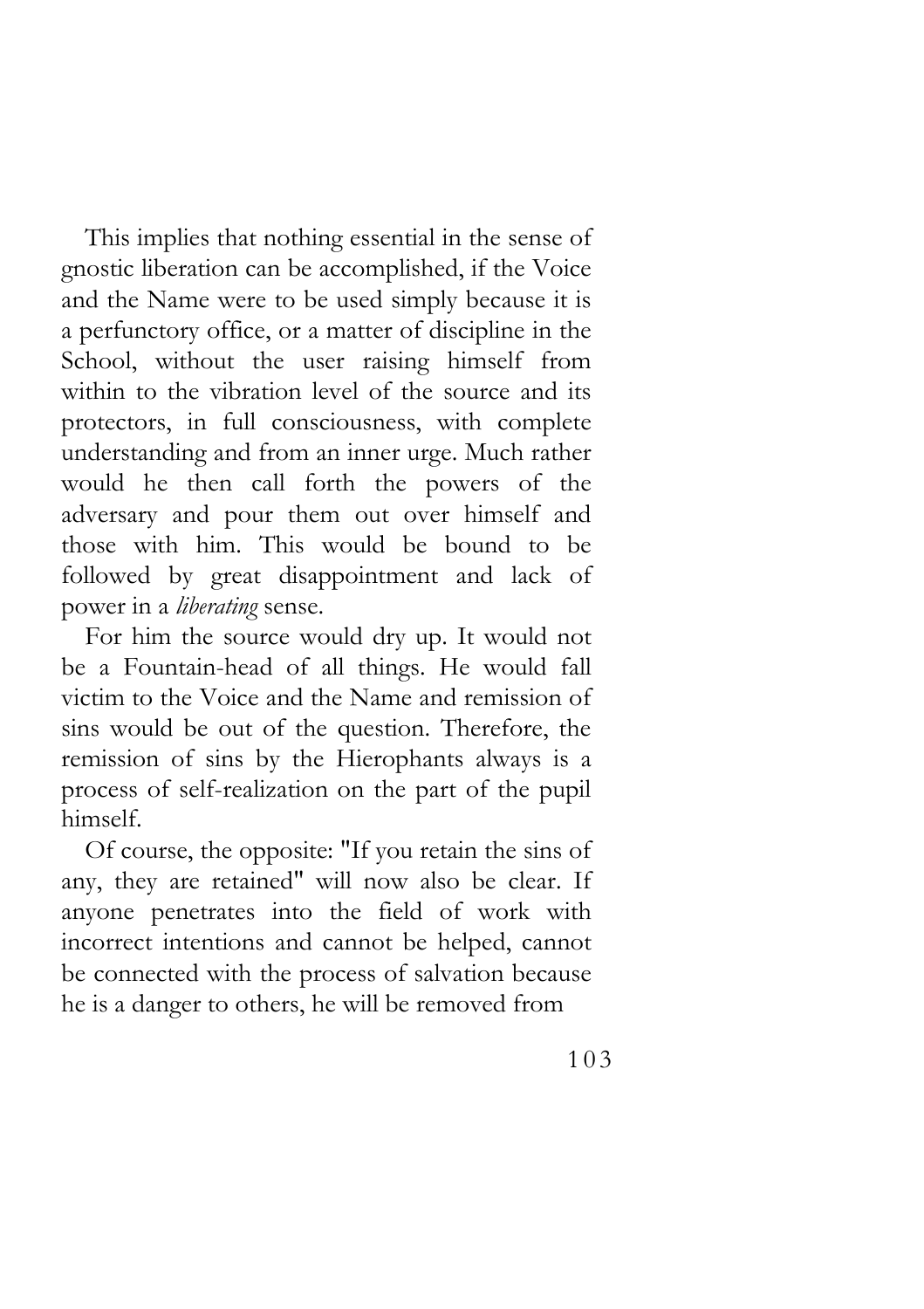the source. The radiation-field of the source will be closed for him and his dialectical state of being will remain in effect to the full.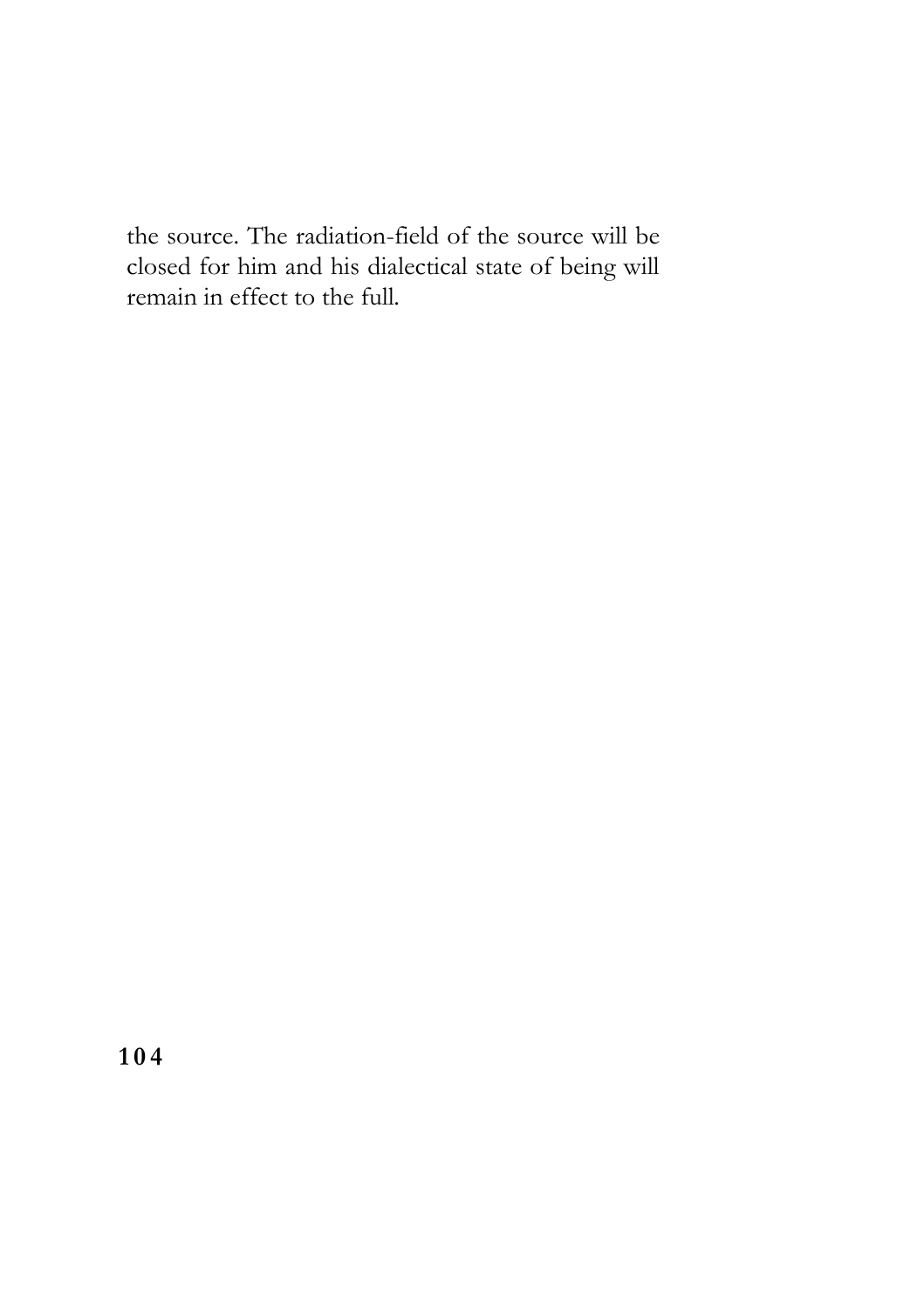#### XVII

## THE TRANSFIGURISTIC GOSPEL OF TRUE LIBERATION

In the concluding part of the gospel of Mark it is said:

*"And he said to them: Go into the world and preach the gospel to every creature. He who believes and is baptized will be blessed, but he who does not believe will be damned.* 

*And these signs will do those who believe; in my name they will cast out devils, they will speak with new tongues; they will pick* up *serpents and if they drink any deadly thing, it will not* hurt *them; they shall lay hands on the sick and they will recover."* 

The state-of-being as outlined here and its effects are of a very special nature and apply in no respect whatever to the vast multitudes of believers of all shades now walking on earth. Nor do the leaders of these multitudes come up to the type as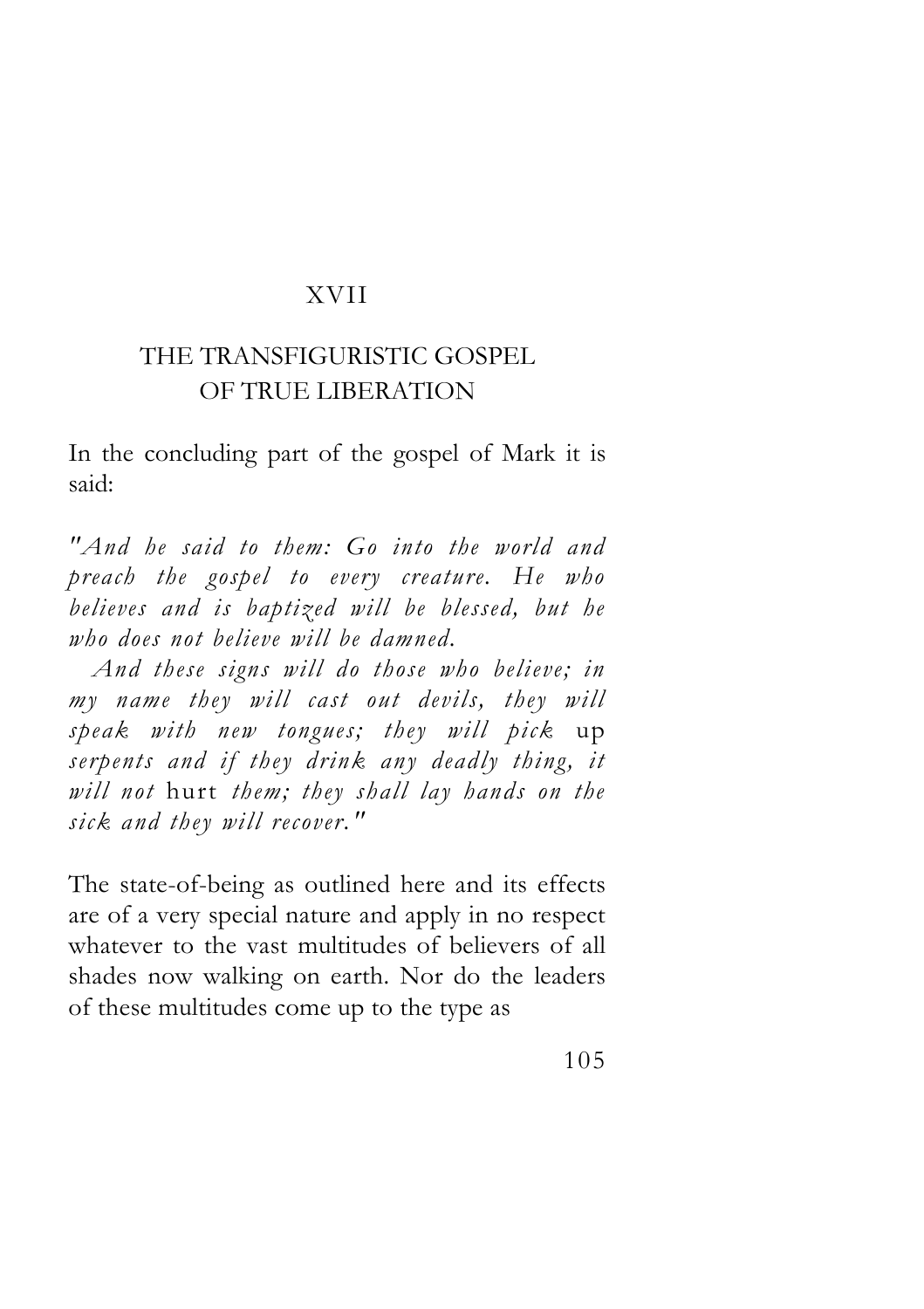depicted in this passage of the gospel. Down the ages this has been deplored on all sides and in every period critical to mankind it has been attempted to raise such a select group of servants of the gospel, but all these endeavours have remained without any result except for a few negative monstrosities whose only effect have been to make a caricature of the endeavour.

It will be clear to you that the evangelic man of a liberating caliber as depicted in the gospel of Mark has a very profound meaning, and the indicated faculties require a very extensive explanation. To give such an explanation is an impossibility, nor would it be desirable to do so. Therefore, it is our intention to give you only a glimpse of a state of life which pertains to those who are developing in the Seven-spirit of a magnetic Body, because it is to this that the evangelist refers.

First of all, the gospel of Mark points to two different states: the state of faith and the state of baptism. The state of faith in Christ, as we all know, is being connected with the Gnosis and its power of radiation via the magnetic field of the sternum. The state of baptism is being connected with the Gnosis and its radiation power via the magnetic field of the pineal section of the brain.

106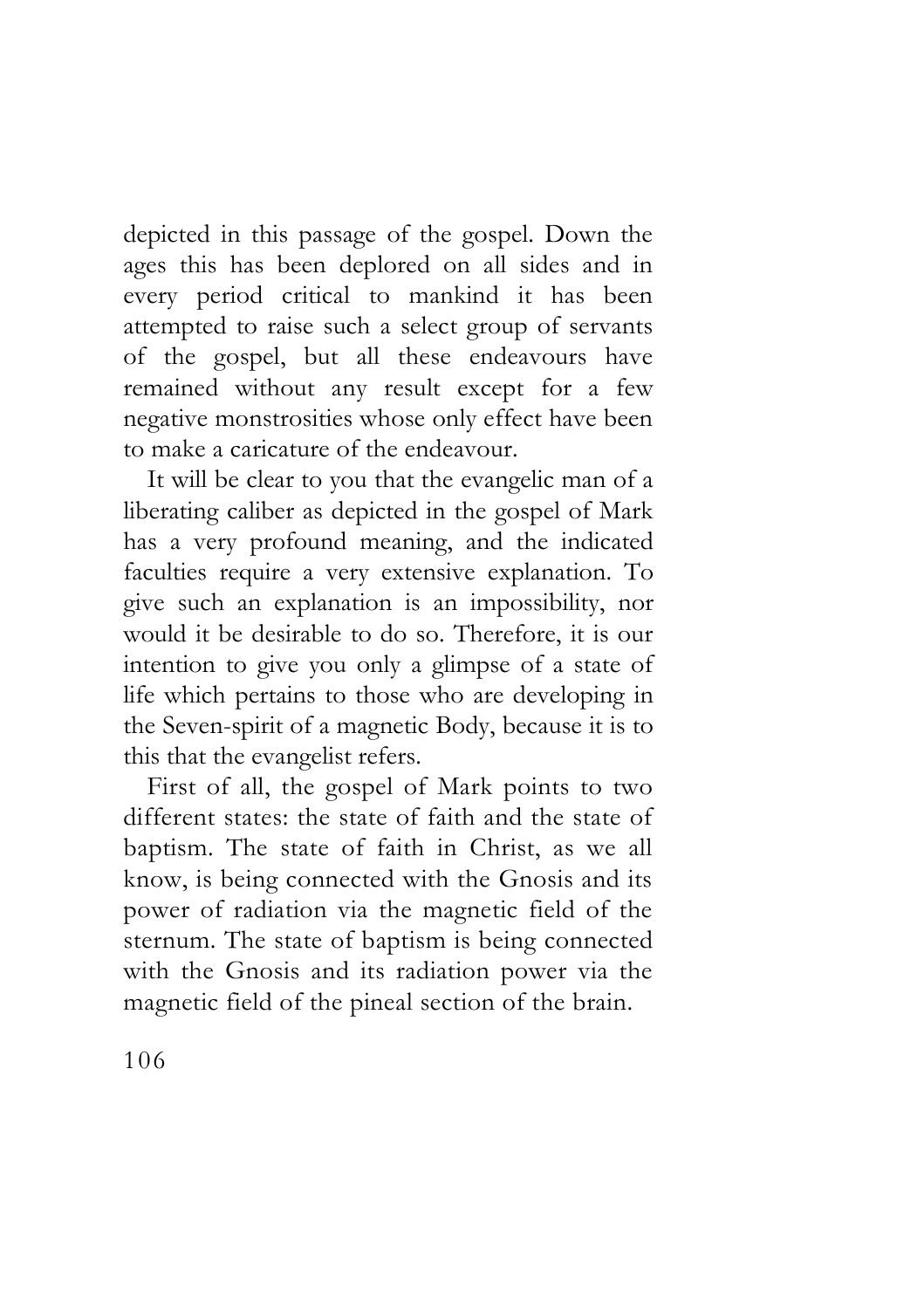Consequently, this concerns the candidate who has been reborn in the Gnosis with his fivefold soul and it is evident that such a one shall obtain salvation, that is, the fullness of the transfiguration of salvation, because he stands in the process.

It will now also be clear what we have to understand by "being damned". This does not mean being baked and roasted under excruciating pain, such as the ancients represented it. It means to terminate, as mortal souls, a state of life which without the path of salvation has lost its purpose, in order that the microcosm can be relieved of such a dead weight. It then can incur no further damage and will be able to receive a new imagebearer.

It is important that we understand the true missionary command: "Go and preach the gospel to every creature". The transfiguristic gospel of true liberation must of course be proclaimed to all who have ears to hear. The time has now come for this administration of the gospel to be carried out in the correct way.

What are the servants of the Spiritual School doing at this time? They offer up their enthusiasm, their love and their intelligence for the seeking multitudes. They also sacrifice their time and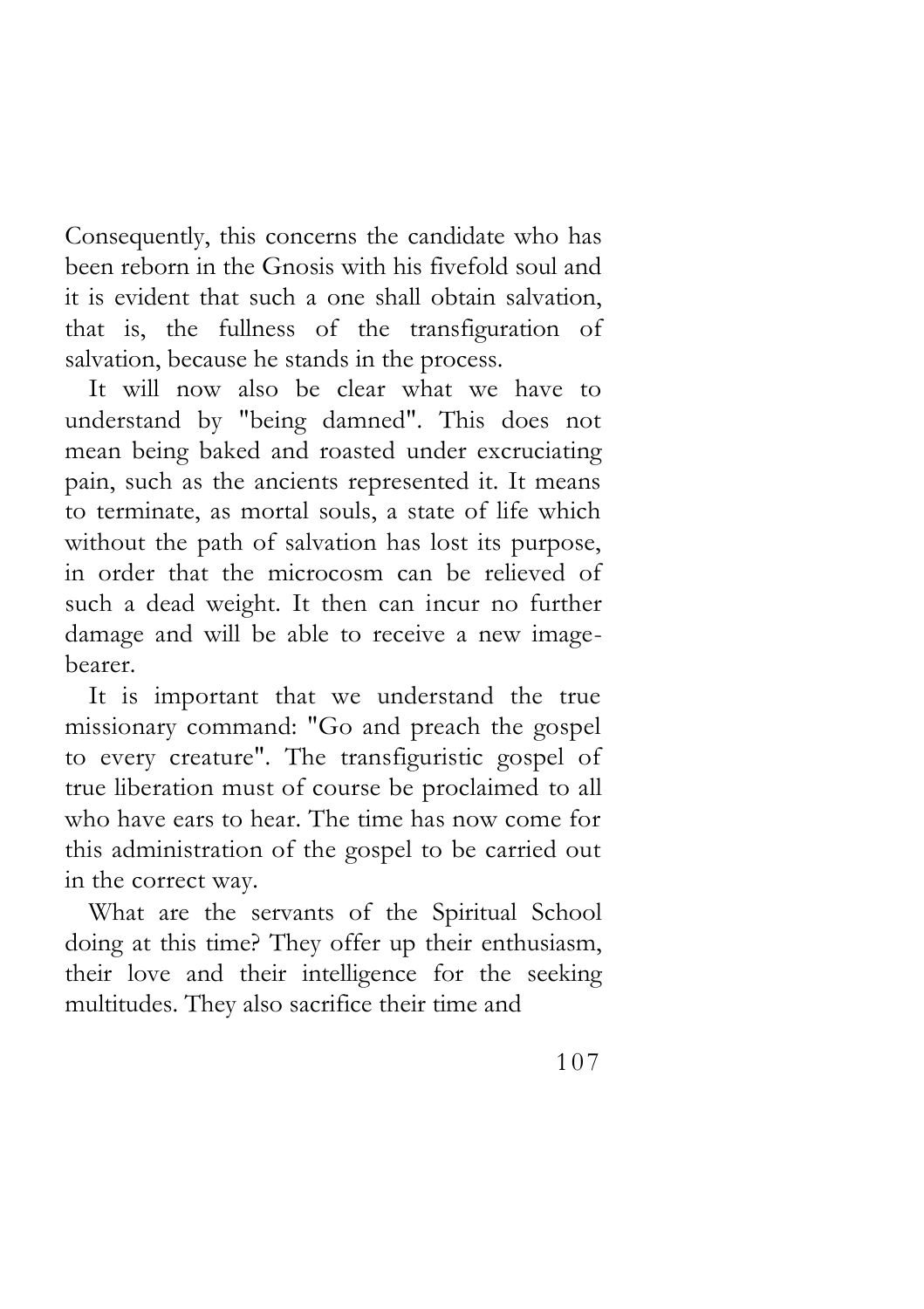often their health. More than this they cannot yet do, because they are only in the initial phase of their self-revelation. The sternum-system is opened and this being so, they have already attached the Rose to the Cross. They have become true Rosicrucians. However, they have not yet accomplished their path to Mount Calvary, to the place of the Skull; they have not yet pronounced their Consummatum Est, because their magnetic brain-systems are not yet open to the Gnosis. In this sense they have not yet received baptism.

However, all those who are on the inner path will now more rapidly than ever before increase in the grace of the Seven-spirit, which is ever more being manifested in the Living Body of the School. This is how the true administration of the gospel is made possible, exclusively for those who take part of such a Living Body. The workers of future times will cast out devils; they will speak with new tongues; they will take up serpents and deadly drinks will not harm them, and they will heal the sick.

Visualize the situation as it really is. Servants of the School, participating in the Living Body and working out of and through the Seven-spirit, are being confronted face to face by a multitude of

108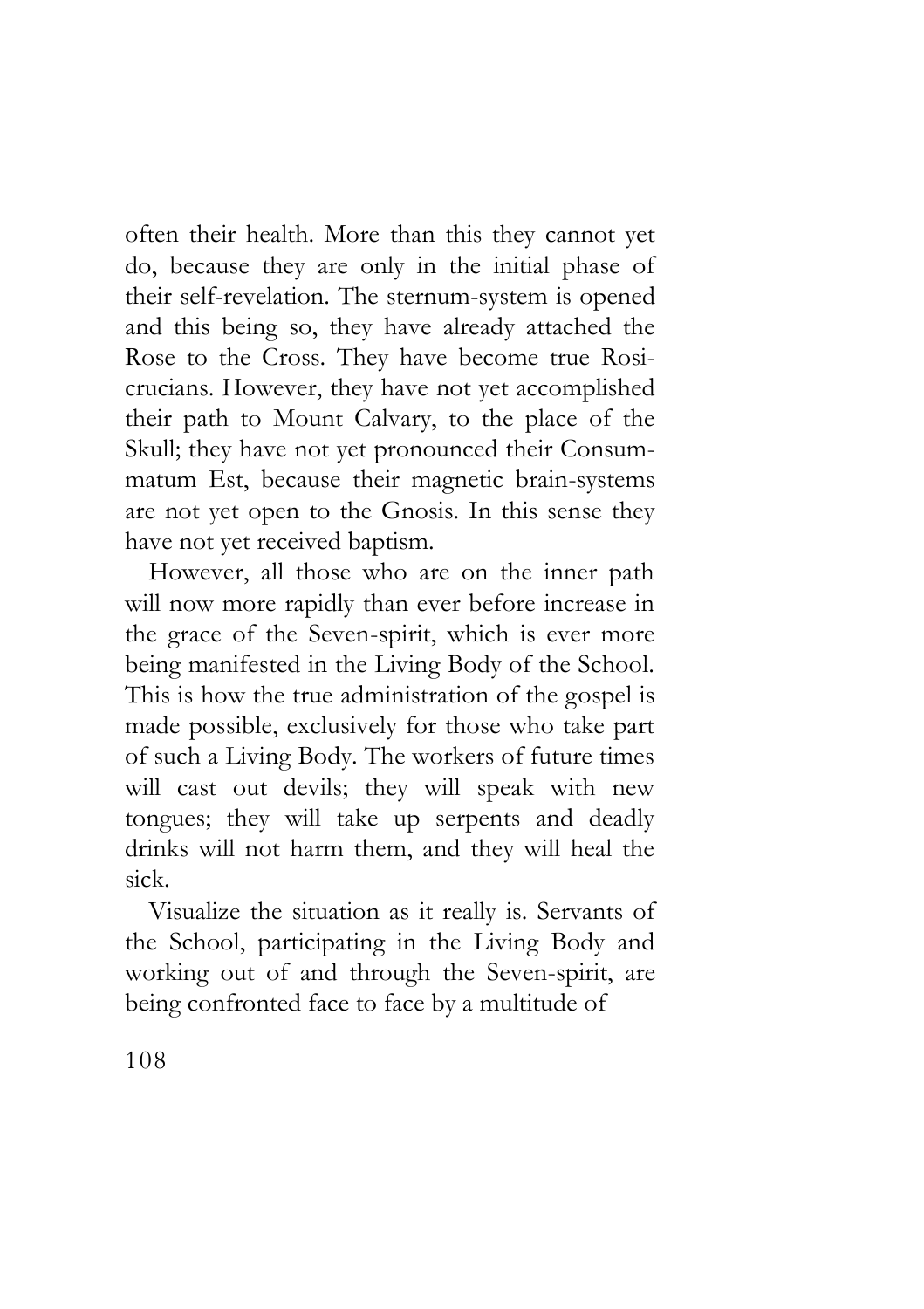seekers of the path. Merely by their ardent speech they will drive out all powers of Authades and its vasals from the respiration-field of the seekers and thus purify these. They will attack the serpent-fire of the seekers and the serpents of the dialectic kundalini which are present therein. All the magnetic powers and currents of common nature will lose their grip on them and therefore they will very rapidly and with inconceivable dynamism cleanse and heal the very sick systems of the seekers, insofar as the latter prove to be entirely accessible to direct entry of the Gnosis. You will realize that with this method it will be possible to liberate a multitude whose number passes our conception.

It is our daily prayer that this administration of the gospel to all creatures who are worthy of it may be brought to pass as soon as possible.

**1 0 9**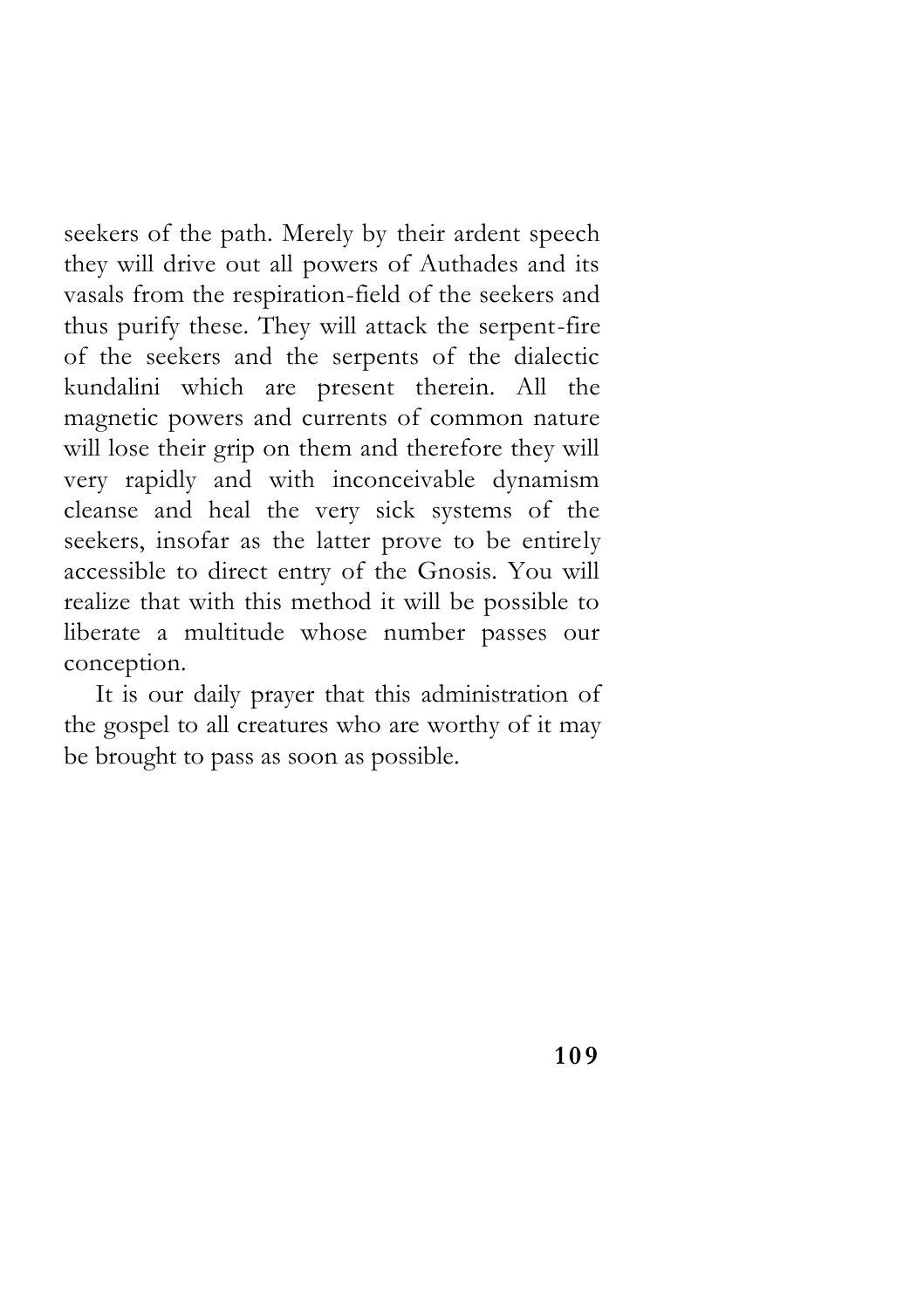## XVIII

## THE WHITE TOUCHSTONE

When a grain of seed from the heart of the universal gnostic chain is deposited in the dark soil of the nature of death, we know that in this vital principle the entire revelation of salvation is hidden. This is the beginning.

Therefore, .he who ignores this principle is a very unintelligent person indeed. Before you start out on the path, everything which is necessary to lead you to your practical self-realization on this path is hidden in the heart of the School, in the focus of the School. Even before you join the School, salvation is waiting for you.

In the sacred language the magnetic power hidden in the heart of the School, the formula of salvation, is often called "the Name", When it is said: "All who shall call on the Name of the Lord shall be saved", this means all those who shall connect themselves entirely with the magnetic formula upon which the Spiritual School is founded. When in Revelation 2 it is said to the church of

110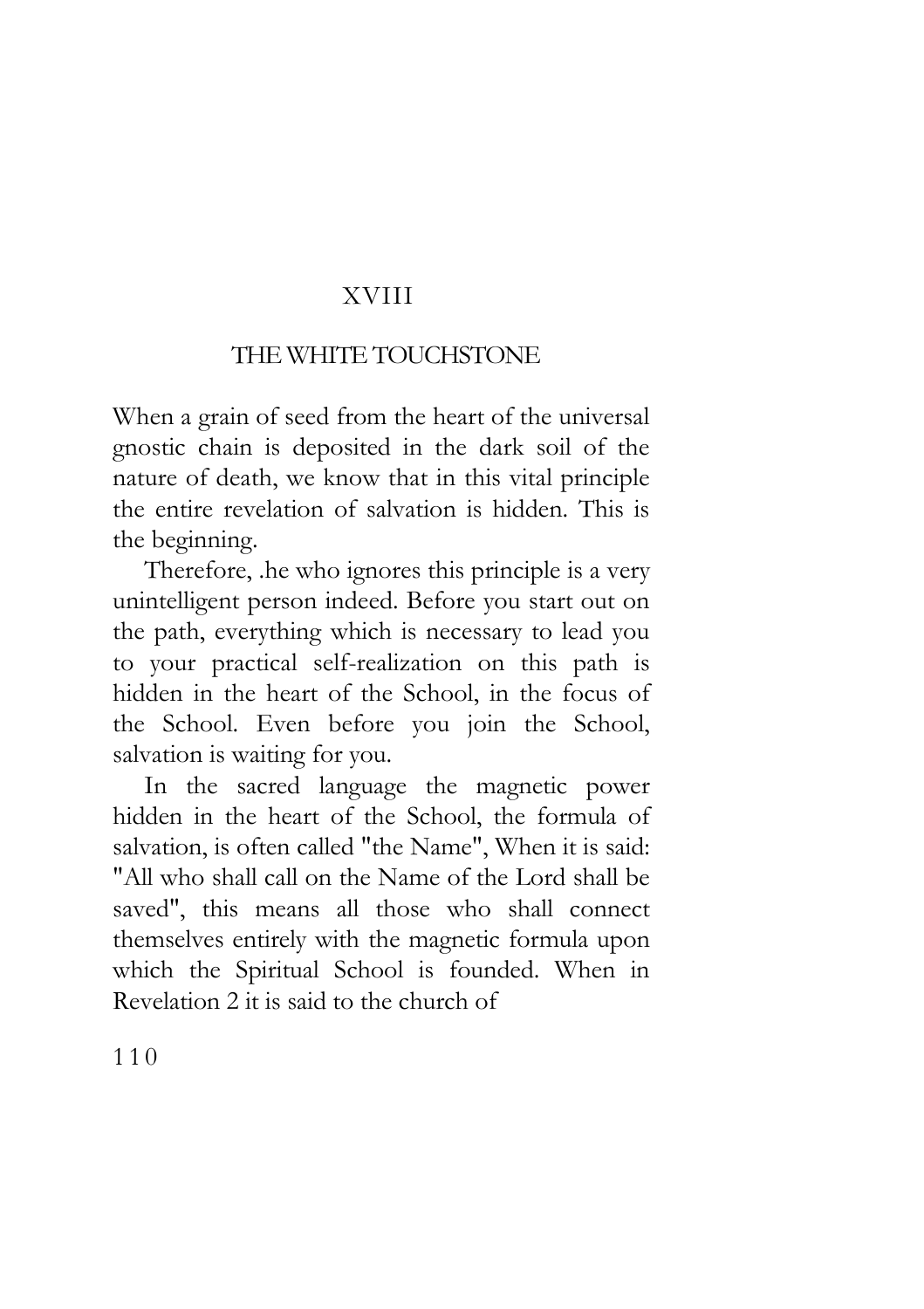Ephesus: "I know how you endure and have patience and for my name's sake have laboured, and you have not grown weary", this simply typifies the worker who labours in unity with the fundamental power of the grain of seed.

However, it may also be that any worker labours with this Name in its generalty, as do so many in the Spiritual School, speaking of the Gnosis and its salvation, while they fail to liberate any power at all. How can this be explained? Well, it is because they have left the first Love. This is why it is stated in the next verse of Revelation 2: "But I have this against you, that you have abandoned your first love".

The Gnosis begins its work in the dark realms of life by .revealing itself completely. Its perfect Love, by which all must be revealed, is connected with the heart of every gnostic work begun in this world. This is the basis of everything. The Love of God is always revealed in its completeness. It is connected with the heart of the spiritual Temple and with the guardians who have been called to this task. Therefore, do not think that this is an abstraction because in our order of existence God's Love must always be manifested in the flesh.

To be operative, God's Love must be proclaimed,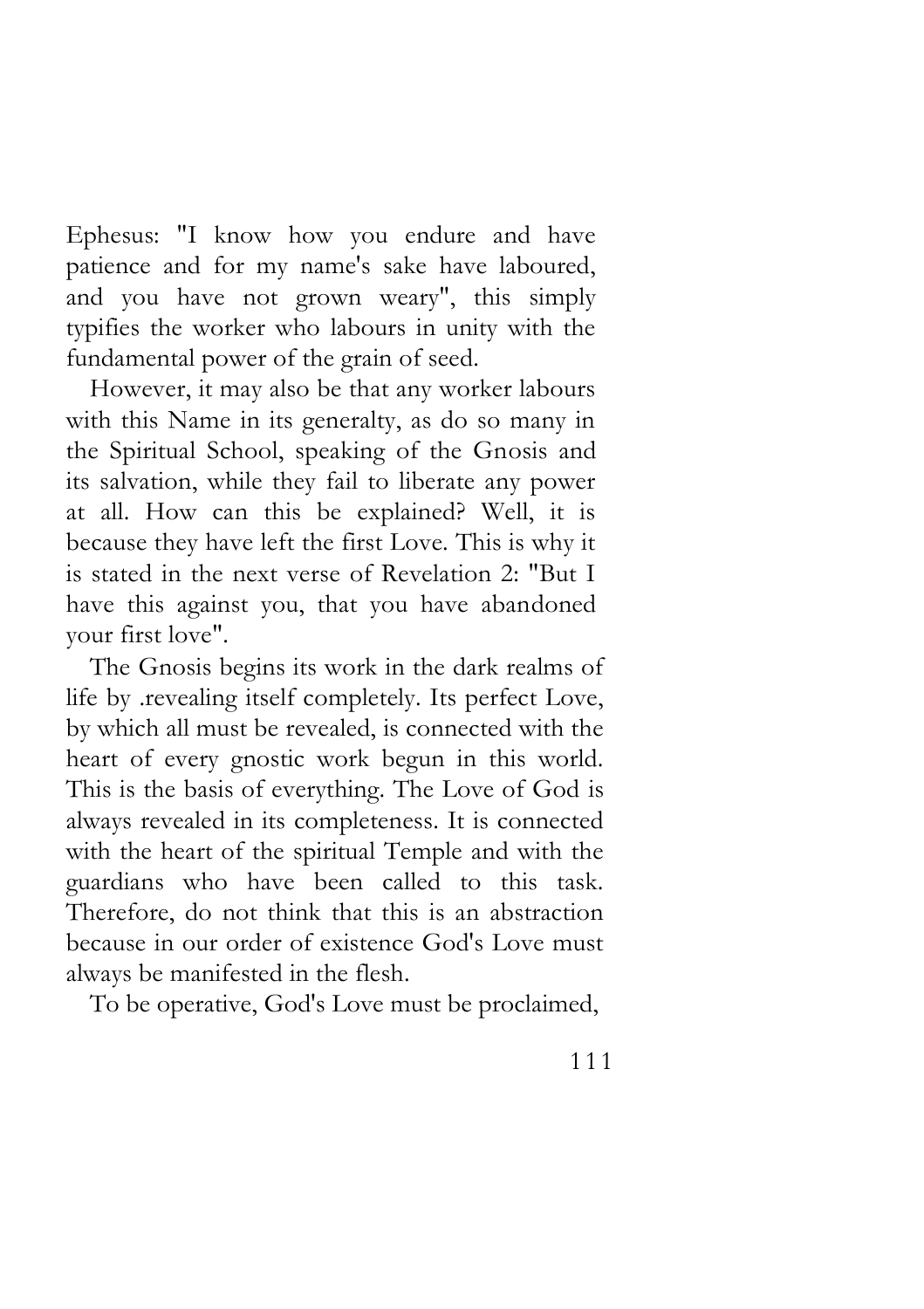must be made known and be established in time, because without this wondrous magnetic ability the work could not be accomplished and no result could be expected. Therefore, God's Love is always linked to some called servants who guard and proclaim it and keep it burning whatever the obstacles encountered may be.

Whoever ignores or denies this primary basis of all true higher becoming leaves the first Love. Hence, the seeking human being must learn to realize and bear in mind from where he has fallen, with what he lacks contact, of what he does not make use. If he can do this he then can begin to learn how to approach and put in practice the basis work. Such a one then returns to the first Love which is waiting for him.

He who achieves this, changes. He receives or becomes the "white touchstone", as it is called. The Love of God, the primal Love, is the cornerstone. It is said in the first epistle of Peter: "Like living stones let yourselves be built into a holy priesthood".

He who receives the white touchstone is a human being set apart, an elect who is made white, who is purified in the fire of divine Love. On this white touchstone a new name is written, the name

1 1 2